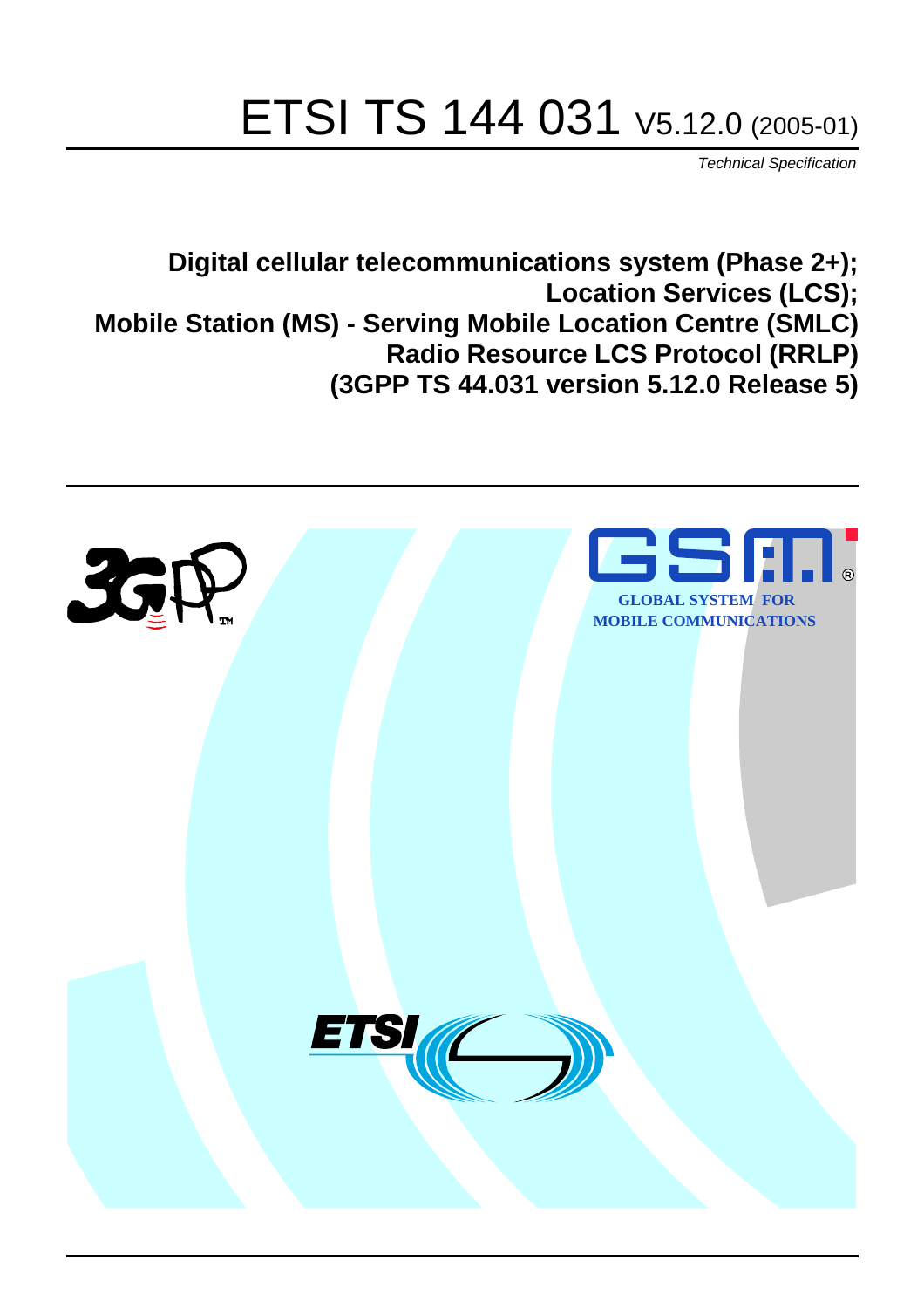Reference RTS/TSGG-0244031v5c0

> Keywords GSM

### **ETSI**

#### 650 Route des Lucioles F-06921 Sophia Antipolis Cedex - FRANCE

Tel.: +33 4 92 94 42 00 Fax: +33 4 93 65 47 16

Siret N° 348 623 562 00017 - NAF 742 C Association à but non lucratif enregistrée à la Sous-Préfecture de Grasse (06) N° 7803/88

#### **Important notice**

Individual copies of the present document can be downloaded from: [http://www.etsi.org](http://www.etsi.org/)

The present document may be made available in more than one electronic version or in print. In any case of existing or perceived difference in contents between such versions, the reference version is the Portable Document Format (PDF). In case of dispute, the reference shall be the printing on ETSI printers of the PDF version kept on a specific network drive within ETSI Secretariat.

Users of the present document should be aware that the document may be subject to revision or change of status. Information on the current status of this and other ETSI documents is available at <http://portal.etsi.org/tb/status/status.asp>

If you find errors in the present document, please send your comment to one of the following services: [http://portal.etsi.org/chaircor/ETSI\\_support.asp](http://portal.etsi.org/chaircor/ETSI_support.asp)

#### **Copyright Notification**

No part may be reproduced except as authorized by written permission. The copyright and the foregoing restriction extend to reproduction in all media.

> © European Telecommunications Standards Institute 2005. All rights reserved.

**DECT**TM, **PLUGTESTS**TM and **UMTS**TM are Trade Marks of ETSI registered for the benefit of its Members. **TIPHON**TM and the **TIPHON logo** are Trade Marks currently being registered by ETSI for the benefit of its Members. **3GPP**TM is a Trade Mark of ETSI registered for the benefit of its Members and of the 3GPP Organizational Partners.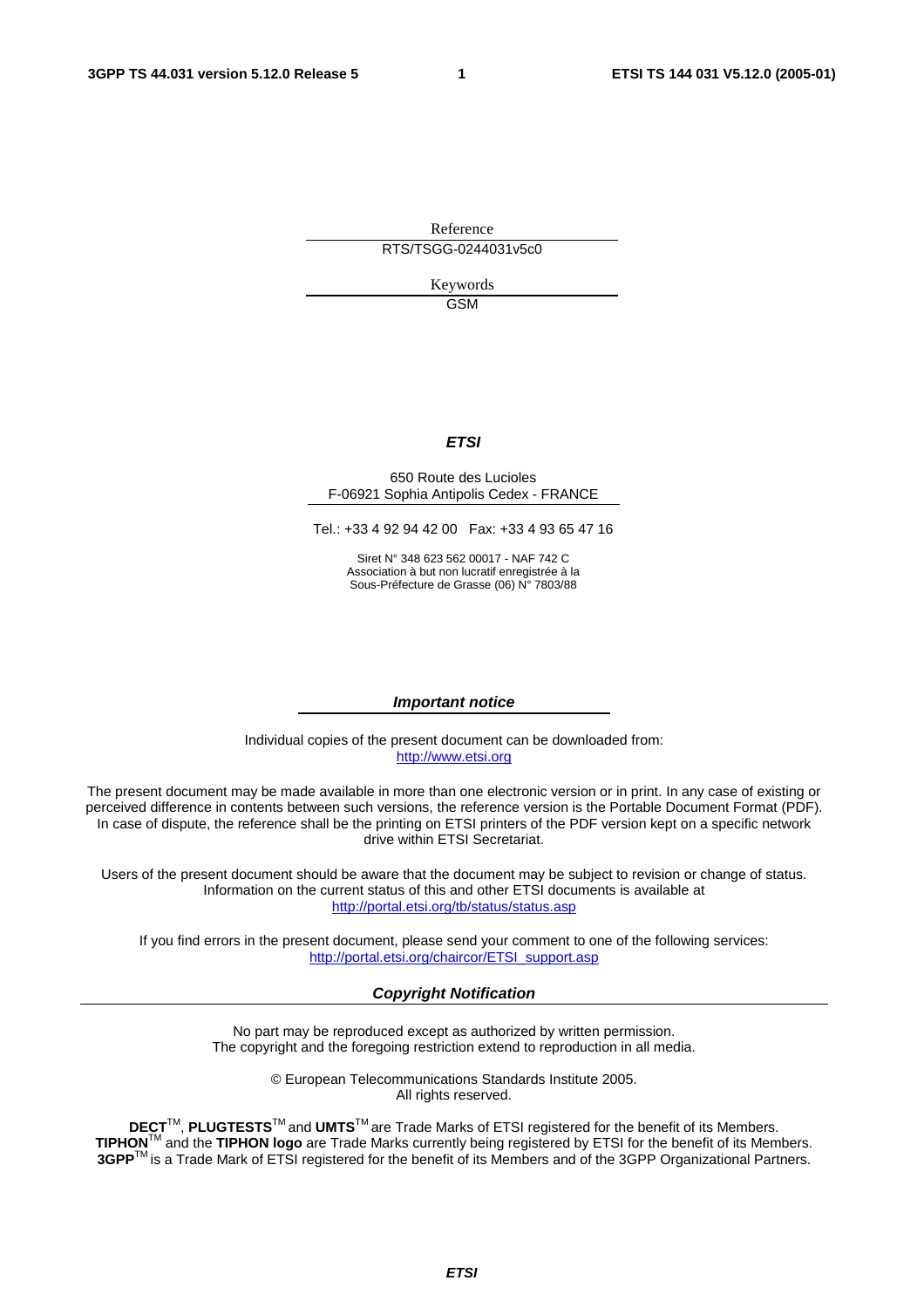# Intellectual Property Rights

IPRs essential or potentially essential to the present document may have been declared to ETSI. The information pertaining to these essential IPRs, if any, is publicly available for **ETSI members and non-members**, and can be found in ETSI SR 000 314: *"Intellectual Property Rights (IPRs); Essential, or potentially Essential, IPRs notified to ETSI in respect of ETSI standards"*, which is available from the ETSI Secretariat. Latest updates are available on the ETSI Web server (<http://webapp.etsi.org/IPR/home.asp>).

Pursuant to the ETSI IPR Policy, no investigation, including IPR searches, has been carried out by ETSI. No guarantee can be given as to the existence of other IPRs not referenced in ETSI SR 000 314 (or the updates on the ETSI Web server) which are, or may be, or may become, essential to the present document.

# Foreword

This Technical Specification (TS) has been produced by ETSI 3rd Generation Partnership Project (3GPP).

The present document may refer to technical specifications or reports using their 3GPP identities, UMTS identities or GSM identities. These should be interpreted as being references to the corresponding ETSI deliverables.

The cross reference between GSM, UMTS, 3GPP and ETSI identities can be found under <http://webapp.etsi.org/key/queryform.asp>.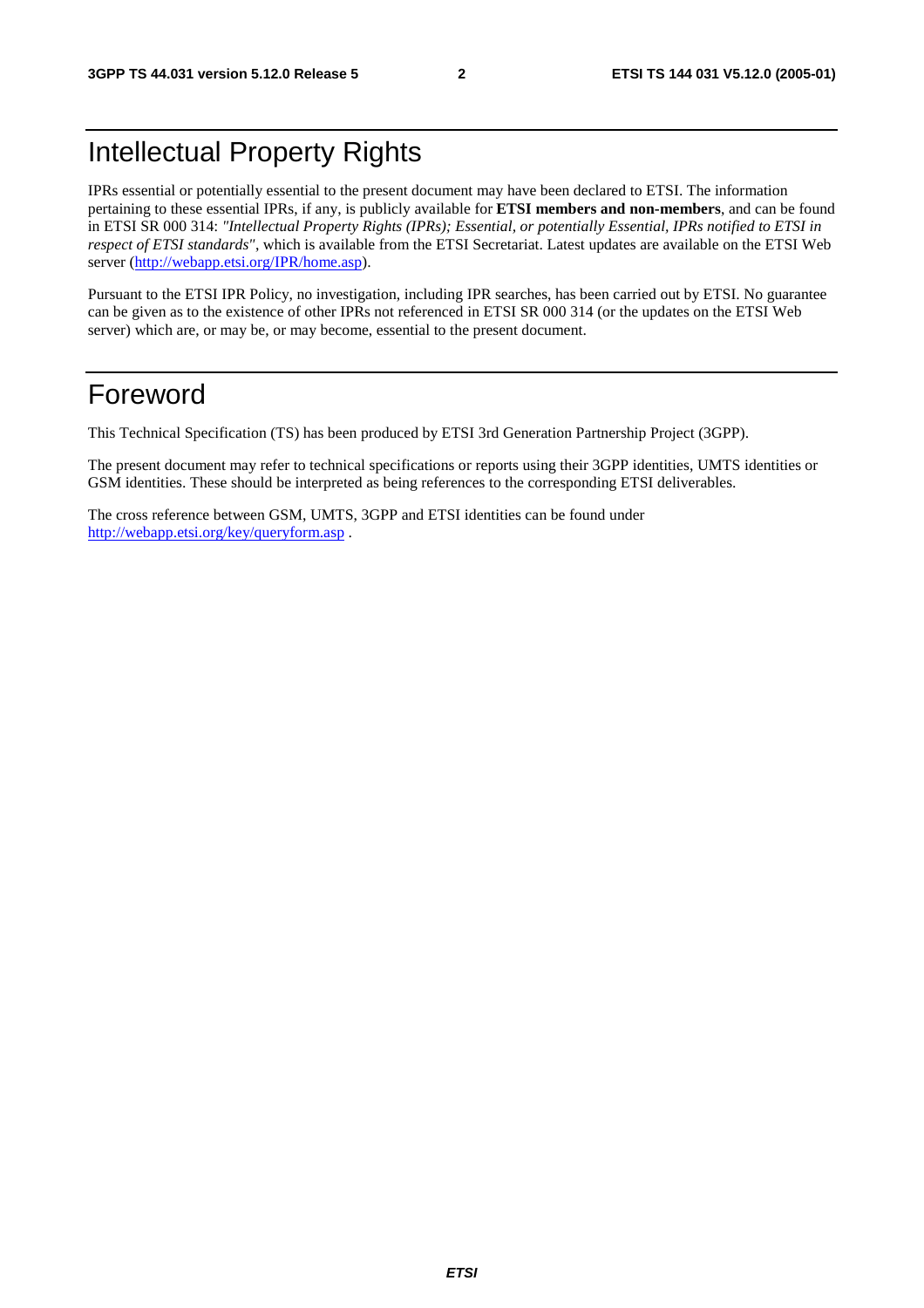$\mathbf{3}$ 

# Contents

| 1<br>1.1<br>1.2                                                                                                                           |  |
|-------------------------------------------------------------------------------------------------------------------------------------------|--|
| 2<br>2.1<br>2.2<br>2.3<br>2.4<br>2.5<br>2.5.1<br>2.5.1a<br>2.5.2<br>2.5.3<br>2.5.4<br>2.5.5<br>2.5.6<br>2.5.7<br>2.5.8<br>2.5.8a<br>2.5.9 |  |
| 3<br>3.1<br>3.2<br>3.3                                                                                                                    |  |
| 4<br>4.1<br>4.2<br>4.3<br>4.4<br>4.5                                                                                                      |  |
| 5<br>5.1                                                                                                                                  |  |
| 6<br>6.1<br>6.2                                                                                                                           |  |
| <b>Annex A (informative):</b>                                                                                                             |  |
| A.1                                                                                                                                       |  |
| A.2<br>A.2.1<br>A.2.2<br>A.2.2.1<br>A.2.2.2                                                                                               |  |
| A.2.2.3<br>A.2.2.4a<br>A.2.2.4b<br>A.2.2.4<br>A.2.2.5                                                                                     |  |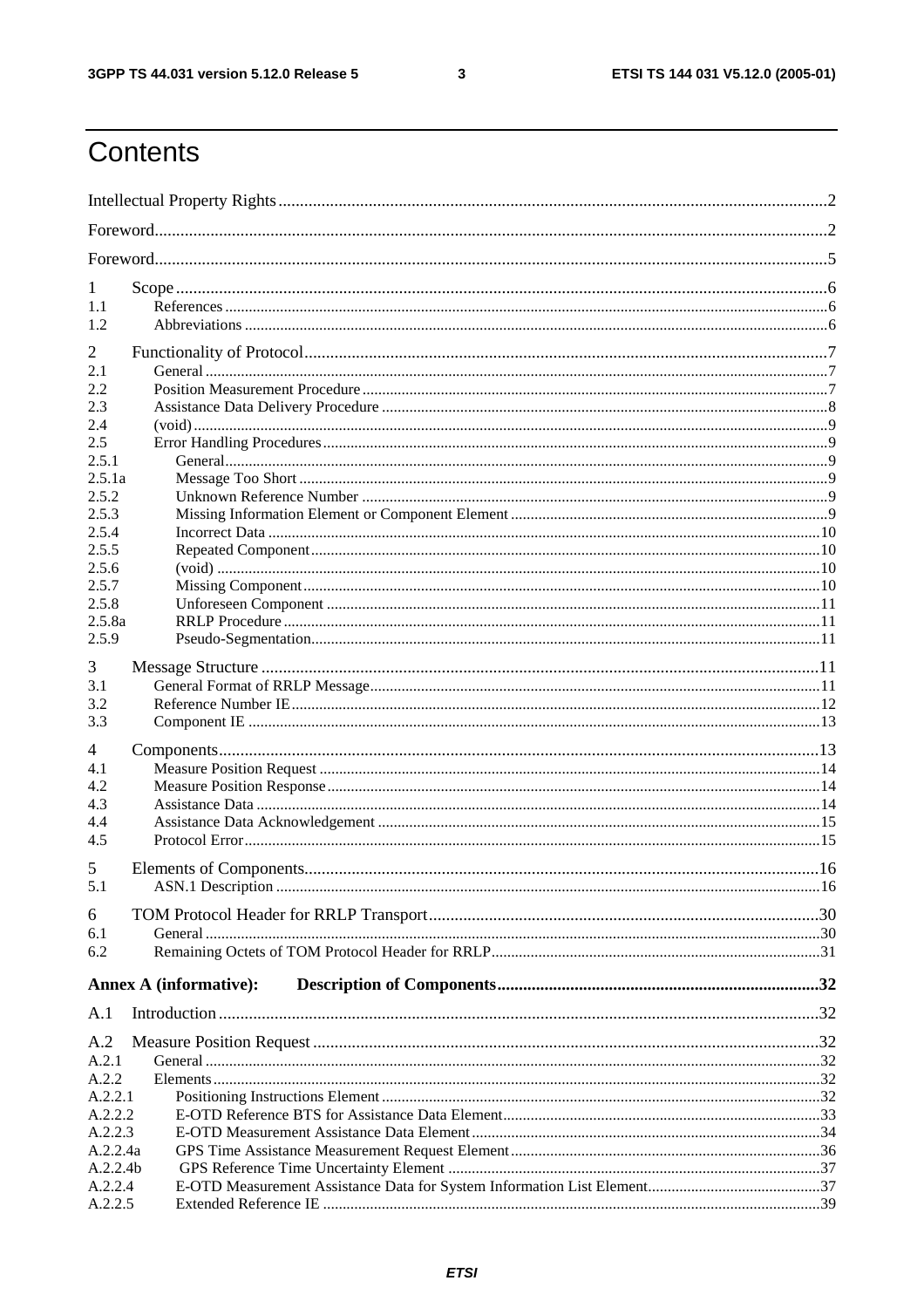$\overline{\mathbf{4}}$ 

| A.3                           |  |
|-------------------------------|--|
| A.3.1                         |  |
| A.3.2                         |  |
| A.3.2.1                       |  |
| A.3.2.2                       |  |
| A.3.2.3                       |  |
| A.3.2.3a                      |  |
| A.3.2.4                       |  |
| A.3.2.5                       |  |
| A.3.2.6                       |  |
| A.3.2.6a                      |  |
| A.3.2.7                       |  |
| A.3.2.8                       |  |
| A.4                           |  |
| A.4.1                         |  |
| A.4.2                         |  |
| A.4.2.1                       |  |
| A.4.2.2                       |  |
| A.4.2.3                       |  |
| A.4.2.4                       |  |
| A.4.2.4a                      |  |
| A.4.2.4 <sub>b</sub>          |  |
| A.4.2.5                       |  |
| A.5                           |  |
| A.5.1                         |  |
|                               |  |
| A.6                           |  |
| A.6.1                         |  |
| A.6.2                         |  |
| <b>Annex B</b> (informative): |  |
|                               |  |
|                               |  |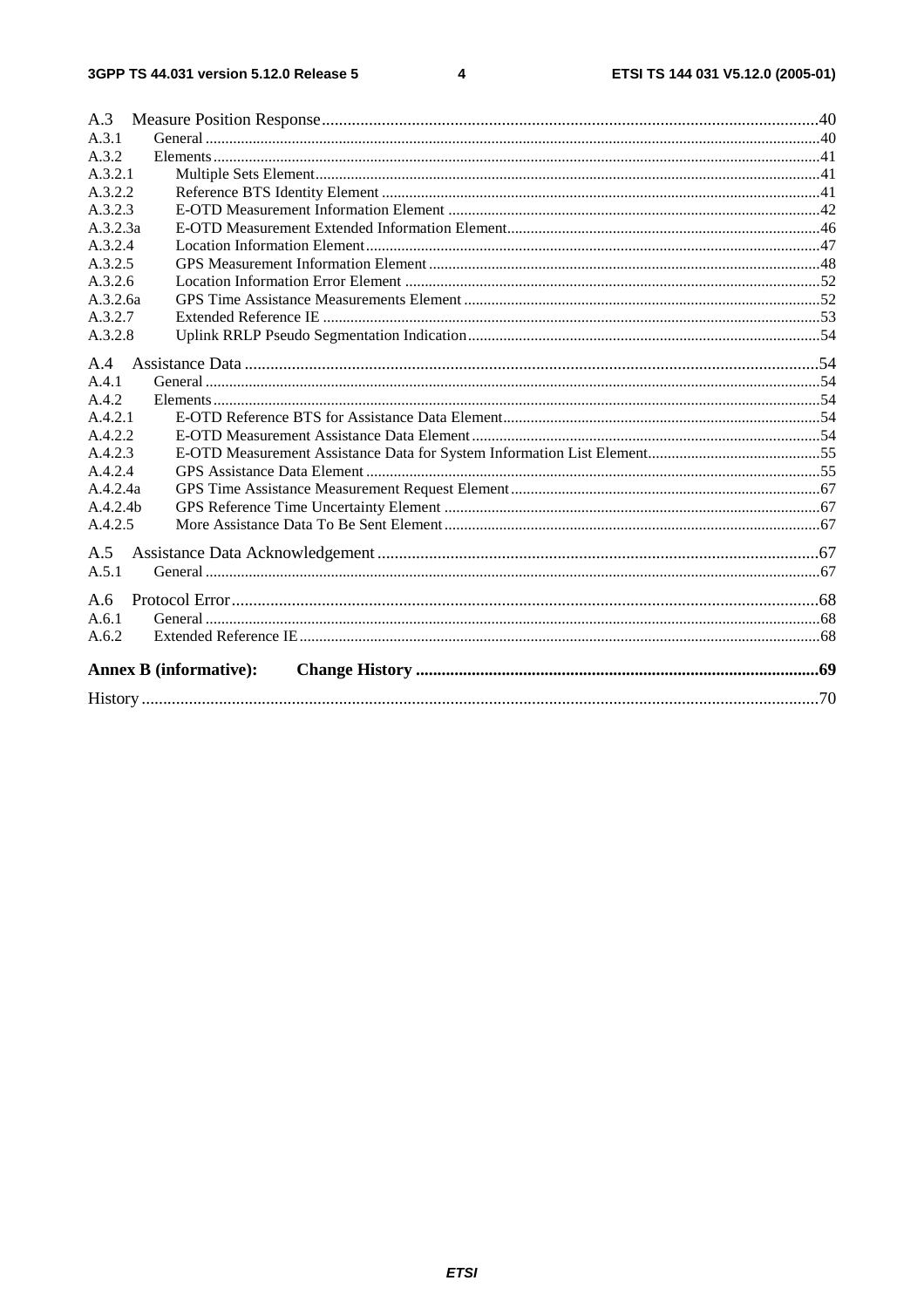# Foreword

This Technical Specification has been produced by the 3<sup>rd</sup> Generation Partnership Project (3GPP).

The contents of the present document are subject to continuing work within the TSG and may change following formal TSG approval. Should the TSG modify the contents of the present document, it will be re-released by the TSG with an identifying change of release date and an increase in version number as follows:

Version x.y.z

where:

- x the first digit:
	- 1 presented to TSG for information;
	- 2 presented to TSG for approval;
	- 3 or greater indicates TSG approved document under change control.
- y the second digit is incremented for all changes of substance, i.e. technical enhancements, corrections, updates, etc.
- z the third digit is incremented when editorial only changes have been incorporated in the document.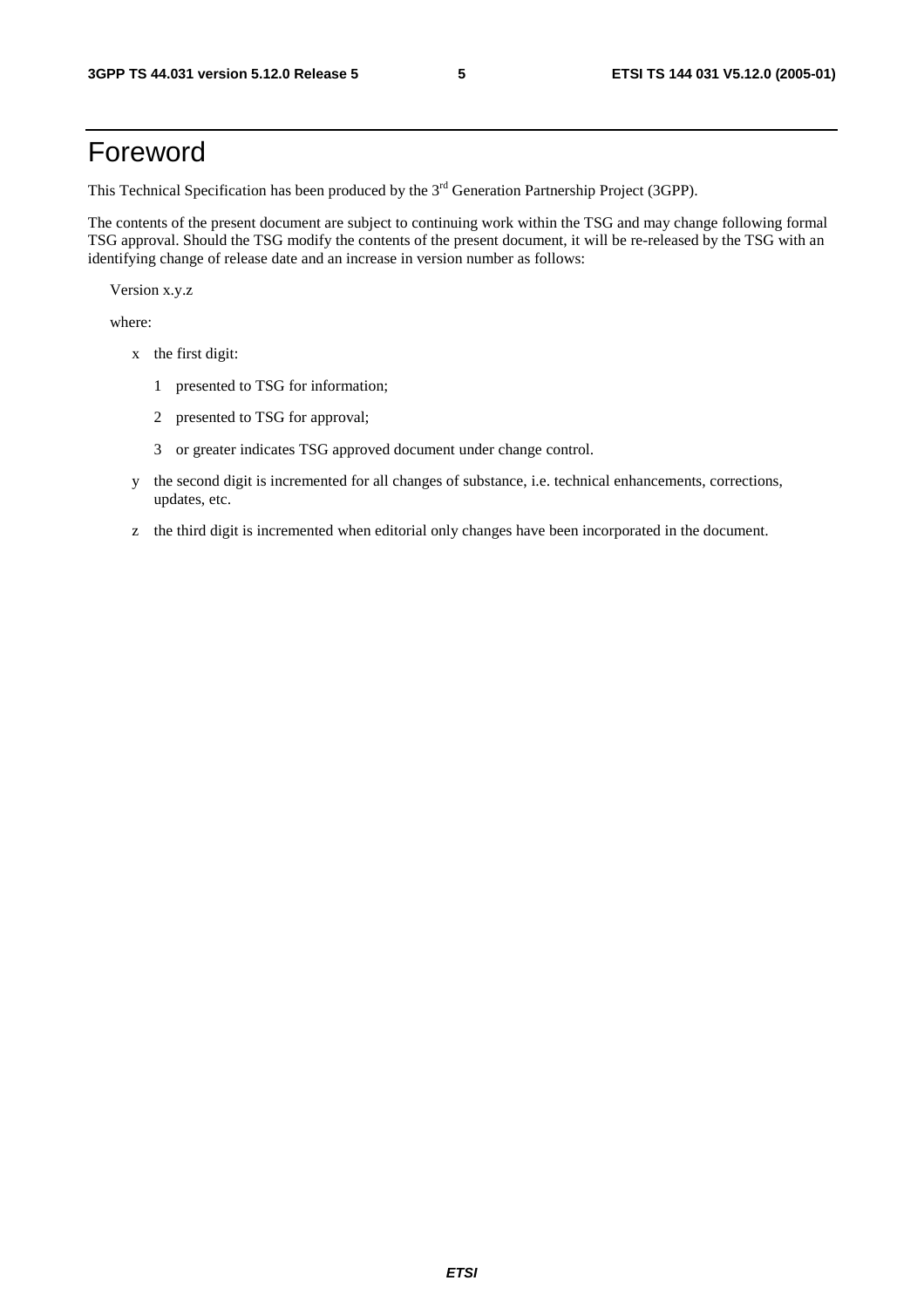# 1 Scope

The present document contains the definition of the Radio Resource LCS Protocol (RRLP) to be used between the Mobile Station (MS) and the Serving Mobile Location Centre (SMLC).

Clause 2 defines the functionality of the protocol. Clause 3 describes the message structure, and Clause 4 the structure of components. Clause 5 contains the ASN.1 description of the components.

# 1.1 References

The following documents contain provisions which, through reference in this text, constitute provisions of the present document.

- References are either specific (identified by date of publication, edition number, version number, etc.) or non-specific.
- For a specific reference, subsequent revisions do not apply.
- For a non-specific reference, the latest version applies. In the case of a reference to a 3GPP document (including a GSM document), a non-specific reference implicitly refers to the latest version of that document *in the same Release as the present document*.
- [1] 3GPP TR 21.905: "Vocabulary for 3GPP Specifications".
- [2] 3GPP TS 43.059: "Functional Stage 2 Description of Location Services in GERAN".
- [3] 3GPP TS 29.002: "Mobile Application Part (MAP) specification".
- [4] ITU-T Recommendation X.691: "Information technology ASN.1 encoding rules: Specification of Packed Encoding Rules (PER)".
- [5] ITU-T Recommendation X.680: "Information technology Abstract Syntax Notation One (ASN.1): Specification of basic notation".
- [6] 3GPP TS 23.032: "Universal Geographical Area Description (GAD)".
- [7] 3GPP TS 49.031: "Location Services (LCS); Base Station System Application Part LCS Extension (BSSAP-LE)".
- [8] ICD-GPS-200, Navstar GPS Space Segment/Navigation User Interfaces.
- [9] RTCM-SC104, RTCM Recommended Standards for Differential GNSS Service (v.2.2).
- [10] 3GPP TS 44.064: "General Packet Radio Service (GPRS); Mobile Station Serving GPRS Support Node (MS-SGSN); Logical Link Control (LLC) layer specification".
- [11] T1P1.5/98-440r0, Low-Complexity Assisted-GPS Positioning (Ericsson).
- [12] ICD-GPS-200, Navstar GPS Space Segment/Navigation User Interfaces.

# 1.2 Abbreviations

For the purposes of the present document, the abbreviations given in 3GPP TR 21.905 or in 3GPP TS 43.059 apply.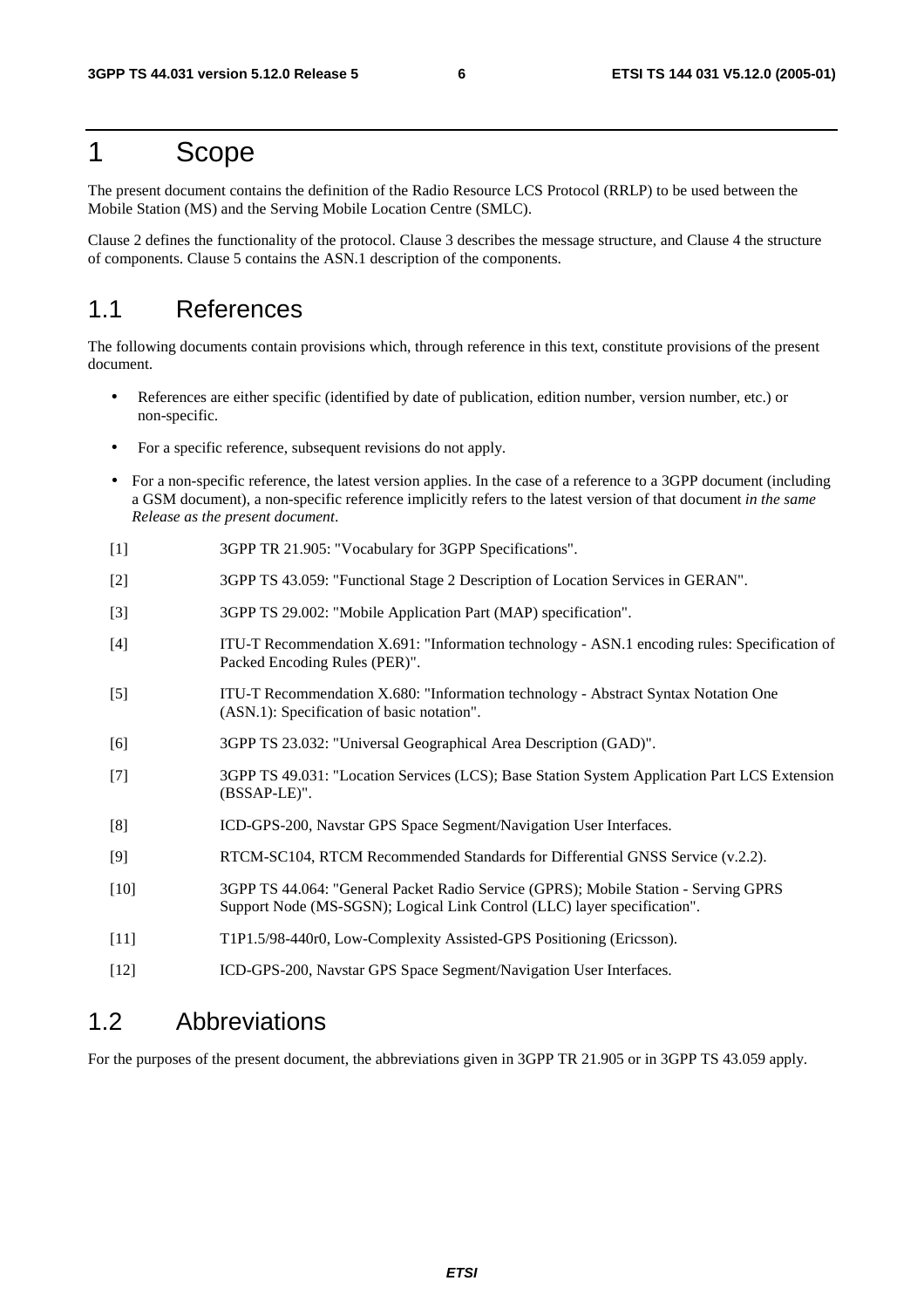# 2 Functionality of Protocol

# 2.1 General

The present document defines one generic RRLP message that is used to transfer Location Services (LCS) related information between the Mobile Station (MS) and the Serving Mobile Location Centre (SMLC). Usage of the RRLP protocol on a general level is described in 3GPP TS 43.059 that includes Stage 2 description of LCS.

One message includes one of the following components:

- Measure Position Request;
- Measure Position Response;
- Assistance Data;
- Assistance Data Acknowledgement;
- Protocol Error

Next sub-clauses describe the usage of these components.

Delivery of components may be supported in the RRLP level using pseudo-segmentation by sending several shorter messages instead of one long message. Any assistance data that is successfully delivered to an MS and acknowledged prior to the interruption of the positioning procedure by an event like handover, or by any other event that causes an MS to terminate the positioning procedure or delivery of assistance data (see 3GPP TS 43.059), shall be retained by the MS and need not be resent by the SMLC when positioning or delivery of assistance data is again re-attempted.

The RRLP maximum PDU size is 242 octets. If the amount of data that needs to be sent is larger than RRLP maximum PDU size, the RRLP pseudo-segmentation shall be used. The RRLP pseudo-segmentation is the use of several RRLP components (one in each RRLP message) to deliver a large amount of information. For SMLC to MS messages, the Assistance Data component is the one that is sent several times in order to deliver the information. For MS to SMLC messages, the Measure Position Response component may be sent twice in order to deliver the information. Legacy MS and SMLC (3GPP Rel-4 or older) may send RRLP components that are larger than the RRLP maximum PDU size. In this case lower level segmentation will be used.

# 2.2 Position Measurement Procedure

This procedure is the same that is described on a more general level in 3GPP TS 43.059 in the chapter "E-OTD and GPS Positioning Procedures". The purpose of this procedure is to enable the SMLC to request for position measurement data or location estimate from the MS, and the MS to respond to the request with measurements or location estimate.



**Figure 2.1: Position Measurement procedure**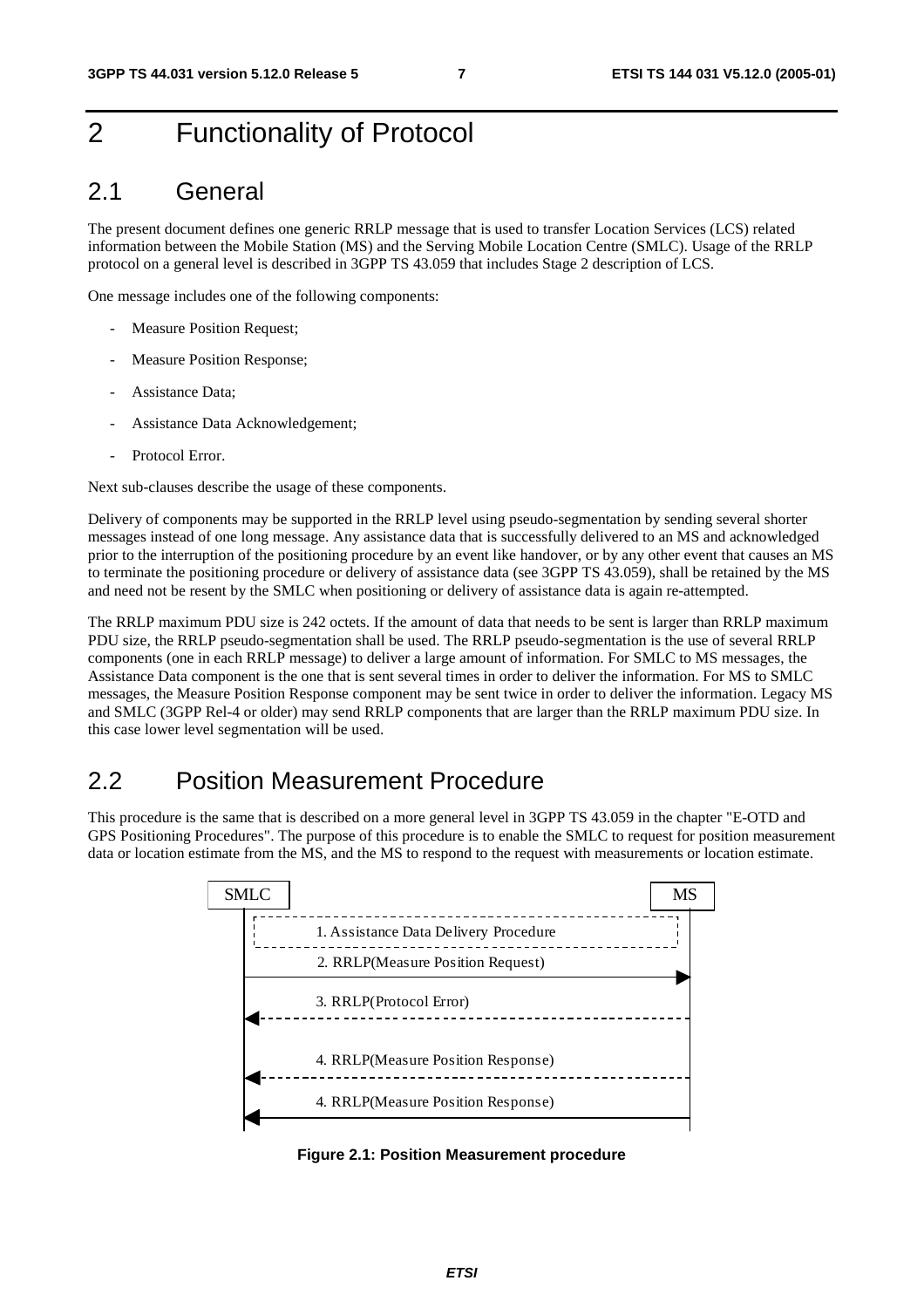- 1. The Measure Position Request component may be preceded by an Assistance Data Delivery Procedure (see subclause 2.3) to deliver some or all of the entire set of assistance data that is needed by the subsequent positioning procedure (steps 2-4).
- 2. The SMLC sends the Measure Position Request component in a RRLP message to the MS. The component includes QoS, other instructions, and possible assistance data to the MS. The RRLP message contains a reference number and an extended reference ID of the request.
- 3. The MS sends a RRLP message containing the Protocol Error component to the SMLC, if there is a problem that prevents the MS to receive a complete and understandable Measure Position Request component. The RRLP message contains the reference number and, if available, the extended reference ID included in the Measure Position Request received incomplete. The Protocol Error component includes a more specific reason. When the SMLC receives the Protocol Error component, it may try to resend the Measure Position Request (go back to the step 2), abort location, or start a new position measurement procedure (e.g. with updated assistance data).
- 4. The MS tries to perform the requested location measurements, and possibly calculates it own position. When the MS has location measurements, location estimate, or an error indication (measurements/location estimation not possible), it sends the results in the Measure Position Response component to the SMLC. The RRLP message contains the reference number and, if received, the extended reference ID of the request originally received in the step 2. The MS may optionally send one additional Measure Position Response component in a second RRLP message to the SMLC if the amount of information it needs to transfer to the SMLC is too large to fit into one single Measure Position Response component (uplink RRLP pseudo-segmentation). This RRLP message also contains the reference number and, if received, the extended reference ID of the request originally received in the step 2. If two components are sent, the MS shall indicate in the first component that it is the first of many components and in the second one that it is the second of many components. If there is a problem that prevents the SMLC to receive a complete and understandable Measure Position Response component, the SMLC may decide to abort location, or start a new position measurement procedure instead. If additional Measure Position Response components are received by the SMLC after the  $1<sup>st</sup>$  and optional  $2<sup>nd</sup>$  one, they shall be ignored.

# 2.3 Assistance Data Delivery Procedure

This procedure is the same that is described on a more general level in 3GPP TS 43.059 in the chapter "E-OTD and GPS Positioning Procedures". The purpose of this procedure is to enable the SMLC to send assistance data to the MS related to position measurement and/or location calculation. Notice that RRLP protocol is not used by the MS to request assistance data, only to deliver it to the MS. The entire set of assistance data (i.e. the total amount of assistance data that the SMLC has decided to send in the current procedure) may be delivered in one or several Assistance Data components. In this case steps 1 and 3 below may be repeated several times by the SMLC. If several components are sent, the SMLC shall await the acknowledgement of each component before the next Assistance Data component is sent. If Assistance Data Delivery is used as part of the Position Measurement Procedure, as described in sub-clause 2.2, then some assistance data may be delivered in the final RRLP Measure Position Request.





1. The SMLC sends the Assistance Data component to the MS. The component includes assistance data for location measurement and/or location calculation. The RRLP message contains a reference number and an extended reference ID of the delivery. The More Assistance Data To Be Sent Element in the Assistance Data component is used by the SMLC to indicate to the MS if either more Assistance Data components (in the current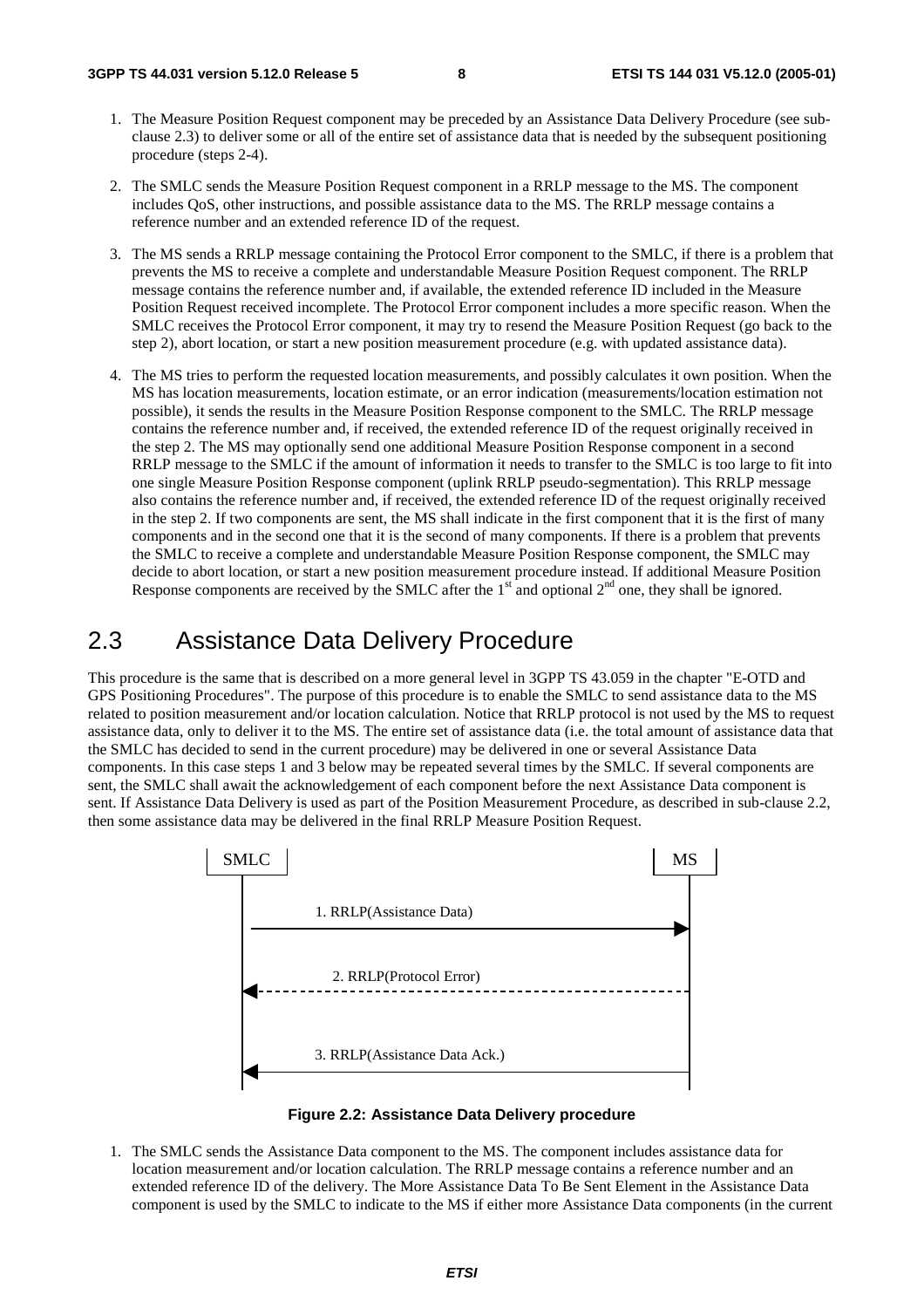Assistance Data Delivery procedure) or a final RRLP Measure Position Request (if the Assistance Data Delivery Procedure forms part of a Position Measurement procedure as described in sub-clause 2.2) will be sent.

- 2. The MS sends a RRLP message containing the Protocol Error component to the SMLC, if there is a problem that prevents the MS to receive a complete and understandable Assistance Data component. The RRLP message contains the reference number and, if available, the extended reference ID included in the Assistance Data component received incomplete. The Protocol Error component includes a more specific reason. When the SMLC receives the Protocol Error component, it may try to resend the Assistance Data component (go back to the step 1), send a new measure Assistance Data set (e.g. with updated assistance data), or abort the delivery.
- 3. When the MS has received a complete Assistance Data component, it send the Assistance Data Acknowledgement component to the SMLC. The RRLP message contains the reference number of the Assistance Data originally received in step 1.

# 2.4 (void)

# 2.5 Error Handling Procedures

### 2.5.1 General

In this sub-clause it is described how a receiving entity behaves in cases when it receives erroneous data or detects that certain data is missing.

### 2.5.1a Message Too Short

When MS receives a RRLP message, that is too short to contain all mandatory IEs, the MS sends a Protocol Error component with indication "Message Too Short". If the Reference Number can be found, it is included. If the Reference Number is not available, the Reference Number of the RRLP message carrying the Protocol Error component is set to '0'. If the Extended Reference IE can be found, it shall be included in the returned Protocol Error Component. If the Extended Reference IE is not available, an Extended Reference IE shall not be included. The original sending entity that receives the Protocol Error, may then resend the original message, or abort the procedure.

### 2.5.2 Unknown Reference Number

A SMLC detects that it has received a RRLP message with an unknown or invalid Reference Number, when one or more of the following conditions occur:

- a Measure Position Response, Assistance Data Acknowledgement, or Protocol Error component is received with a Reference Number that the SMLC has not sent in a Measure Position Request, or Assistance Data components during a pending Position Measurement or Assistance Data Delivery procedures.
- a Measure Position Response or Protocol Error component is received with an Extended Reference IE value that the SMLC has not sent in a Measure Position Request or Assistance Data component during a pending Position Measurement or Assistance Data Delivery procedures.
- a Measure Position Response or Protocol Error component is received with a Reference Number and an Extended Reference IE value that the SMLC has not sent together in the same Measure Position Request or the same Assistance data component during a pending Position Measurement or Assistance Data Delivery procedures.

The SMLC shall then discard the message. If the SMLC receives a Measure Position Response or a Protocol Error component containing no Extended Reference ID, then the SMLC shall assume that the target MS is for Release 4 or earlier and shall only verify the received Reference Number.

# 2.5.3 Missing Information Element or Component Element

When MS receives a RRLP message, that does not contain IEs or component elements expected to be present, the MS sends a Protocol Error component with indication "Missing Information Element or Component Element". If the Reference Number can be found, it is included. If the Reference Number is not available, the Reference Number of the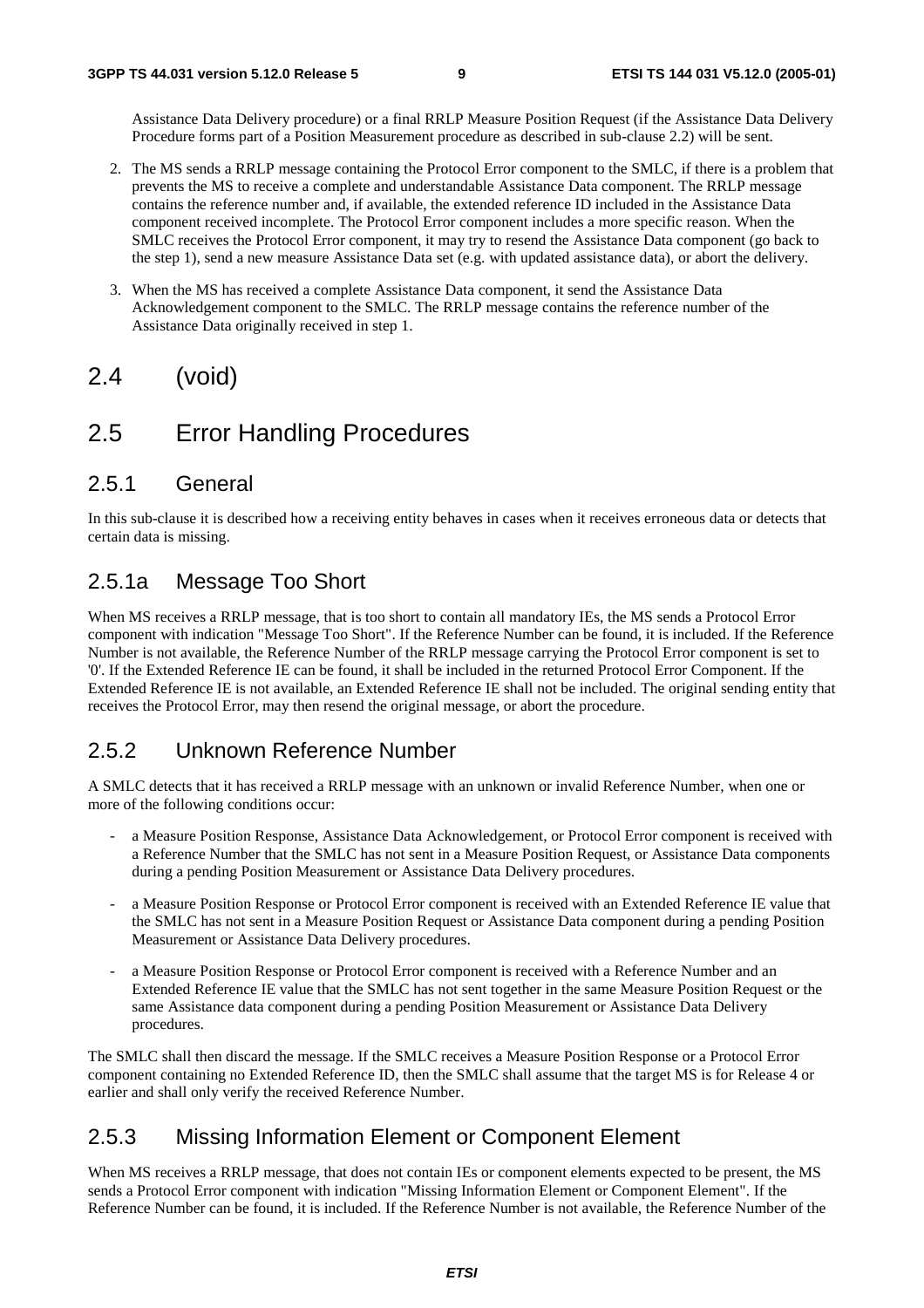RRLP message carrying the Protocol Error component is set to '0'. If the Extended Reference IE can be found, it shall be included in the returned Protocol Error Component. If the Extended Reference IE is not available, an Extended Reference IE shall not be included. The SMLC that receives the Protocol Error, may then resend the original message, or abort the procedure.

### 2.5.4 Incorrect Data

When MS receives a RRLP message, that is contains IEs or elements of components that are syntactically incorrect, the MS sends a Protocol Error component with indication "Incorrect Data". If the Reference Number can be found, it is included. If the Reference Number is not available, the Reference Number of the RRLP message carrying the Protocol Error component is set to '0'. If the Extended Reference IE can be found, it shall be included in the returned Protocol Error Component. If the Extended Reference IE is not available, an Extended Reference IE shall not be included. The SMLC that receives the Protocol Error, may then resend the original message, or abort the procedure.

### 2.5.5 Repeated Component

When after the reception of a Measure Position Request component, but before responding with a Measure Position Response or a Protocol Error component, the MS receives a new RRLP message with the Measure Position Request component, it acts as follows:

- if the old and new Measure Position Request components have the same Reference Number and, if included, the same Extended Reference IE, the MS ignores the later component;
- if the old and new Measure Position Request components have different Reference Numbers or, if included, different Extended Reference IEs or if one Measure Position Request component (old or new) contains an Extended Reference IE but the other component does not, the MS aborts activity for the former component, and starts to acts according to the later component, and sends a response to that.

When after the reception of an Assistance Data component, but before responding with an Assistance Data Acknowledgement or a protocol Error component, the MS receives a new RRLP message with the Assistance Data component, it acts as follows:

- if the old and new an Assistance Data components have the same Reference Number and, if included, the same Extended Reference IE and if pseudo-segmentation does not apply (see sub-clause 2.5.9), the MS ignores the later component;
- if the old and new Assistance Data components have different Reference Numbers or, if included, different Extended Reference IEs or if one Assistance Data component (old or new) contains an Extended Reference IE but the other component does not, the MS ignores the former component and sends an acknowledgement to the latter component.

When after the reception of an Measure Position Response component, the SMLC receives a new RRLP message with the Measure Position Response component, it acts as follows:

if the old and new Measure Position Response components have the same Reference Number and, if included, the same Extended Reference IE values, the SMLC may ignore the later component;

### 2.5.6 (void)

### 2.5.7 Missing Component

When the SMLC sends a Measure Position Request component to the MS, it starts a timer. If the timer expires before the SMLC receives the last Measure Position Response component or a Protocol Error component from the MS with the same Reference Number and, if included, the same Extended Reference IE value as in the sent component, it may abort location attempt or send a new Measure Position Request.

When the SMLC receives a Measure Position Response component with the same Reference Number and, if included, the same Extended Reference IE value as in the sent component indicating that it is the second of many segments, but the first of the many segments was never received by the SMLC, it may abort location attempt or send a new Measure Position Request.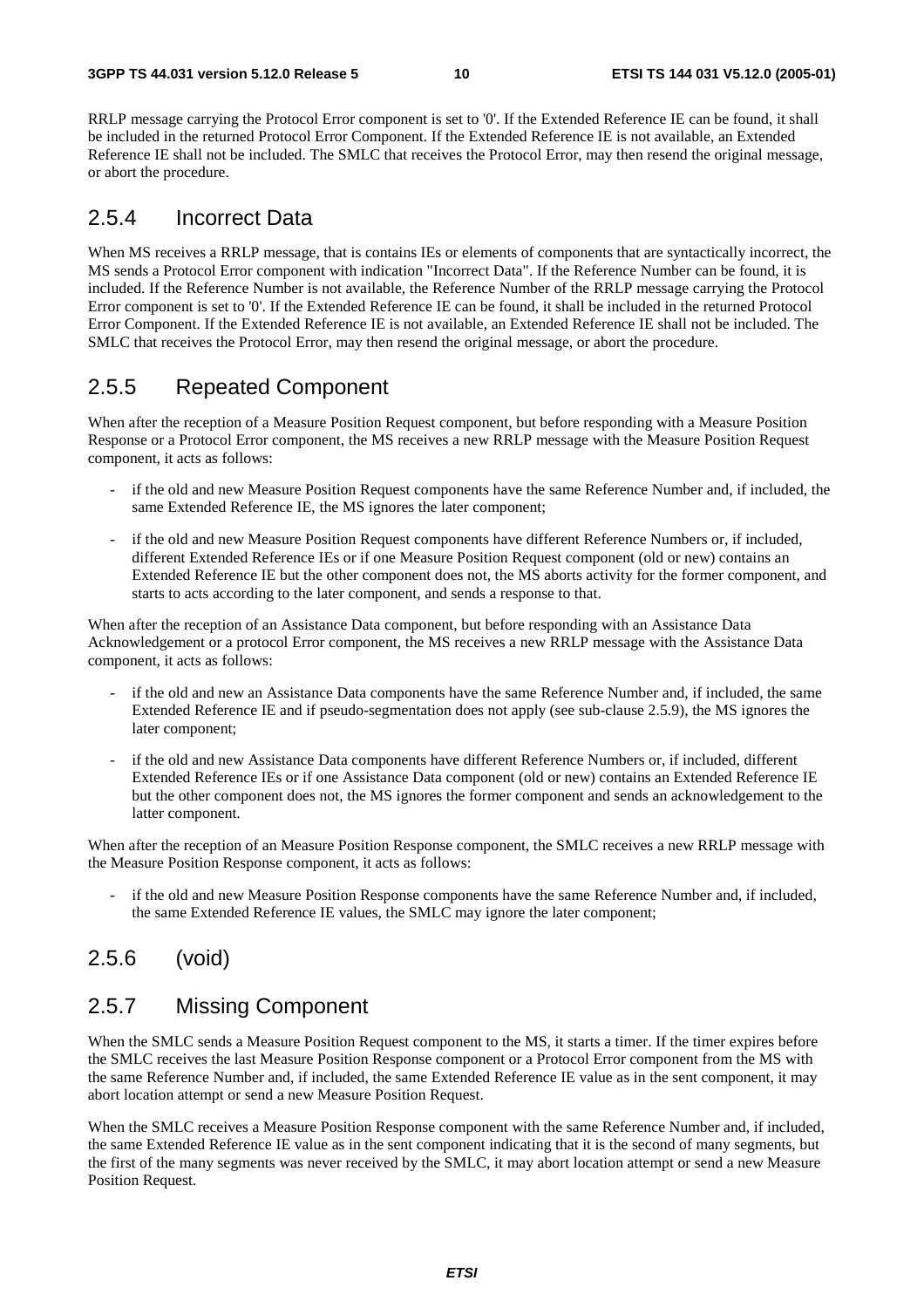When the SMLC sends a Assistance Data component to the MS, it starts a timer. If the timer expires before the SMLC receives a Assistance Data Acknowledgement or Protocol Error component from the MS with the same Reference Number as in the sent component and, in the case of a Protocol Error component, either the same extended reference ID as in the sent component or no extended reference ID, it may abort delivery attempt or send a new Assistance Data.

### 2.5.8 Unforeseen Component

When the MS receives a complete Assistance Data pseudo-segmentation sequence or an Assistance Data component that was sent without pseudo-segmentation, that it is not expecting, MS may discard it.

### 2.5.8a RRLP Procedure

The MS and SMLC shall only support one RRLP procedure at a time for either positioning or delivery of assistance data. The normal sequence of events for either procedure is defined in sub-clause 2.2 or sub-clause 2.3, respectively. If the MS is engaged in an RRLP procedure and receives a correctly encoded RRLP message from the SMLC that starts a new procedure, the MS shall abort the first procedure without sending a response and start the second.

### 2.5.9 Pseudo-Segmentation

When the SMLC employs pseudo-segmentation to send an RRLP Measure Position Request message or an RRLP Assistance Data message, the SMLC shall send one or more RRLP Assistance Data components followed by:

- a final RRLP Measure Position Request component (see sub-clause 2.2) or
- a final RRLP Assistance Data component (see sub-clause 2.3).

The SMLC shall indicate in all but the final component (Measure Position Request or Assistance Data, respectively) that more components are on the way.

When an MS receives an Assistance Data component indicating that more components are on the way, the MS may store the contents of the component. If the MS receives a subsequent Assistance Data component or a final Measure Position Request component that is correctly encoded, the MS shall assume that the new component continues the pseudo-segmentation of the earlier component and may then store the contents of the new component. If the new component is an Assistance Data component indicating that no more components are on the way or if it is a Measure Position Request, the MS shall assume that pseudo-segmentation is complete. The MS may then employ the rules defined in sub-clause 2.5.5 to verify if the new message is a repeated duplicate of a previous message.

# 3 Message Structure

# 3.1 General Format of RRLP Message

The general format of the RRLP message is given below, and based on:

- ITU-T Recommendation X.680:
- ITU-T Recommendation X.691:

and is consistent with these ITU-T recommendations. Also further definitions in the present document are based on ASN.1/94 defined in ITU-T Recommendation X.680 (ASN.1 1994). BASIC-PER, unaligned variant is used. Both RRLP ASN.1 modules, RRLP-Messages and RRLP-Components, are based on recommendations presented above.

ASN.1 identifiers have the same name as the corresponding parameters (information elements of the RRLP message, components, elements of components, fields of component elements etc) in other parts of the present document, except for the differences required by the ASN.1 notation (blanks between words are removed, the first letter of the first word is lower-case and the first letter of the following words are capitalized, e.g. "Reference Number" is mapped to "referenceNumber"). In addition some words may be abbreviated as follows:

| msr | measure |
|-----|---------|
| req | request |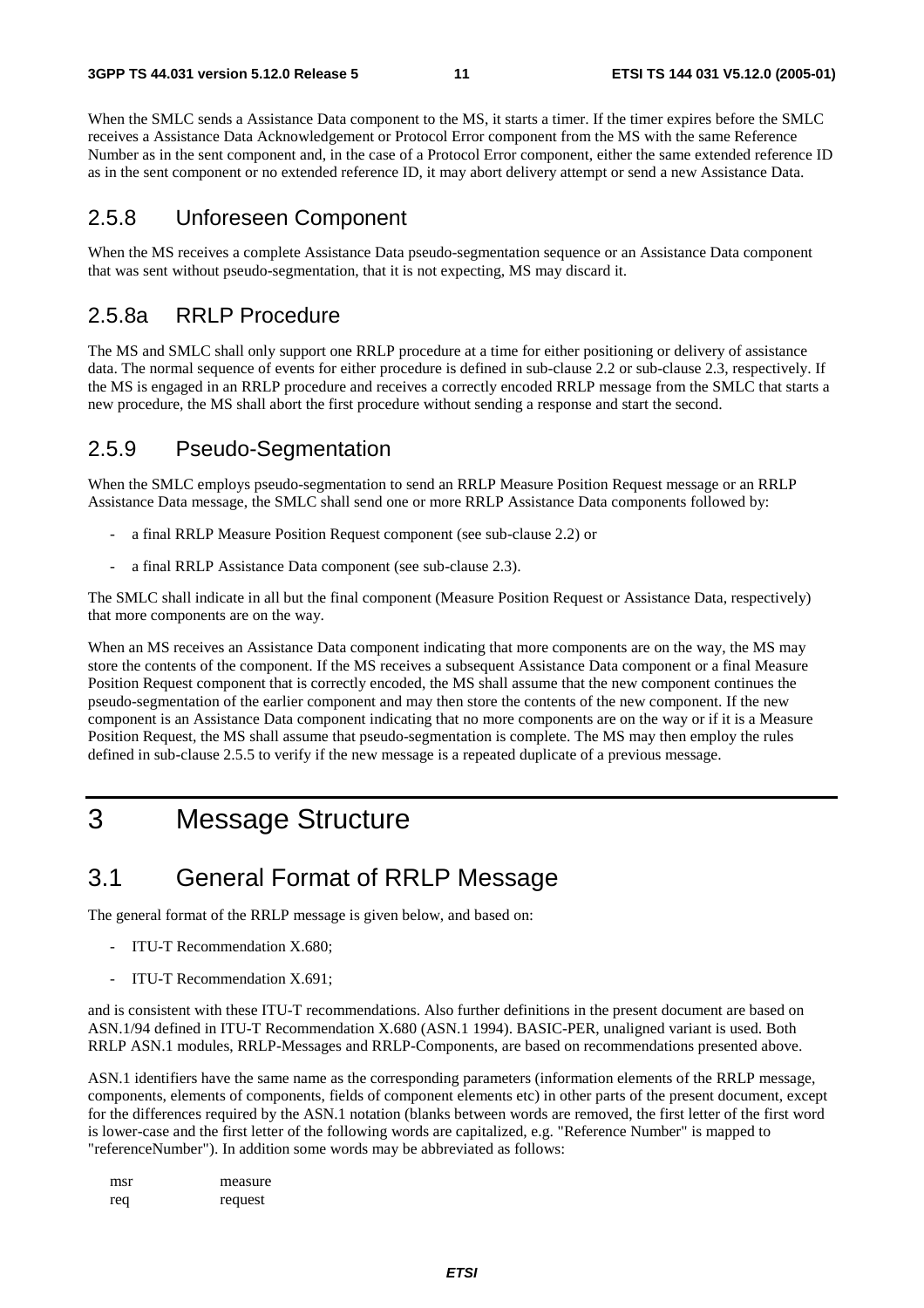#### **3GPP TS 44.031 version 5.12.0 Release 5 12 ETSI TS 144 031 V5.12.0 (2005-01)**

| rsp | response        |
|-----|-----------------|
| nbr | number          |
| ack | acknowledgement |

Ellipsis Notation shall be used in the same way as described in 3GPP TS 29.002 and shall be supported on the radio interface by the MS and the network for all operations defined in the present document.

#### **Table 3.1.a: RRLP Message Format**

```
RRLP-Messages 
-- { RRLP-messages } 
DEFINITIONS AUTOMATIC TAGS ::= 
BEGIN
IMPORTS 
    MsrPosition-Req, MsrPosition-Rsp, AssistanceData, 
     ProtocolError 
FROM 
     RRLP-Components -- { RRLP-Components } 
; 
PDU ::= SEQUENCE { 
     referenceNumber INTEGER (0..7), 
     component RRLP-Component 
} 
RRLP-Component ::= CHOICE {<br>msrPositionReq MsrPosition-Req,
   msrPositionReq<br>msrPositionRsp
                             MsrPosition-Rsp,
    assistanceData AssistanceData, 
    assistanceDataAck NULL,
    protocolError ProtocolError,
     ... 
} 
END
```
The message consists of two information elements, that are further described in the following sub-clauses.

# 3.2 Reference Number IE

This element is mandatory, and appears only once per RRLP message. It has the range from 0 to 7. Value 0 is reserved for indicating unknown Reference Number. Its ASN.1 definition is in sub-clause 3.1. This element contains the Reference Number that shall be used as follows:

- in the Position Measurement procedure the SMLC shall select any number within the range 1-7 that it is not already using with the particular MS. The Reference Number serves as an identification of the Measure Position request component that it sends to the MS. When the MS responds either with the Measure Position Response component, or the Protocol Error component, it shall use the same Reference Number value and, if an Extended Reference ID was included by the SMLC, the same Extended Reference ID to identify to which Measure Position Request it is responding, if the Reference Number has been obtained. If the MS has not been able to decode the Reference Number (e.g. IE missing), it shall use '0' as the Reference number in the response. This mechanism helps for example in the cases where the SMLC sends a Measure Position Request to the MS, and before it receives the Response, it needs to send another Request (e.g. assistance data changes). Then the SMLC can identify to which Request the Response is related to;
- in the Assistance Data Delivery procedure the SMLC shall select any number within the range  $1 7$  that it is not already using with the MS. The Reference Number serves as an identification of the Assistance Data component that it sends to the MS. When the MS responds either with the Assistance Data Acknowledgement component or the Protocol Error component, it shall use the same Reference Number value and, if an Extended Reference ID was included by the SMLC, the same Extended Reference ID to identify to which Assistance Data component it is responding, if the Reference Number has been obtained. If the MS has not been able to decode the Reference Number (e.g. IE missing), it shall use '0' as the Reference number in the response.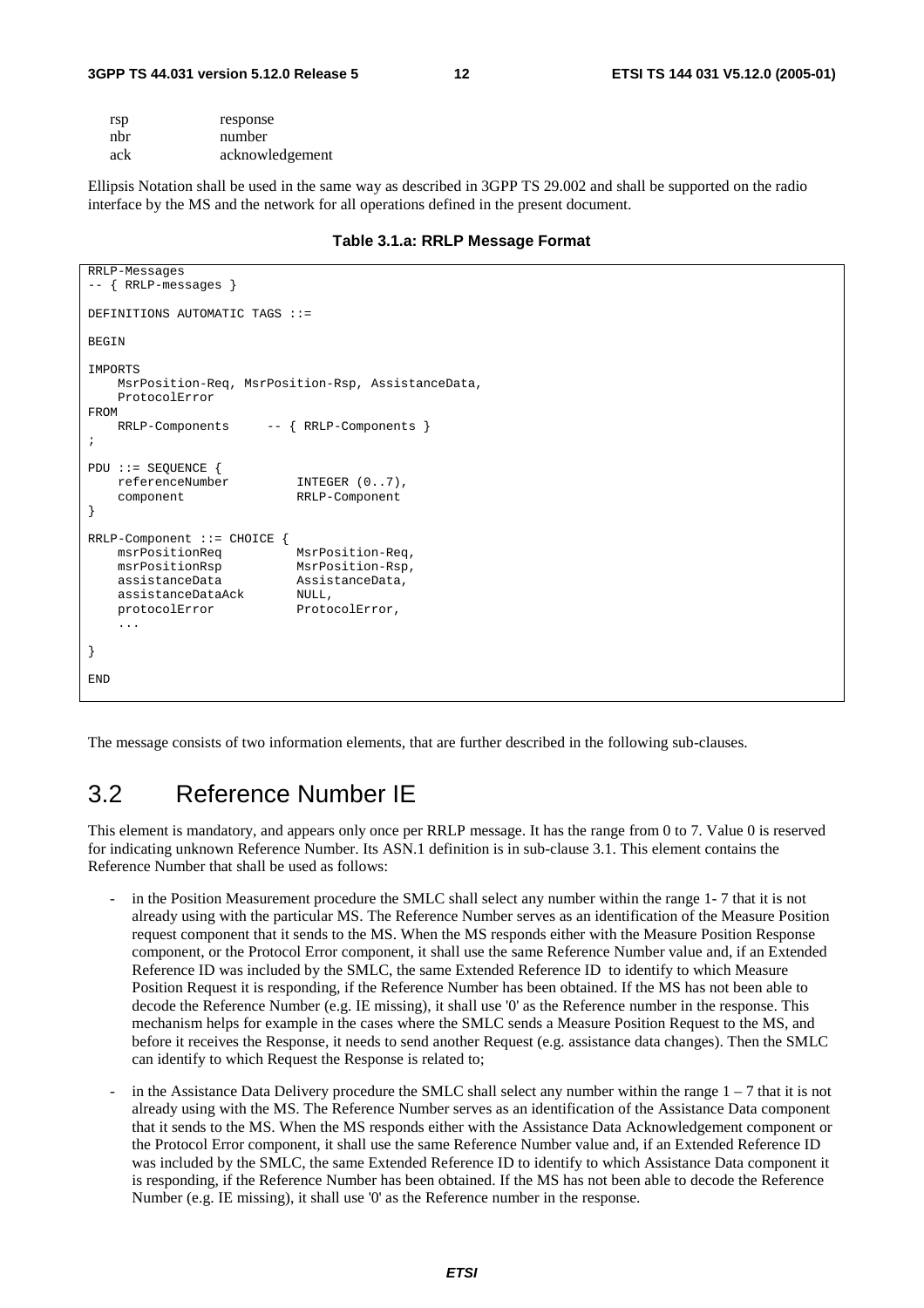- the SMLC shall use the same Reference Number and same Extended Reference ID to resend any RRLP component for which a response was not received from the MS.
- the SMLC shall use a different Reference Number to that in any RRLP component for which a response was not received from the MS if the SMLC aborts an existing RRLP procedure and starts a new procedure.
- the SMLC may use the same Reference Number and same Extended Reference ID or different Reference Numbers and Extended Reference IDs for different RRLP components within the same pseudo-segmentation sequence.

In a Measure Position Request, Measure Position Response, Assistance Data and Protocol Error component, the Reference Number IE shall be supplemented by an Extended Reference IE in order to distinguish valid from invalid RRLP responses at the SMLC and duplicate from non-duplicate RRLP commands at the MS. In order to remain backward compatible, the receiving entity shall be able to receive messages without the Extended Reference IE. The ASN.1 definition of the Extended Reference IE is given in sub-clause 5.1 and the procedures associated with sending and receiving it are given in clause 2 and in Annex A, sub-clauses A.2.2.5, A.3.2.7 and A.6.6.

# 3.3 Component IE

This element is mandatory, and appears only once per RRLP message. It contains the actual component to be transferred.

Different components are described further in clause 4. This IE contains only one component, i.e. it is not possible to include two or more components.

# 4 Components

This ASN.1 module contains the definitions of the components and datatypes defined in the components.

**Table 4.a: RRLP-Components format** 

```
RRLP-Components 
-- { RRLP-Components } 
DEFINITIONS AUTOMATIC TAGS ::= 
BEGIN 
IMPORTS 
     Ext-GeographicalInformation 
FROM 
     MAP-LCS-DataTypes { 
     ccitt identified-organization (4) etsi (0) mobileDomain (0) 
     gsm-Network (1) modules (3) map-LCS-DataTypes (25) version5 (5)} 
     ExtensionContainer 
FROM MAP-ExtensionDataTypes { 
     ccitt identified-organization (4) etsi (0) mobileDomain (0) 
     gsm-Network (1) modules (3) map-ExtensionDataTypes (21) version4 (4)} 
; 
-- Add here other ASN.1 definitions presented below 
-- in chapters 4 and 5. 
END
```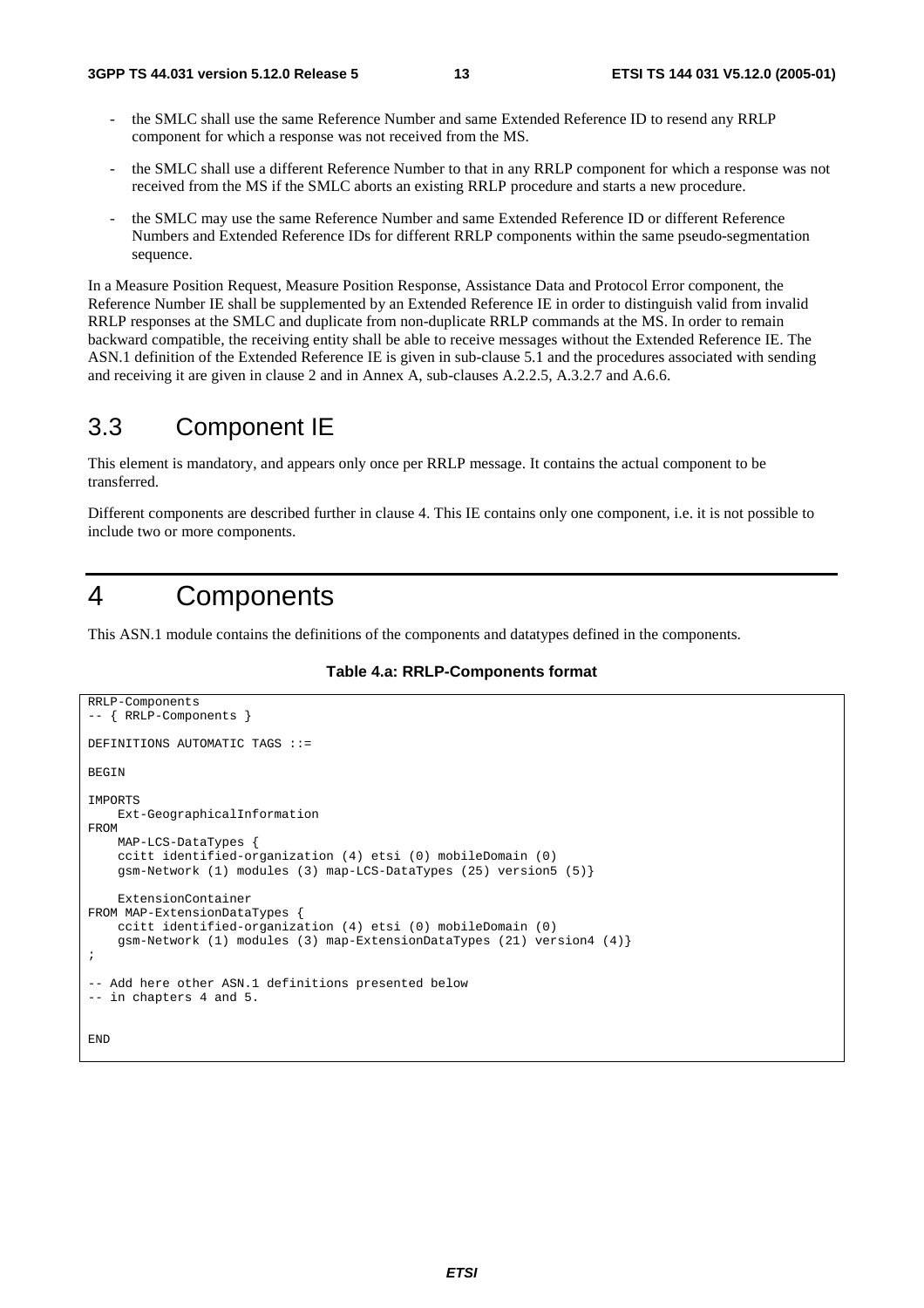# 4.1 Measure Position Request

This component is used by the SMLC to request location measurements or a location estimate from the MS. It includes QoS, other instructions, and possible assistance data to the MS. This component is defined as follows:

#### **Table 4.1.a: Measure Position Request**

```
-- add this definition to RRLP-Components module 
 -- Measurement Position request component 
MsrPosition-Req ::= SEQUENCE { 
    positionInstruct PositionInstruct, 
    referenceAssistData ReferenceAssistData OPTIONAL, 
                         MsrAssistData
    systemInfoAssistData SystemInfoAssistData OPTIONAL, 
    gps-AssistData GPS-AssistData OPTIONAL, 
    extensionContainer ExtensionContainer OPTIONAL, 
    ..., 
     -- Release 98 extension element 
rel98-MsrPosition-Req-extension Rel98-MsrPosition-Req-Extension OPTIONAL, 
    -- Release 5 extension element 
rel5-MsrPosition-Req-extension Rel5-MsrPosition-Req-Extension OPTIONAL 
}
```
The elements of this component are defined in clause 5.

# 4.2 Measure Position Response

This component is used by the MS to respond to a Measure Position Request from the SMLC with location measurements, a location estimate, or an error indication. This component is defined as follows:

#### **Table 4.2.a: Measure Position Response**

```
-- add this defintion to RRLP-Components module
-- Measurement Position response component 
MsrPosition-Rsp ::= SEQUENCE { 
   multipleSets MultipleSets OPTIONAL,<br>
referenceIdentity ReferenceIdentity OPTIONAL,
    referenceIdentity ReferenceIdentity OPTIONAL, 
 otd-MeasureInfo OTD-MeasureInfo OPTIONAL, 
 locationInfo LocationInfo OPTIONAL, 
    gps-MeasureInfo GPS-MeasureInfo OPTIONAL, 
    locationError LocationError OPTIONAL, 
    extensionContainer ExtensionContainer OPTIONAL, 
...,
    -- Release extension here 
    rel-98-MsrPosition-Rsp-Extension 
                           Rel-98-MsrPosition-Rsp-Extension OPTIONAL, 
    rel-5-MsrPosition-Rsp-Extension 
                           Rel-5-MsrPosition-Rsp-Extension OPTIONAL 
    -- rel-5-MsrPosition-Rsp-Extension and other possible future extensions 
    -- are the only information elements that may be included in the 2nd 
    -- MsrPosition-Rsp component when RRLP pseudo-segmentation is used 
}
```
The elements of this component are defined in clause 5.

# 4.3 Assistance Data

This component is used by the SMLC to deliver assistance data for location measurement and/or location calculation. This component is defined as follows:

#### **Table 4.3.a: Assistance Data**

```
-- add this defintion to RRLP-Components module
```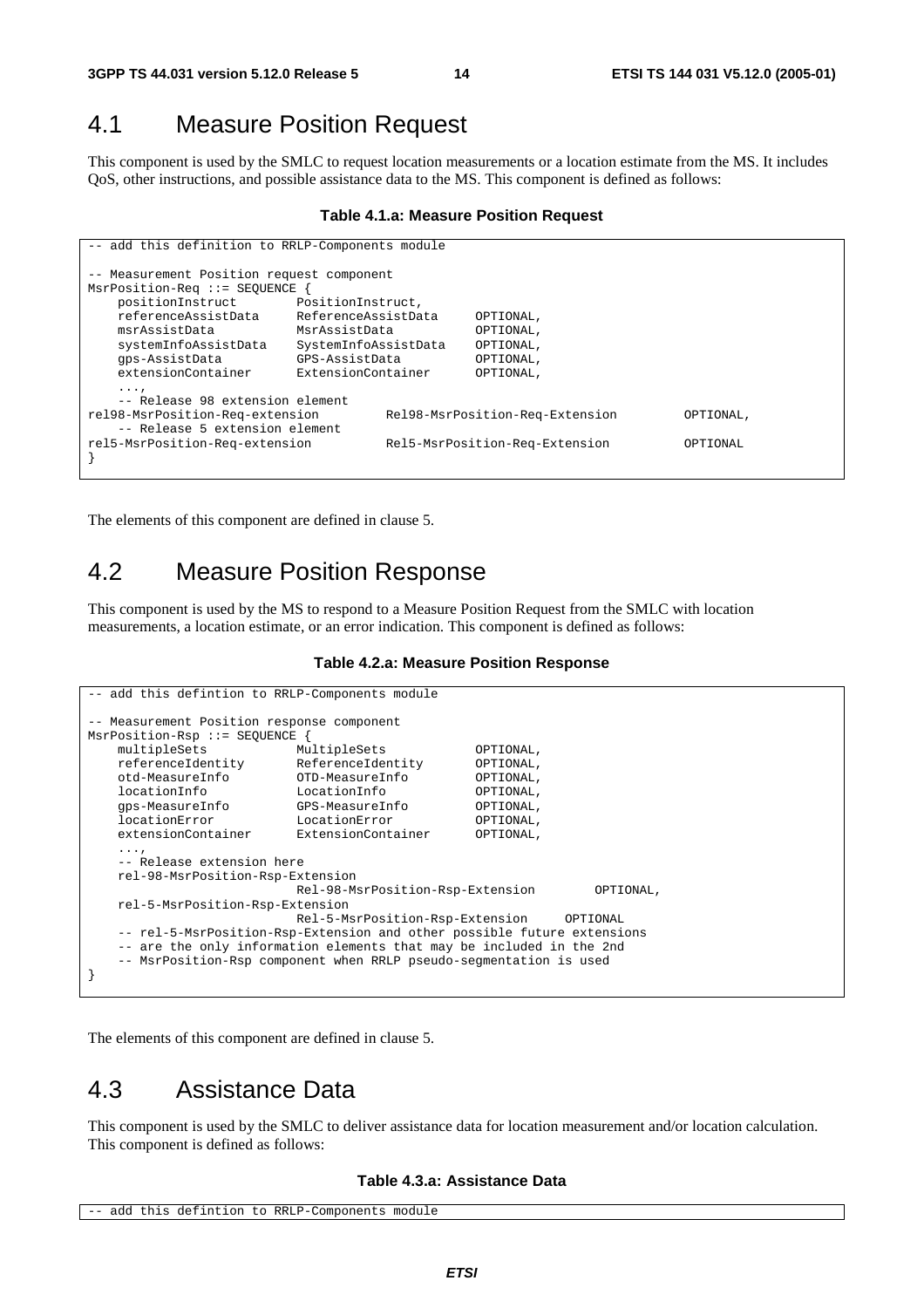| -- Assistance Data component            |                                |           |                                      |
|-----------------------------------------|--------------------------------|-----------|--------------------------------------|
| AssistanceData ::= SEOUENCE             |                                |           |                                      |
| referenceAssistData ReferenceAssistData |                                | OPTIONAL, |                                      |
| msrAssistData                           | MsrAssistData                  | OPTIONAL, |                                      |
| systemInfoAssistData                    | SystemInfoAssistData           | OPTIONAL, |                                      |
| qps-AssistData                          | GPS-AssistData                 | OPTIONAL, |                                      |
| moreAssDataToBeSent                     | MoreAssDataToBeSent            | OPTIONAL, | -- If not present, interpret as only |
|                                         |                                |           | -- Assistance Data component used to |
|                                         |                                |           | -- deliver entire set of assistance  |
|                                         |                                |           | -- data.                             |
| extensionContainer                      | ExtensionContainer             | OPTIONAL, |                                      |
| $\cdots$<br>-- Release extension here   |                                |           |                                      |
| rel98-AssistanceData-Extension          | Rel98-AssistanceData-Extension |           | OPTIONAL,                            |
| rel5-AssistanceData-Extension           | Rel5-AssistanceData-Extension  |           | OPTIONAL                             |
|                                         |                                |           |                                      |
|                                         |                                |           |                                      |

The elements of this component are defined in clause 5.

# 4.4 Assistance Data Acknowledgement

This component does not have any information contents. It presence indicates that the MS has received the complete Assistance Data component.

# 4.5 Protocol Error

This component is used by the receiving entity (SMLC or MS) to indicate to the sending entity, that there is a problem that prevents the receiving entity to receive a complete and understandable component. This component is defined as follows:

#### **Table 4.5.a: Protocol Error**

```
-- add this defintion to RRLP-Components module 
-- Protocol Error component 
ProtocolError ::= SEQUENCE {<br>errorCause ErrorCodes,
   errorCause extensionContainer ExtensionContainer OPTIONAL, 
     ..., 
     -- Release extensions here 
     rel-5-ProtocolError-Extension Rel-5-ProtocolError-Extension OPTIONAL 
}
```
The elements of this component are defined in clause 5.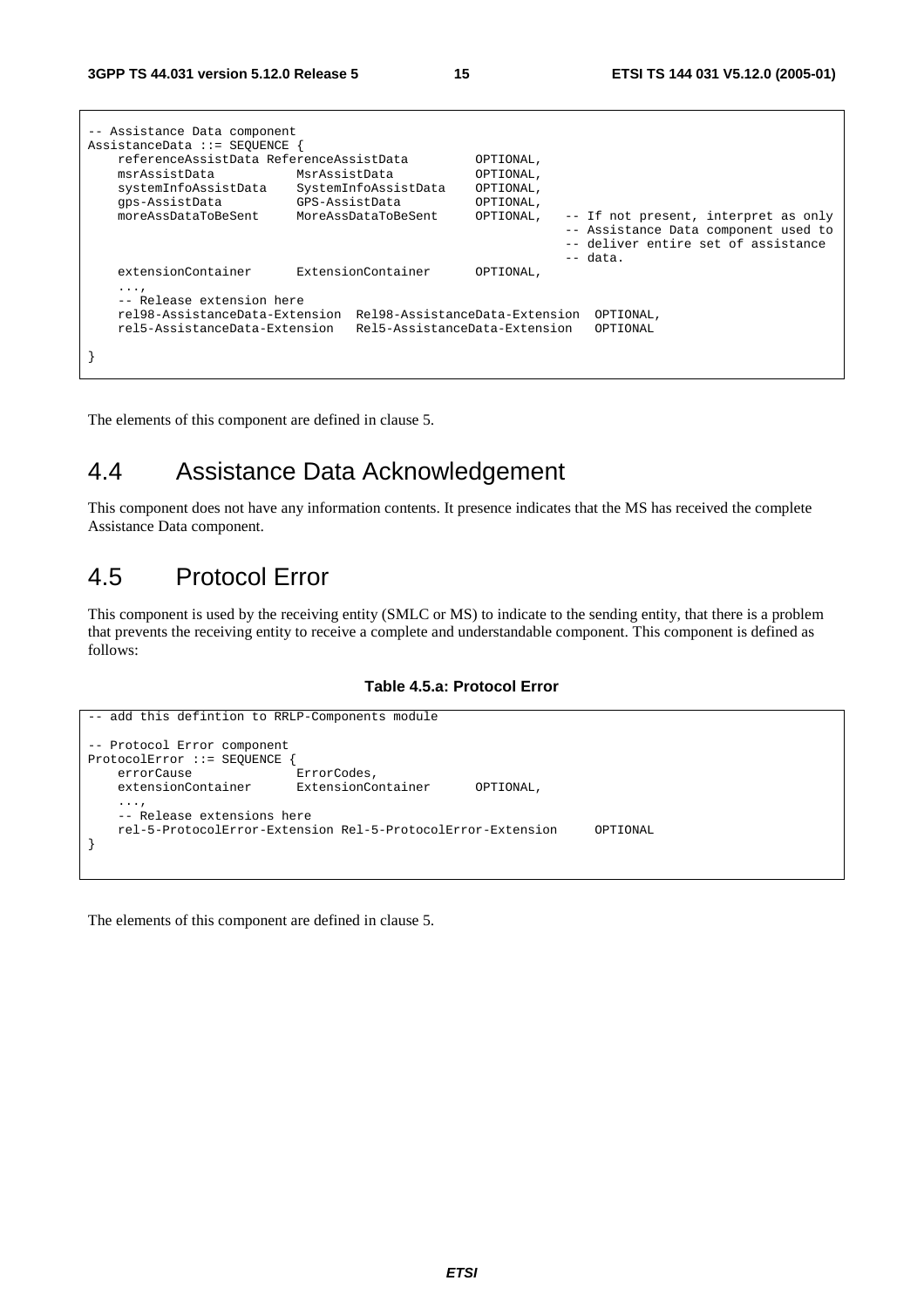# 5 Elements of Components

# 5.1 ASN.1 Description

The following ASN.1 code defines the elements of components. See the Annex A for further description of the contents of components and their elements.

**Table 5.1.a: ASN.1 Description** 

```
-- add these defintions to RRLP-Components module
-- Position instructions 
PositionInstruct ::= SEQUENCE { 
   -- Method type<br>methodType
   methodType MethodType,<br>positionMethod PositionMet<br>mosquesT
 positionMethod PositionMethod, 
 measureResponseTime MeasureResponseTime, 
 useMultipleSets UseMultipleSets, 
 environmentCharacter EnvironmentCharacter OPTIONAL 
} 
-- 
MethodType ::= CHOICE { 
 msAssisted AccuracyOpt, -- accuracy is optional 
msBased Mccuracy, -- accuracy is mandatory
msBasedPref Accuracy, -- accuracy is mandatory
    msAssistedPref Accuracy –- accuracy is mandatory 
} 
-- Accuracy of the location estimation 
AccuracyOpt ::= SEQUENCE {<br>accuracy Accurac
                    accuracy Accuracy OPTIONAL 
} 
-- The values of this field are defined in 3GPP TS 23.032 (Uncertainty code) 
Accuracy ::= INTEGR (0.127)-- Position Method 
PositionMethod ::= ENUMERATED { 
    eotd (0), 
    gps (1), 
    gpsOrEOTD (2) 
} 
-- Measurement request response time 
MeasureResponseTime ::= INTEGER (0..7) 
-- useMultiple Sets, FFS! 
UseMultipleSets ::= ENUMERATED { 
   multipleSets (0), \qquad - multiple sets are allowed
    oneSet (1) -- sending of multiple is not allowed
} 
-- Environment characterization 
EnvironmentCharacter ::= ENUMERATED {<br>badArea (0), -- bad urban
 badArea (0), -- bad urban or suburban, heavy multipath and NLOS 
notBadArea (1), -- light multipath and NLOS
 mixedArea (2), -- not defined or mixed environment 
     ... 
}
```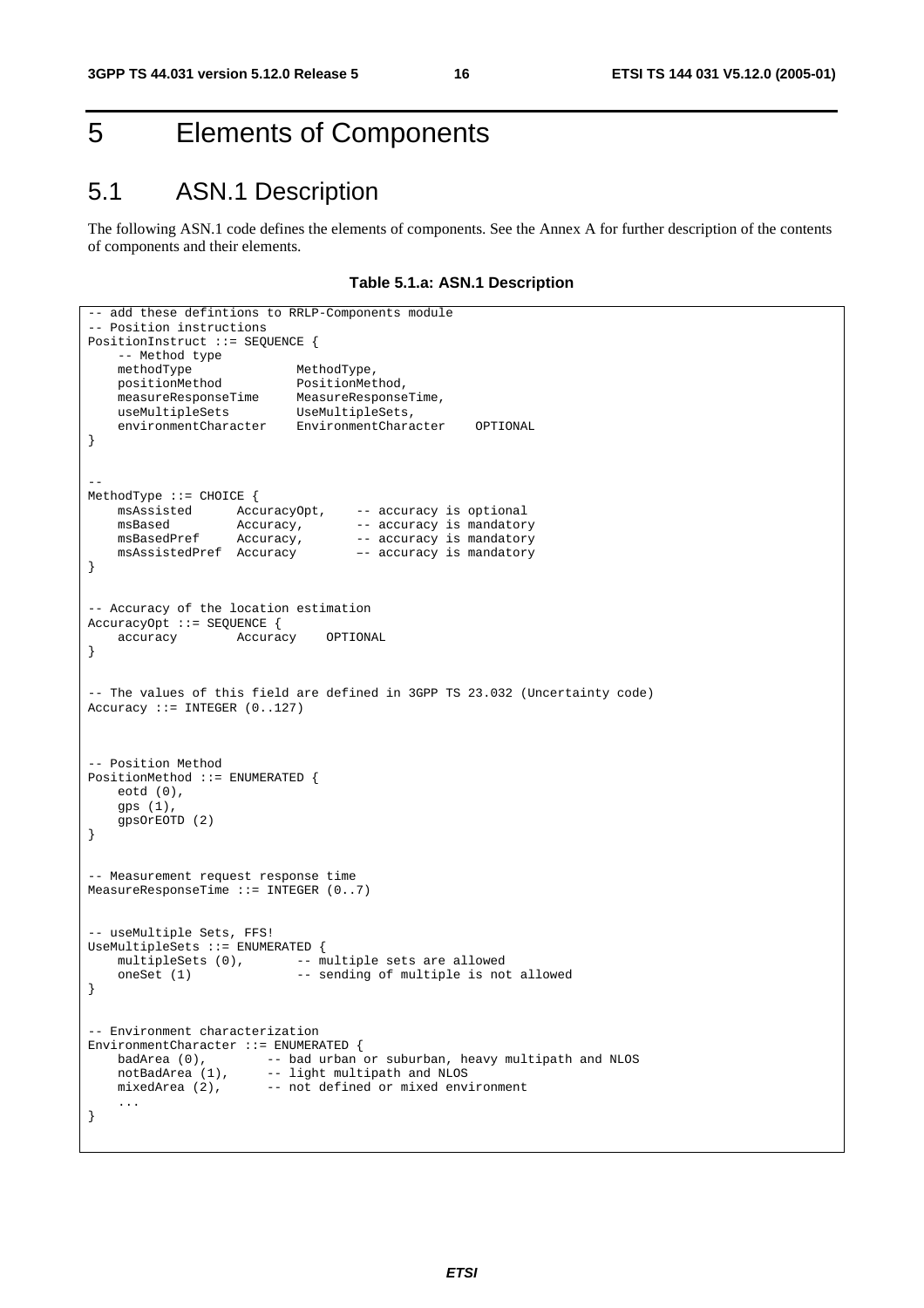```
-- E-OTD reference BTS for Assitance data IE 
ReferenceAssistData ::= SEQUENCE { 
   bcchCarrier BCCHCarrier, \overline{C} -- BCCH carrier
bsic BSIC, - BSIC,
 timeSlotScheme TimeSlotScheme, -- Timeslot scheme 
 btsPosition BTSPosition OPTIONAL 
} 
-- ellipsoid point and 
-- ellipsoid point with altitude and uncertainty ellipsoid shapes are supported 
BTSPosition ::= Ext-GeographicalInformation 
-- RF channel number of BCCH 
BCCHCarrier ::= INTEGER (0..1023) 
-- Base station Identity Code 
BSIC ::= INTEGER (0..63)-- Timeslot scheme 
TimeSlotScheme ::= ENUMERATED { 
   equalLength (0),
    variousLength (1) 
} 
-- Time slot (modulo) 
ModuloTimeSlot ::= INTEGER (0..3) 
-- E-OTD measurement assistance data IE 
-- The total number of neighbors in this element (MsrAssistData) 
-- and in SystemInfoAssistData element (presented neighbors 
-- can be at a maximum 15!) 
MsrAssistData ::= SEQUENCE { 
     msrAssistList SeqOfMsrAssistBTS 
} 
SeqOfMsrAssistBTS ::= SEQUENCE (SIZE(1..15)) OF MsrAssistBTS 
MsrAssistBTS ::= SEQUENCE { 
   bcchCarrier BCCHCarrier, -- BCCH carrier 
   bsic -- BSIC, -- BSIC<br>multiFrameOffset MultiFrameOffset, -- multi
                      MultiFrameOffset, -- multiframe offset
    timeSlotScheme TimeSlotScheme, -- Timeslot scheme 
    roughRTD RoughRTD, -- rough RTD value 
    -- Location Calculation Assistance data is moved here 
    calcAssistanceBTS CalcAssistanceBTS OPTIONAL 
} 
 - Multiframe offset
MultiFrameOffset ::= INTEGER (0..51) 
-- The Multiframe Offset value 51 shall not be encoded by the transmitting entity and 
-- shall be treated by the receiving entity as 0. 
 - Rough RTD value between one base station and reference BTS
RoughRTD :: = INTERER (0..1250)-- The RoughRTD value 1250 shall not be encoded by the transmitting entity and shall 
-- be treated by the receiving entity as 0. 
-- E-OTD Measurement assistance data for system information List IE 
-- The total number of base stations in this element (SystemInfoAssistData
-- presented neighbors) and in MsrAssistData element can be at a maximum 15. 
SystemInfoAssistData ::= SEQUENCE { 
                          SeqOfSystemInfoAssistBTS
} 
SeqOfSystemInfoAssistBTS::= SEQUENCE (SIZE(1..32)) OF SystemInfoAssistBTS
```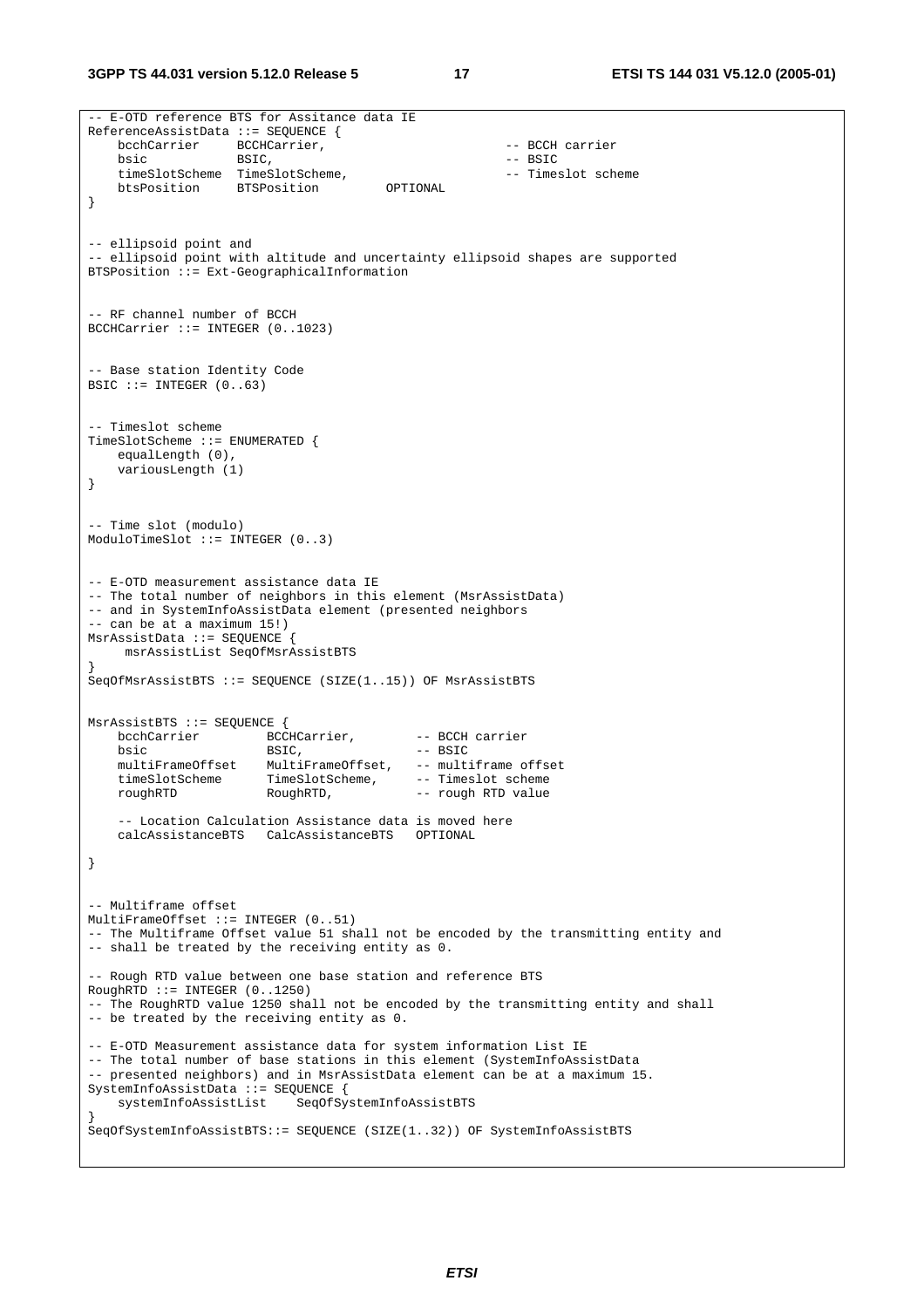**3GPP TS 44.031 version 5.12.0 Release 5 18 ETSI TS 144 031 V5.12.0 (2005-01)**

```
-- whether n.th is present or not ? 
SystemInfoAssistBTS ::= CHOICE { 
    notPresent NULL, 
    present AssistBTSData 
} 
-- Actual assistance data for system information base station 
AssistBTSData ::= SEQUENCE {<br>bsic BSIC.
   bsic -- BSIC<br>multiFrameOffset MultiFrameOffset, -- mult
                         MultiFrameOffset, -- multiframe offset
 timeSlotScheme TimeSlotScheme, -- Timeslot scheme 
 roughRTD RoughRTD, -- rough RTD value 
     -- Location Calculation Assistance data 
   calcAssistanceBTS CalcAssistanceBTS
} 
-- E-OTD Location calculation assistance data, 
-- CalcAssistanceBTS element is optional not subfields 
CalcAssistanceBTS ::= SEQUENCE {<br>fineRTD FineRTD,
   fineRTD FineRTD, -- fine RTD value between base stations<br>referenceWGS84 AeferenceWGS84 -- reference coordinates
                        ReferenceWGS84 -- reference coordinates
} 
-- Coordinates of neighbour BTS, WGS-84 ellipsoid 
ReferenceWGS84 ::= SEQUENCE { 
   relativeNorth RelDistance, \begin{array}{ccc} - & - & \text{relative distance (south negative)} \\ \text{relative distance (west negative)} \end{array}-- relative distance (west negative)
    -- Relative Altitude is not always known 
                    relativeAlt RelativeAlt OPTIONAL -- relative altitude 
} 
 -- Fine RTD value between this BTS and the reference BTS 
FineRTD ::= INTEGER (0..255)-- Relative north/east distance 
RelDistance ::= INTEGER (-200000..200000) 
-- Relative altitude 
RelativeAlt ::= INTER ( -4000..4000)-- Measure position response IEs 
-- Reference Identity 
-- Multiple sets 
MultipleSets ::= SEQUENCE { 
    -- number of reference sets 
                         INTEGR (2..3),
     -- This field actually tells the number of reference BTSs 
    nbrOfReferenceBTSs INTEGER (1..3), 
    -- This field is conditional and included optionally only if 
    -- nbrOfSets is 3 and number of reference BTSs is 2.<br>referenceRelation ReferenceRelation OPTIONAL
   referenceRelation ReferenceRelation
} 
-- Relation between refence BTSs and sets 
ReferenceRelation ::= ENUMERATED { 
   secondBTSThirdSet (0), -- 1st BTS related to 1st and 2nd sets
 secondBTSSecondSet (1), -- 1st BTS related to 1st and 3rd sets 
 firstBTSFirstSet (2) -- 1st BTS related to 1st set 
}
```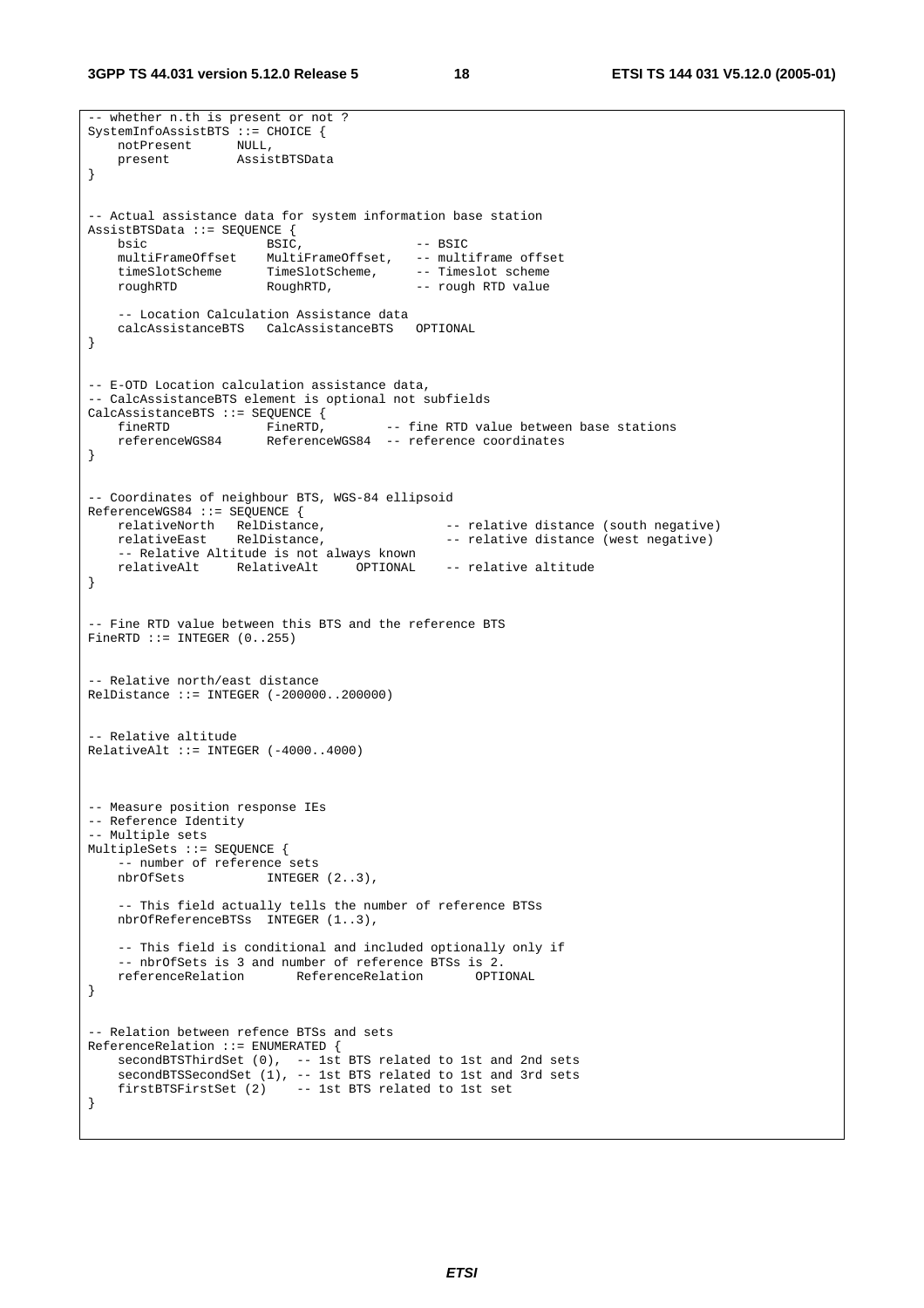```
-- Reference BTS Identity, this element contains number of 
 - BTSs told nbrOfReferenceBTSs field in Multiple sets element)
ReferenceIdentity ::= SEQUENCE { 
     -- Reference BTS list 
    refBTSList SeqOfReferenceIdentityType 
} 
SeqOfReferenceIdentityType ::= SEQUENCE (SIZE(1..3)) OF ReferenceIdentityType 
 - Cell identity
ReferenceIdentityType ::= CHOICE { 
   bsicAndCarrier BSICAndCarrier, -- BSIC and Carrier<br>ci CellID, -- Cell ID, LAC not needed
 ci CellID, -- Cell ID, LAC not needed 
requestIndex RequestIndex, -- Index to Requested Neighbor List
    systemInfoIndex SystemInfoIndex, -- Index to System info list, this type of ref. identity 
                                        -- shall not be used by the MS unless it has received 
                                       -- the SystemInfoAssistData from the SMLC for this cell.<br>-- CI and LAC
   ciAndLAC CellIDAndLAC
} 
BSICAndCarrier ::= SEQUENCE { 
    carrier BCCHCarrier, 
    bsic BSIC 
} 
RequestIndex ::= INTEGER (1..16)SystemInfoIndex ::= INTEGER (1..32) 
CellIDAndLAC ::= SEQUENCE { 
referenceLAC LAC, \qquad \qquad - Location area code
 referenceCI CellID -- Cell identity 
} 
CellID ::= INTEGER (0..65535) 
LAC ::= INTEGER (0..65535)-- OTD-MeasureInfo 
OTD-MeasureInfo ::= SEQUENCE { 
    -- Measurement info elements, OTD-MsrElement is repeated number of times 
    -- told in nbrOfReferenceBTSs in MultipleSets, default value is 1
    otdMsrFirstSets OTD-MsrElementFirst, 
    -- if more than one sets are present this element is repeated 
     -- NumberOfSets - 1 (-1 = first set) 
    otdMsrRestSets SeqOfOTD-MsrElementRest OPTIONAL 
} 
SeqOfOTD-MsrElementRest ::= SEQUENCE (SIZE(1..2)) OF OTD-MsrElementRest 
-- OTD measurent information for 1 set<br>OTD-MsrElementFirst ::= SEOUENCE {
OTD-MsrElementFirst ::= SEQUENCE { 
 refFrameNumber INTEGER (0..42431), -- Frame number modulo 42432 
 referenceTimeSlot ModuloTimeSlot, 
    toaMeasurementsOfRef TOA-MeasurementsOfRef OPTIONAL, 
   stdResolution StdResolution,<br>taCorrection TNTEGER (0 960)
                                                  OPTIONAL, -- TA correction
    -- measured neighbors in OTD measurements 
                           SeqOfOTD-FirstSetMsrs OPTIONAL
} 
SeqOfOTD-FirstSetMsrs ::= SEQUENCE (SIZE(1..10)) OF OTD-FirstSetMsrs
```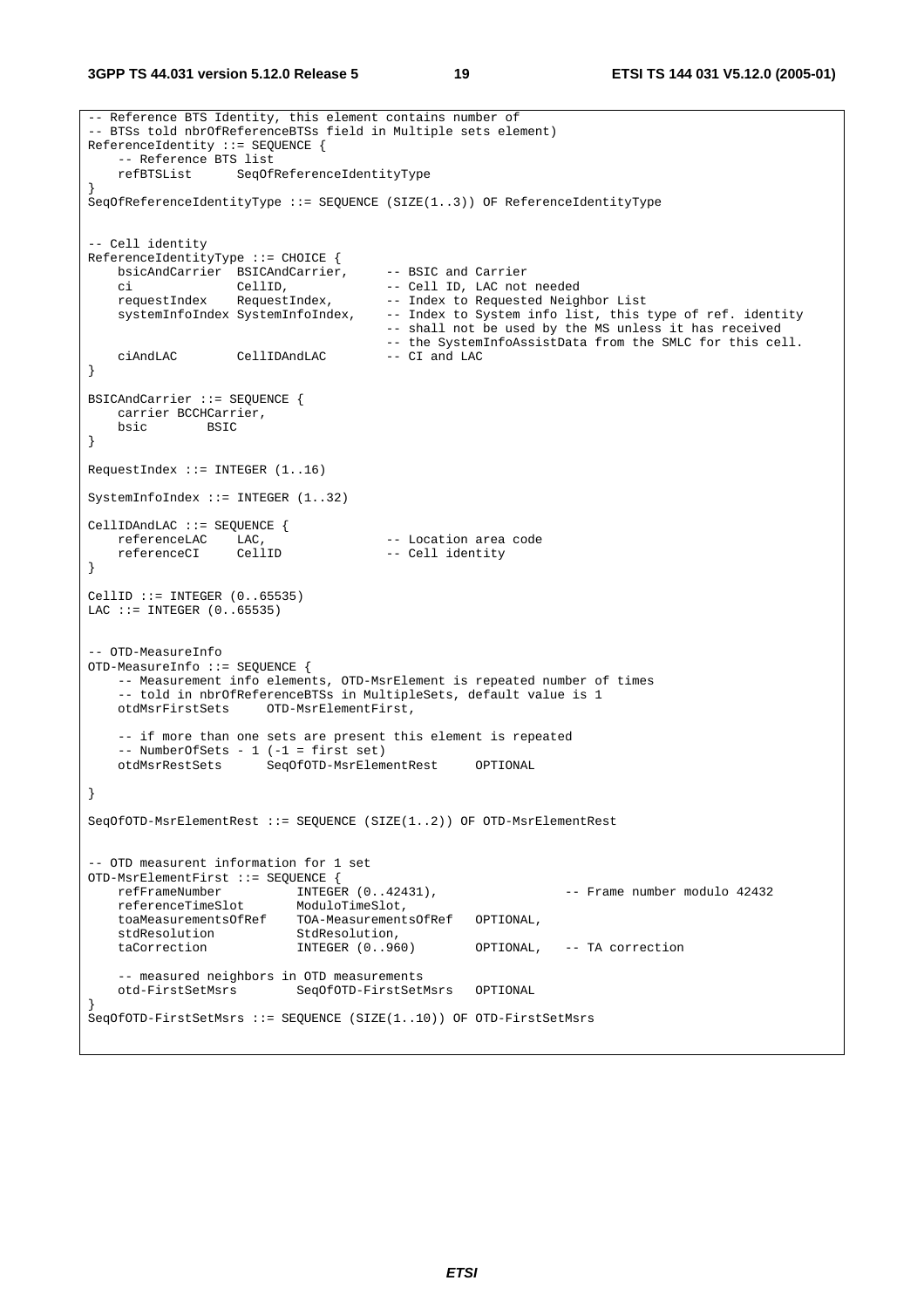-- OTD measurent information 2 and 3 sets if exist OTD-MsrElementRest ::= SEQUENCE { -- Frame number modulo 42432  $\begin{minipage}{0.5\textwidth} \centering \small \texttt{referenceTimeSlot} \small \texttt{ModulofimesU}, \small \texttt{toaMeasure} \small \texttt{mend} \small \texttt{toaMeasure} \small \texttt{mend} \end{minipage}$ TOA-MeasurementsOfRef OPTIONAL,<br>StdResolution, stdResolution StdResolution,<br>taCorrection TNTEGER (0 960) taCorrection INTEGER (0..960) OPTIONAL, -- TA correction -- measured neighbors in OTD measurements otd-MsrsOfOtherSets SeqOfOTD-MsrsOfOtherSets OPTIONAL } SeqOfOTD-MsrsOfOtherSets ::= SEQUENCE (SIZE(1..10)) OF OTD-MsrsOfOtherSets -- Standard deviation of the TOA measurements from the reference BTS TOA-MeasurementsOfRef ::= SEQUENCE { refQuality RefQuality, numOfMeasurements NumOfMeasurements } RefQuality ::= INTEGER (0..31) -- St Dev of TOA of reference as defined in annex NumOfMeasurements ::= INTEGER (0..7) -- No. of measurements for RefQuality as defined in annex StdResolution  $::=$  INTEGER  $(0..3)$  -- Values of resolution are defined in annex OTD-FirstSetMsrs ::= OTD-MeasurementWithID -- Neighbour info in OTD measurements 0-10 times in TD measurement info OTD-MsrsOfOtherSets ::= CHOICE { identityNotPresent OTD-Measurement,<br>identityPresent OTD-MeasurementW OTD-MeasurementWithID } -- For this OTD measurement identity is same as the identity of BTS -- in the first set with same sequence number OTD-Measurement ::= SEQUENCE { nborTimeSlot ModuloTimeSlot, eotdQuality EOTDQuality, otdValue OTDValue } -- This measurement contains the BTS identity and measurement OTD-MeasurementWithID ::=SEQUENCE { neighborIdentity NeighborIdentity, nborTimeSlot ModuloTimeSlot, neighboriuchter,<br>nborTimeSlot ModuloTimeSl<br>eotdQuality EOTDQuality, otdValue OTDValue } EOTDQuality ::= SEQUENCE { nbrOfMeasurements INTEGER (0..7),<br>stdOfFOTD INTEGER (0..31)  $INTEGER (0..31)$ } NeighborIdentity ::= CHOICE { bsicAndCarrier BSICAndCarrier, -- BSIC and Carrier -- Cell ID, LAC not needed multiFrameCarrier MultiFrameCarrier, -- MultiFrameOffest and BSIC requestIndex RequestIndex, -- Index to Requested Neighbor List systemInfoIndex SystemInfoIndex, -- Index to System info list, this type of neighbour -- identity shall not be used by the MS unless it has -- received the SystemInfoAssistData from the SMLC for -- this cell. ciAndLAC CellIDAndLAC -- CI and LAC }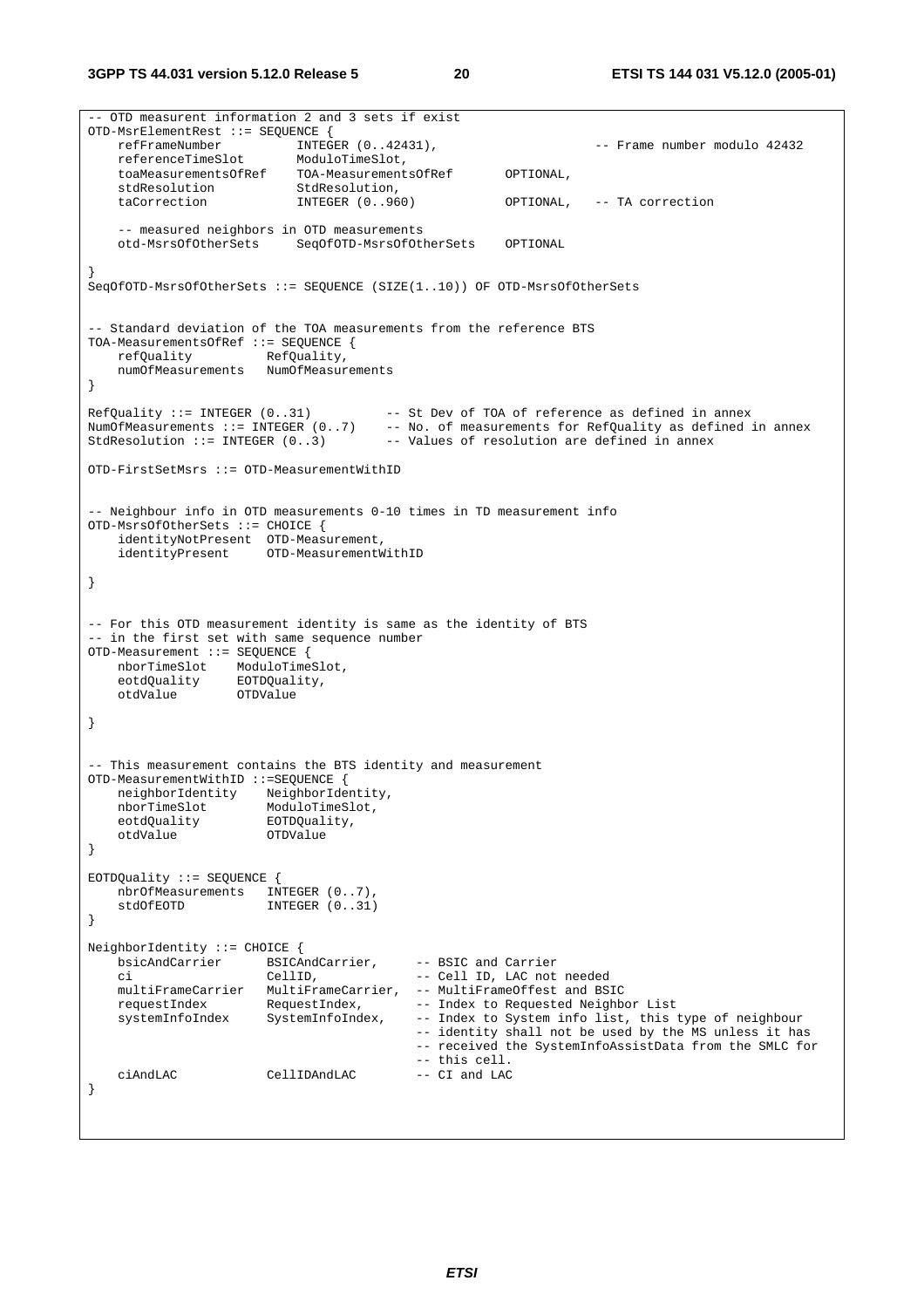-- Multiframe and carrier

```
MultiFrameCarrier ::= SEQUENCE { 
    bcchCarrier BCCHCarrier, 
     multiFrameOffset MultiFrameOffset 
} 
-- OTD measurement value for neighbour 
OTDValue ::= INTEGER (0..39999) 
-- Location information IE 
LocationInfo ::= SEQUENCE {<br>refFrame INTEGER (0..65535),
                                                   -- Reference Frame number
     -- If refFrame is within (42432..65535), it shall be ignored by the receiver 
    -- in that case the MS should provide GPS TOW if available<br>gpsTOW 1NTEGER (0..14399999) OPTIONAL, -- GPS TOW
 gpsTOW INTEGER (0..14399999) OPTIONAL, -- GPS TOW 
 fixType FixType, 
     -- Note that applicable range for refFrame is 0 - 42431 
     -- Possible shapes carried in posEstimate are 
     -- ellipsoid point, 
     -- ellipsoid point with uncertainty circle 
     -- ellipsoid point with uncertainty ellipse 
    -- ellipsoid point with altitude and uncertainty ellipsoid<br>posEstimate Ext-GeographicalInformation
                    Ext-GeographicalInformation
} 
FixType ::= INTEGER { 
     twoDFix (0), 
     threeDFix (1) 
} (0..1) 
-- GPS-Measurement information 
GPS-MeasureInfo ::= SEQUENCE { 
     -- Measurement info elements 
     -- user has to make sure that in this element is number of elements 
     -- defined in reference BTS identity 
     gpsMsrSetList SeqOfGPS-MsrSetElement 
} 
SeqOfGPS-MsrSetElement ::= SEQUENCE (SIZE(1..3)) OF GPS-MsrSetElement 
 -- OTD measurent information 1-3 times in message 
GPS-MsrSetElement ::= SEQUENCE { 
 refFrame INTEGER (0..65535) OPTIONAL, -- Reference Frame number 
 gpsTOW GPSTOW24b, -- GPS TOW 
     -- Note that applicable range for refFrame is 0 - 42431 
--N_SAT can be read from number of elements of gps-msrList 
    gps-msrList SeqOfGPS-MsrElement 
} 
 -- 24 bit presentation for GPSTOW 
GPSTOW24b ::= INTEGER (0..14399999) 
 -- measured elements in measurement parameters field 
SeqOfGPS-MsrElement ::= SEQUENCE (SIZE(1..16)) OF GPS-MsrElement 
GPS-MsrElement ::= SEQUENCE { 
    satelliteID SatelliteID, -- Satellite identifier<br>
cNo INTEGER (0..63), -- carrier noise ratio
 cNo INTEGER (0..63), -- carrier noise ratio 
 doppler INTEGER (-32768..32767), -- doppler, mulltiply by 0.2 
    doppler INTEGER (-32768..32767), -- doppler, multiply by 0.2<br>wholeChips INTEGER (0..1022), -- whole value of the code phase measurement<br>fracChips INTEGER (0..1024), -- fractional value of the code phase measure
                                                    -- fractional value of the code phase measurement
                                                 -- a value of 1024 shall not be encoded by the sender 
                                                 -- the receiver shall consider a value of 1024 to be 
    -- invalid data<br>mpathIndic MpathIndic, 1992-1994 -- multipath
                                                   -- multipath indicator<br>-- index
    pseuRangeRMSErr INTEGER (0..63)
}
```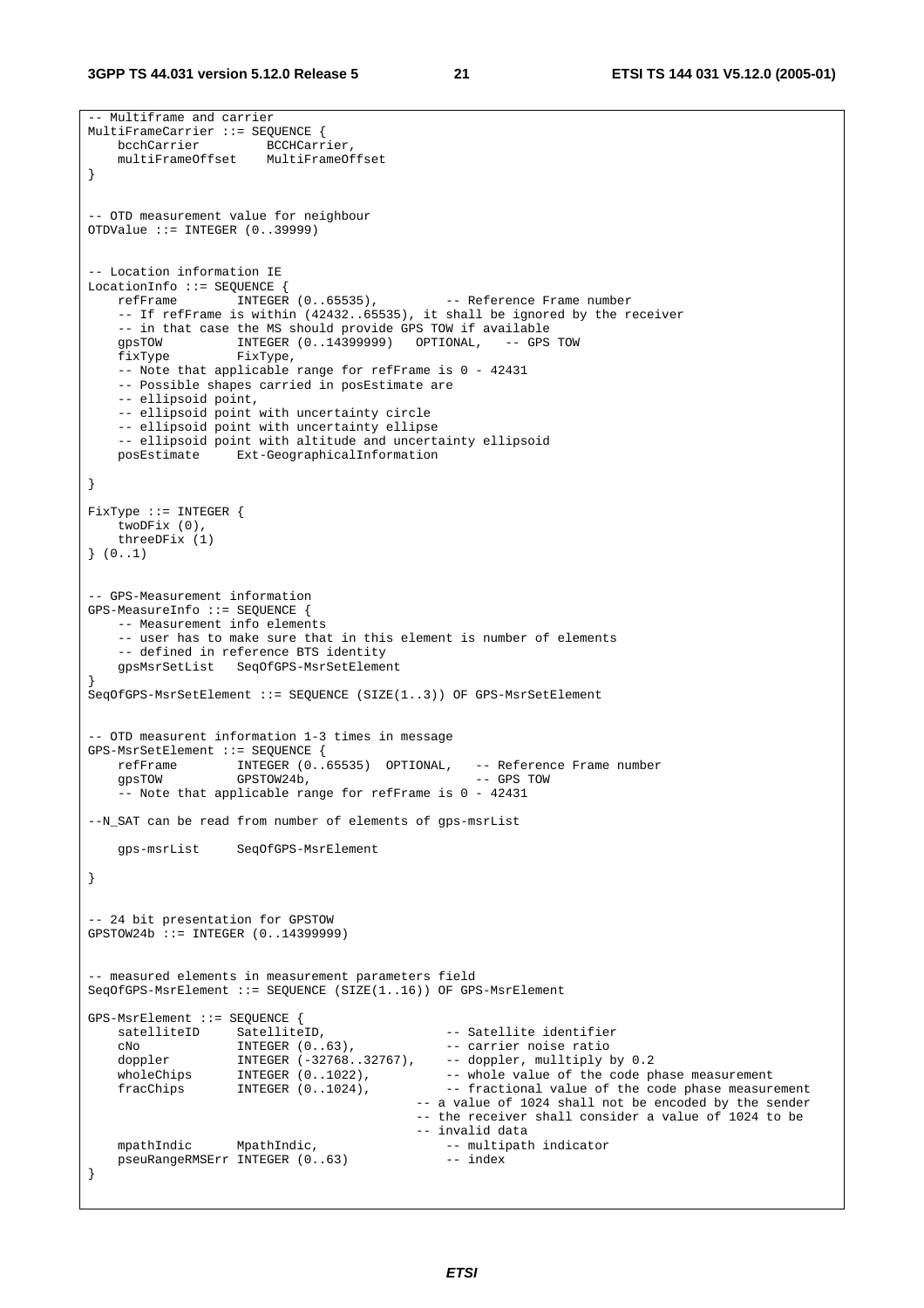```
-- Multipath indicator 
MpathIndic ::= ENUMERATED {
    notMeasured (0), 
    low (1), 
    medium (2), 
    high (3) 
} 
 -- Location error IE 
LocationError ::= SEQUENCE { 
 locErrorReason LocErrorReason, 
 additionalAssistanceData AdditionalAssistanceData OPTIONAL, 
     ... 
} 
LocErrorReason ::= ENUMERATED { 
   unDefined (0), 
    notEnoughBTSs (1), 
    notEnoughSats (2), 
    eotdLocCalAssDataMissing (3), 
    eotdAssDataMissing (4), 
    gpsLocCalAssDataMissing (5), 
    gpsAssDataMissing (6), 
    methodNotSupported (7), 
    notProcessed (8), 
    refBTSForGPSNotServingBTS (9), 
    refBTSForEOTDNotServingBTS (10), 
 ... 
} 
-- exception handling: 
-- an unrecognized value shall be treated the same as value 0
-- defines additional assistance data needed for any new location attempt 
-- MS shall retain any assistance data already received 
AdditionalAssistanceData ::= SEQUENCE { 
 gpsAssistanceData GPSAssistanceData OPTIONAL, 
 extensionContainer ExtensionContainer OPTIONAL, 
     ... 
} 
GPSAssistanceData ::= OCTET STRING (SIZE (1..maxGPSAssistanceData)) 
-- GPSAssistanceData has identical structure and encoding to octets 3 to n of the 
-- GPS Assistance Data IE in 3GPP TS 49.031 
maxGPSAssistanceData INTEGER ::= 40 
-- Protocol Error Causes 
ErrorCodes ::= ENUMERATED { 
    unDefined (0), 
missingComponet (1), 
incorrectData (2), 
missingIEorComponentElement (3), 
messageTooShort (4), 
unknowReferenceNumber (5), 
... 
} 
-- exception handling: 
-- an unrecognized value shall be treated the same as value 0 
-- GPS assistance data IE 
GPS-AssistData ::= SEQUENCE { 
     controlHeader ControlHeader 
}
```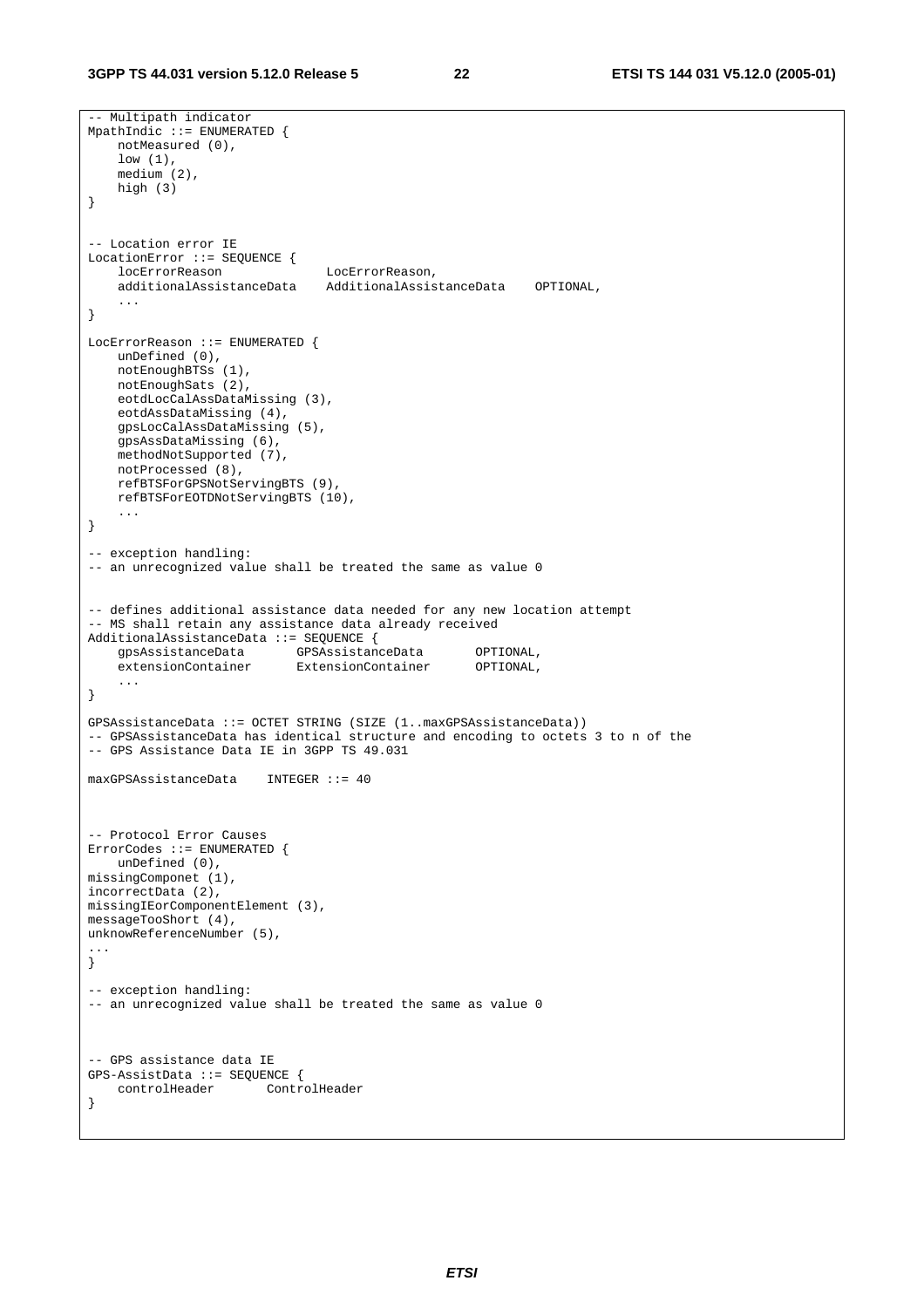-- More Assistance Data To Be Sent IE -- More Assistance Data Components On the Way indication for delivery of an entire set of assistance -- data in multiple Assistance Data components. MoreAssDataToBeSent ::= ENUMERATED { noMoreMessages (0), --- This is the only or last Assistance Data message used to deliver -- the entire set of assistance data.<br>moreMessagesOnTheWay (1) -- The SMLC will send more Assistance -- The SMLC will send more Assistance Data messages or a final RRLP -- Measure Position Request message to deliver the -- the entire set of assistance data. } -- Control header of the GPS assistance data ControlHeader ::= SEQUENCE { -- Field type Present information referenceTime ReferenceTime OPTIONAL, refLocation RefLocation OPTIONAL, dgpsCorrections DGPSCorrections OPTIONAL, navigationModel NavigationModel OPTIONAL, ionosphericModel IonosphericModel OPTIONAL, utcModel UTCModel OPTIONAL, almanac Almanac OPTIONAL, acquisAssist AcquisAssist OPTIONAL, realTimeIntegrity SeqOf-BadSatelliteSet OPTIONAL } ReferenceTime ::= SEQUENCE { gpsTime GPSTime, gsmTime GSMTime GSMTime OPTIONAL, gpsTowAssist GPSTOWAssist OPTIONAL } -- GPS Time includes week number and time-of-week (TOW) GPSTime ::= SEQUENCE { gpsTOW23b GPSTOW23b,<br>qpsWeek GPSWeek gpsWeek } -- GPSTOW, range 0-604799.92, resolution 0.08 sec, 23-bit presentation GPSTOW23b ::= INTEGER (0..7559999) -- GPS week number GPSWeek ::= INTEGER (0..1023)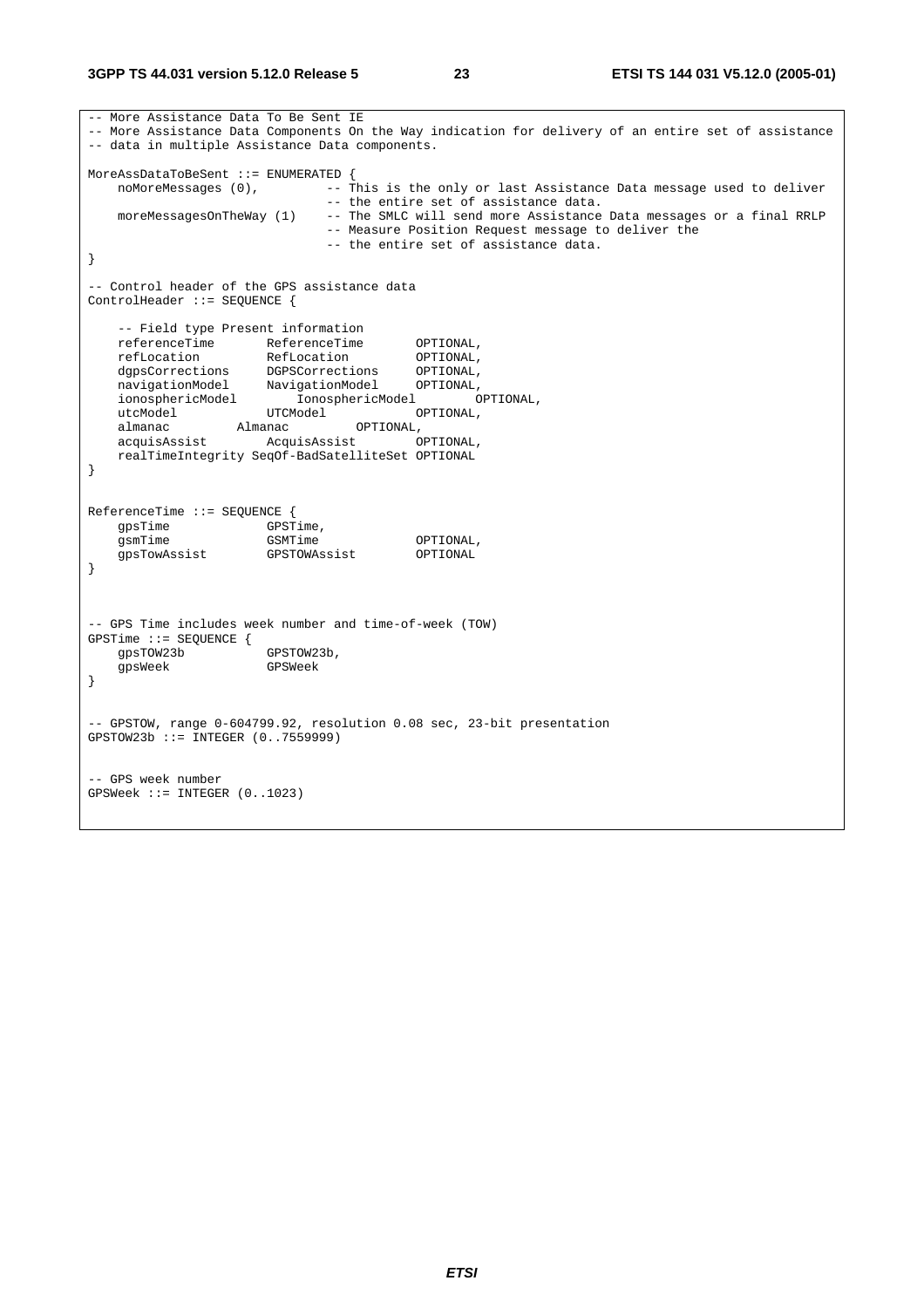**3GPP TS 44.031 version 5.12.0 Release 5 24 ETSI TS 144 031 V5.12.0 (2005-01)**

```
-- GPSTOWAssist consists of TLM message, Anti-spoof flag, Alert flag, and 2 reserved bits in TLM 
Word 
-- for each visible satellite. 
-- N_SAT can be read from number of elements in GPSTOWAssist 
GPSTOWAssist ::= SEQUENCE (SIZE(1..12)) OF GPSTOWAssistElement 
GPSTOWAssistElement ::= SEQUENCE { 
satelliteID SatelliteID,
tlmWord TLMWord,
   antiSpoof AntiSpoof<br>AntiSpoof AntiSpoofFlag,
    alert AlertFlag, 
                      tlmRsvdBits TLMReservedBits 
} 
-- TLM Word, 14 bits 
TLMWord ::= INTEGER (0..16383) 
-- Anti-Spoof flag 
AntiSpoofFlag ::= INTEGER (0..1)-- Alert flag 
AlertFlag ::= INTEGER (0..1) 
 -- Reserved bits in TLM word, MSB occurs earlier in TLM Word transmitted by satellite 
TLMReservedBits ::= INTEGER (0..3) 
GSMTime ::= SEQUENCE { 
 bcchCarrier BCCHCarrier, -- BCCH carrier 
bsic BSIC, - BSIC
 frameNumber FrameNumber, 
 timeSlot TimeSlot, 
 bitNumber BitNumber 
} 
 -- Frame number 
FrameNumber ::= INTEGER (0..2097151) 
-- Time slot number 
TimeSlot ::= INTEGER (0..7)-- Bit number 
BitNumber ::= INTEGER (0..156) 
-- Reference Location IE 
RefLocation ::= SEQUENCE { 
    threeDLocation Ext-GeographicalInformation 
} 
-- DGPS Corrections IE 
DGPSCorrections ::= SEQUENCE { 
    gpsTOW INTEGER (0..604799), -- DGPS reference time 
   status INTEGER (0..7),
    -- N_SAT can be read from number of elements of satList 
    satList SeqOfSatElement 
} 
SeqOfSatElement ::= SEQUENCE (SIZE (1..16)) OF SatElement
-- number of correction for satellites 
SatElement ::= SEQUENCE {
   satelliteID SatelliteID,
```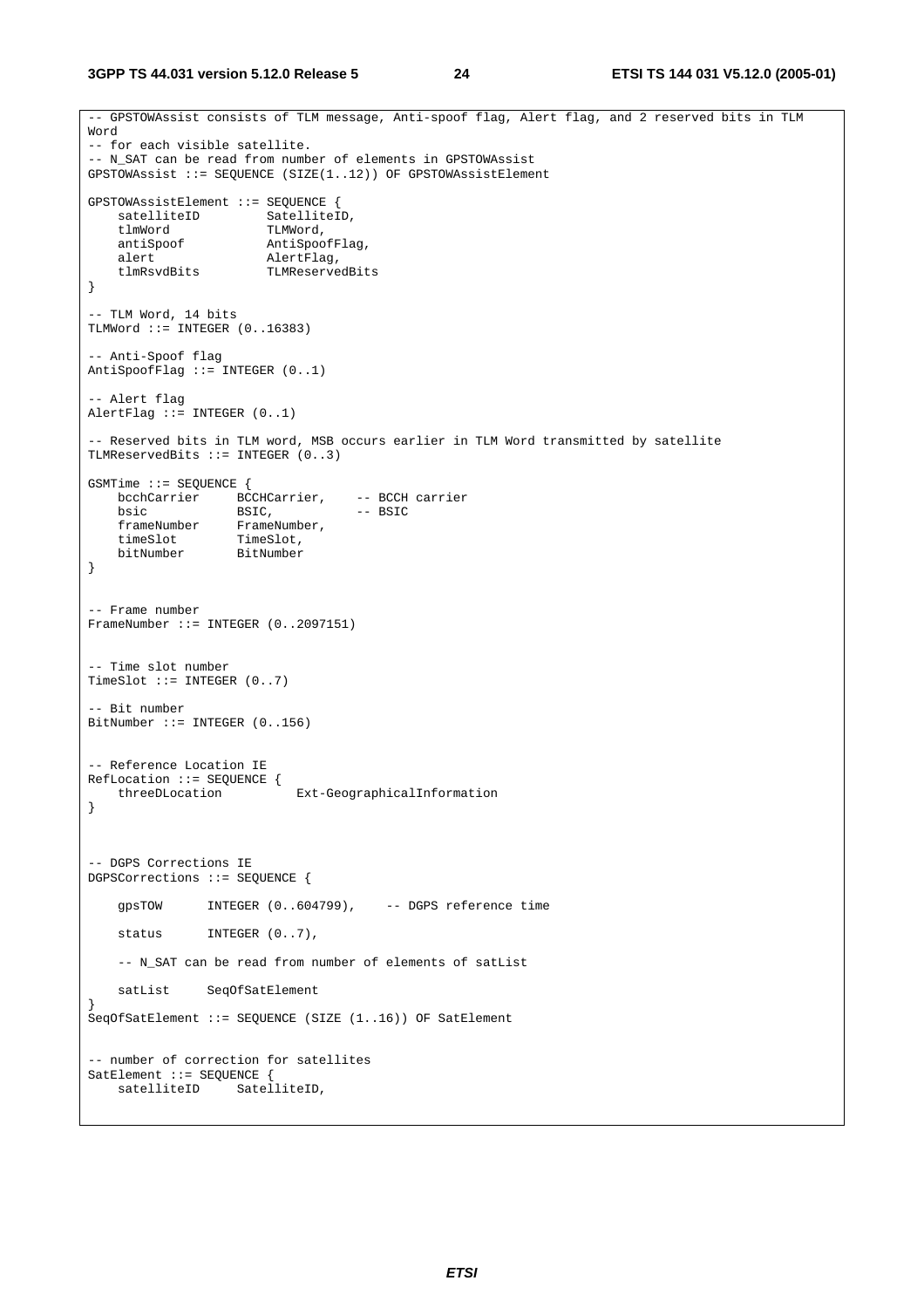--- Sequence number for ephemeris INTEGER (0..239), -- User Differential Range Error udre INTEGER (0..3), -- Pseudo Range Correction, range is  $-- -655.04 - +655.04,$ pseudoRangeCor INTEGER (-2047..2047), -- Pseudo Range Rate Correction, range is  $-- -4.064 - +4.064,$  rangeRateCor INTEGER (-127..127), -- Delta Pseudo Range Correction 2 deltaPseudoRangeCor2 INTEGER (-127..127), -- This IE shall be ignored by the receiver and -- set to zero by the sender -- Delta Pseudo Range Correction 2<br>deltaRangeRateCor2 INTEGER (-7..7), -- This IE shall be ignored by the receiver and -- set to zero by the sender -- Delta Pseudo Range Correction 3 deltaPseudoRangeCor3 INTEGER (-127..127), -- This IE shall be ignored by the receiver and -- set to zero by the sender -- Delta Pseudo Range Correction 3<br>deltaRangeRateCor3 INTEGER (-7..7) -- This IE shall be ignored by the receiver and -- set to zero by the sender } SatelliteID ::= INTEGER (0..63) -- identifies satellite -- Navigation Model IE NavigationModel ::= SEQUENCE { navModelList SeqOfNavModelElement } -- navigation model satellite list SeqOfNavModelElement ::= SEQUENCE (SIZE(1..16)) OF NavModelElement NavModelElement ::= SEQUENCE { satelliteID SatelliteID, satStatus SatStatus -- satellite status } -- the Status of the navigation model SatStatus ::= CHOICE { -- New satellite, new Navigation Model newSatelliteAndModelUC UncompressedEphemeris, -- Existing satellite, Existing Navigation Model oldSatelliteAndModel NULL, -- Existing satellite, new Navigation Model UncompressedEphemeris, ... }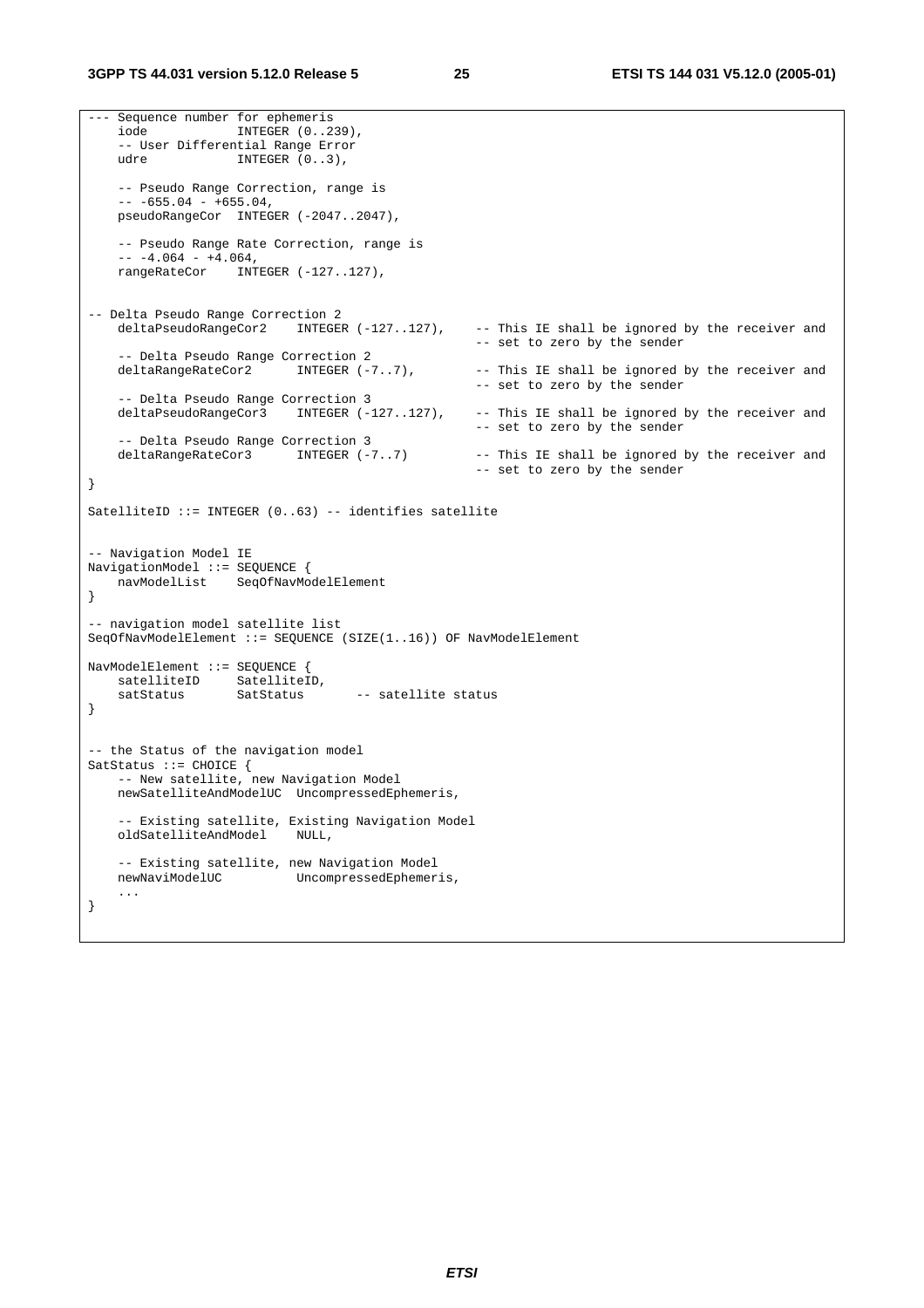-- Uncompressed satellite emhemeris and clock corrections UncompressedEphemeris ::= SEQUENCE { ephemCodeOnL2 INTEGER  $(0..3)$ , ephemURA INTEGER (0..15), ephemSVhealth INTEGER (0..63), ephemIODC INTEGER (0..1023), ephemL2Pflag INTEGER (0..1), ephemSF1Rsvd EphemerisSubframe1Reserved, ephemTgd INTEGER (-128..127), ephemToc INTEGER (0..37799), ephemAF2 INTEGER (-128..127), ephemAF1 INTEGER (-32768..32767), ephemAF0 INTEGER (-2097152..2097151), ephemCrs INTEGER (-32768..32767), ephemDeltaN INTEGER (-32768..32767), ephemM0 INTEGER (-2147483648..2147483647), ephemCuc INTEGER (-32768..32767), ephemE INTEGER (0..4294967295), ephemCus INTEGER (-32768..32767), ephemAPowerHalf INTEGER (0..4294967295), ephemToe INTEGER (0..37799), ephemFitFlag INTEGER (0..1), ephemAODA INTEGER (0..31), ephemCic INTEGER (-32768..32767), ephemOmegaA0 INTEGER (-2147483648..2147483647), ephemCis INTEGER (-32768..32767), ephemI0 INTEGER (-2147483648..2147483647), ephemCrc INTEGER (-32768..32767), ephemW INTEGER (-2147483648..2147483647), ephemOmegaADot INTEGER (-8388608..8388607), ephemIDot INTEGER (-8192..8191) } -- Reserved bits in subframe 1 of navigation message EphemerisSubframe1Reserved ::= SEQUENCE { reserved1 INTEGER (0..8388607), -- 23-bit field<br>reserved2 INTEGER (0..16777215), -- 24-bit field reserved2 INTEGER (0..16777215), -- 24-bit field reserved3 INTEGER (0..16777215), -- 24-bit field reserved4 INTEGER (0..65535) -- 16-bit field } -- Ionospheric Model IE IonosphericModel ::= SEQUENCE { alfa0 INTEGER (-128..127), alfa1 INTEGER (-128..127), alfa2 INTEGER (-128..127), alfa3 INTEGER (-128..127), beta0 INTEGER (-128..127), beta1 INTEGER (-128..127), beta1 INTEGER (-128..127),<br>beta2 INTEGER (-128..127),<br>beta3 INTEGER (-128..127) INTEGER (-128..127) } -- Universal Time Coordinate Model UTCModel ::= SEQUENCE { INTEGER (-8388608..8388607), utcA0 INTEGER (-2147483648..2147483647), utcTot INTEGER (0..255), utcWNt INTEGER (0..255), utcDeltaTls INTEGER (-128..127), utcWNlsf INTEGER (0..255), utcDN INTEGER (-128..127), utcDeltaTlsf INTEGER (-128..127) }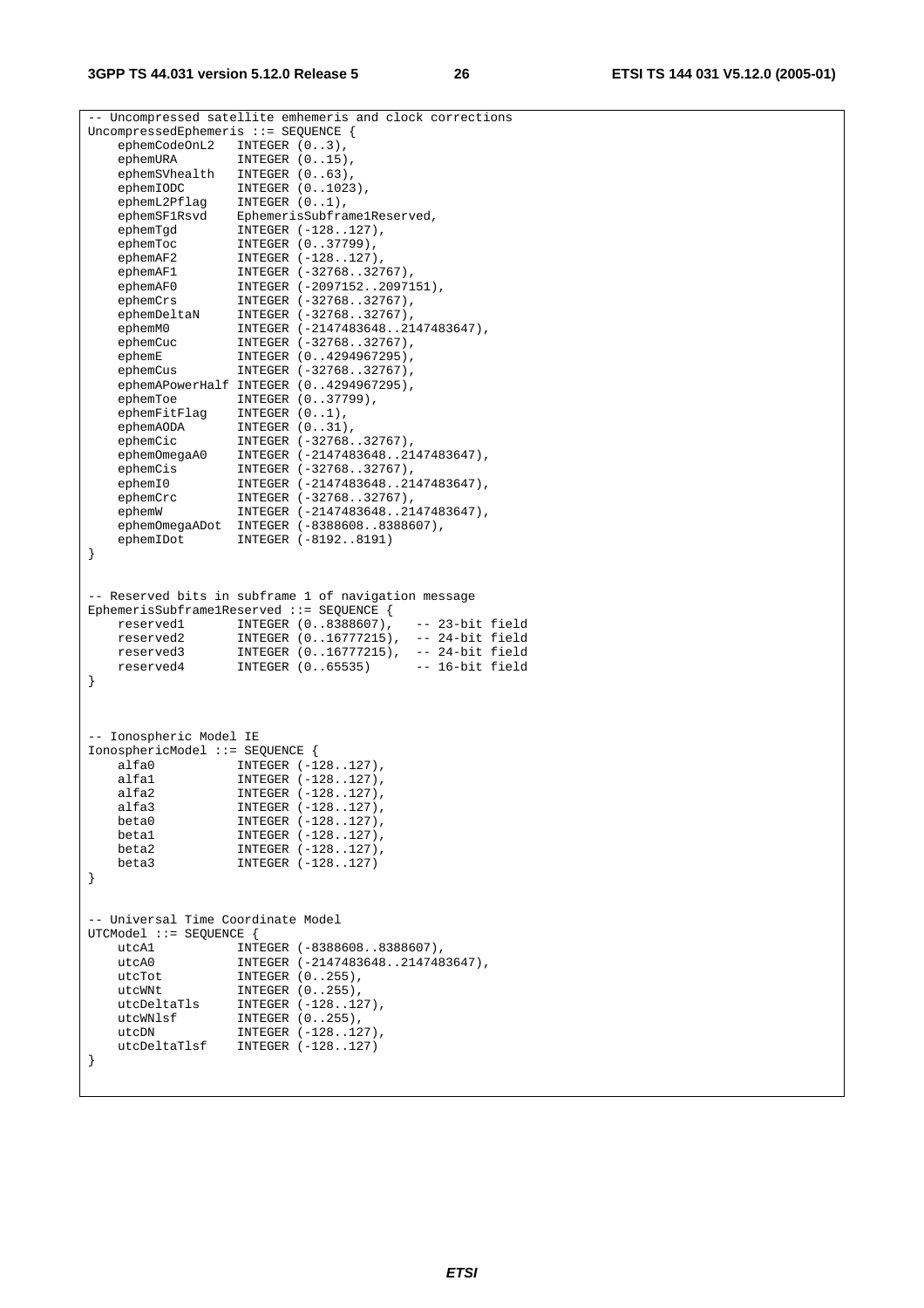#### **3GPP TS 44.031 version 5.12.0 Release 5 27 ETSI TS 144 031 V5.12.0 (2005-01)**

```
-- Almanac, Long term model 
-- NOTE: These are parameters are subset of the ephemeris 
-- NOTE: But with reduced resolution and accuracy 
Almanac ::= SEQUENCE {<br>alamanacWNa    INTEGER (0..255),
    alamanacWNa INTEGER (0..255), -- Once per message 
     -- navigation model satellite list. 
   -- The size of almanacList is actually Nums_Sats_Total field<br>almanacList SeqOfAlmanacElement
                  SeqOfAlmanacElement
} 
SeqOfAlmanacElement ::= SEQUENCE (SIZE(1..64)) OF AlmanacElement 
-- Almanac info once per satellite 
AlmanacElement ::= SEQUENCE { 
   satelliteID SatelliteID,
   almanacE INTEGER (0..65535),
 alamanacToa INTEGER (0..255), 
 almanacKsii INTEGER (-32768..32767), 
 almanacOmegaDot INTEGER (-32768..32767), 
 almanacSVhealth INTEGER (0..255), 
    almanacAPowerHalf INTEGER (0..16777215), 
 almanacOmega0 INTEGER (-8388608..8388607), 
 almanacW INTEGER (-8388608..8388607), 
 almanacM0 INTEGER (-8388608..8388607), 
 almanacAF0 INTEGER (-1024..1023), 
 almanacAF1 INTEGER (-1024..1023) 
} 
-- Acquisition Assistance 
AcquisAssist ::= SEQUENCE { 
    -- Number of Satellites can be read from acquistList 
    timeRelation TimeRelation, 
     -- Acquisition assistance list 
   -- The size of Number of Satellites is actually Number of Satellites field acquisList SeqOfAcquisElement
                   SeqOfAcquisElement
} 
SeqOfAcquisElement ::= SEQUENCE (SIZE(1..16)) OF AcquisElement 
-- the relationship between GPS time and air-interface timing 
TimeRelation ::= SEQUENCE { 
 -- 
    gpsTOW GPSTOW23b, -- 23b presentation 
    gsmTime GSMTime OPTIONAL 
}
```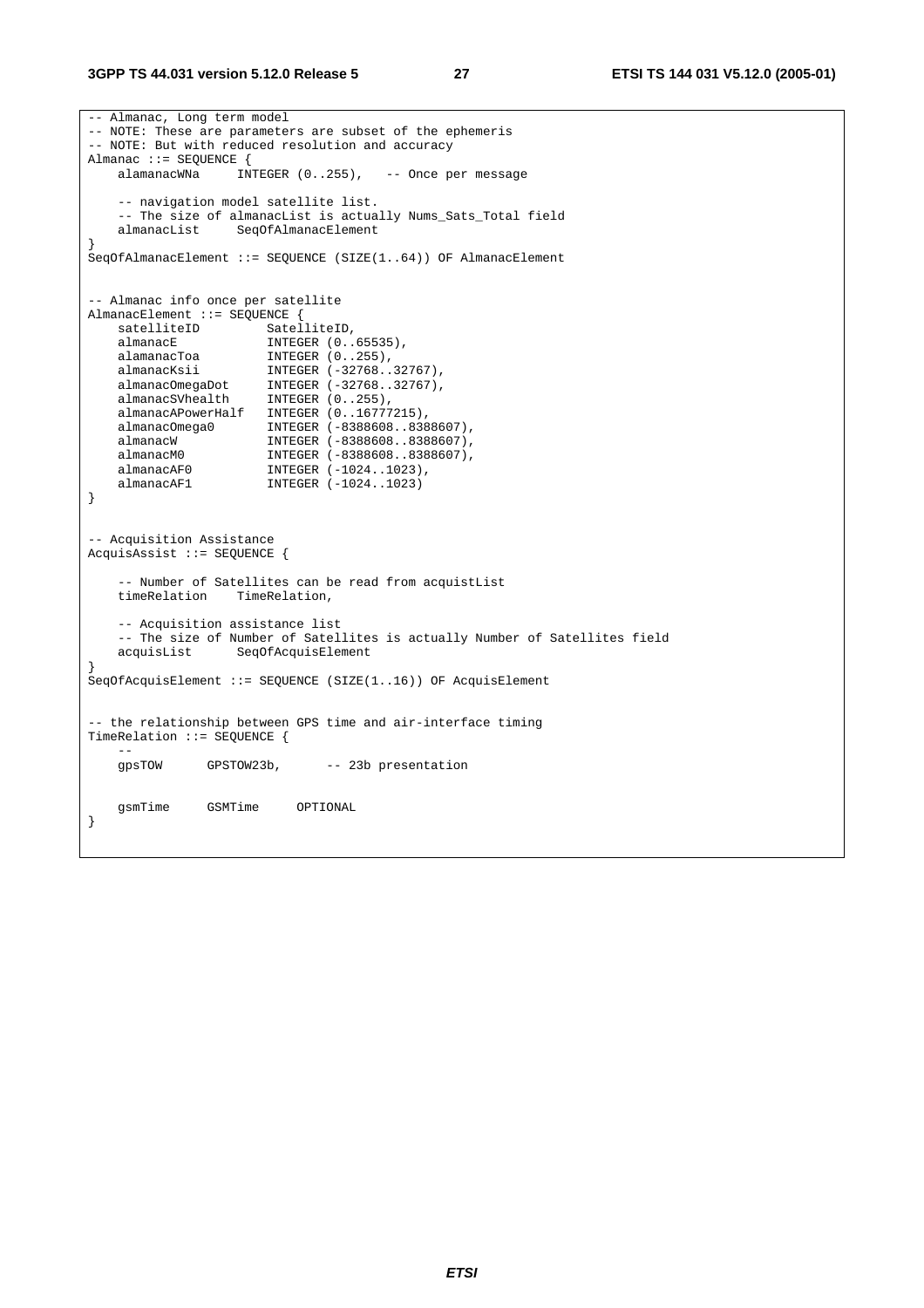-- data occuring per number of satellites AcquisElement ::= SEQUENCE { svid SatelliteID. -- Doppler 0th order term, -- -5120.0 - 5117.5 Hz (= -2048 - 2047 with 2.5 Hz resolution) doppler0 **INTEGER** (-2048..2047), addionalDoppler addionalDopplerFields OPTIONAL,<br>codePhase TNTEGER (0 1022) -- CodePhase codePhase INTEGER (0..1022), -- Code Phase intCodePhase INTEGER (0..19), -- Integer Code Phase gpsBitNumber INTEGER (0..3), -- GPS bit number codePhaseSearchWindow INTEGER (0..15), -- Code Phase Search Window addionalAngle AddionalAngleFields OPTIONAL } AddionalDopplerFields ::= SEQUENCE {  $--$  Doppler 1st order term,  $-1.0$  -  $+0.5$  Hz/sec  $--$  (=  $-42 + (0 to 63)$  with  $1/42$  Hz/sec. resolution) doppler1 INTEGER  $(0..63)$ , dopplerUncertainty INTEGER (0..7) } AddionalAngleFields ::= SEQUENCE { -- azimuth angle,  $0 - 348.75$  deg (=  $0 - 31$  with 11.25 deg resolution) azimuth INTEGER  $(0..31)$ . INTEGER (0..31), -- elevation angle,  $0 - 78.75$  deg  $(= 0 - 7 \text{ with } 11.25$  deg resolution) elevation INTEGER (0..7) } -- Real-Time Integrity -- number of bad satellites can be read from this element SeqOf-BadSatelliteSet ::= SEQUENCE (SIZE(1..16)) OF SatelliteID -- Extension Elements - Release 98 Extensions here Rel98-MsrPosition-Req-Extension ::= SEQUENCE {<br>rel98-Ext-ExpOTD Rel98-Ext-ExpOTD rel98-Ext-ExpOTD Rel98-Ext-ExpOTD OPTIONAL, -- ExpectedOTD extension ..., gpsTimeAssistanceMeasurementRequest NULL OPTIONAL, gpsReferenceTimeUncertainty GPSReferenceTimeUncertainty OPTIONAL -- Further R98 extensions here } Rel98-AssistanceData-Extension ::= SEQUENCE { rel98-Ext-ExpOTD Rel98-Ext-ExpOTD OPTIONAL, -- ExpectedOTD extension ..., gpsTimeAssistanceMeasurementRequest NULL OPTIONAL, gpsReferenceTimeUncertainty GPSReferenceTimeUncertainty OPTIONAL -- Further R98 extensions here } -- Release 98 ExpOTD extension Rel98-Ext-ExpOTD ::= SEQUENCE { -- If MsrAssistBTS is included in message, msrAssistData-R98-ExpOTD shall be included. msrAssistData-R98-ExpOTD -- If SystemInfoAssistaData is included in message, systemInfoAssistData-R98-ExpOTD shall be -- included. systemInfoAssistData-R98-ExpOTD SystemInfoAssistData-R98-ExpOTD OPTIONAL } -- MsrAssistData R98 extension MsrAssistData-R98-ExpOTD ::= SEQUENCE { msrAssistList-R98-ExpOTD SeqOfMsrAssistBTS-R98-ExpOTD } -- Indexes in SeqOfMsrAssistBTS-R98-ExpOTD refer to SeqOfMsrAssistBTS -- If the index exceeds the SegOfMsrAssistBTS range or if there is other -- inconsistencies between the BTS indices, the MS shall apply protocol -- error cause incorrectData SeqOfMsrAssistBTS-R98-ExpOTD ::= SEQUENCE (SIZE(1..15)) OF MsrAssistBTS-R98-ExpOTD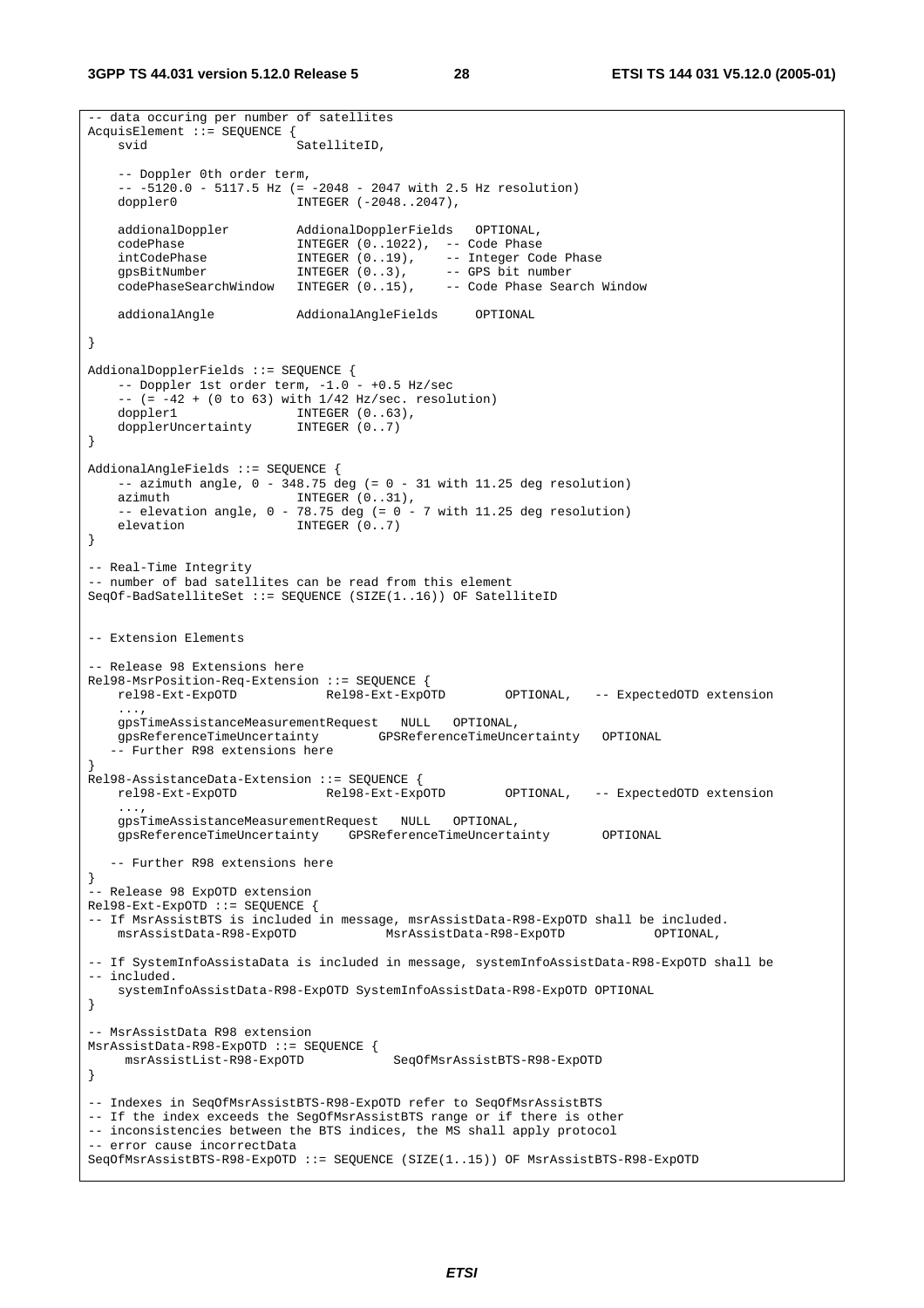**3GPP TS 44.031 version 5.12.0 Release 5 29 ETSI TS 144 031 V5.12.0 (2005-01)**

```
-- This element completes MsrAssistBTS IE 
MsrAssistBTS-R98-ExpOTD ::= SEQUENCE {<br>expectedOTD ExpectedOT
                            expectedOTD.
     expOTDUncertainty ExpOTDUncertainty 
} 
-- SystemInfoAssistData R98 extension 
SystemInfoAssistData-R98-ExpOTD ::= SEQUENCE { 
    systemInfoAssistListR98-ExpOTD SeqOfSystemInfoAssistBTS-R98-ExpOTD 
} 
-- SeqOfSystemInfoAssistBTS-R98-ExpOTD index refer to SeqOfSystemInfoAssistBTS 
-- If the index exceeds the SegOfSystemInfoAssistBTS range or if there is other
-- inconsistencies between the BTS indices, the MS shall apply protocol 
-- error cause incorrectData 
SeqOfSystemInfoAssistBTS-R98-ExpOTD ::= SEQUENCE (SIZE(1..32)) OF SystemInfoAssistBTS-R98-ExpOTD 
-- whether n.th is present or not ? 
SystemInfoAssistBTS-R98-ExpOTD ::= CHOICE { 
    notPresent NULL,<br>present Assis
                     present AssistBTSData-R98-ExpOTD 
} 
-- This element completes AssistBTSData IE 
AssistBTSData-R98-ExpOTD ::= SEQUENCE { 
   expectedOTD ExpectedOTD,<br>expOTDuncertainty ExpOTDUncert
                            ExpOTDUncertainty -- Uncertainty of expected OTD
} 
-- Expected OTD value between nbor base station and reference BTS 
-- at MS's current estimated location.
ExpectedOTD ::= INTEGER (0..1250)-- The ExpectedOTD value 1250 shall not be encoded by the transmitting entity and 
-- shall be treated by the receiving entity as 0. 
-- Uncertainty of Exptected OTD in bits 
ExpOTDUncertainty := INTEGER(0..7)
-- Release 98 extensions 
GPSReferenceTimeUncertainty ::= INTEGER (0 .. 127) -- Coding according to Annex 
GPSTimeAssistanceMeasurements ::= SEQUENCE {<br>referenceFrameMSB INTEGER (0 .. 63),
referenceFrameMSB INTEGER (0 . . 63), - THE MSB of frame number
 gpsTowSubms INTEGER (0 .. 9999) OPTIONAL, -- in units of 100ns, for MS based AGPS 
 deltaTow INTEGER (0 .. 127) OPTIONAL, -- for MS assisted AGPS 
     gpsReferenceTimeUncertainty GPSReferenceTimeUncertainty OPTIONAL 
} 
Rel-98-MsrPosition-Rsp-Extension ::= SEQUENCE { 
      -- First extension to Release 98 
     rel-98-Ext-MeasureInfo SEQUENCE { 
         otd-MeasureInfo-R98-Ext OTD-MeasureInfo-R98-Ext OPTIONAL 
     }, 
    ...,<br>timeAssistanceMeasurements
                                   timeAssistanceMeasurements GPSTimeAssistanceMeasurements OPTIONAL 
     -- Further R98 extensions here 
} 
-- This is an addition to OTD-MeasureInfo element defined in original message, 
-- If OTD-MeasureInfo is absent, or if one or more OTD-MsrElementRest are present 
-- OTD-MeasureInfo-R98-Ext shall be absent. 
-- OTD-MeasureInfo-R98-Ext 
OTD-MeasureInfo-R98-Ext ::= SEQUENCE { 
    -- Measurement info elements<br>otdMsrFirstSets-R98-Ext
                                OTD-MsrElementFirst-R98-Ext
}
```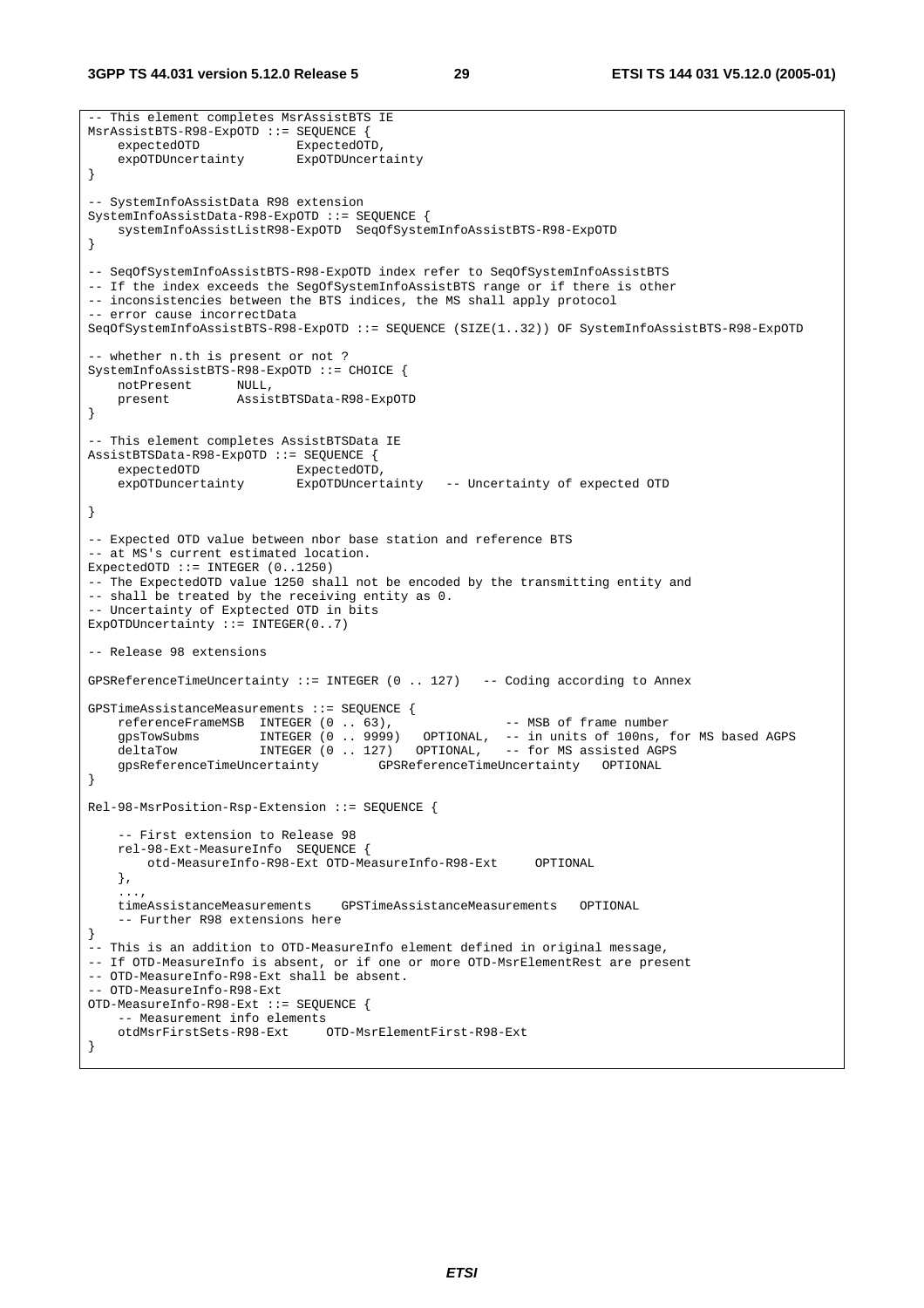```
-- OTD measurement information Ext for the first set only 
OTD-MsrElementFirst-R98-Ext ::= SEQUENCE { 
    -- additional measured neighbors in OTD measurements
     otd-FirstSetMsrs-R98-Ext SeqOfOTD-FirstSetMsrs-R98-Ext OPTIONAL 
} 
SeqOfOTD-FirstSetMsrs-R98-Ext ::= SEQUENCE (SIZE(1..5)) OF OTD-FirstSetMsrs 
Rel-5-MsrPosition-Rsp-Extension ::= SEQUENCE { 
     extended-reference Extended-reference OPTIONAL, 
     -- The extended-reference shall be included by the MS if and only if previously 
     -- received from the SMLC in a Measure Position Request. When included, the value sent 
     -- by the MS shall equal the value received from the SMLC. 
    -- extension to Release 5, for RRLP pseudo-segmentation here<br>otd-MeasureInfo-5-Ext OTD-MeasureInfo-5-Ext OPTIONAL,
    otd-MeasureInfo-5-Ext OTD-MeasureInfo-5-Ext
    ulPseudoSegInd UlPseudoSegInd OPTIONAL, -- Included when uplink RRLP 
     -- Pseudo-segmentation is used, not included when no uplink pseudo-segmentation is used 
     ... 
                     -- Possibly more extensions for Release 5 here later 
} 
Extended-reference ::= SEQUENCE { 
 smlc-code INTEGER (0..63), 
 transaction-ID INTEGER (0..262143) 
} 
OTD-MeasureInfo-5-Ext ::= SeqOfOTD-MsrElementRest 
     -- if more than one measurement sets are present this element is repeated 
     -- NumberOfSets - 1 (-1 = first set) combined in OTD-MeasureInfo-5-Ext and 
    -- OTD-MeasureInfo (e.g. if NumberOfSets is 3, then one otdMsrRestSets may
     -- be sent in OTD-MeasureInfo-5-Ext and one in OTD-MeasureInfo) 
-- First part of Uplink RRLP Pseudo-segmentation indication, possibly more may be defined 
-- in the future for segmentation with more than two segments.
UlPseudoSegInd ::= ENUMERATED { 
     firstOfMany (0), 
     secondOfMany(1) 
} 
Rel5-MsrPosition-Req-Extension ::= SEQUENCE { 
     extended-reference Extended-reference, 
 ... 
     -- Possibly more extensions for Release 5 here later 
} 
Rel5-AssistanceData-Extension ::= SEQUENCE { 
    extended-reference Extended-reference, 
 ... 
   -- Possibly more extensions for Release 5 here later 
} 
Rel-5-ProtocolError-Extension::= SEQUENCE { 
    extended-reference Extended-reference OPTIONAL, 
     -- The extended-reference shall be included by the MS if and only if previously 
     -- received from the SMLC. 
     -- When included, the value sent by the MS shall equal the value received from the SMLC. 
 ... 
     -- Possibly more extensions for Release 5 here later 
}
```
# 6 TOM Protocol Header for RRLP Transport

### 6.1 General

For the specification of the TOM protocol, see 3GPP TS 44.064.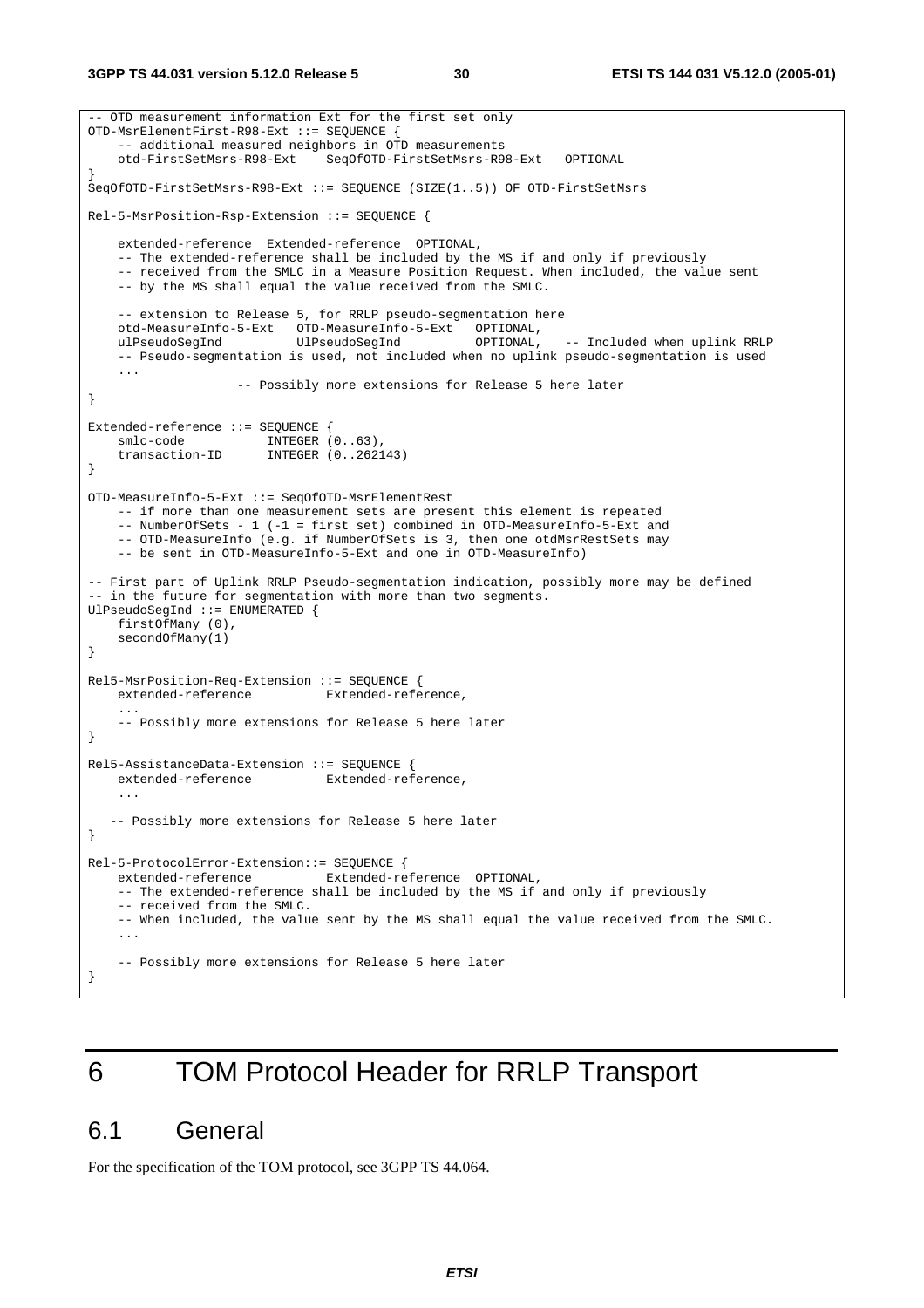# 6.2 Remaining Octets of TOM Protocol Header for RRLP

The number of remaining octet following the first octets of the TOM protocol header for RRLP is one. The encoding of this octet is defined in the figure 6.1 and the table 6.1.



**Figure 6.1: Remaining Octets of TOM Protocol Header for RRLP** 

#### **Table 6.1: C/R bit content**

| C/R | UI frame information field                             |
|-----|--------------------------------------------------------|
|     | Command (SMLC to MS) or Final Response (MS to<br>SMLC) |
|     | Not Command or Final Response                          |

The setting of the C/R flag is provided by the sending RRLP entity, for further details see 3GPP TS 43.059.

The Spare bits shall be ignored by the receiver and set to 0 by the sender. If a protocol header with more than one remaining octet of the TOM protocol header is received, the additional octets after the first remaining octet shall be ignored by the receiver.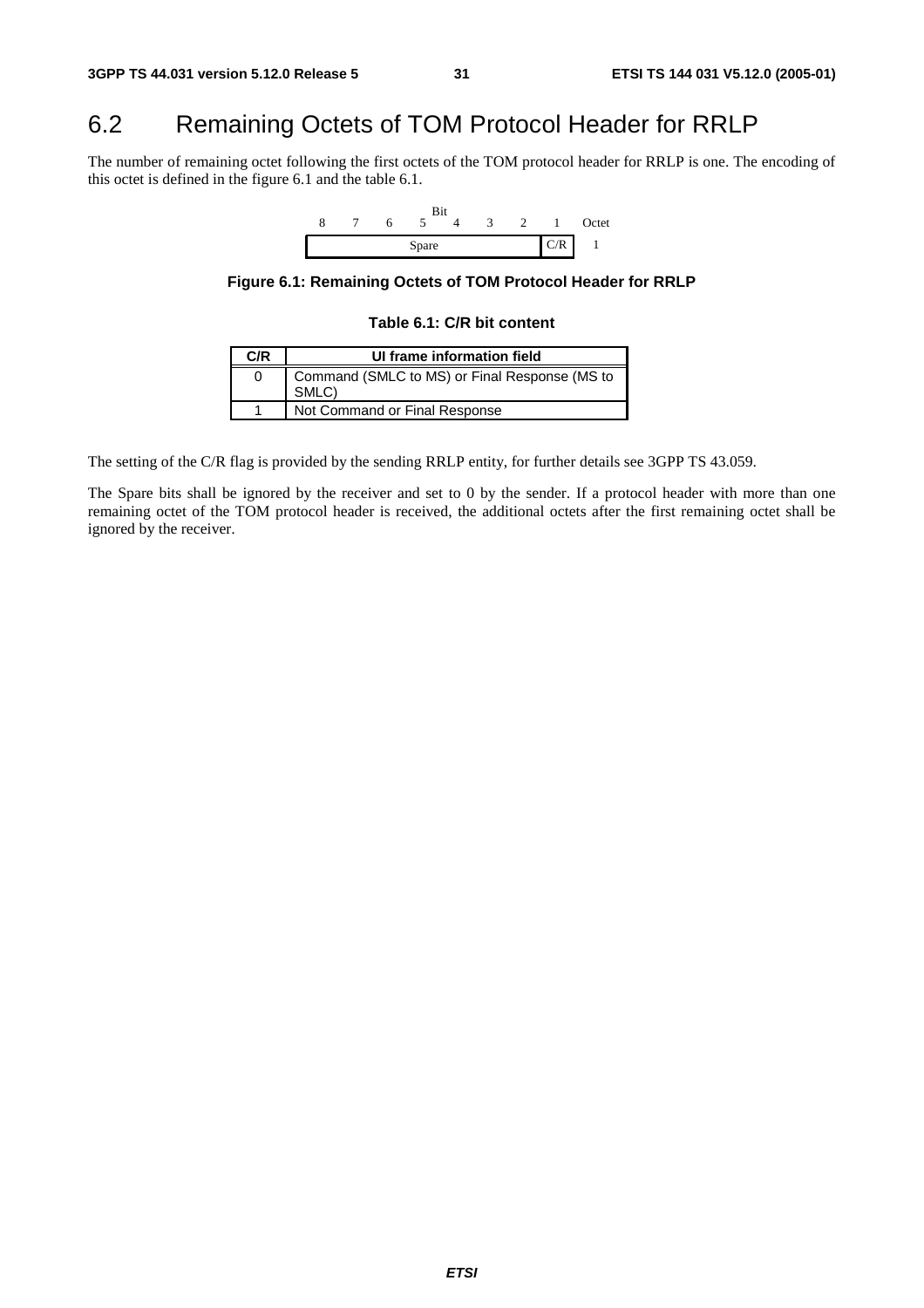# Annex A (informative): Description of Components

# A.1 Introduction

This annex describes the contents of components.

# A.2 Measure Position Request

# A.2.1 General

The Measure Position Request is a RRLP component from the SMLC to the MS. This component is common to both E-OTD and GPS location methods. As a response to this component, the MS performs E-OTD or GPS measurements and possibly calculates its own position, if the MS and/or the network support these options. It contains the following elements.

| <b>Element</b>                                                   | <b>Type/Reference</b>                                                               | <b>Presence</b> |
|------------------------------------------------------------------|-------------------------------------------------------------------------------------|-----------------|
| Positioning Instructions                                         | Positioning Instructions<br>2.2.1                                                   | м               |
| E-OTD Reference BTS for<br>Assistance Data                       | E-OTD Reference BTS<br>for Assistance Data 2.2.2                                    | Ω               |
| E-OTD Measurement Assistance<br>Data                             | E-OTD Measurement<br>Assistance Data 2.2.3                                          | ∩               |
| E-OTD Measurement Assistance<br>Data for System Information List | E-OTD Measurement<br>Assistance Data for<br><b>System Information List</b><br>2.2.4 | ∩               |
| <b>GPS Assistance Data</b>                                       | <b>GPS Assistance Data</b><br>4.2.4                                                 | ∩               |
| <b>GPS Time Assistance Measurement</b><br>Request                | <b>GPS Time Assistance</b><br>Measurement Request<br>2.2.4a                         | ∩               |
| <b>GPS Reference Time Uncertainty</b>                            | <b>GPS Reference Time</b><br>Uncertainty 2.2.4b                                     | ∩               |
| <b>Extended Reference</b>                                        | Extended Reference<br>2.2.5                                                         | ∩               |

| Table A.1: Measure Position Request component content |  |  |  |  |  |  |
|-------------------------------------------------------|--|--|--|--|--|--|
|-------------------------------------------------------|--|--|--|--|--|--|

# A.2.2 Elements

### A.2.2.1 Positioning Instructions Element

The purpose of Positioning Instructions element is to express the allowed/required location method(s), and to provide information required QoS. This element is mandatory in the Measure Position Request message, and contains the following fields:

#### **Method Type**

This field indicates whether MS based or assisted version is allowed/requested. If the Methods field includes more than one method, the Method Type applies to all of them. This field is mandatory, and has the following values:

'0': MS assisted;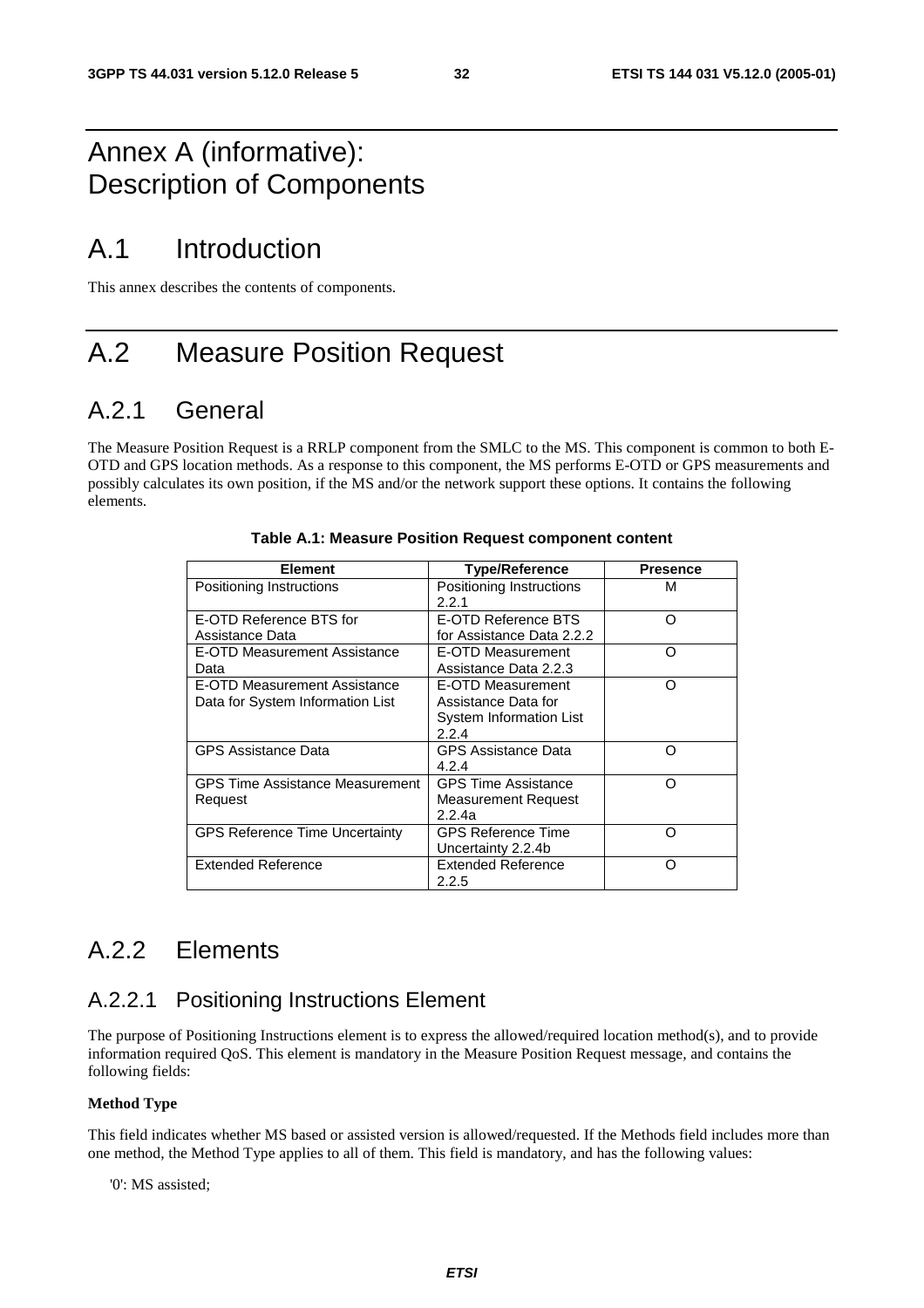'1': MS based;

'2': MS based is preferred, but MS assisted is allowed;

'3': MS assisted is preferred, but MS based is allowed.

#### **Positioning Methods**

This field indicates which location method or methods should be used. This field is mandatory.

'0': E-OTD;

'1': GPS;

'2': E-OTD or GPS (i.e. both can be reported).

#### **Response Time**

This field indicates the desired response time. However, when performing measurements, the desired response time may be exceeded. This field is mandatory.

The response time is  $2^N$  seconds, where N is the value in this field. Thus the desired maximum response time can be 1, 2, 4, 8, 16, 32, 64, or 128 seconds.

Range: 0-7

#### **Accuracy**

This field indicates the required accuracy of the location estimate. This is field is mandatory when Method Type is '1', '2', or '3' and optional when Method Type is '0'.

This field is 7 bit Uncertainty Code as defined in 3GPP TS 23.032.

#### **Multiple Sets**

This field indicates whether MS is requested to send multiple *E-OTD/GPS Measurement Information Sets*. The maximum number of measurement sets is three. This is field is mandatory. MS is expected to include the current measurement set. Additionally MS may include historical measurement sets, or measure new additional sets if the response time allows that:

'0': multiple IEs can be send;

'1': sending of multiple sets is not allowed.

#### **Environment Characterization**

Environment Characterization field provides the MS with information about expected multipath and NLOS in the current area. This field is optional.

- '0': possibly heavy multipath and NLOS conditions (e.g. bad urban or urban).
- '1': no or light multipath and usually LOS conditions (e.g. suburban or rural).
- '2': not defined or mixed environment.
- '3': reserved for future use.

### A.2.2.2 E-OTD Reference BTS for Assistance Data Element

The RTD and 51 multiframe offset values in the E-OTD Measurement Assistance Data element and the E-OTD Measurement Assistance Data for System Information List element are calculated relative to the BTS indicated in this element. Also the E-OTD Measurement Assistance data for System Information List element, if present, refers to the System Information Neighbor List of this reference BTS.

Inclusion of this parameter is mandatory for E-OTD since it is not possible to reliably default to the current serving BTS for the target MS, as there is a small chance that the SMLC does not know this. If the E-OTD Measurement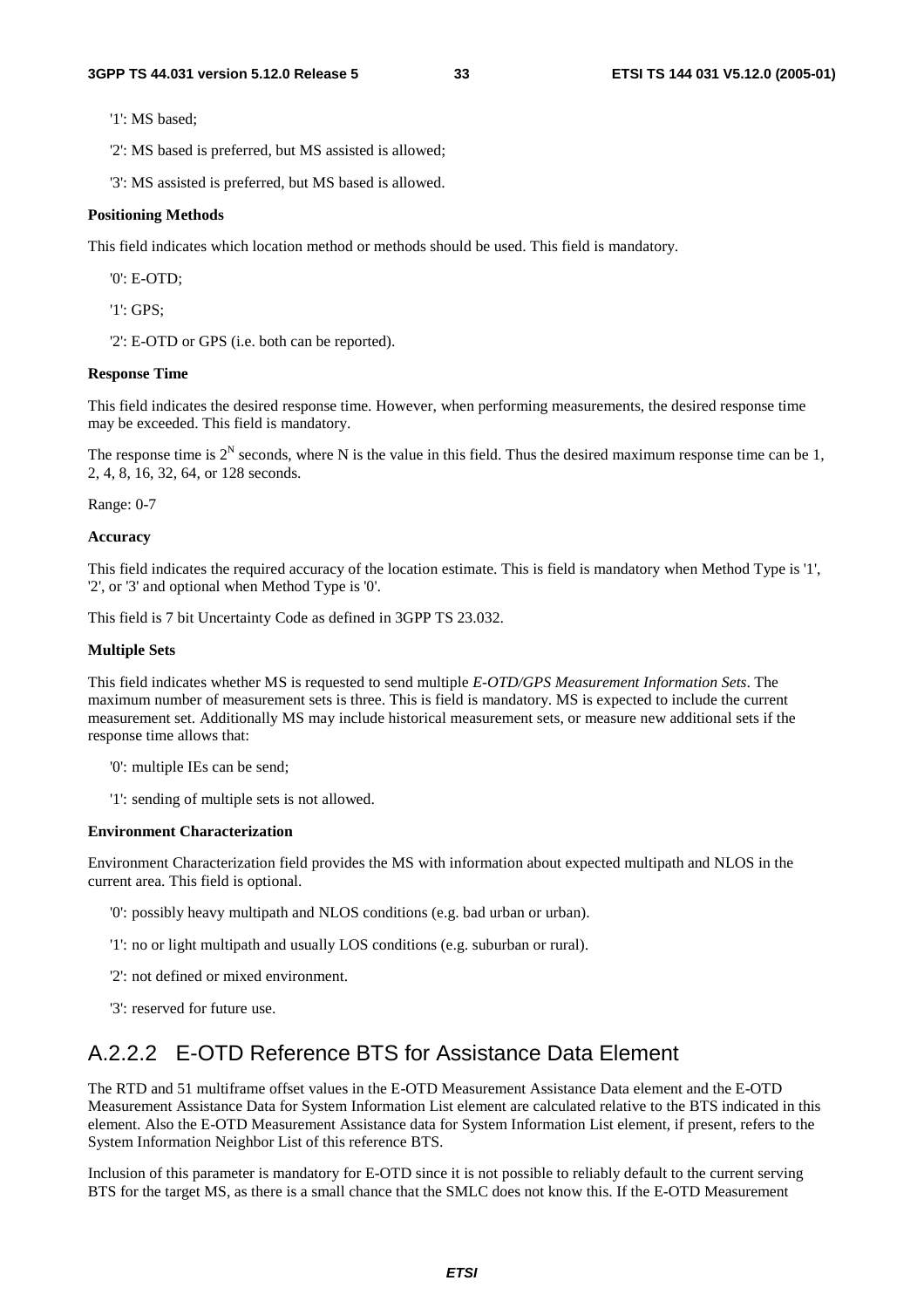Assistance data for System Information List element is present, the current serving cell must be the same as reference BTS identified in this element.

#### **BCCH Carrier**

This field indicates the absolute RF channel number of BCCH of the reference BTS. This field is mandatory.

Range: 0 – 1023

#### **BSIC**

This field indicates the BSIC (Base Station Identity Code) of the reference BTS. This field is mandatory.

Range: 0 - 63

#### **Time Slot Scheme**

The Time Slot Scheme field indicates the type of transmission scheme the reference BTS is using. If the MS measures BTSs signals from time slots other than 0 or 4, and it is informed about the burst length schemes used by BTSs, then it can compensate for the possible error. (This is necessary if the MS averages bursts from different time slots, and the BTS uses varying lengths of bursts.) This field is mandatory.

 $0'$  = all time slots are 156.25 bits long.

 $'1'$  = time slots 0 and 4 are 157 bits long and other time slots are 156 bits long.

#### **BTS Position**

This field contains the BTS position in the format defined in 3GPP TS 23.032. This field is optional, but should be present for MS based E-OTD positioning. The allowed shapes are:

- ellipsoid point;
- ellipsoid point with altitude and uncertainty ellipsoid.

### A.2.2.3 E-OTD Measurement Assistance Data Element

This element identifies BTSs that are used for E-OTD measurements. This element helps the MS to make measurements from neighbor BTS (even below decoding level). This element is optional in the Measure Position Request component. The presence of this element means that the MS should try to measure the E-OTD values between the reference BTS and the BTSs identified in this element.

This element is used to deliver E-OTD measurement assistance data for those BTSs, that are not included in the System Information Neighbor List of the reference BTS, if necessary.

The RTD and 51 multiframe offset values are calculated relative to the BTS indicated in the E-OTD Reference BTS for Assistance Data element. This element contains the following fields.

#### **Number of BTSs**

This field indicates how many BTSs are included in this IE. This field is mandatory. The maximum number of BTSs in this message for whom the assistance data can be given is 16 (reference BTS and 15 neigbour BTSs). Thus the sum of **Number of BTSs** field in this IE and total amount of **E-OTD Neighbor present** bits with value '1' in **E-OTD Measurement Assistance Data for System Information List IE** can be at a maximum 15.

Range: 1 to 15.

The following fields are repeated for the number of BTSs included in the Number of BTSs field.

#### **BCCH Carrier**

This field indicates the absolute RF channel number of BCCH of the particular BTS. This field is mandatory.

Range: 0 – 1023

**BSIC**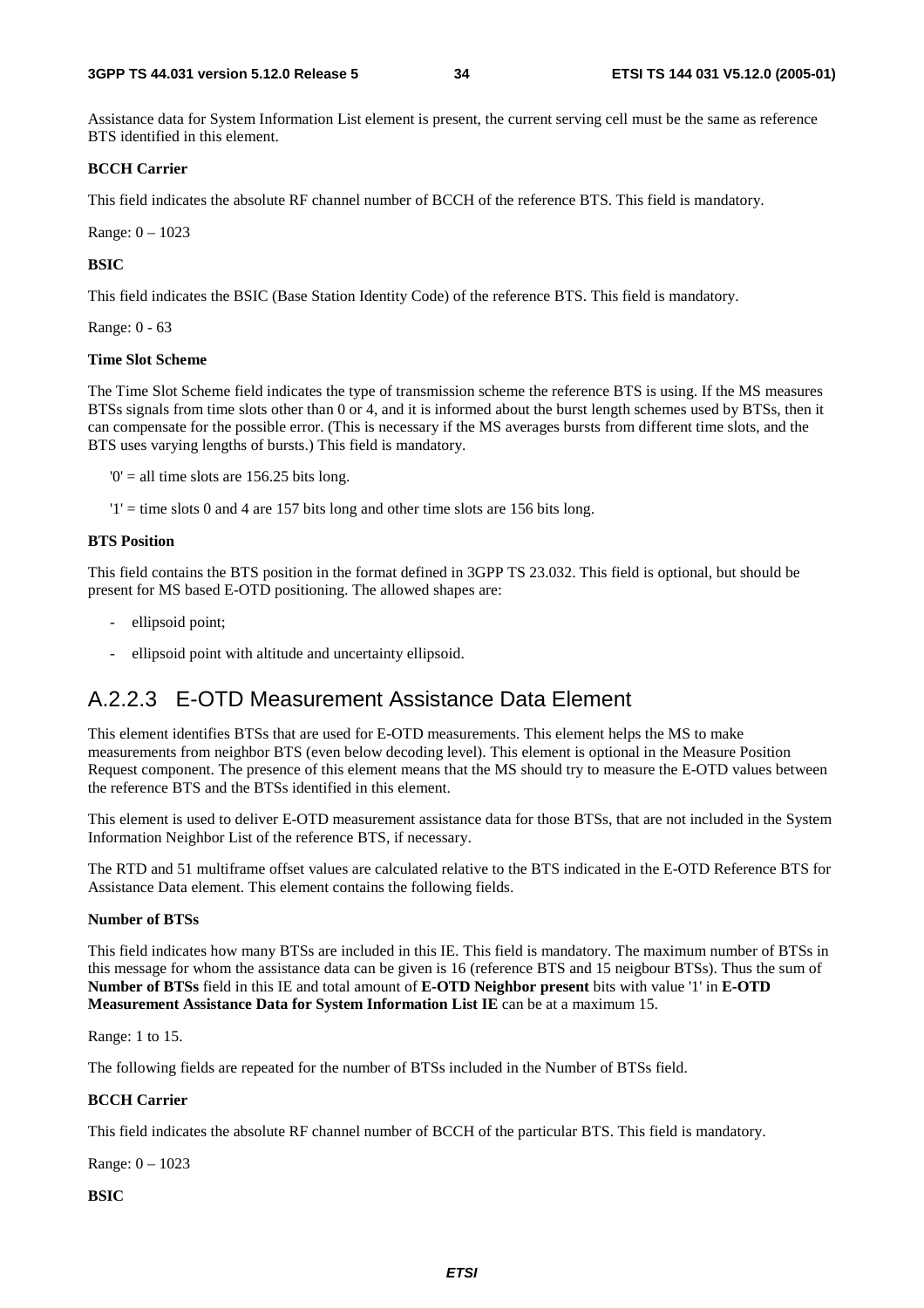This field indicates the BSIC (Base Station Identity Code) of the particular BTS. This field is mandatory.

Range: 0 - 63

#### **Multiframe Offset**

This field indicates the frame difference between the start of the 51 multiframes frames being transmitted from this BTS and the reference BTS. The multiframe offset is defined as  $T_{BTS}$  -  $T_{Ref}$ , where  $T_{BTS}$  is the time of the start of the 51 multiframe in the BTS in question, and  $T_{Ref}$  is the time of the start of the 51 multiframe in the reference BTS. This field is mandatory. Multiframe Offset may be used to calculate the Expected Multiframe Offset (the Multiframe Offset value that MS is expected to measure between this BTS and reference BTS in its current estimated location).

Expected Multiframe Offset = (Multiframe Offset + Adjustment) modulo  $51$ 

Adjustment = 1 if Rough RTD – Expected OTD  $>= 850$ 

Adjustment =  $-1$  if Rough RTD – Expected OTD =  $<-850$ 

Adjustment =  $0$  if  $-400$  =< Rough RTD – Expected OTD =<  $400$ 

If the Rough RTD – Expected OTD is not within any of the ranges above, an error has occurred and the Expected OTD should be ignored and no Expected Multiframe Offset can be calculated.

Range: 0 - 51

Usable range of Multiframe Offset value is  $0 - 50$ . The Multiframe Offset value 51 shall not be encoded by the transmitting entity and shall be treated by the receiving entity as 0.

#### **Time Slot Scheme**

The Time Slot Scheme field indicates the type of transmission scheme the particular BTS is using. If the MS measures BTSs signals from time slots other than 0 or 4, and it is informed about the burst length schemes used by BTSs, then it can compensate for the possible error. (This is necessary if the MS averages bursts from different time slots, and the BTS uses varying lengths of bursts.) This field is mandatory.

 $0'$  = all time slots are 156.25 bits long.

 $'1'$  = time slots 0 and 4 are 157 bits long and other time slots are 156 bits long.

#### **Rough RTD**

This field indicates the rough RTD value between this BTS and reference BTS. The used resolution is 1 bits. This RTD value is the RTD value of TS0s (i.e. the difference in starting of TS0), not only the RTD between starts of bursts. The RTD is defined as  $T_{BTS}$  -  $T_{Ref}$ , where  $T_{BTS}$  is the time of the start of TS0 in the BTS in question, and  $T_{Ref}$  is the time of the start of the TS0 in the reference BTS. This field is mandatory.

Range: 0 - 1250

Usable range of Rough RTD value is 0 - 1249. The Rough RTD value 1250 shall not be encoded by the transmitting entity and shall be treated by the receiving entity as 0.

Accurate RTD values are needed for MS based E-OTD, i.e. when the MS calculates its own position.

#### **Expected OTD**

This field indicates the OTD value that MS is expected to measure between this BTS and reference BTS in its current estimated location. SMLC can estimate MS's location roughly e.g. based on serving BTS coordinates, TA, and possibly some other information. The used resolution is 1 bits. This OTD value is the OTD value of TS0s (i.e. the difference in starting of TS0), not only the OTD between starts of bursts. The OTD is defined as  $T_{BTS}$  -  $T_{Ref}$ , where  $T_{BTS}$  is the time of the start of TS0 in the BTS in question, and  $T_{Ref}$  is the time of the start of the TS0 in the reference BTS. This is element is Release 98 extension and it is an optional element included in Release98-Ext IE. SMLC shall send this element to MS supporting MS Assisted or MS Based E-OTD.

Range: 0 – 1250

Usable range of Expected OTD value is  $0 - 1249$ . The Expected OTD value 1250 shall not be encoded by the transmitting entity and shall be treated by the receiving entity as 0.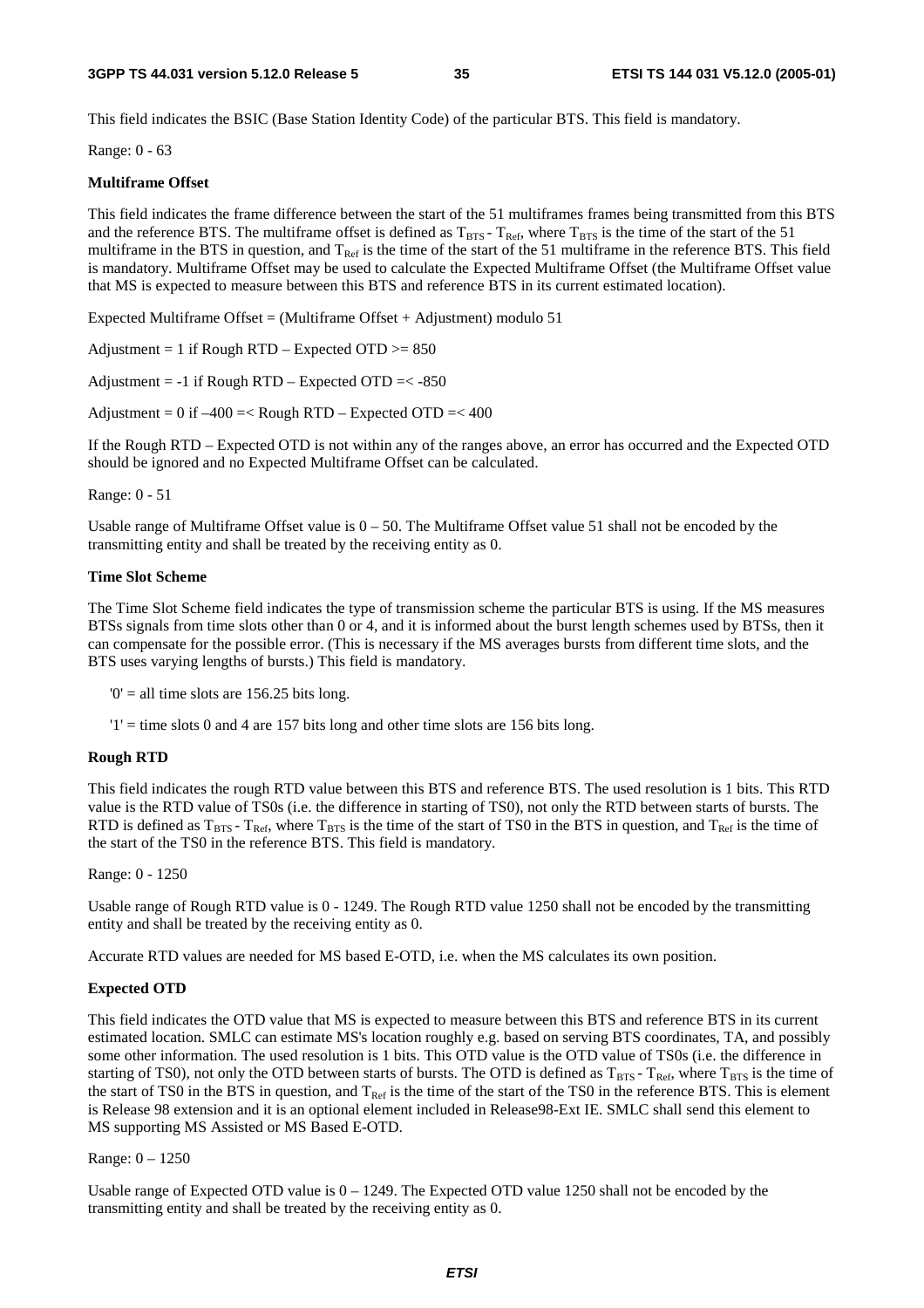#### **Uncertainty Of Expected OTD**

This field indicates the uncertainty in Expected OTD value. The uncertainty is related to SMLC's estimation of MS's location. The uncertainty defines following search window for MS, that it can use to speed up the OTD measurements:

Expected OTD – Uncertainty < measured OTD < Expected OTD + Uncertainty.

This is element is Release 98 extension and it is an optional element included in Release98-Ext IE. SMLC shall send this element to MS supporting MS Assisted or MS Based E-OTD.

Range is  $0 - 7$  with following encoding:

| 'O' | $0$ < uncertainty <= 2 bit;      |
|-----|----------------------------------|
| '1' | $2$ < uncertainty $\leq$ 4 bit;  |
| 2'  | $4$ < uncertainty $\leq 8$ bit;  |
| '3' | $8$ < uncertainty $\leq 12$ bit; |
| '4' | $12$ < uncertainty <= 16 bit;    |
| '5' | $16$ < uncertainty <= 22 bit;    |
| '6' | $22$ < uncertainty <= 30 bit;    |
| י7' | uncertainty $>$ 30 bit.          |

NOTE: If uncertainty in MS's location is x bits, uncertainty in Expected OTD is  $2*x$  (in the worst case). When the uncertainty is given with value '7' no upper bound exist for the uncertainty.

The following fields tell the coordinates of neighbor BTSs that are used for E-OTD measurements, and also fine RTD values. This information allows the MS to calculate its own location. These fields (Fine RTD, Relative north, Relative east and Relative altitude) are optional. All of Fine RTD, Relative north, and Relative east fields must be present, if some of them is included.

#### **Fine RTD**

This field indicates the fine RTD value between this BTS and reference BTS. It provides the 1/256 bit duration resolution to the value expressed in the corresponding Rough RTD field. This RTD value is the RTD value of TS0s (i.e. the difference in starting of TS0), not only the RTD between starts of bursts. The RTD is defined as  $T_{BTS}$  -  $T_{Ref}$ , where  $T_{BTS}$  is the time of the start of TS0 in the BTS in question, and  $T_{\text{Ref}}$  is the time of the start of the TS0 in the reference BTS. This field is optional.

Range: 0 - 255

#### **Relative North**

This field indicates the distance of the neighbor BTS from the reference BTS in north- (negative values mean south) direction. This field is optional. The units are 0.03 seconds. The used reference ellipsoid is WGS 84 ellipsoid.

Range: -200000…200000

#### **Relative East**

This field indicates the distance of the neighbor BTS from the reference BTS in east (negative values mean west) direction. This field is optional. The units are 0.03 seconds. The used reference ellipsoid is WGS 84 ellipsoid.

Range: -200000 … 200000

#### **Relative Altitude**

This field indicates the altitude of the neighbor BTS relative to the reference BTS in meters. This field is optional.

Range: -4000 .. 4000 meters

### A.2.2.4a GPS Time Assistance Measurement Request Element

This component does not have any information contents. If this component is present, the MS is requested to return GPS time assistance measurements.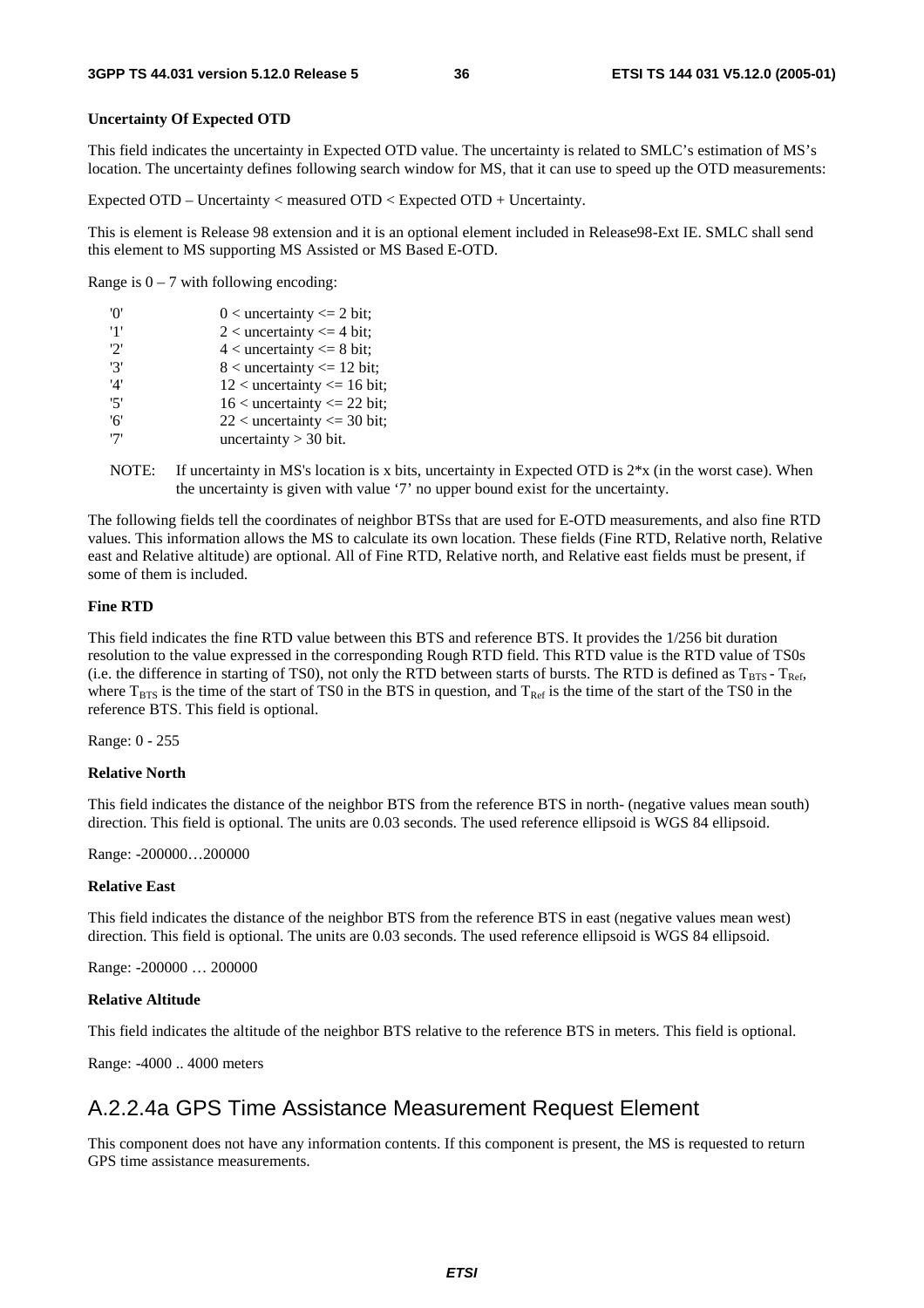### A.2.2.4b GPS Reference Time Uncertainty Element

This element provides the accuracy of the relation GPS and GSM time in the Reference Time field in GPS Assistance Data IE. If GPS TOW is the given GPS time, then the true GPS time, corresponding to the provided GSM time as observed at the MS location, lies in the interval (GPS TOW - GPS Reference Time Uncertainty, GPS TOW + GPS Reference Time Uncertainty). An entity that supports this element shall always include it when appropriate. This means that when the element is expected but is not received, lack of support at the sender can be assumed and some implementation dependent default interpretation can then be applied.he uncertainty *r*, expressed in microseconds, is mapped to a number K, with the following formula:

$$
r = C^*(( (1+x)^K )-1)
$$

with  $C = 0.0022$  and  $x = 0.18$ . With  $0 \le K \le 127$ , a suitably useful range between 0 and 3 second is achieved for the uncertainty, while still being able to code down to values as small as 0.3 nanoseconds. To encode any higher value of uncertainty than that corresponding in the above formula to  $K=127$ , the same value,  $K=127$ , shall also be used. The uncertainty is then coded on 7 bits, as the binary encoding of K.

#### **Table A.1a: Example values for the GPS Reference Time Uncertainty Parameter Format**

| Value of K | Value of uncertainty |
|------------|----------------------|
|            | 0 nanoseconds        |
|            | 0.396 nanoseconds    |
|            | $0.863$ nanoseconds  |
|            |                      |
| 50         | 8.64 microseconds    |
|            |                      |
| 127        | $\geq$ 2.96 seconds  |

# A.2.2.4 E-OTD Measurement Assistance Data for System Information List Element

This element identifies those BTSs in the System Information Neighbor List that are used for E-OTD measurements. The System Information Neighbor Lists, to which this assistance data is given, are System Information Neighbor Lists that are sent in the dedicated mode, packet idle mode, packet transfer mode, or dual transfer mode. This element helps the MS to make measurements from those neighbor BTS (even below decoding level). This element is optional in the Measure Position Request component. The presence of this element means that the MS should use the BTSs identified here to the E-OTD measurements.

The RTD and 51 multiframe offset values are calculated relative to the reference BTS. This element contains the following fields.

#### **Number of Neighbors**

This field indicates how many neighbors are included in this IE.

Range: 1-32

The following fields are repeated for the number indicated in the Number of Neighbors field.

#### **E-OTD Neighbor present**

This field indicates whether the information concerning a certain BTS in the Neighbor List is present. Altogether no more than 15 BTS can have the indication "Neighbor is included". The maximum number of BTSs in this message for whom the assistance data can be given is 16 (reference BTS and 15 neigbour BTSs). Thus the sum of total amount of **E-OTD Neighbor present** bits with value '1' in this IE and **Number of BTSs** field in **E-OTD Measurement Assistance Data IE** can be at a maximum 15.

- '0' Neighbor not included;
- '1' Neighbor is included.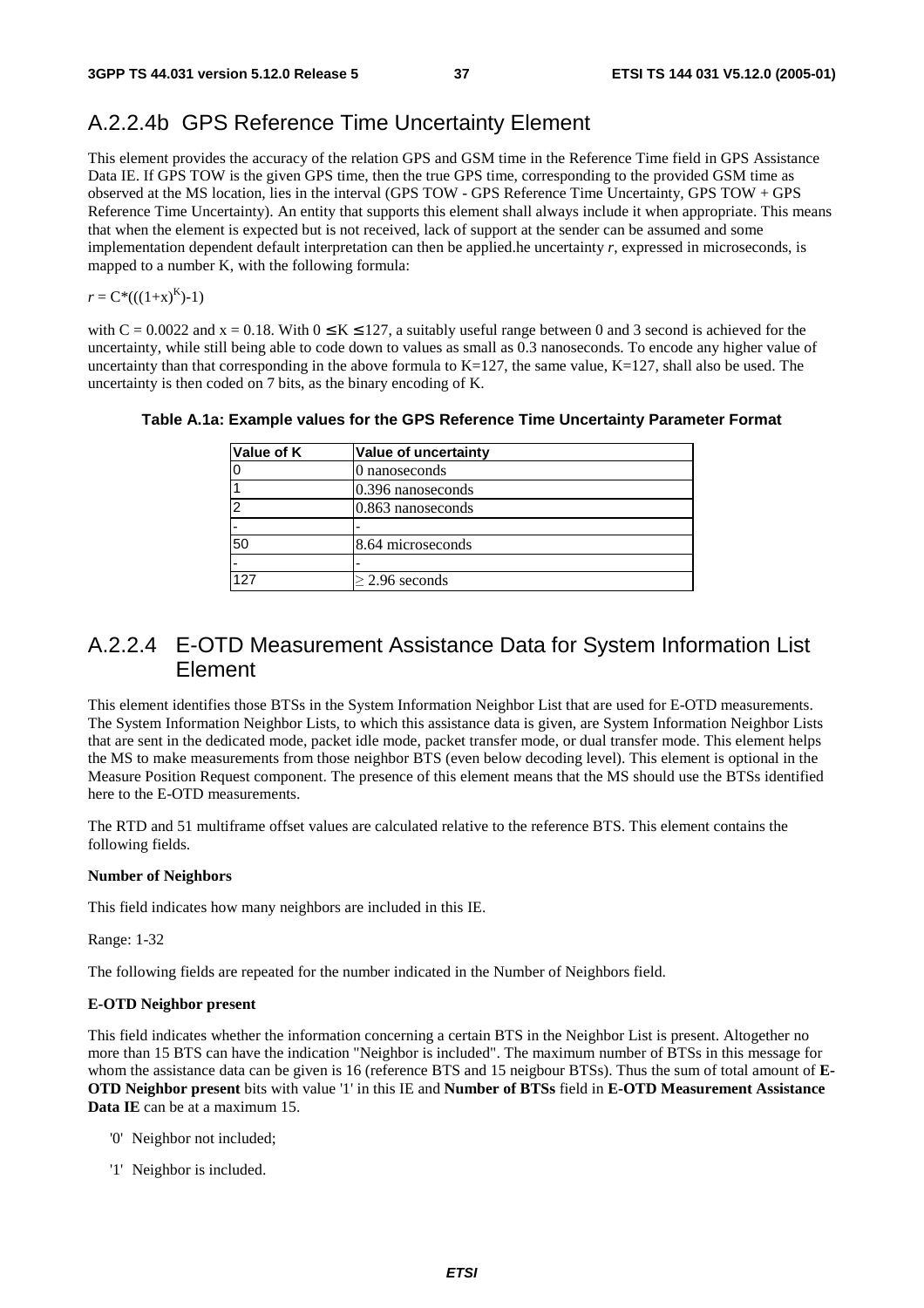The following fields (BSIC, Multiframe Offset, Time Slot Sscheme and Rough RTD) are included if E-OTD neighbor present field is set to '1'.

#### **BSIC**

This field indicates the BSIC (Base Station Identity Code) of the particular BTS. This field is mandatory.

Range: 0 - 63

#### **Multiframe Offset**

This field indicates the frame difference between the start of the 51 multiframes frames being transmitted from this BTS and the reference BTS. The multiframe offset is defined as  $T_{\rm BTS}$  -  $T_{\rm Ref}$ , where  $T_{\rm BTS}$  is the time of the start of the 51 multiframe in the BTS in question, and  $T_{Ref}$  is the time of the start of the 51 multiframe in the reference BTS. This field is mandatory. Multiframe Offset may be used to calculate the Expected Multiframe Offset (the Multiframe Offset value that MS is expected to measure between this BTS and reference BTS in its current estimated location).

Expected Multiframe Offset = (Multiframe Offset + Adjustment) modulo  $51$ 

Adjustment = 1 if Rough RTD – Expected OTD  $>= 850$ Adjustment =  $-1$  if Rough RTD – Expected OTD =  $< -850$ Adjustment =  $0$  if  $-400$  =< Rough RTD – Expected OTD =<  $400$ 

Range: 0 - 51

Usable range of Multiframe Offset value is  $0 - 50$ . The Multiframe Offset value 51 shall not be encoded by the transmitting entity and shall be treated by the receiving entity as 0.

#### **Time Slot Scheme**

The Time Slot Scheme field indicates the type of transmission scheme the particular BTS is using. If the MS measures BTSs signals from time slots other than 0 or 4, and it is informed about the burst length schemes used by BTSs, then it can compensate for the possible error. (This is necessary if the MS averages bursts from different time slots, and the BTS uses varying lengths of bursts.) This field is mandatory.

 $0' =$  all time slots are 156.25 bits long;

 $'1'$  = time slots 0 and 4 are 157 bits long and other time slots are 156 bits long.

#### **Rough RTD**

This field indicates the RTD value between this BTS and the reference BTS. The used resolution is 1 bit. This RTD value is the RTD value of TS0s (i.e. the difference in starting of TS0), not only the RTD between starts of bursts. The RTD is defined as  $T_{BTS}$  -  $T_{Ref}$ , where  $T_{BTS}$  is the time of the start of TS0 in the BTS in question, and  $T_{Ref}$  is the time of the start of the TS0 in the reference BTS. This field is mandatory.

Range: 0 - 1250

Usable range of Rough RTD value is 0 - 1249. The RoughRTD value 1250 shall not be encoded by the transmitting entity and shall be treated by the receiving entity as 0.

#### **Expected OTD**

This field indicates the OTD value that MS is expected to measure between this BTS and reference BTS in its current estimated location. SMLC can estimate MS's location roughly e.g. based on serving BTS coordinates, TA, and possibly some other information. The used resolution is 1 bits. This OTD value is the OTD value of TS0s (i.e. the difference in starting of TS0), not only the OTD between starts of bursts. The OTD is defined as  $T_{BTS}$ -  $T_{Ref}$ , where  $T_{BTS}$  is the time of the start of TS0 in the BTS in question, and  $T_{Ref}$  is the time of the start of the TS0 in the reference BTS. This element is Release 98 extension and it is an optional element included in Release98-Ext IE. SMLC shall send this element to MS supporting MS Assisted or MS Based E-OTD.

#### Range: 0 – 1250

Usable range of Expected OTD value is  $0 - 1249$ . The Expected OTD value 1250 shall not be encoded by the transmitting entity and shall be treated by the receiving entity as 0.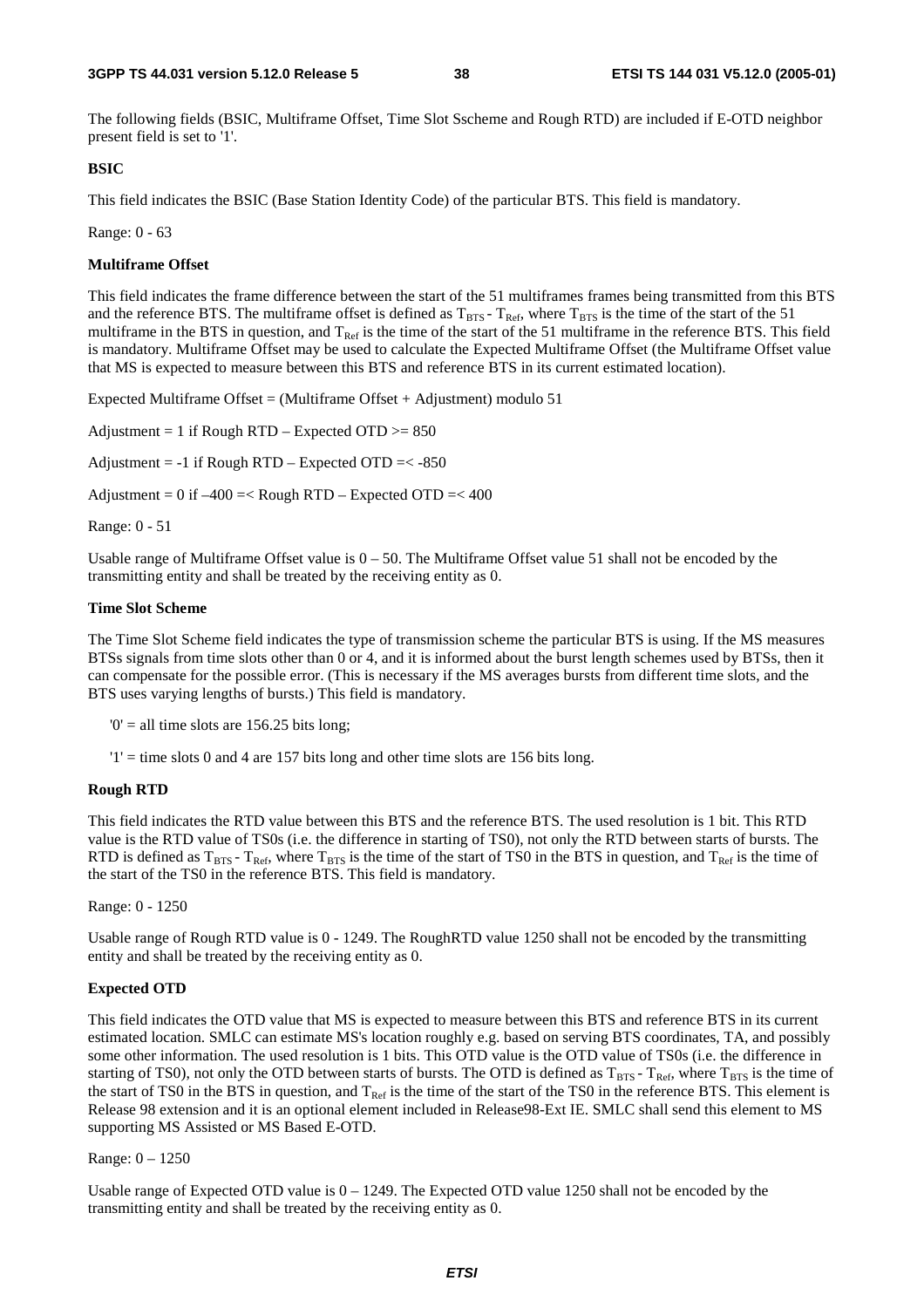#### **Uncertainty Of Expected OTD**

This field indicates the uncertainty in Expected OTD value. The uncertainty is related to SMLC's estimation of MS's location. The uncertainty defines following search window for MS, that it can use to speed up the OTD measurements:

Expected OTD – Uncertainty < measured OTD < Expected OTD + Uncertainty.

This element is Release 98 extension and it is an optional element included in Release98-Ext IE. SMLC shall send this element to MS supporting MS Assisted or MS Based E-OTD.

Range is  $0 - 7$  with following encoding:

| 'O' | $0$ < uncertainty <= 2 bit;      |
|-----|----------------------------------|
| '1' | $2$ < uncertainty $\leq$ 4 bit;  |
| 2'  | $4$ < uncertainty $\leq 8$ bit;  |
| '3' | $8$ < uncertainty $\leq 12$ bit; |
| '4' | $12$ < uncertainty <= 16 bit;    |
| '5' | $16$ < uncertainty <= 22 bit;    |
| '6' | $22$ < uncertainty <= 30 bit;    |
| י7' | uncertainty $>$ 30 bit.          |

NOTE: If uncertainty in MS's location is x bits, uncertainty in Expected OTD is  $2*x$  (in the worst case). When the uncertainty is given with value '7' no upper bound exist for the uncertainty.

The following fields tell the coordinates of neighbor BTSs that are used for E-OTD measurements, and also fine RTD values. This information allows the MS to calculate its own location. These fields (Fine RTD, Relative north, Relative east and Relative altitude) are optional. All of Fine RTD, Relative north, and Relative east fields must be present, if some of them is included.

#### **Fine RTD**

This field indicates the fine RTD value between this BTS and reference BTS. It provides the 1/256 bit duration resolution to the value expressed in the corresponding Rough RTD field. This RTD value is the RTD value of TS0s (i.e. the difference in starting of TS0), not only the RTD between starts of bursts. The RTD is defined as  $T_{BTS}$  -  $T_{Ref}$ , where  $T<sub>BTS</sub>$  is the time of the start of TS0 in the BTS in question, and  $T<sub>Ref</sub>$  is the time of the start of the TS0 in the reference BTS. This field is optional.

Range: 0 - 255

#### **Relative North**

This field indicates the distance of the neighbor BTS from the reference BTS in north- (negative values mean south) direction. This field is optional. The units are 0.03 seconds. The used reference ellipsoid is WGS 84 ellipsoid.

Range: -200000…200000

#### **Relative East**

This field indicates the distance of the neighbor BTS from the reference BTS in east (negative values mean west) direction. This field is optional. The units are 0.03 seconds. The used reference ellipsoid is WGS 84 ellipsoid.

Range: -200000 … 200000

#### **Relative Altitude**

This field indicates the altitude of the neighbor BTS relative to the reference BTS in meters. This field is optional.

Range: -4000 .. 4000 meters

### A.2.2.5 Extended Reference IE

This element is mandatory in any RRLP Measure Position Request component and in any RRLP Assistance Data component.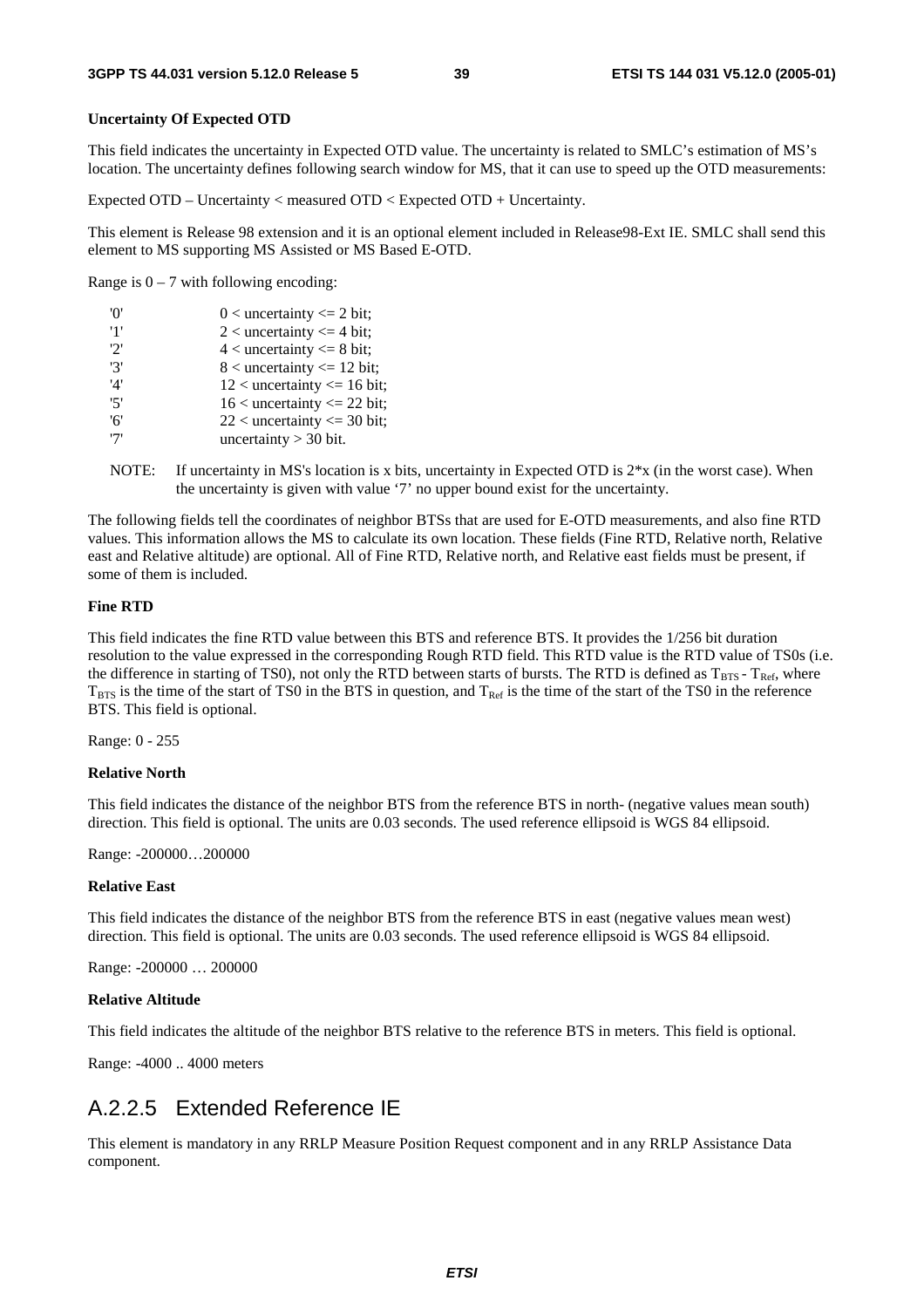NOTE: For reasons of backward compatibility, the IE is not defined for a Release 4 or earlier SMLC and would be ignored, when received, by a Release 4 or earlier MS. Additionally, other requirements associated with this IE would not be supported by a Release 4 or earlier MS or SMLC.

The Extended Reference IE contains the following elements:

- SMLC code: an integer in the range 0-63 distinguishing any SMLC from other neighbour SMLCs in the same Routing Area. Each SMLC is assigned a specific SMLC ID value. The values assigned to neighbour SMLCs in the same Routing Area between which inter-NSE cell change is possible should be different.
- Transaction ID: an integer in the range 0-262143 distinguishing different RRLP transactions in different MSs currently being served by the same SMLC. An SMLC shall assign a different transaction ID to each currently open RRLP transaction for positioning and assistance data delivery among all target MSs. When any RRLP transaction for any MS is completed in the SMLC (e.g. the MS has sent a correctly formatted RRLP Measure Position Response or Assistance Data Ack.) or if the transaction is aborted (e.g. SMLC timeout on an RRLP response), the associated transaction ID value shall become free and may be later assigned to a new RRLP transaction by the SMLC. When any transaction ID value becomes free, an SMLC should attempt to wait for at least 128 seconds (the maximum defined RRLP response time from an MS) before reassigning the same value.

# A.3 Measure Position Response

# A.3.1 General

The Measure Position Response is a RRLP component from the MS to the network. It is the response to the Measure Position Request. It contains the following elements. One of the three elements containing measurement data or location estimate (*E-OTD Measurement Information*, *Location Information* or *GPS Measurement Information)* or *Location Information Error element* must be included.

| <b>Element</b>                                    | <b>Type/Reference</b>                                  | <b>Presence</b> |
|---------------------------------------------------|--------------------------------------------------------|-----------------|
| <b>Multiple Sets</b>                              | Multiple Sets 3.2.1                                    | Ω               |
| Reference BTS Identity                            | Reference BTS Identity<br>3.2.2                        | ∩               |
| E-OTD Measurement Information                     | E-OTD Measurement<br>Information 3.2.3                 | O               |
| Location Information                              | Location Information<br>3.2.4                          | ∩               |
| <b>GPS Measurement Information</b>                | <b>GPS Measurement</b><br>Information 3.2.5            | O               |
| <b>Location Information Error</b>                 | Location Information<br>Error 3.2.6                    | С               |
| <b>GPS Time Assistance</b><br><b>Measurements</b> | <b>GPS Time Assistance</b><br>Measurements 3.2.6a      | റ               |
| <b>Extended Reference</b>                         | Extended Reference<br>3.2.7                            | C               |
| Uplink RRLP Pseudo Segmentation<br>Indication     | Uplink RRLP Pseudo<br>Segmentation Indication<br>3.2.8 | C               |

#### **Table A.2: Measure Position Response component content**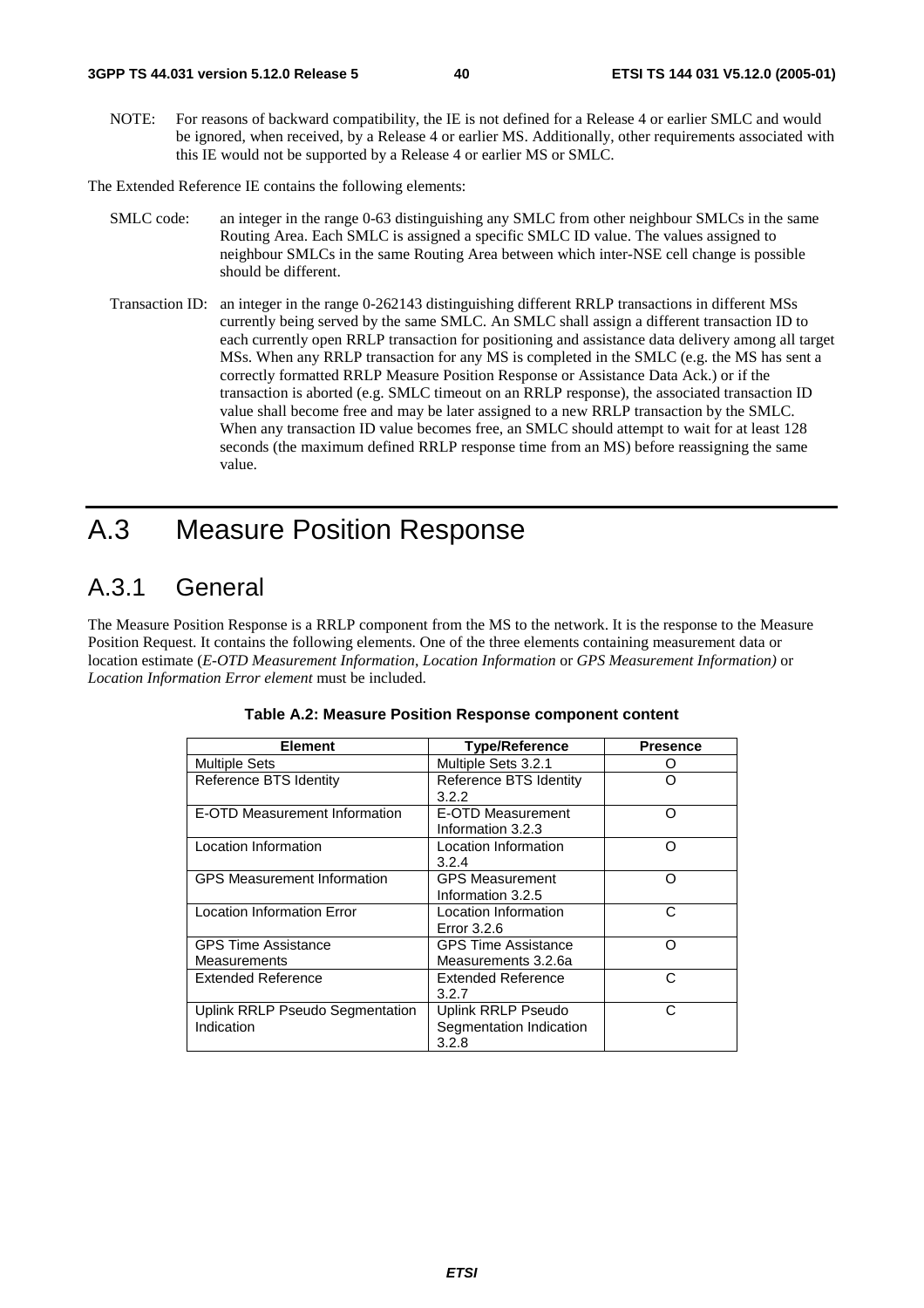# A.3.2 Elements

# A.3.2.1 Multiple Sets Element

This element indicates how many E-OTD Measurement Information sets or GPS Measurement Information sets, and Reference BTS Identities are included to this element. This element is optional. If this element is absent, a single measurement set is included.

#### **Number of E-OTD/GPS Measurement Information Sets**

This field indicates the number of *Number of E-OTD/GPS Measurement Information* sets included to this component. This field is mandatory. If both types of measurement elements are present, then there are the equal number of them, and each pair has the same reference BTS.

Range: 2 - 3

#### **Number of Reference BTS**

This field indicates the number of reference BTSs used in this component. This field is mandatory.

Range: 1-3

#### **Reference BTS relation to Measurement Elements**

This field indicates how the reference BTSs listed in this element relate to measurement sets later in this component. This field is conditional and included only if Number of E-OTD/GPS Measurement Information Sets is '3' and Number of Reference BTSs is '2'.

- '0' = First reference BTS is related to first and second E-OTD/GPS Measurement Information Sets, and second reference BTS is related to third E-OTD/GPS Measurement Information Sets.
- '1' = First reference BTS is related to first and third E-OTD/GPS Measurement Information Sets, and second reference BTS is related to second E-OTD/GPS Measurement Information Sets.
- '2' = First reference BTS is related to first E-OTD/GPS Measurement Information Sets, and second reference BTS is related to second and third E-OTD/GPS Measurement Information Sets.

If this field is not included, the relation between reference BTS and Number of E-OTD/GPS Measurement Information Sets is as follows:

- if there are three sets and three reference BTSs -> First reference BTS relates to first set, second reference BTS relates to second set, and third reference BTS relates to third set;
- if there are two sets and two reference BTS -> First reference BTS relates to first set, and second reference BTS relates to second set;
- if there is only one reference BTS and 1-3 sets -> this reference BTS relates to all sets.

# A.3.2.2 Reference BTS Identity Element

This element identifies the reference BTS(s). This element is conditional to the number of reference BTSs. It is mandatory, if there is more than one reference BTS, and optional otherwise. If this element is not included, the Reference BTS, used in other elements, is the current serving BTS of MS. If this element is included, the BTSs defined here are used as Reference BTSs in all other elements.

*The following fields are repeated for the number of reference BTSs included in the Number of Reference BTS field.* 

#### **CellIdType**

This field indicates is the identity method of the Reference BTS. This field is mandatory within this element.

- '0' = Cell identity is told using BSIC and BCCH carrier.
- '1' = Cell identity is told using CI, and the LAC is the same as the current serving BTS.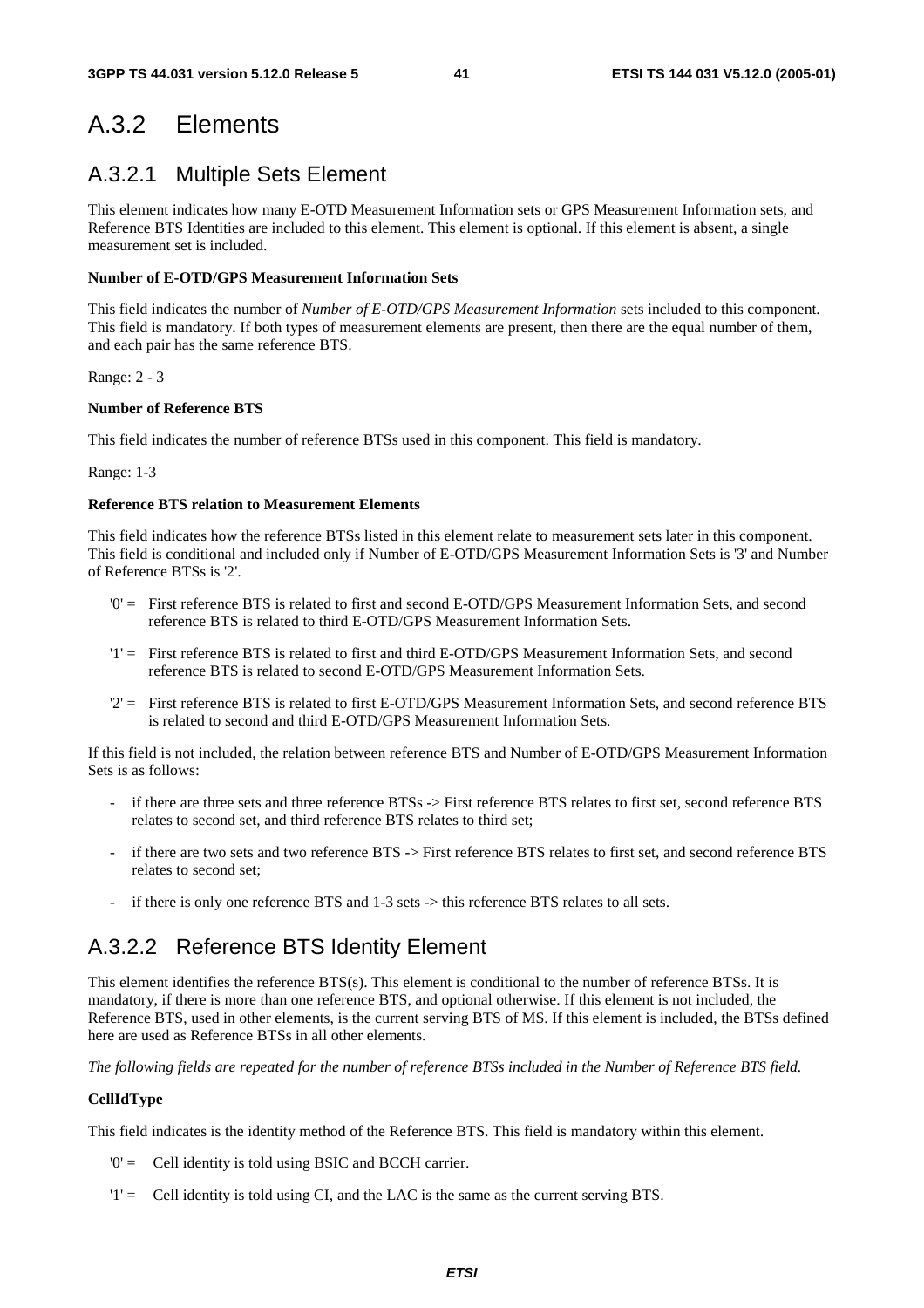- $2'$  = Cell identity is told using an index referring to the BTS listed in the Measure Position Request component (the indicated reference BTS is 1)
- '3' = Cell identity is told using an index referring to the BTS listed in the BCCH allocation list (System Information Neighbor Lists) of the serving BTS. This type of reference identity shall not be used by the MS unless it has received the "E-OTD Measurement Assistance Data for System Information List Element" from the SMLC for this cell.
- '4' = Cell identity is told using CI, and the LAC.

#### **Reference LAC**

This field indicates the Location Area Code of the reference BTS. The purpose of the Location Area Code is to identify a location area. This field is conditional, and included, if CellIDType field is '4'.

Range: 0 - 65535

#### **Reference CI**

This field indicates the Cell Identity value of the reference BTS. The purpose of the Cell Identity value is to identify a cell within a location area. This field is conditional, and included, if CellIDType field is '1' or '4'.

Range: 0 – 65535

#### **Reference BCCH Carrier**

This field indicates the absolute RF channel number of the BCCH of the reference base station. BCCH carrier field is conditional and is included only if CellIdType is set '0'.

Range: 0 - 1023

#### **Reference BSIC**

This field indicates the BSIC (Base Station Identity Code of the base station).

BSIC field is conditional and is included only if CellIdType is set '0' or '3'.

Range: 0 - 63

#### **Request Index**

This field indicates an index identifying the reference BTS by referring to the BTSs listed in the Measure Position Request component (the indicated reference BTS in the Measure Position Request component has the index value 1, and possible next BTS '2', and so on )

This field is conditional and included only if CellIdType is set to '2'.

Range: 1-16

#### **System Info Index**

This field indicates an index identifying the reference BTS by referring to the BCCH allocation list (System Information Neighbor List) of the serving BTS .

This field is conditional and included only if CellIdType is set to '3'.

Range: 1-32

### A.3.2.3 E-OTD Measurement Information Element

The purpose of the E-OTD Measurement Information element is to provide OTD measurements of signals sent from the reference and neighbor based stations. The length of this element depends on the number of neighbor cells for which OTD measurements have been collected. This element is optional in the Measure Position Response component. It is included in the Measure Position Response component, if the network has requested the mobile to perform the MS assisted E-OTD method. BTSs which cannot be measured or whose measurements are excessively inaccurate need not be reported. The MS may include measurements for other BTSs not given in the assistance data by the SMLC.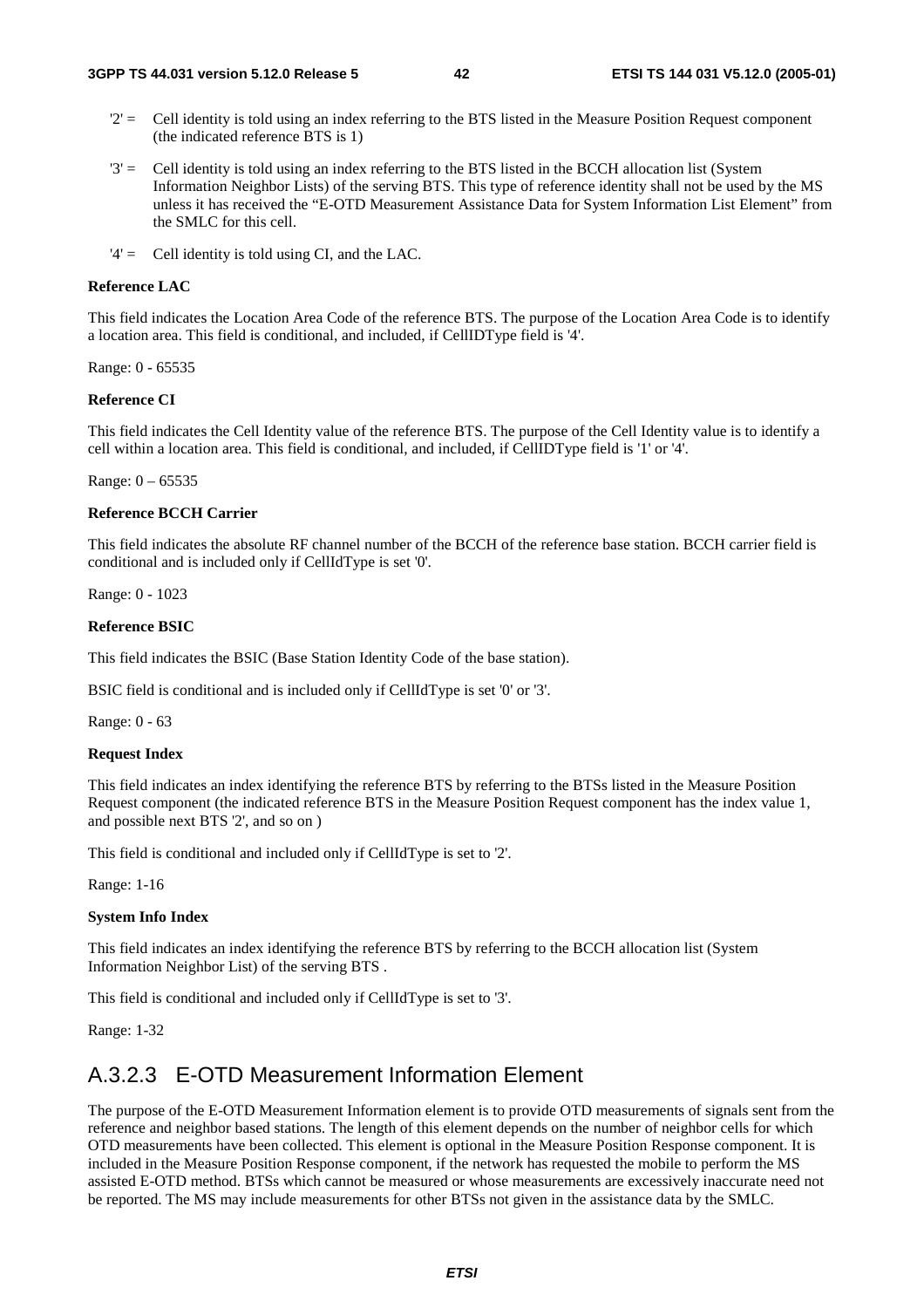The E-OTD and 51 multiframe offset values are reported relative to the reference BTS as defined in the previous subclauses.

The following fields are repeated for each measurement set.

#### **Reference Frame Number**

This field indicates the frame number of the last measured burst from the reference BTS modulo 42432. This information can be used as a time stamp for the measurements. This field is mandatory.

Range: 0 – 42431

#### **Reference Time Slot**

Reference Time Slot indicates the time slot modulo 4 relative to which the MS reports the reference BTS measurements. This field is mandatory.

#### Range: 0 to 3

NOTE 1: If MS does not know timeslot scheme, the MS reports the used timeslot. MS can only report results based on one time slot  $(N)$  or two time slots  $(N \text{ and } N+4)$ . If the MS knows the timeslot scheme, it can make measurements from several timeslots and reports that the used timeslot is zero (and makes correction).

#### **Reference Quality**

Reference Quality field includes the standard deviation of the TOA measurements from the reference BTS with respect to  $T_{\text{Ref}}$  (where  $T_{\text{Ref}}$  is the time of arrival of signal from the reference BTS used to calculate the OTD values). This field is optional. The Reference Quality field can be used to evaluate the reliability of E-OTD measurements in the SMLC and in weighting of the E-OTD values in the location calculation.

Following linear 5 bit encoding is used:

| '00000' | $0 - (R^*1-1)$ meters;    |  |
|---------|---------------------------|--|
| '00001' | $R*1 - (R*2-1)$ meters;   |  |
| '00010' | $R^*2 - (R^*3-1)$ meters; |  |
|         |                           |  |
| '11111' | $R*31$ meters or more.    |  |

where R is the resolution defined by Std Resolution field. For example, if  $R=20$  meters, corresponding values are  $0-19$ meters, 20 – 39 meters, 40 – 59 meters, …, 620+ meters.

#### **Number of Measurements**

Number of Measurements for the Reference Quality field is used together with Reference Quality to define quality of the reference base site TOA. The field indicates how many measurements have been used in the MS to define the standard deviation of the measurements. Following 3 bit encoding is used:

| $'000'$ : | $2-4:$      |
|-----------|-------------|
| $'001'$ : | $5-9$ ;     |
| $'010'$ : | $10-14$ ;   |
| $'011'$ : | $15 - 24$ ; |
| $'100'$ : | $25 - 34$ ; |
| $'101'$ : | $35 - 44:$  |
| $'110'$ : | $45 - 54$ : |
| '111':    | 55 or more. |

This field is optional.

#### **Std Resolution**

Std Resolution field includes the resolution used in Reference Quality field and Std of EOTD Measurements field. Encoding on 2 bits as follows:

| 'OO' | 10 meters: |
|------|------------|
| '01' | 20 meters; |
| '10' | 30 meters; |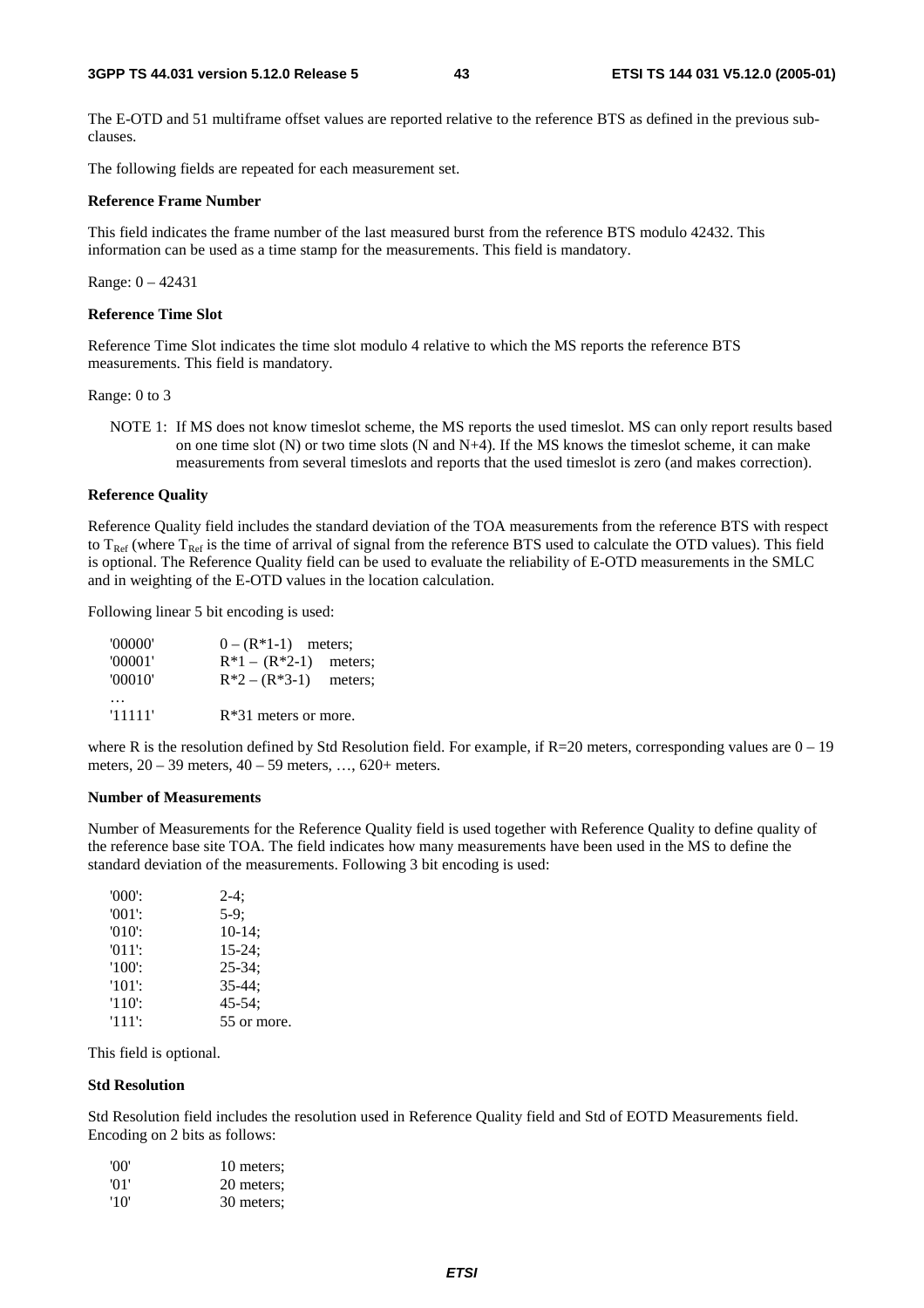'11' Reserved.

This field is mandatory.

#### **TA Correction**

This field indicates the estimate of the time difference between the moment that the MS uses to adjust its internal timing for reception and transmission (e.g. corresponding to maximum energy) and the estimate of the reception of the first arriving component from the serving BTS. This value can be used as a correction by the SMLC to the Timing Advance (TA) value when the distance between the MS and the serving BTS is estimated based on TA.

The value *TACor* in this field corresponds to the TA Correction in bit periods as follows:

- TA Correction in bit periods = *TACor*/64 –8.

TA Correction has the resolution of 1/64 bit period, and the range – 8 … +7 bit periods. Negative TA Correction in bits indicates that the first signal component from the serving BTS is estimated to arrive before the moment used for communication. This field is optional.

Range: 0-960

#### **Number of Measured Neighbors**

This field indicates the number of different neighbor BTSs. This field is mandatory.

Range: 0 - 10

NOTE 2: If the MS can not measure any neighbor BTSs, then this value is set to '0'.

*The following fields are repeated for the number of BTSs included in the Number of Measured Neighbors field.* 

#### **Neighbor Identity Present**

The presence of this field is conditional, it shall not be present in the first set. It is mandatory for the other sets. This field indicates whether the identity information (i.e. CellIDType and possibly Neighbor CI / Neighbor BCCH Carrier / Neighbor BSIC / Neighbor Multiframe Offset / Request Index / System Info Index fields) concerning a certain BTS is present or whether the BTS identity is given as reference to the first measurement set.

- '0' Identity information not included, and identity of this BTS is same as the identity of BTS in first set with same sequence number.
- '1' Identity information is included.

#### **CellIdType**

This field indicates is the identity method of the cell. This field is conditional, and included if Neighbor Identity Present is '1'**.** If CellIdType field is not present, the following fields can not be present either: Neighbor CI, Neighbor BCCH Carrier, Neighbor BSIC, Neighbor Multiframe Offset, Request Index, System Info Index.

- '0' = Cell identity is told using BSIC and BCCH carrier.
- '1' = Cell identity is told using CI, and the LAC is the same as the current serving BTS.
- '2' = Cell identity is told using 51 Multiframe offset and BCCH carrier.
- '3' = Cell identity is told using an index referring to the BTS listed in the Measure Position Request component (the indicated reference BTS is 1).
- '4' = Cell identity is told using an index referring to the BTS listed in the BCCH allocation list (System Information Neighbor Lists) of the serving BTS. This type of neighbor identity shall not be used by the MS unless it has received the "E-OTD Measurement Assistance Data for System Information List Element" from the SMLC for this cell.
- $5'$  = Cell identity is told using CI and the LAC.
- NOTE: The MS can decide which of these methods to use. The CellIdType '3' and '4' are preferred.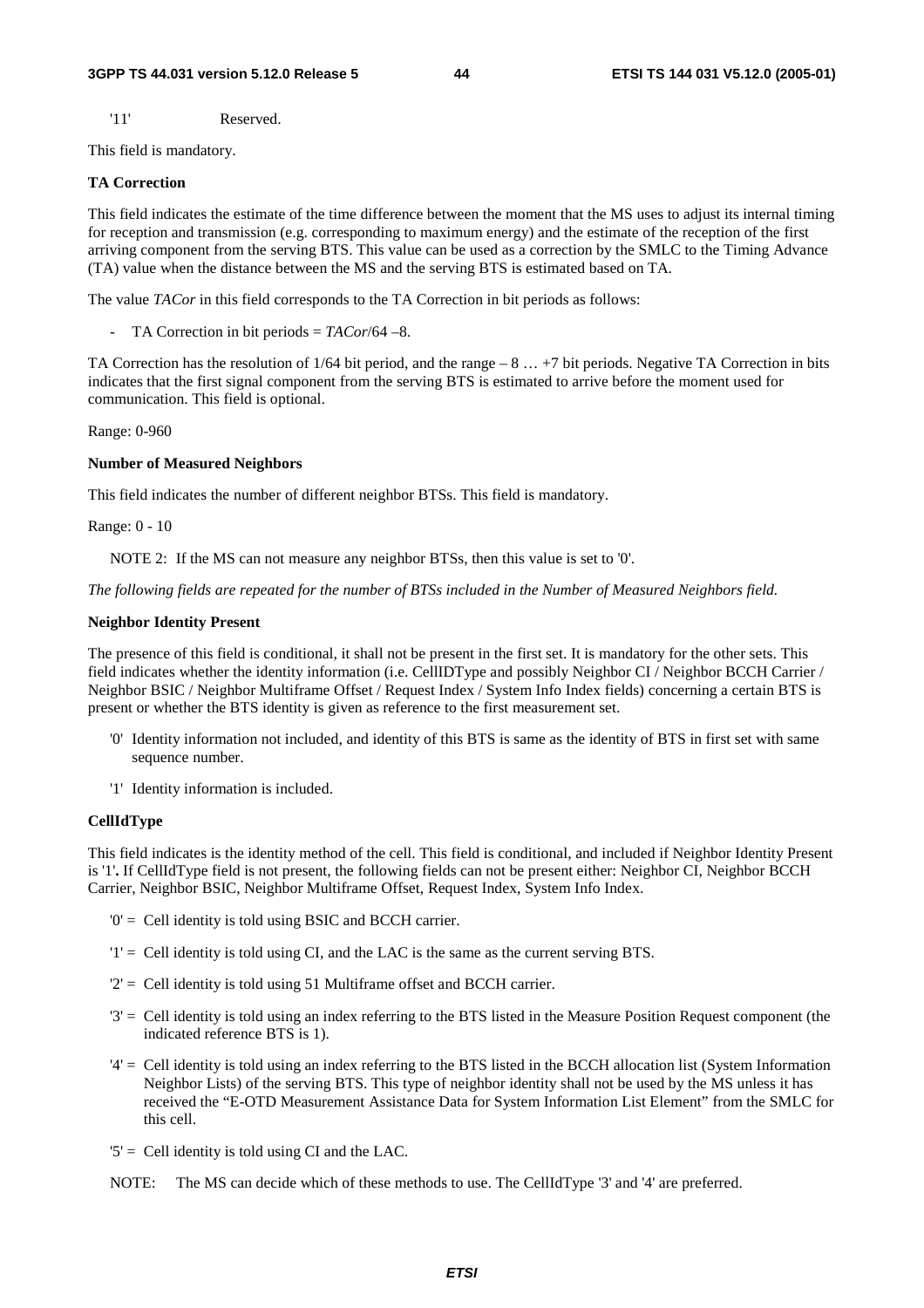#### **Neighbor LAC**

This field indicates the Location Area Code of the neighbor BTS. The purpose of the Location Area Code is to identify a location area. This field is conditional, and included, if CellIDType field is '5'.

Range: 0 - 65535

#### **Neighbor CI**

This field indicates the Cell Identity of the particular neighbor cell. The purpose of the Cell Identity value is to identify a cell within a location area.

Neighbor CI field is conditional and is included only if CellIdType is set '1' or '5' and the CI value of the given cell is available.

Range: 0 - 65535

#### **Neighbor BCCH Carrier**

This field indicates the absolute RF channel number of the BCCH of the neighbor base station. BCCH carrier field is conditional and is included only if CellIdType is set '0' or '2'.

Range: 0 - 1023

#### **Neighbor BSIC**

This field indicates the BSIC (Base Station Identity Code of the base station).

BSIC field is conditional and is included only if CellIdType is set '0' or '4'.

Range: 0 - 63

#### **Neighbor Multiframe Offset**

This field indicates the frame difference between the start of the 51 multiframes frames arriving from this BTS and the reference BTS. The multiframe offset is defined as  $T_{BTS}$  -  $T_{Ref}$ , where  $T_{BTS}$  is the time of the start of the 51 multiframe in the BTS in question, and  $T_{Ref}$  is the time of the start of the 51 multiframe in the reference BTS. This field is conditional and included only if CellIdType is set to '2'.

Range: 0 - 51

#### **Request Index**

This field indicates an index identifying the reference BTS by referring to the BTSs listed in the Measure Position Request component (the indicated reference BTS in the Measure Position Request component has the index value 1, and possible next BTS '2', and so on).

This field is conditional and included only if CellIdType is set to '3'.

Range: 1-16

#### **System Info Index**

This field indicates an index identifying the reference BTS by referring to the BCCH allocation list (System Information Neighbor List) of the serving BTS.

This field is conditional and included only if CellIdType is set to '4'.

Range: 1-32

#### **Neighbor Time Slot**

Neighbor Time Slot indicates the time slot modulo 4 relative to which the MS reports the neighbor BTS measurements. This field is mandatory.

Range: 0 to 3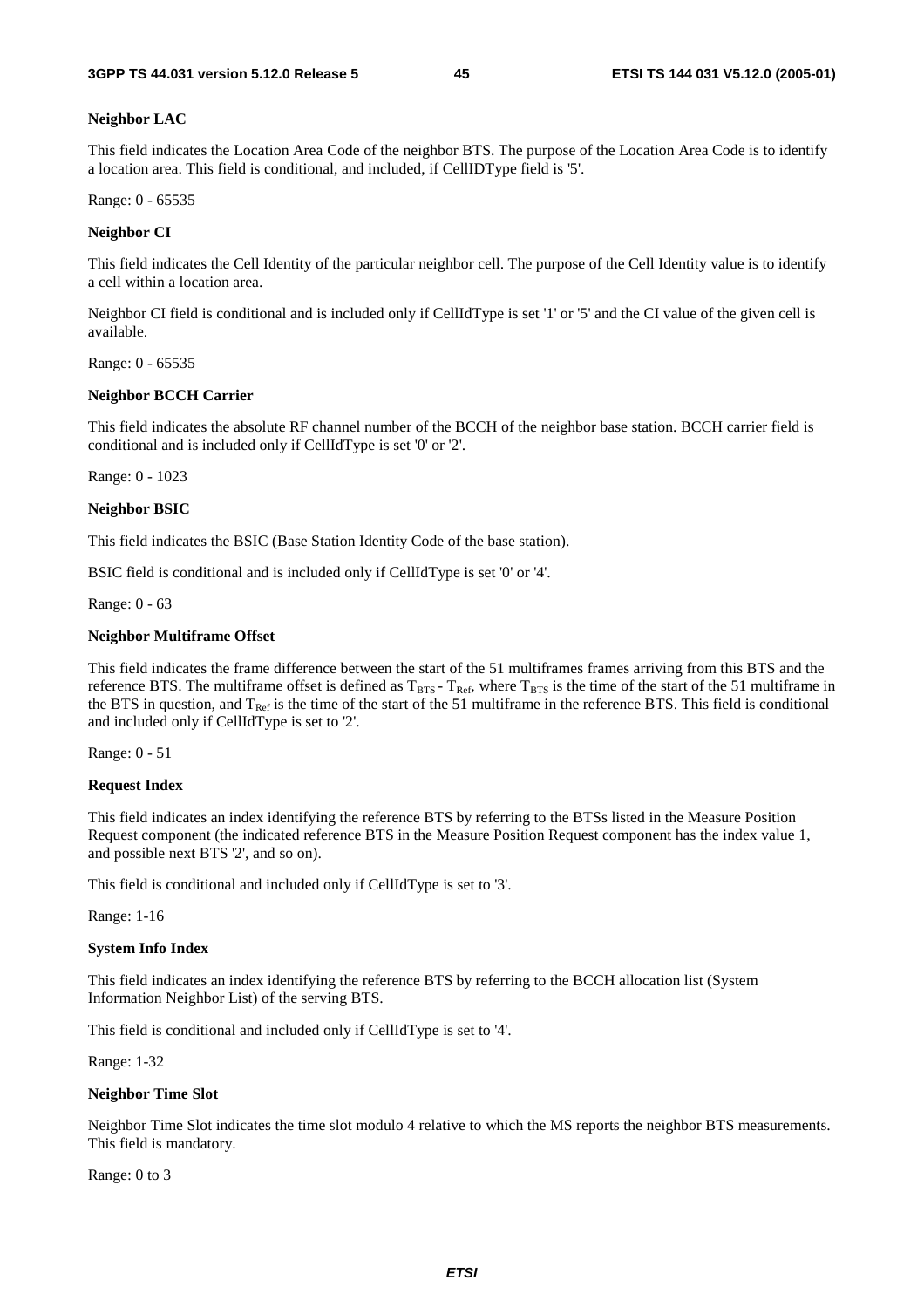NOTE 3: If the MS does not know the timeslot scheme, the MS reports the used timeslot. MS can only report a result based on one time slot (N) or two time slots (N and N+4). If the MS knows the timeslot scheme, the MS can make measurements from several timeslots and reports that the used timeslot is zero (and makes correction).

#### **Number of EOTD Measurements**

Number of Measurements field is used together with Std of EOTD Measurements field to define quality of a reported EOTD measurement. The field indicates how many EOTD measurements have been used in the MS to define the standard deviation of these measurements. Following 3 bit encoding is used.

| $'000$ .  | $2-4:$      |
|-----------|-------------|
| $'001$ :  | $5-9:$      |
| $'010'$ : | $10-14$ ;   |
| $'011'$ : | $15 - 24$ ; |
| $'100'$ : | $25 - 34$ ; |
| $'101'$ : | $35 - 44:$  |
| $'110'$ : | $45 - 54$ : |
| $'111'$ : | 55 or more. |

This field is mandatory.

#### **Std of EOTD Measurements**

Std of EOTD Measurements field includes standard deviation of EOTD measurements. This field is mandatory. It can be used to evaluate the reliability of EOTD measurements in the SMLC and in weighting of the OTD values in location calculation.

Following linear 5 bit encoding is used:

| '00000' | $0 - (R*1-1)$ meters;   |
|---------|-------------------------|
| '00001' | $R*1 - (R*2-1)$ meters; |
| '00010' | $R*2 - (R*3-1)$ meters; |
|         |                         |
| '11111' | $R*31$ meters or more.  |

where R is the resolution defined by Std Resolution field. For example, if  $R=20$  meters, corresponding values are  $0-19$ meters, 20 – 39 meters, 40 – 59 meters, …, 620+ meters.

#### **OTD**

This field indicates the measured OTD value between the receptions of signals from the reference and the neighbor BTS. The OTD is defined as  $T_{Nbor}$  -  $T_{Ref}$  (modulo burst length) where  $T_{Nbor}$  is the time of arrival of signal from the neighbor BTS, and  $T_{\text{Ref}}$  is the time of arrival of signal from the reference BTS. The reporting resolution of the OTD value is 1/256 bit. This field is mandatory.

Range: 0 – 39999

### A.3.2.3a E-OTD Measurement Extended Information Element

The purpose of the E-OTD Measurement Ext Information element is to provide OTD measurements of signals sent from the reference and neighbour base stations. The length of this element depends on the number of neighbour cells for which OTD measurements have been collected. This element is optional in the Measure Position Response component. It is included in the Measure Position Response component, if E-OTD measurements didn't fit in the E-OTD Measurement Information Element.

The E-OTD and 51 multiframe offset values are reported relative to the reference BTS as defined in the previous subclauses.

The following fields are valid only for the first set of measurements

#### **Number of Measured Neighbors**

This field indicates the number of different neighbor BTSs. This field is mandatory.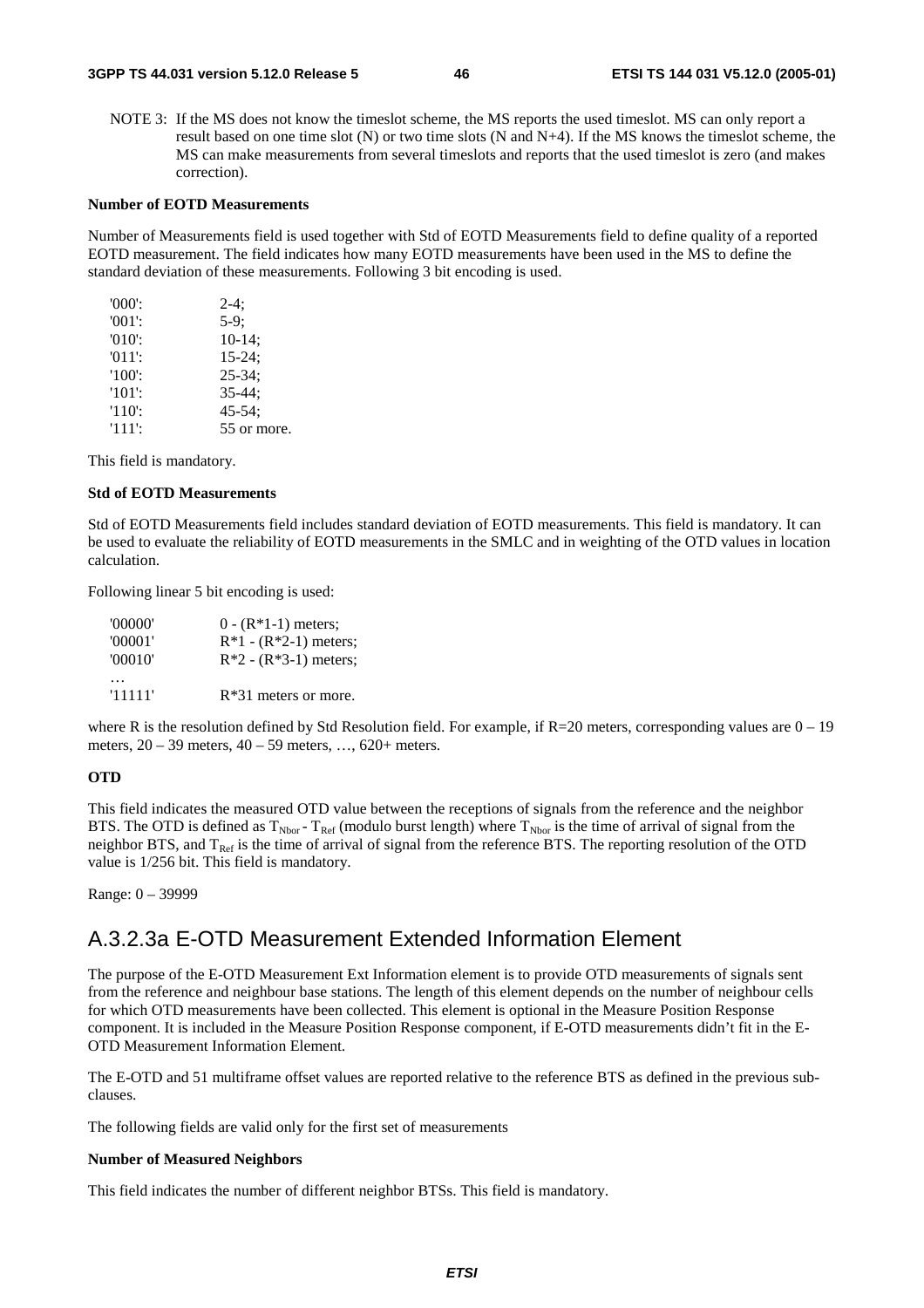Range: 0 - 5

NOTE: If the MS can not measure any neighbor BTSs, then this value is set to '0'.

*The following fields are repeated for the number of BTSs included in the Number of Measured Neighbors field. They are defined in the previous sub-clause :*

- CellIdType,
- Neighbor LAC,
- Neighbor CI,
- Neighbor BCCH Carrier,
- Neighbor BSIC,
- Neighbor Multiframe Offset,
- Request Index,
- System Info Index,
- Neighbor Time Slot,
- Number of EOTD Measurements,
- Std of EOTD Measurements,
- OTD

### A.3.2.4 Location Information Element

The purpose of Location Information element is to provide the location estimate from the MS to the network, if the MS is capable of determining its own position. Optionally, the element may contain the velocity parameters computed by the MS.

This element is optional. This element contains the following fields.

#### **Reference Frame**

This field specifies the reference BTS Reference Frame number during which the location estimate was measured. The time of the Reference Frame boundary is as observed by the MS, ie without Timing Advance compensation. This field is mandatory. However, if the Reference Frame number is within (42432..65535), the value of this field shall be ignored and in that case the MS should provide GPS TOW if available.

| <b>Parameter</b> | # of Bits | <b>Resolution</b> | Range | Units  |
|------------------|-----------|-------------------|-------|--------|
| Reference Frame  | 16        | ---               | 65535 | trames |

**Table A.3: Reference Frame field contents** 

Note that expected values for Reference Frame are in range 0 – 42431.

#### **GPS TOW**

This field specifies the GPS TOW for which the location estimate is valid, rounded down to the nearest millisecond unit. This field is optional but shall be included if GPS Time Assistance Measurements are included. If GPS Time Assistance Measurements are included in the RRLP Measure Position Response, the MS shall align GPS System time (as defined by the GPS TOW and the GPS TOW Subms fields) with the reported GSM frame boundary observed by the MS at that time.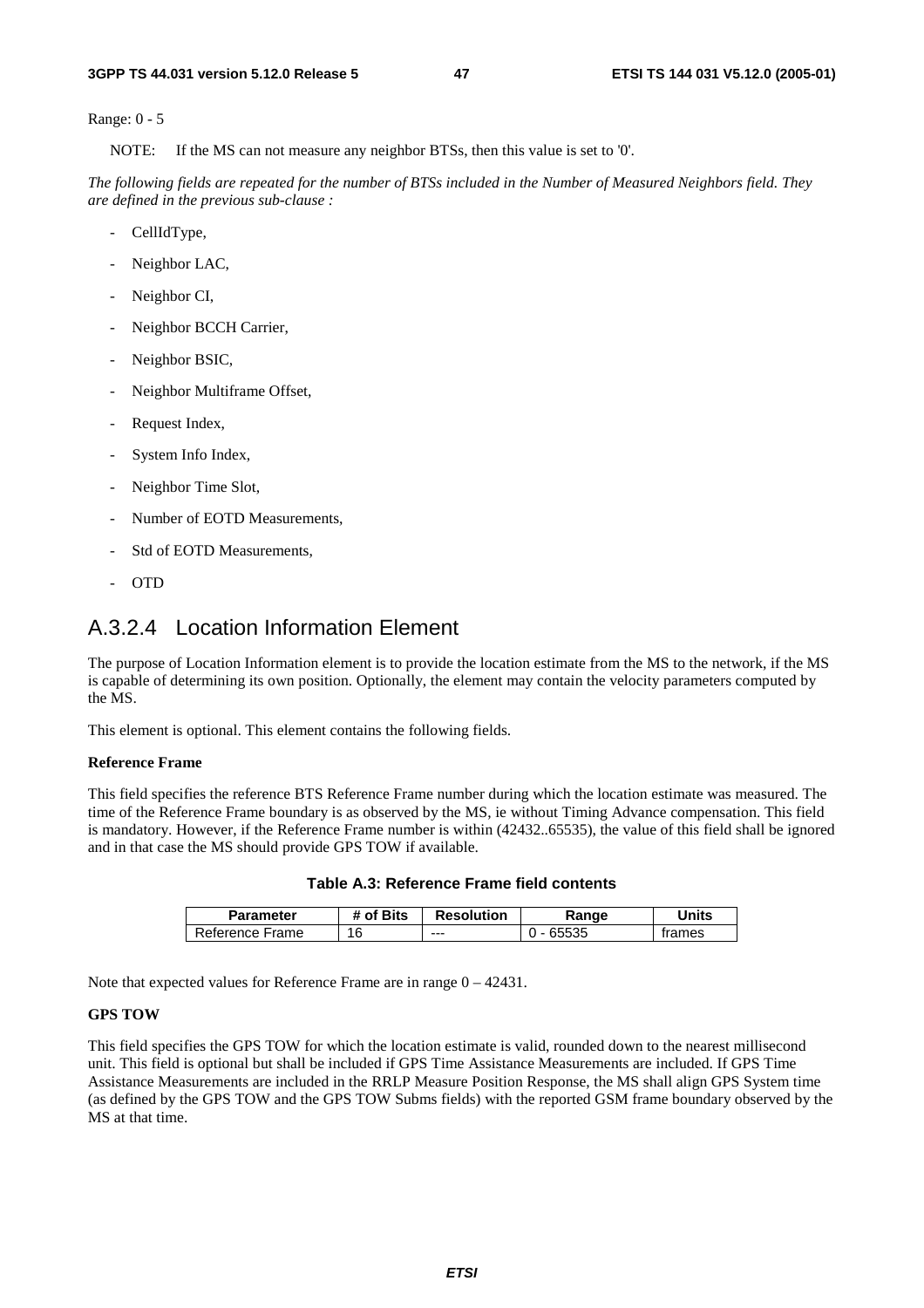#### **Table A.4: GPS TOW field contents**

| Parameter   | <b>Bits</b><br>. വ | <b>Resolution</b> | ₹anαe    | Jnits |
|-------------|--------------------|-------------------|----------|-------|
| ነለ/<br>''ان | ว⊿<br>- 1          | ms                | -<br>. . | ms    |

The 24 bits of GPS TOW are the least significant bits. The most significant bits shall be derived by the Serving Mobile Location Center to unambiguously derive the GPS TOW.

#### **Fix Type**

This field contains an indication as to the type of measurements performed by the MS: 2D or 3D. This field is mandatory.

 $0' = 2D$  fix.

 $'1' = 3D$  fix.

#### **Position Estimate**

This field contains the calculated position estimate in the format defined in 3GPP TS 23.032. The allowed shapes are:

- ellipsoid Point;
- ellipsoid point with uncertainty circle;
- ellipsoid point with uncertainty ellipse;
- ellipsoid point with altitude and uncertainty ellipsoid.

# A.3.2.5 GPS Measurement Information Element

The purpose of the GPS Measurement Information element is to provide GPS measurement information from the MS to the SMLC. This information includes the measurements of code phase and Doppler, which enables the network-based GPS method where position is computed in the SMLC. The proposed contents are shown in table A.5, and the individual fields are described subsequently. See also Figure A.1 for an illustration of the relation between some of the fields.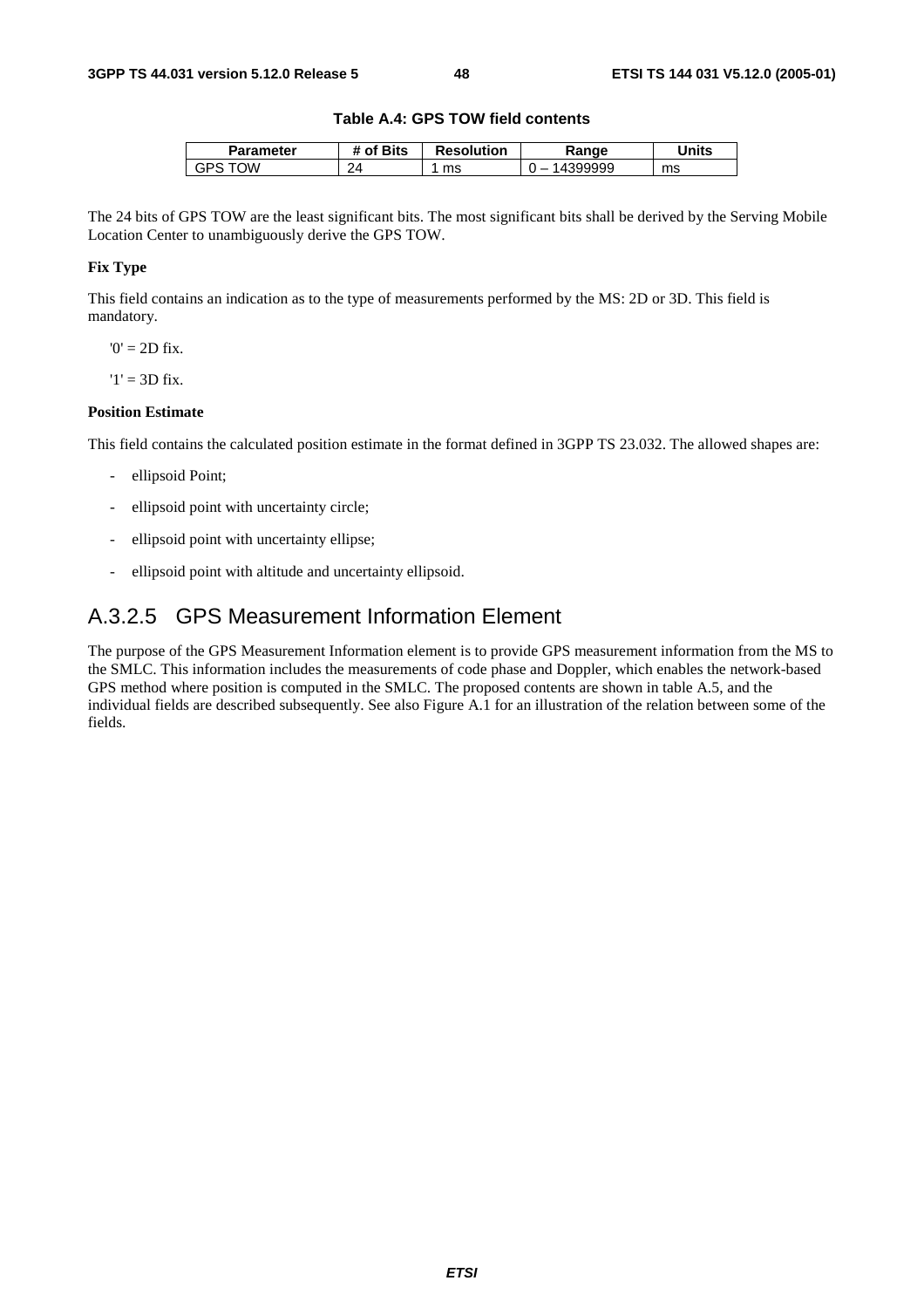

#### **Figure A.1. Exemplary definitions of GPS measurement information fields.**

This element is included in the Measure Position Response component if the network has requested the mobile to perform mobile-assisted location measurements using a GPS location method.

Following fields are repeated a number of times told in Number of E-OTD/GPS Measurement *Sets* field if Multiple Sets element is included. If Multiple Sets element is not included, the default value for sets is one (i.e. the following fields are present only once).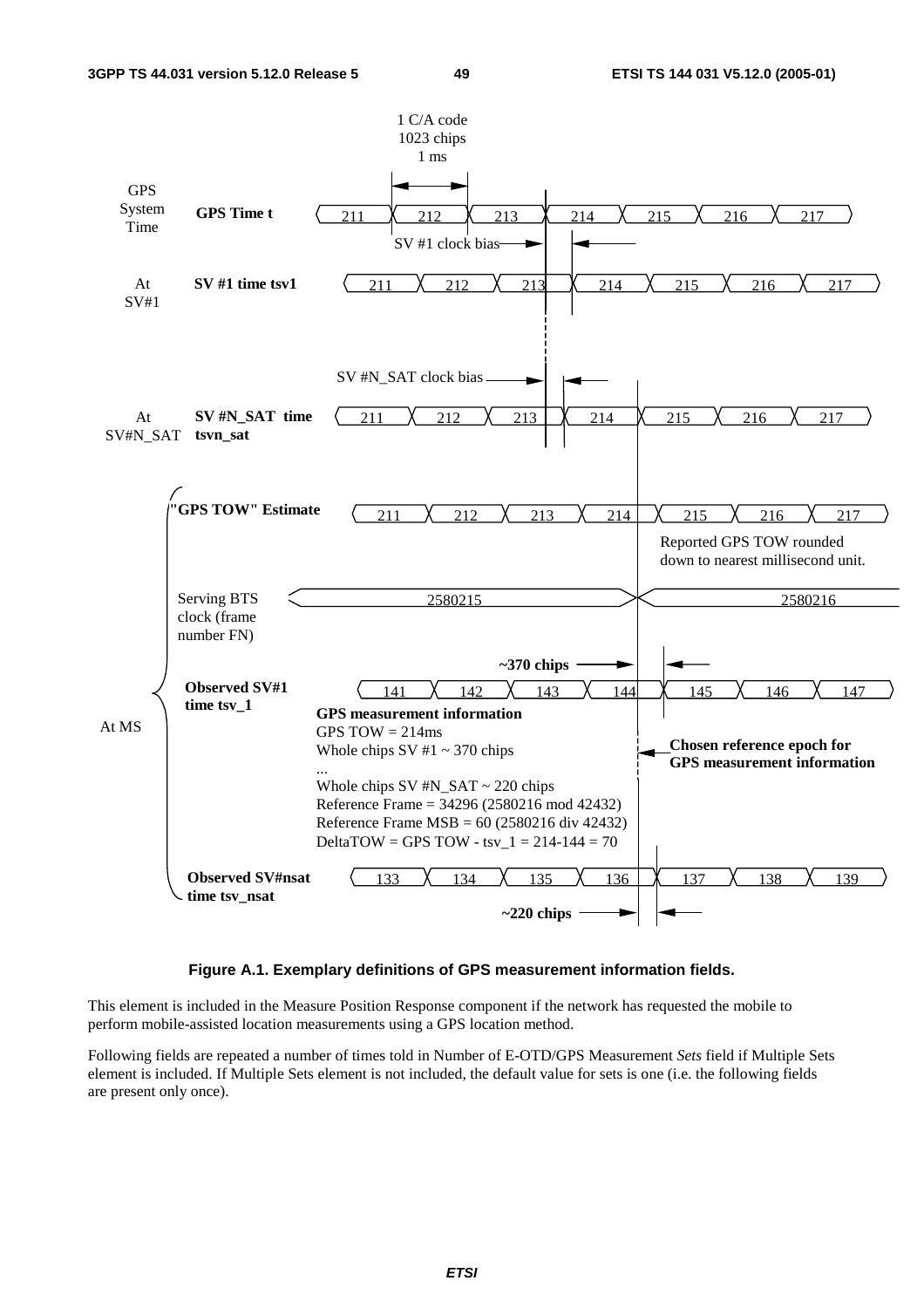| <b>Element fields</b>         | <b>Presence</b> | <b>Occurrences</b> |
|-------------------------------|-----------------|--------------------|
| Reference Frame               |                 |                    |
| <b>GPS TOW</b>                | м               |                    |
| # of Satellites (N SAT)       | м               |                    |
| <b>Measurement Parameters</b> | M               |                    |

**Table A.5: GPS Measurement Information element content** 

The following paragraphs describe the content of each information field of this element.

#### **Reference Frame**

This field is optional.

#### **Table A.6: Reference Frame field contents**

| <b>Parameter</b> | of Bits | <b>Resolution</b> | Range         | Jnits  |
|------------------|---------|-------------------|---------------|--------|
| Reference Frame  | 16      | $--$              | \$5535<br>hh. | trames |

Note that expected values for Reference Frame are in range  $0 - 42431$ . If Reference Frame and GPS Time Assistance Measurements both are included in the RRLP Measure Position Response, the code phase measurements shall be aligned with the reported GSM frame boundary observed by the MS at that time, as indicated in Figure A.1. The time of the Reference Frame boundary is as observed by the MS, ie without Timing Advance compensation.

#### **GPS TOW**

This field specifies the GPS TOW for which the location estimate is valid, rounded down to the nearest millisecond unit.. This field is mandatory.

**Table A.7: GPS TOW field contents** 

| Parameter  | of Bits | <b>Resolution</b> | Ranqe                              | <b>Jnits</b> |
|------------|---------|-------------------|------------------------------------|--------------|
| ⊤∩W<br>خ⊬ت | 24      | ms                | 399999<br>$\overline{\phantom{a}}$ | ms           |

The 24 bits of GPS TOW are the least significant bits. The most significant bits shall be derived by the Serving Mobile Location Center to unambiguously derive the GPS TOW.

#### **# of Satellites (***N\_SAT***)**

#### **Number of Measurements**

This field specifies the number of measurements for which measurements satellites are provided in the component. This value represents the number of satellites that were measured by the MS. This value of *N\_SAT* determines the length of the payload portion of the component. Typical range for *N\_SAT* is four to a maximum of 12. This field is mandatory and occurs once per set.

| Table A.7a: # of Satellites field contents |  |  |
|--------------------------------------------|--|--|
|--------------------------------------------|--|--|

| Parameter | <b>Bits</b><br>Οt | <b>Resolution</b> | .⊀anqe | <b>Inits</b> |
|-----------|-------------------|-------------------|--------|--------------|
| N         |                   | $- - -$           | -<br>U | $- - -$      |

#### **Measurement Parameters**

This field contains information about the measurements of code phase and Doppler, which enables the network-based method where position is computed in the SMLC. This field is mandatory and occurs *N\_SAT* times per message.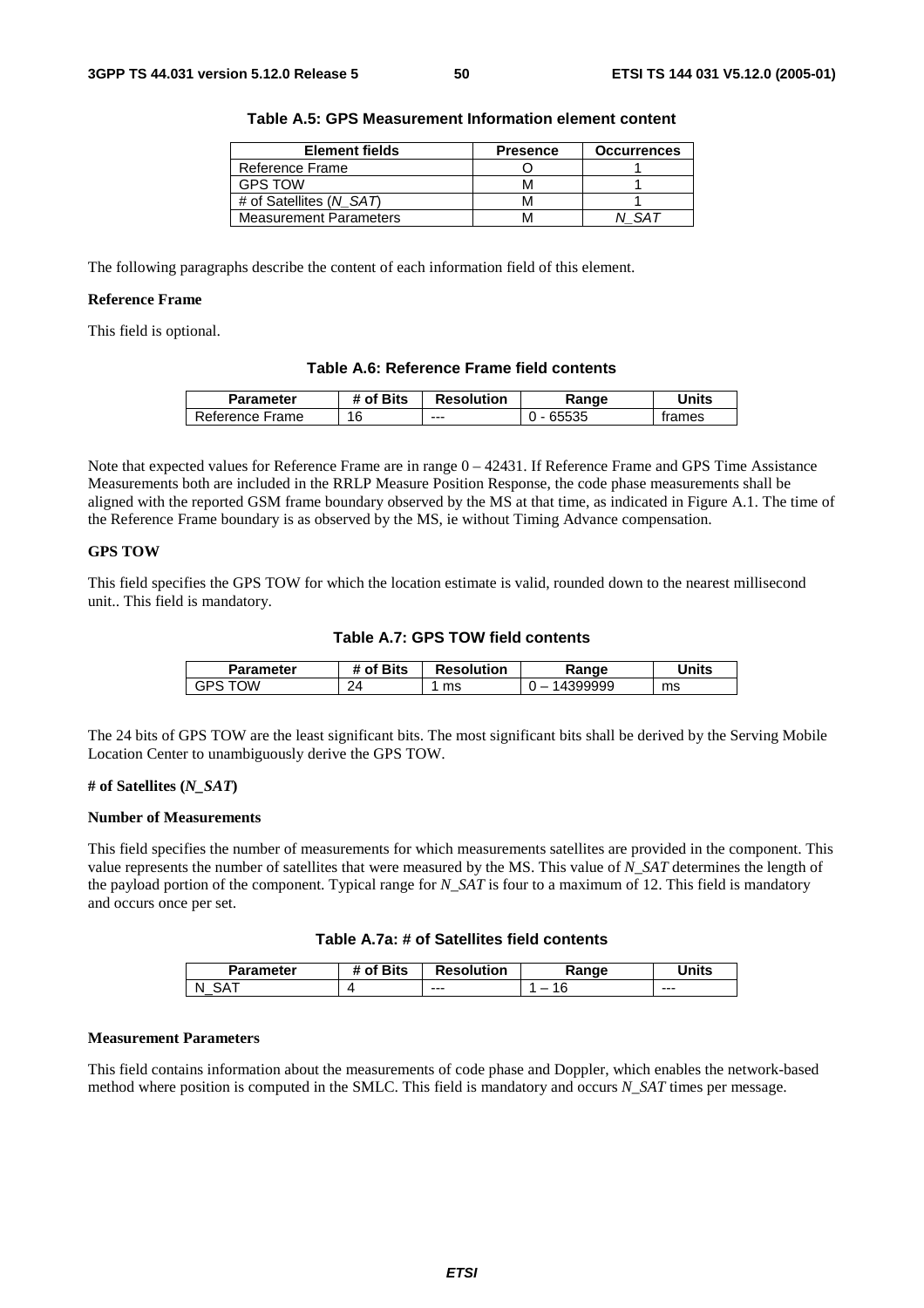| <b>Parameter</b>        | # of Bits      | <b>Resolution</b> | Range               | <b>Units</b> |
|-------------------------|----------------|-------------------|---------------------|--------------|
| Satellite ID            | 6              | $- - -$           | $0 - 63$            | ---          |
| C/N <sub>o</sub>        | 6              |                   | $0 - 63$            | dB-Hz        |
| Doppler                 | 16             | 0.2               | ±6553.6             | Hz           |
| <b>Whole Chips</b>      | 10             |                   | $0 - 1022$          | chips        |
| <b>Fractional Chips</b> | 10             | $2^{-10}$         | $0 - (1 - 2^{-10})$ | chips        |
| Multipath Indicator     | $\overline{2}$ | see Table A.9     | TBD                 | ---          |
| Pseudorange RMS         | 6              | 3 bit mantissa    | $0.5 - 112$         | m            |
| Error                   |                | 3 bit exp         |                     |              |

**Table A.8: Measurement Parameters field contents** 

#### **Satellite ID**

This field identifies the particular satellite for which the measurement data is valid. This values  $0 - 63$  represent satellite PRNs  $1 - 64$ , respectively.

#### $C/N_0$

This field contains the estimate of the carrier-to-noise ratio of the received signal from the particular satellite used in the measurement. It is given in whole dBs and has a range of 0 to 63. Typical levels observed by MS-based GPS units will be in the range of 20 dB to 50 dB.

#### **Doppler**

This field contains the Doppler measured by the MS for the particular satellite signal. This information can be used to compute the 3-D velocity of the MS. The Doppler range is sufficient to cover the potential range of values measured by the MS.

#### **Whole Chips**

This field contains the whole value of the code-phase measurement made by the MS for the particular satellite signal at the time of measurement, in units of 1 GPS chip in the range from 0 to 1022 chips, where increasing binary values of the field signify increasing measured pseudoranges. The code phase measurement is divided into two fields, "Whole Chips" and "Fractional Chips".

#### **Fractional Chips**

This field contains the fractional value of the code-phase measurement made by the MS for the particular satellite signal at the time of measurement. The resolution of the fractional portion is approximately 0,3 m.

#### **Multipath Indicator**

This field contains the Multipath Indicator value. This parameter is specified according to the representation described in table A.9.

| Value | <b>Multipath Indication</b>     |
|-------|---------------------------------|
| 00    | Not measured                    |
| 01    | Low, MP error $<$ 5m            |
| 10    | Medium, $5m < MP$ error $<$ 43m |
| 11    | High, MP error $>$ 43m          |

#### **Table A.9: Multipath Indicator values and associated indications**

Range:  $0 - 3$ 

#### **Pseudorange RMS Error**

This field contains a Pseudorange RMS Error value.

#### Range: 0,5 m to 112 m

NOTE: This parameter is specified according to a floating-point representation as described in Table A.10.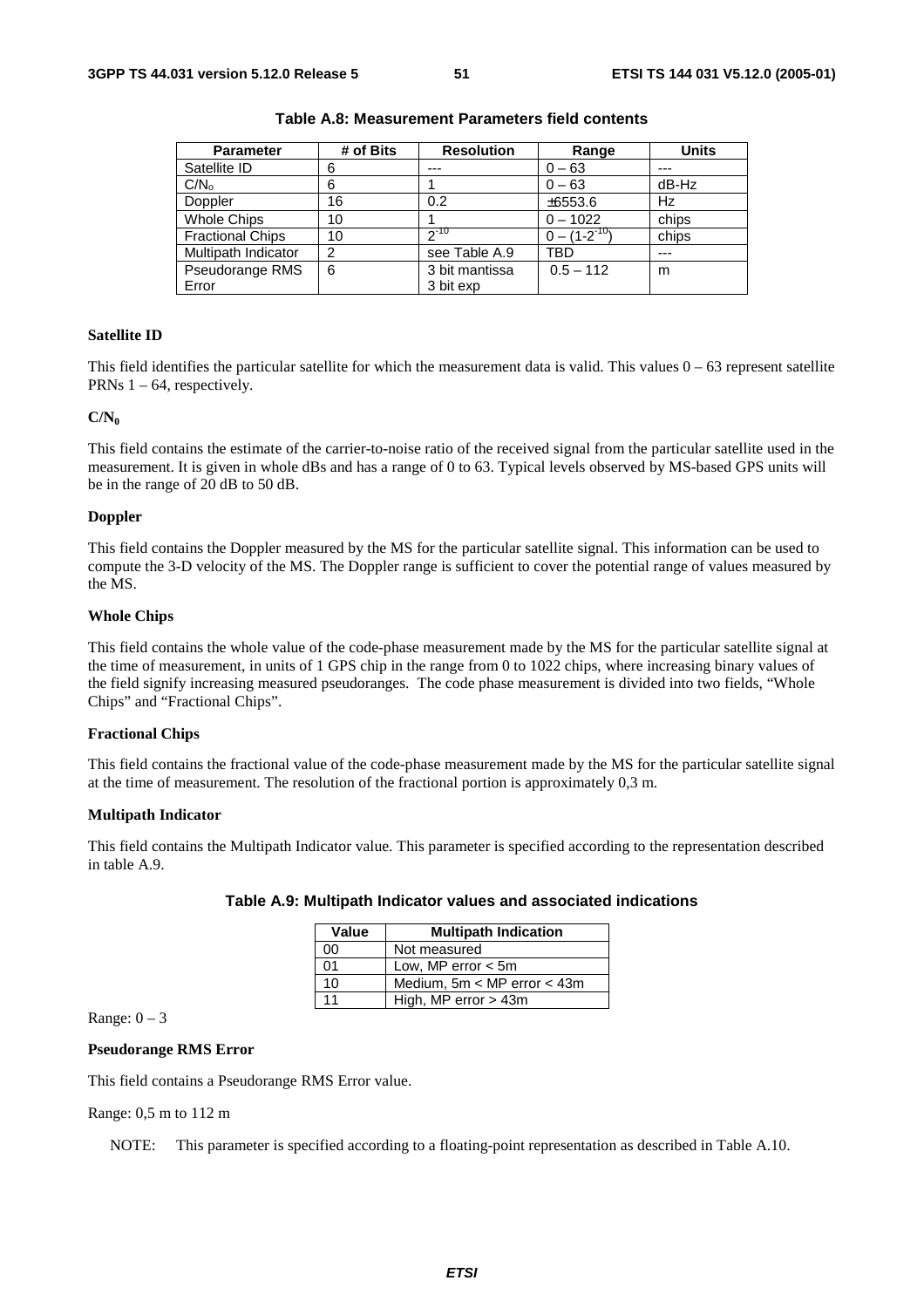| <b>Index</b> | Mantissa | <b>Exponent</b> | <b>Floating-Point value, x</b> | Pseudorange<br>value, P  |
|--------------|----------|-----------------|--------------------------------|--------------------------|
|              | 000      | 000             | 0.5                            | P < 0.5                  |
|              | 001      | 000             | 0.5625                         | $0.5 \leq P \leq 0.5625$ |
|              |          |                 | $0.5 * (1 + x/8) * 2^{y}$      | $x_{i-1}$ <= P < $x_i$   |
| 62           | 110      | 111             | 112                            | $104 \le P \le 112$      |
| 63           | 111      | 111             | $- -$                          | $112 \le P$              |

**Table A.10: Pseudorange RMS Error representation** 

### A.3.2.6 Location Information Error Element

The purpose of Location Information Error element is to provide the indication of error and the reason for it, when the MS can not perform the required location or the network can not determine the position estimate. The element may also indicate what further assistance data may be needed by the target MS to produce a successful location estimate or location measurements. This element is optional. This element has the following fields.

#### **Error Reason**

This field indicates the reason for error. This field is mandatory.

| $^{\prime}$ () <sup><math>\cdot</math></sup> | Undefined error.                                                                   |
|----------------------------------------------|------------------------------------------------------------------------------------|
| -'1':                                        | There were not enough BTSs to be received when performing mobile based E-OTD.      |
| $'2$ :                                       | There were not enough GPS satellites to be received, when performing GPS location. |
| $'3'$ :                                      | E-OTD location calculation assistance data missing.                                |
| $'4$ :                                       | E-OTD assistance data missing.                                                     |
| $'5$ :                                       | GPS location calculation assistance data missing.                                  |
| $'6$ :                                       | GPS assistance data missing.                                                       |
| $'7$ :                                       | Requested method not supported.                                                    |
| '8                                           | Location request not processed.                                                    |
| 'Q':                                         | Reference BTS for GPS is not the serving BTS.                                      |
| $'10'$ :                                     | Reference BTS for E-OTD is not the serving BTS.                                    |

#### **Additional Assistance Data**

This field is optional. Its presence indicates that the target MS will retain assistance data already sent by the SMLC. The SMLC may send further assistance data for any new location attempt but need not resend previous assistance data. The field may contain the following:

GPS Assistance Data: Necessary additional GPS assistance data (structure and encoding as for the GPS Assistance Data IE in 3GPP TS 49.031 excluding the IEI and length octets)

### A.3.2.6a GPS Time Assistance Measurements Element

This IE contains measurements that are used to define an accurate relation between GSM and GPS time or to provide additional GPS TOW information for MS Assisted A-GPS. The contents are shown in Table A.10a, and the individual fields are described subsequently.

#### **Table A.10a: GPS Time Assistance Measurements Information element content**

| <b>Element fields</b>                 | <b>Presence</b> |
|---------------------------------------|-----------------|
| Reference Frame MSB                   |                 |
| <b>GPS TOW Subms</b>                  |                 |
| Delta TOW                             |                 |
| <b>GPS Reference Time Uncertainty</b> |                 |

#### **Reference Frame MSB**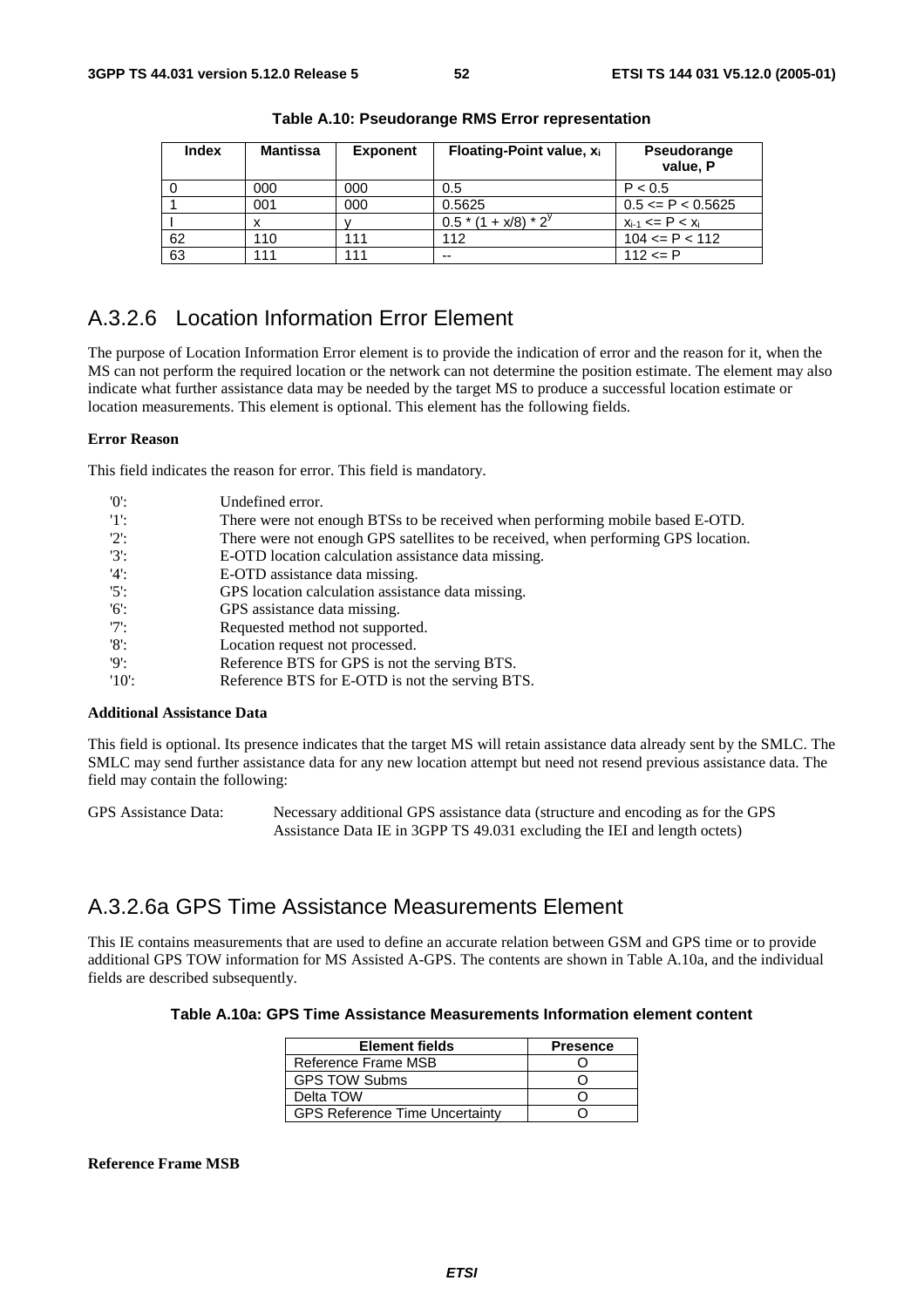#### **3GPP TS 44.031 version 5.12.0 Release 5 53 ETSI TS 144 031 V5.12.0 (2005-01)**

This field shall be included when GPS-GSM time association is provided for either MS Based A-GPS or MS Assisted A-GPS. It indicates the Most Significant Bits (MSBs) of the frame number of the reference BTS corresponding to the GPS measurement or location estimate. Starting from the complete GSM frame number denoted FN, the MS calculates Reference Frame MSB as

Reference Frame MSB = floor(FN/42432)

The complete GSM frame number FN can then be reconstructed in the SMLC by combining the fields Reference Frame with Reference Frame MSB in the following way

FN = Reference Frame MSB\*42432+Reference Frame

Range: 0-63

#### **GPS TOW Subms**

This field is only applicable for MS-Based A-GPS. This field indicates in units of 100ns the submillisecond part of the GPS time of measurement. This field together with the GPS TOW field in the Location Information Element provides a more accurate time stamp of the location estimate for MS based AGPS Expressed in units of microseconds. The precise GPS time of measurements in milliseconds is thus equal to

#### GPS TOW + 0.0001\*GPS TOW Subms

The estimation of precise GPS time of measurement using AGPS is vulnerable to millisecond ambiguities. Therefore the MS shall only report this field when it is confident that any millisecond ambiguities have been avoided.

Range: 0-9999

#### **Delta TOW**

This field is only applicable for MS-Assisted A-GPS. This field specifies the difference in milliseconds between the GPS TOW reported in the GPS Measurement Information Element and the millisecond part of the SV time tsv\_1 of the first SV in the list reported from the MS. Figure A.1 shows an example of Delta TOW calculation. The Delta TOW is defined as Delta  $TOW = GPS TOW - fix(tsv_1)$ 

where fix() denotes rounding to the nearest integer towards zero. The estimation of tsy  $\bar{1}$  which forms the basis for the calculation of Delta TOW is vulnerable to millisecond ambiguities. Therefore the MS shall only report this field when it is confident that the correct millisecond event has been recovered.

Range: 0-127

#### **GPS Reference Time Uncertainty**

This element is optional. It provides the accuracy of the relation GPS and GSM time in the Location Information or GPS Measurement Information Element when GPS-GSM time association is provided. For MS Assisted A-GPS when GPS-GSM time association is not provided, even if GPS Time Assistance Measurement Request is not included in the Measure Position Request, this element can be included to provide the accuracy of the reported GPS TOW. The interval, range and treatment is as described in sub-clause 2.2.4b.

### A.3.2.7 Extended Reference IE

This IE shall be included in any Measure Position Response if and only if an Extended Reference IE was received in the corresponding previous Measure Position Request message.

NOTE: For reasons of backward compatibility, a Release 4 or earlier MS will not include this IE.

The Extended Reference IE contains the following elements.

- SMLC code: an integer in the range 0-63. The value returned by a target MS in a Measure Position Response shall equal the value received from the SMLC in the earlier Measure Position Request.
- Transaction ID: an integer in the range 0-262143 distinguishing different RRLP transactions in different MSs currently being served by the same SMLC. The value returned by a target MS in a Measure Position Response shall equal the value received from the SMLC in the earlier Measure Position Request.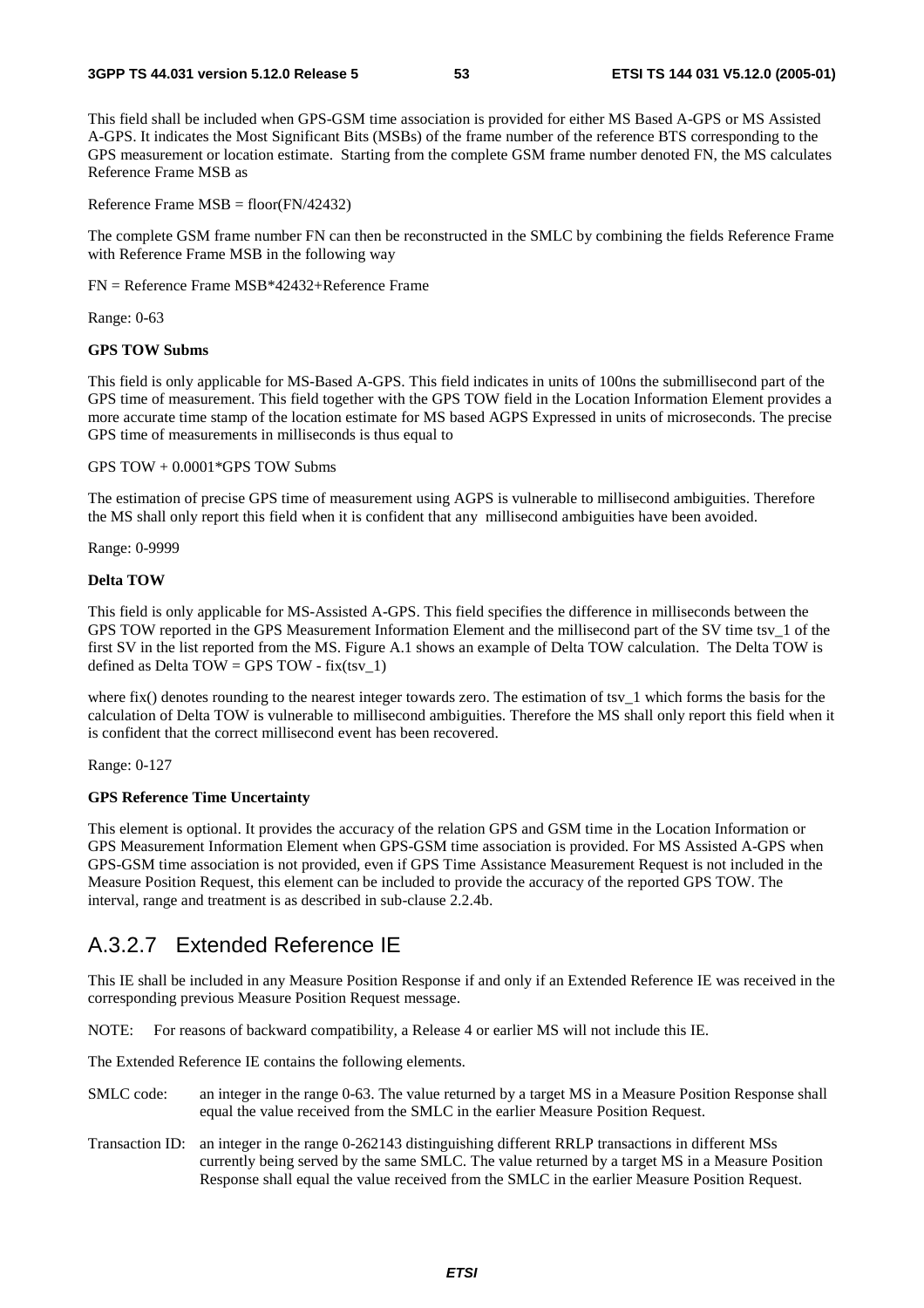When an MS employs pseudo-segmentation to return an RRLP response, the same Extended Reference IE shall be included in each RRLP Measure Position Response component.

# A.3.2.8 Uplink RRLP Pseudo Segmentation Indication

This element is included by the MS when up-link RRLP pseudo-segmentation is used. In the first segment, 'first of many' is indicated and in the second 'second of many' is indicated. It is not included when up-link pseudosegmentation is not used.

# A.4 Assistance Data

# A.4.1 General

The Assistance Data is a RRLP component from the network to the MS. It is used by the network to provide assistance data to enable MS-based E-OTD or MS-based Assisted GPS capabilities in the MS and may be used to help support MS-assisted E-OTD and MS-assisted Assisted GPS. It contains the following elements.

| <b>Element</b>                         | <b>Type/Reference</b>          | <b>Presence</b> |
|----------------------------------------|--------------------------------|-----------------|
| E-OTD Reference BTS for                | E-OTD Reference BTS            | C               |
| Assistance Data                        | for Assistance Data 2.2.3      |                 |
| E-OTD Measurement Assistance           | E-OTD Measurement              | C               |
| Data                                   | Assistance Data 2.2.4          |                 |
| E-OTD Measurement Assistance           | E-OTD Measurement              | C               |
| Data for System Information List       | Assistance Data for            |                 |
|                                        | <b>System Information List</b> |                 |
|                                        | 2.2.5                          |                 |
| <b>GPS Assistance Data</b>             | <b>GPS Assistance Data</b>     | C               |
|                                        | 4.2.4                          |                 |
| <b>GPS Time Assistance Measurement</b> | <b>GPS Time Assistance</b>     | റ               |
| Request                                | Measurement Request            |                 |
|                                        | 4.2.4a                         |                 |
| <b>GPS Reference Time Uncertainty</b>  | <b>GPS Reference Time</b>      | ∩               |
|                                        | Uncertainty 4.2.4b             |                 |
| More Assistance Data To Be Sent        | More Assistance Data To        | C               |
|                                        | <b>Be Sent 4.2.5</b>           |                 |
| <b>Extended Reference</b>              | <b>Extended Reference</b>      | С               |
|                                        | 2.2.5                          |                 |

#### **Table A.11: Assistance Data component content**

# A.4.2 Elements

# A.4.2.1 E-OTD Reference BTS for Assistance Data Element

This element is conditional. It is as described in sub-clause 2.2.3. If the network can provide assistance data, and data for E-OTD has been requested, this element is included.

### A.4.2.2 E-OTD Measurement Assistance Data Element

This element is conditional. It is as described in sub-clause 2.2.4. If the network can provide assistance data, and data for E-OTD has been requested, this element is included.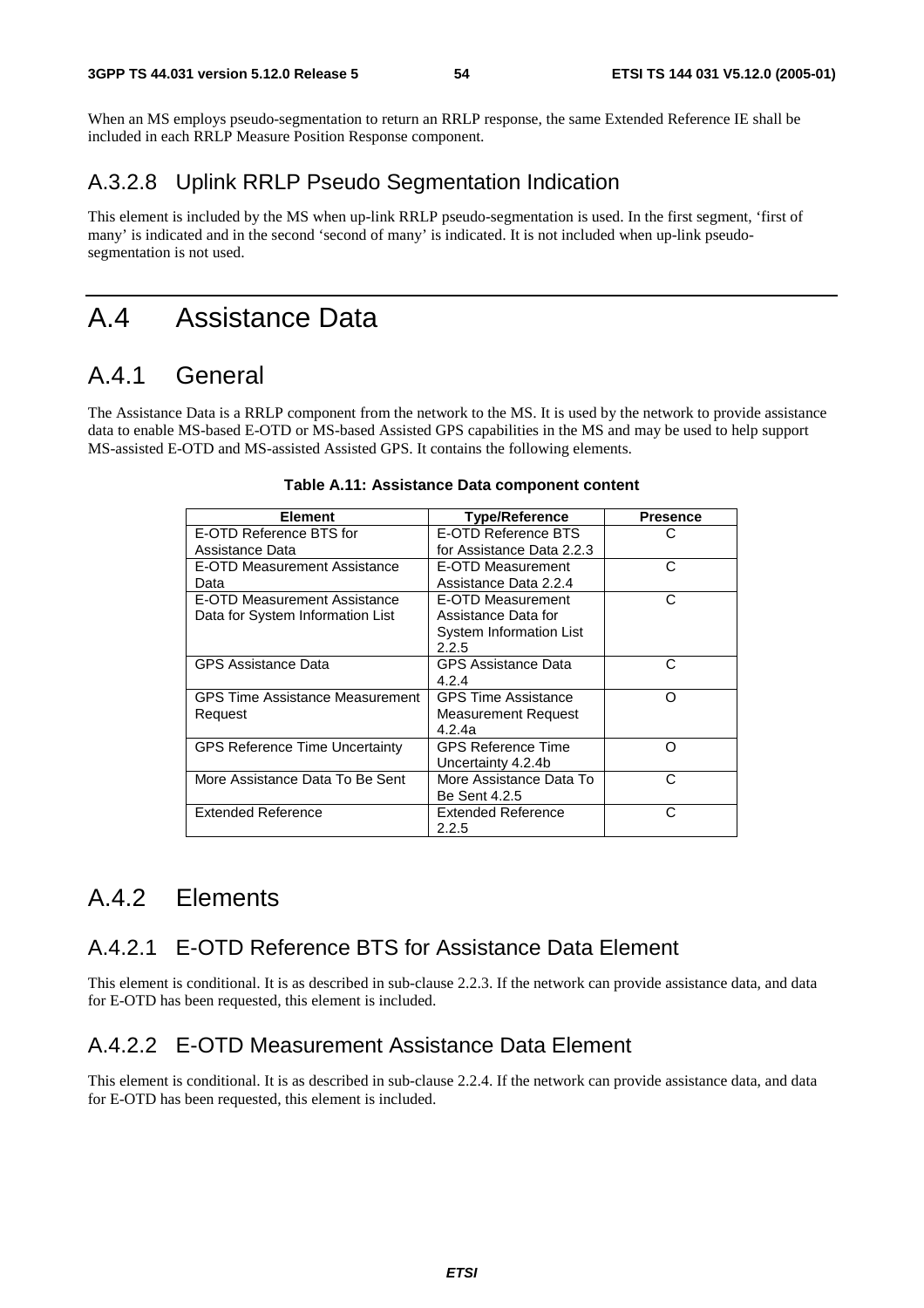### A.4.2.3 E-OTD Measurement Assistance Data for System Information List Element

This element is conditional. It is as described in sub-clause 2.2.5. If the network can provide assistance data, and data for E-OTD has been requested, this element is included.

# A.4.2.4 GPS Assistance Data Element

The GPS Assistance Data element contains a single GPS assistance message that supports both MS-assisted and MSbased GPS methods. This element can contain one or more of the fields listed in table A.12 below, which support both MS-assisted and MS-based GPS methods. As table A.12 shows, all fields are optional.

Note that certain types of GPS Assistance data may be derived, wholly or partially, from other types of GPS Assistance data.

In addition, an Integrity Monitor (IM) shall detect unhealthy (e.g., failed/failing) satellites and also shall inform users of measurement quality in DGPS modes when satellites are healthy. Excessively large pseudo range errors, as evidenced by the magnitude of the corresponding DGPS correction, shall be used to detect failed satellites. Unhealthy satellites should be detected within 10 seconds of the occurrence of the satellite failure. When unhealthy (e.g., failed/failing) satellites are detected, the assistance and/or DGPS correction data shall not be supplied for these satellites. When the error in the IM computed position is excessive for solutions based upon healthy satellites only, DGPS users shall be informed of measurement quality through the supplied UDRE values After bad satellites have been indicated in the Real Time Integrity field, if the satellites return to healthy condition for some period of time, the indications for them shall be removed from this field.

| <b>Parameter</b>              | <b>Presence</b> | <b>Repetition</b> |
|-------------------------------|-----------------|-------------------|
| Reference Time                |                 | Yes               |
| Reference Location            |                 | No                |
| <b>DGPS Corrections</b>       |                 | Yes               |
| <b>Navigation Model</b>       |                 | Yes               |
| Ionospheric Model             |                 | No                |
| <b>UTC Model</b>              |                 | No                |
| Almanac                       |                 | Yes               |
| <b>Acquisition Assistance</b> |                 | Yes               |
| Real-Time Integrity           |                 | Yes               |

**Table A.12: Fields in the GPS Assistance Data element** 

When RRLP pseudo-segmentation is used, Table A.12 indicates which parameters may be repeated in more than one RRLP segment in order to provide data for multiple satellites. When any such parameter appears in more than one segment, the following rules shall apply.

- 1) There shall be no repetition of data for the same satellite.
- 2) Optional and conditional elements in the parameter not associated with a particular satellite shall each appear in at most one RRLP segment.
- 3) Any mandatory element not associated with a particular satellite shall assume consistent values in the case of an element related to current GPS time and the same value otherwise.
- 4) The maximum number of satellites defined in sub-clause 5.1 for which data can be included for any parameter in one RRLP segment shall apply also when counted over all RRLP segments.

#### **Reference Time**

These fields specify the relationship between GPS time and air-interface timing of the BTS transmission in the reference cell. These fields occur once per message; some are mandatory and some are conditional, as shown in table A.14. Note that Reference Time may also be present within the Acquisition Assistance parameter. In such a case, the SMLC shall ensure consistency.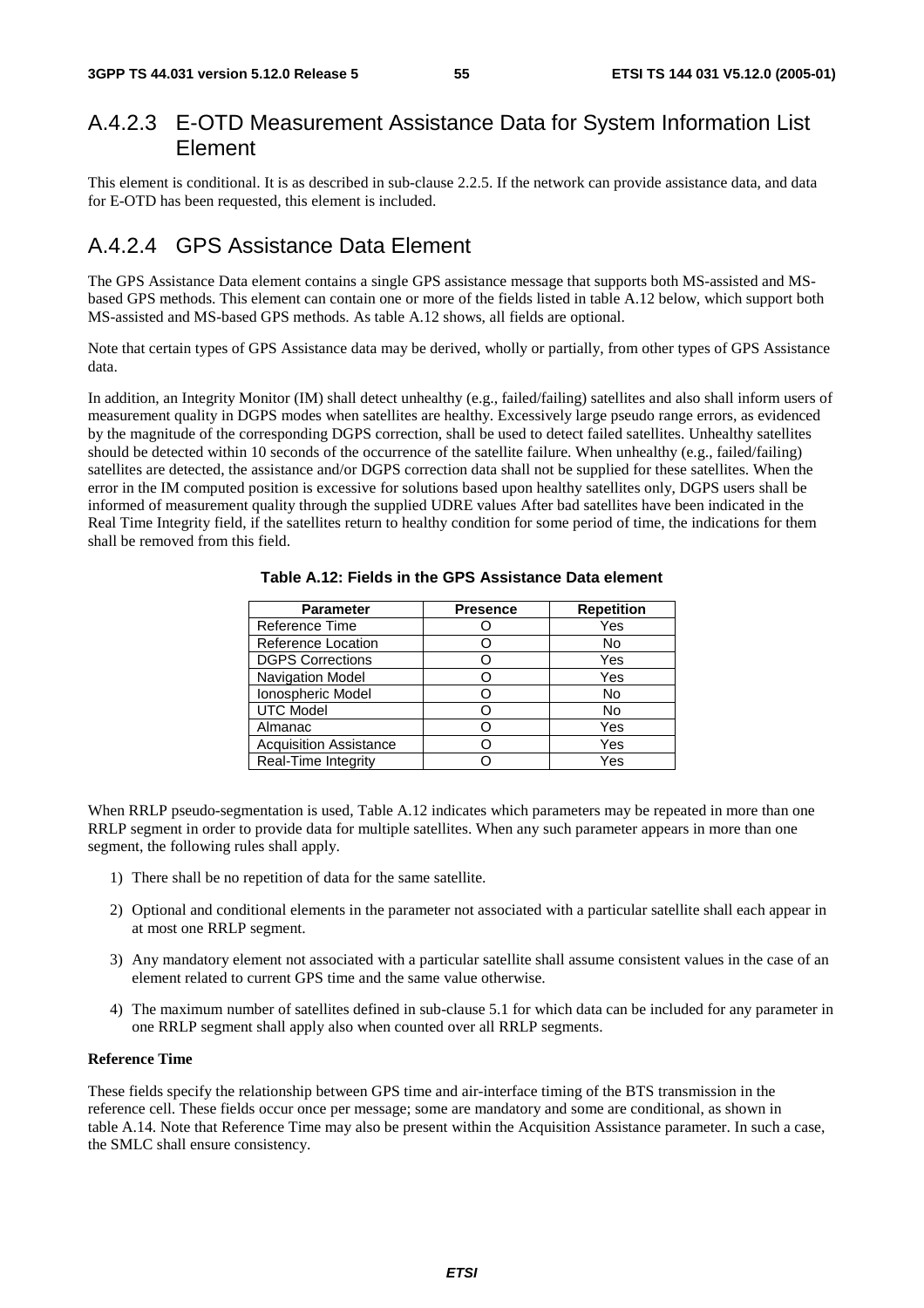| <b>Parameter</b>                                                                         | # Bits   | <b>Scale</b>  | Range            | <b>Units</b> | Incl.        |
|------------------------------------------------------------------------------------------|----------|---------------|------------------|--------------|--------------|
|                                                                                          |          | <b>Factor</b> |                  |              |              |
| <b>GPS Week</b>                                                                          | 10       |               | $0 - 1023$       | weeks        | M            |
| <b>GPS TOW</b>                                                                           | 23       | 0.08          | 0-604799.92      | sec          | M            |
| <b>BCCH Carrier</b>                                                                      | 10       |               | $0 - 1023$       | ---          | $O$ (note 1) |
| <b>BSIC</b>                                                                              | 6        |               | $0 - 63$         | ---          | $O$ (note 1) |
| <b>FNm</b>                                                                               | 21       |               | $0 - (2^{27}-1)$ | frames       | $O$ (note 1) |
| TN                                                                                       | 3        |               | $0 - 7$          | timeslots    | $O$ (note 1) |
| <b>BN</b>                                                                                | 8        |               | $0 - 156$        | bits         | $O$ (note 1) |
| <b>GPS TOW Assist</b>                                                                    | 24*N_SAT | ---           | ----             | ---          | O            |
| NOTE 1: All of these fields shall be present together, or none of them shall be present. |          |               |                  |              |              |

| Table A.14: Reference Time (Fields occurring once per message) |  |
|----------------------------------------------------------------|--|
|----------------------------------------------------------------|--|

#### **GPS Week**

This field specifies the GPS week number of the assistance being provided. GPS Week eliminates one-week ambiguities from the time of the GPS assistance. This field is mandatory.

#### **GPS TOW**

The GPS TOW (time-of-week) is a mandatory field and is specified with 80 msec resolution. When GSM Time Present is "1", GPS TOW and BCCH/BSIC/FNm/TN/BN IEs provide a valid relationship between GPS and GSM time, as seen at the approximate location of the MS, ie the propagation delay from BTS to MS shall be compensated for by the SMLC. Depending on implementation, the relation between GPS and GSM time may have varying accuracy. Therefore, the uncertainty of the timing relation may be provided in the optional field GPS Reference Time Uncertainty. If the propagation delay from BTS to MS is not accurately known, the SMLC shall use the best available approximation of the propagation delay and take the corresponding delay uncertainty into account in the calculation of the field GPS Reference Time Uncertainty. When GSM Time Present is "0", GPS TOW is an estimate of current GPS time of week at time of reception of the RRLP segment containing this data by the MS. The SMLC should achieve an accuracy of  $+/-3$ seconds for this estimate including allowing for the transmission delay between SMLC and MS of the RRLP segment containing GPS TOW. Note that the MS should further compensate GPS TOW for the time between the reception of the segment containing GPS TOW and the time when the GPS TOW field is used.

#### **BCCH Carrier/BSIC/FNm/TN/BN**

These fields specify the state of the GSM frame number, timeslot number, and bit number, respectively, of the reference BTS with the specified BCCH carrier and BSIC at the time that correspond to GPS TOW. The SMLC shall use the current serving BTS as the reference BTS. The frame number field is given modulo  $2^{21}$ , i.e., the MSB of the GSM frame number is truncated. The MS shall interpret FNm as the most recent of the two possible frame numbers that FNm could represent. The target MS has the option of rejecting a GPS position request or GPS assistance data if the reference BTS is not the serving BTS.

#### **GPS TOW Assist**

This field contains several fields in the Telemetry (TLM) Word and Handover Word (HOW) that are currently being broadcast by the respective GPS satellites. Combining this information with GPS TOW enables the MS to know the entire 1.2-second (60-bit) pattern of TLM and HOW that is transmitted at the start of each six-second subframe by the particular GPS satellite. This field contains information for each of N\_SAT satellites, and optional. The individual fields for each satellite in the message are shown in table A.15a.

| <b>Parameter</b>    | # Bits | <b>Scale</b><br><b>Factor</b> | Range       | <b>Units</b>     | Incl. |
|---------------------|--------|-------------------------------|-------------|------------------|-------|
| SatID               |        | ---                           | $0 - 63$    |                  | M     |
| TLM Message         | 14     | $---$                         | $0 - 16383$ | <b>Bit field</b> | м     |
| Anti-Spoof          |        |                               |             | <b>Bit field</b> | М     |
| Alert               |        |                               |             | <b>Bit field</b> | M     |
| <b>TLM Reserved</b> |        | $--$                          | - 3         | <b>Bit field</b> | M     |

**Table A.15a: GPS TOW Assist (Fields occurring N\_SAT times per message)**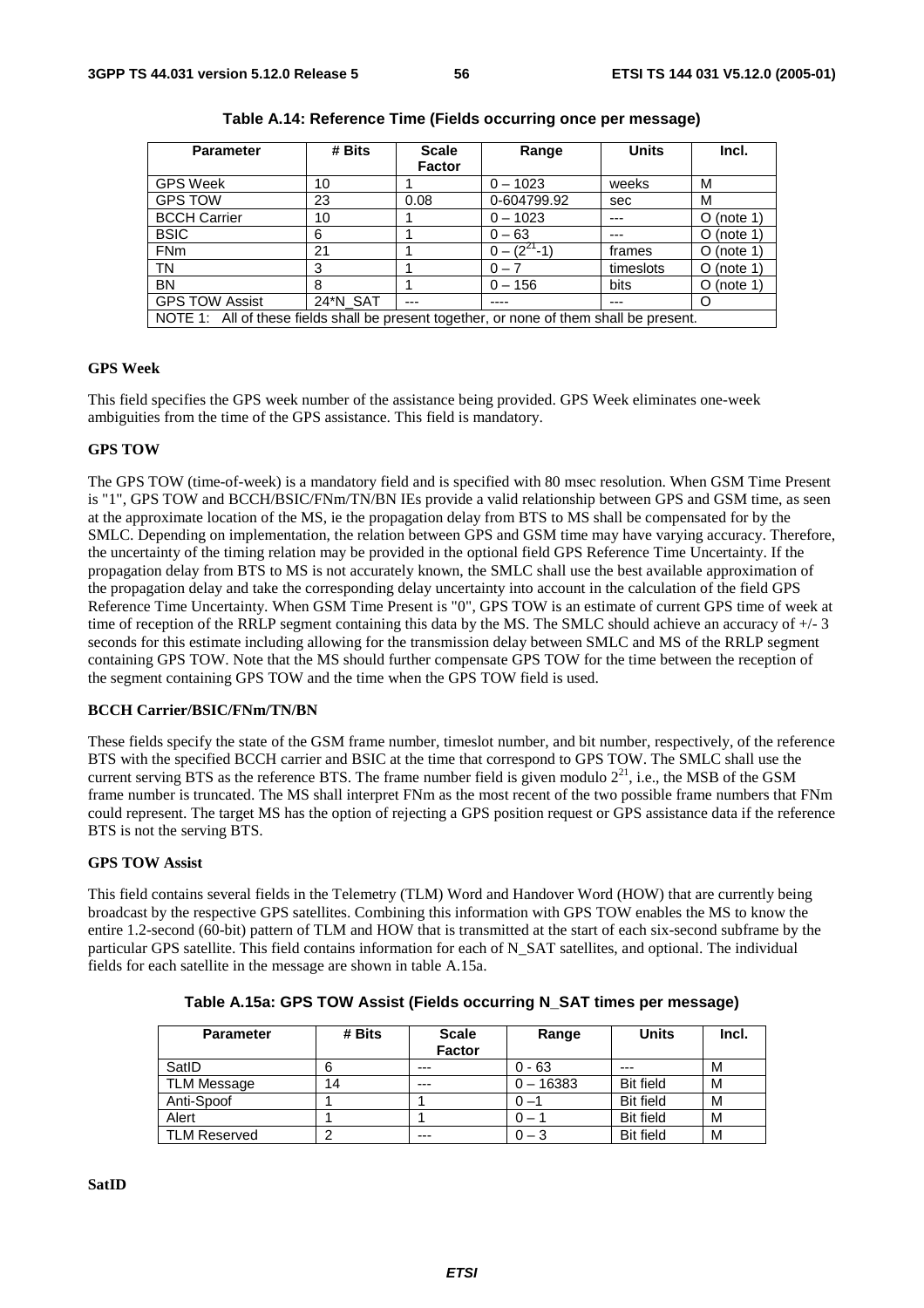This field identifies the satellite for which the corrections are applicable. The values ranging from 0 to 63 represent satellite PRNs ranging from 1 to 64, respectively.

#### **TLM Message**

This field contains a 14-bit value representing the Telemetry Message (TLM) being broadcast by the GPS satellite identified by the particular SatID, with the MSB occurring first in the satellite transmission.

#### **Anti-Spoof/Alert**

These fields contain the Anti-Spoof and Alert flags that are being broadcast by the GPS satellite identified by SatID.

#### **TLM Reserved**

These fields contain the two reserved bits in the TLM Word being broadcast by the GPS satellite identified by SatID, with the MSB occurring first in the satellite transmission.

#### **Reference Location**

The Reference Location field contains a 3-D location (with uncertainty) specified as per 3GPP TS 23.032. The purpose of this field is to provide the MS with a priori knowledge of its location in order to improve GPS receiver performance. The allowed shape is:

- 3-D location with uncertainty (ellipsoid point with altitude and uncertainty ellipsoid);

#### **DGPS Corrections**

These fields specify the DGPS corrections to be used by the MS. All fields are mandatory when DGPS Corrections are present in the GPS Assistance Data.

| <b>Parameter</b>                            | # Bits        | <b>Scale Factor</b>                                         | Range        | <b>Units</b> | Incl. |
|---------------------------------------------|---------------|-------------------------------------------------------------|--------------|--------------|-------|
| The following fields occur once per message |               |                                                             |              |              |       |
| <b>GPS TOW</b>                              | 20            |                                                             | $0 - 604799$ | sec          | M     |
| Status/Health                               | 3             |                                                             | $0 - 7$      | ---          | М     |
| N SAT                                       | 4             |                                                             | $1 - 16$     | ---          | M     |
|                                             |               | The following fields occur once per satellite (N_SAT times) |              |              |       |
| SatID                                       | 6             |                                                             | $0 - 63$     |              | М     |
| <b>IODE</b>                                 | 8             |                                                             | $0 - 255$    |              | м     |
| <b>UDRE</b>                                 | $\mathcal{P}$ | ---                                                         | $0 - 3$      |              | М     |
| <b>PRC</b>                                  | 12            | 0.32                                                        | ±655.04      | meters       | M     |
| <b>RRC</b>                                  | 8             | 0.032                                                       | ±4.064       | meters/sec   | M     |
| Delta PRC2                                  | 8             |                                                             |              |              | M     |
| Delta RRC2                                  | 4             |                                                             |              |              | М     |
| Delta PRC3                                  | 8             |                                                             |              |              | М     |
| Delta RRC3                                  | 4             |                                                             |              |              | М     |

#### **Table A.15: DGPS Corrections**

#### **GPS TOW**

This field indicates the baseline time for which the corrections are valid.

#### **Status/Health**

This field indicates the status of the differential corrections contained in the broadcast message. The values of this field and their respective meanings are shown below in table A.16.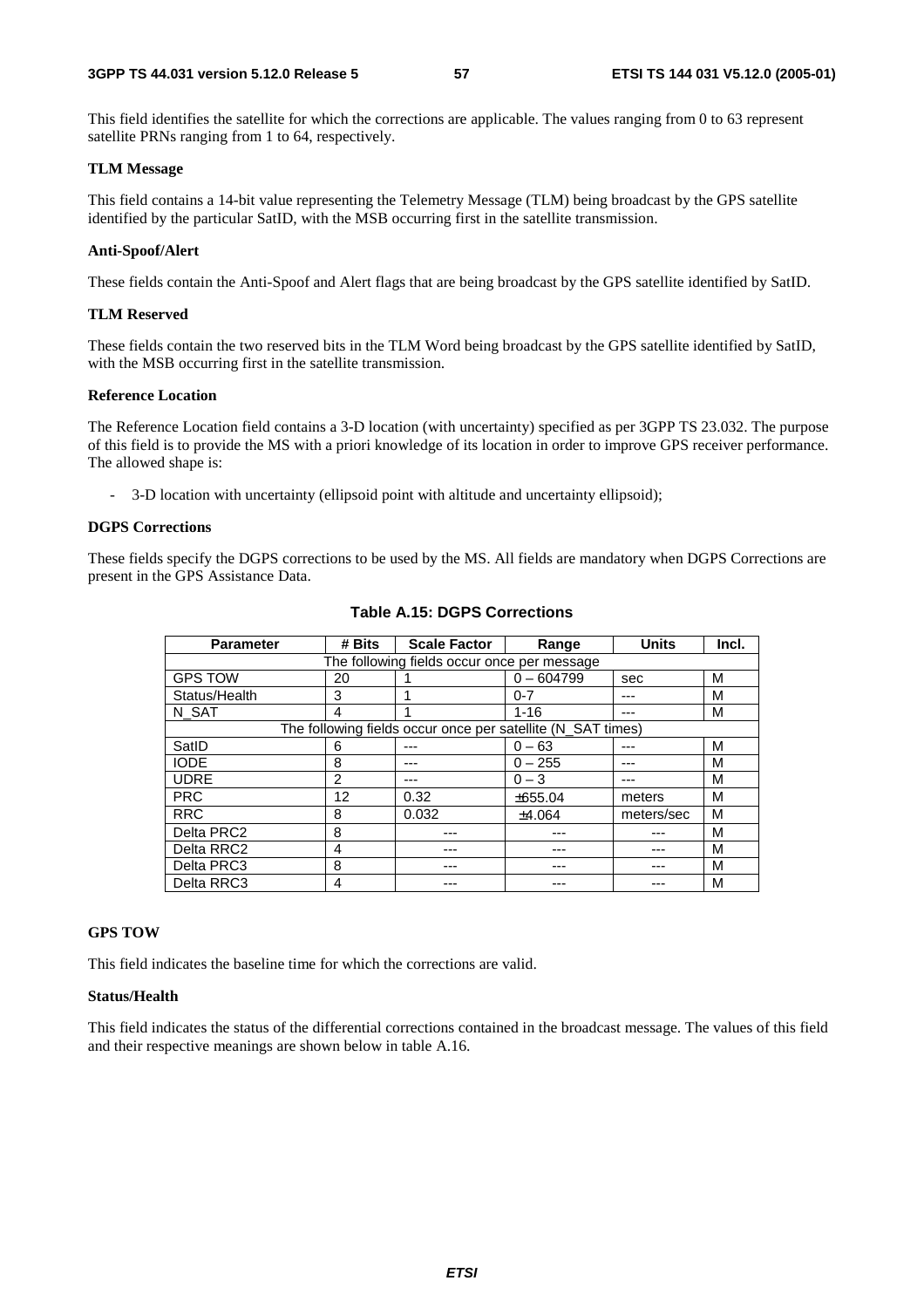| Code | <b>Indication</b>                         |
|------|-------------------------------------------|
| 000  | UDRE Scale Factor = $1.0$                 |
| 001  | UDRE Scale Factor = $0.75$                |
| 010  | UDRE Scale Factor = $0.5$                 |
| 011  | UDRE Scale Factor = $0.3$                 |
| 100  | UDRE Scale Factor = $0.2$                 |
| 101  | UDRE Scale Factor = $0.1$                 |
| 110  | <b>Reference Station Transmission Not</b> |
|      | Monitored                                 |
| 111  | Data is invalid - disregard               |

**Table A.16: Values of Status/Health IE** 

The first six values in this field indicate valid differential corrections. When using the values described below, the "UDRE Scale Factor" value is applied to the UDRE values contained in the message. The purpose is to indicate an estimate in the amount of error in the corrections.

The value "110" indicates that the source of the differential corrections (e.g., reference station or external DGPS network) is currently not being monitored. The value "111" indicates that the corrections provided by the source are invalid, as judged by the source. In the later case, the message shall contain no corrections for individual satellites. Any MS that receives DGPS Corrections in a GPS Assistance Data IE shall contain the appropriate logic to properly interpret this condition and look for the next IE.

#### **N\_SAT**

This field indicates the number of satellites for which differential corrections are available. Corrections for up to 16 satellites.

#### **SatID**

This field identifies the satellite for which the corrections are applicable. The values ranging from 0 to 63 represent satellite PRNs ranging from 1 to 64, respectively.

#### **IODE**

This IE is the sequence number for the ephemeris for the particular satellite. The MS can use this IE to determine if new ephemeris is used for calculating the corrections that are provided in the broadcast message. This eight-bit IE identifies a particular set of ephemeris data for a GPS satellite and may occupy the numerical range of [0, 255]. The transmitted IODE value will be different from any value transmitted by the GPS satellite during the preceding six hours. For more information about this field can be found from RTCM-SC104.

#### **User Differential Range Error (UDRE)**

This field provides an estimate of the uncertainty  $(1-\sigma)$  in the corrections for the particular satellite. The value in this field shall be multiplied by the UDRE Scale Factor in the common Corrections Status/Health field to determine the final UDRE estimate for the particular satellite. The meanings of the values for this field are described in table A.18.

| Value | <b>Indication</b>             |
|-------|-------------------------------|
|       | UDRE $\leq$ 1.0 m             |
|       | 1.0 m $<$ UDRE $\leq$ 4.0 m   |
|       | 4.0 m $<$ UDRE $\leq$ 8.0 m   |
|       | $8.0 \text{ m} < \text{UDRE}$ |

| Table A.18: Values of UDRE IE |  |  |  |  |  |
|-------------------------------|--|--|--|--|--|
|-------------------------------|--|--|--|--|--|

Each UDRE value shall be adjusted based on the operation of an Integrity Monitor (IM) function which exists at the network (SMLC, GPS server, or reference GPS receiver itself). Positioning errors derived at the IM which are excessive relative to DGPS expected accuracy levels shall be used to scale the UDRE values to produce consistency.

#### **Pseudo-Range Correction (PRC)**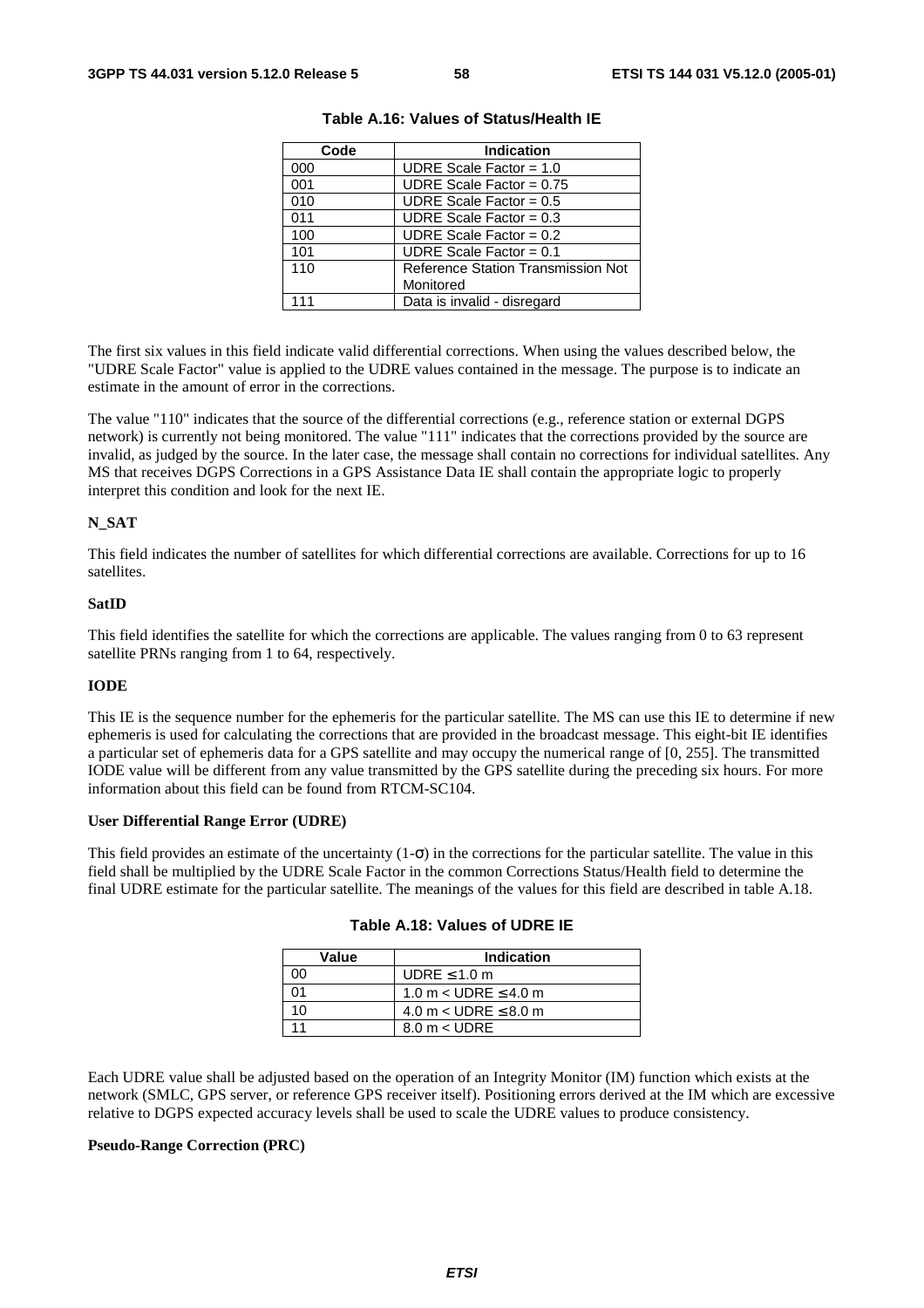This field indicates the correction to the pseudorange for the particular satellite at the GPS Reference Time, *t*0. The value of this field is given in meters (m) and the resolution is 0.32, as shown in table A.15 above. The method of calculating this field is described in T1P1.5/98-440r0.

If the SMLC has received a request for GPS assistance data from an MS which included a request for the navigation models and DGPS (i.e., bit D and E are set to one in 'Requested GPS Assistance Data, see 3GPP TS 09.31), the SMLC shall determine, for each satellite, if the navigation model stored by the MS is still suitable for use with DGPS corrections (also see navigation model update conditions right before Table A.19) and if so and if DGPS corrections are supported the SMLC should send DGPS corrections without including the navigation model.

The IODE value sent for a satellite shall always be the IODE value that corresponds to the navigation model for which the pseudo-range corrections are applicable.

The pseudo-range correction shall correspond to the available navigation model (the one already stored in and identified by the MS or the one included in the same procedure as the pseudo-range correction). The MS shall only use the PRC value when the IODE value received matches its available navigation model.

#### **Pseudo-Range Rate Correction (RRC)**

This field indicates the rate-of-change of the pseudorange correction for the particular satellite, using the satellite ephemeris identified by the IODE IE. The value of this field is given in meters per second (m/sec) and the resolution is 0.032, as shown in table A.15 above. For some time  $t_1 > t_0$ , the corrections for IODE are estimated by

 $PRC(t_{1,\text{IODE}}) = PRC(t_{0,\text{IODE}}) + RRC(t_{0,\text{IODE}}) \cdot (t_1 - t_0)$ ,

and the MS uses this to correct the pseudorange it measures at  $t_1$ ,  $PR_m(t_1 \text{ IODE})$ , by

$$
PR(t_{1,\text{IODE}}) = PR_{m}(t_{1,\text{IODE}}) + PRC(t_{1,\text{IODE}}).
$$

The SMLC shall always send the RRC value that corresponds to the PRC value that it sends (see above for details). The MS shall only use the RRC value when the IODE value received matches its available navigation model.

#### **Delta Pseudo-Range Correction 2 (Delta PRC2)**

This IE is not used. The sender shall set it to zero and the receiver shall ignore it.

#### **Delta Pseudo-Range Rate Correction 2 (Delta RRC2)**

This IE is not used. The sender shall set it to zero and the receiver shall ignore it.

#### **Delta Pseudo-Range Correction 3 (Delta PRC3)**

This IE is not used. The sender shall set it to zero and the receiver shall ignore it.

#### **Delta Pseudo-Range Rate Correction 3 (Delta RRC3)**

This IE is not used. The sender shall set it to zero and the receiver shall ignore it.

#### **Navigation Model**

This set of fields contains information required to manage the transfer of precise navigation data to the GPS-capable MS. In response to a request from an MS for GPS assistance data, the SMLC shall determine whether to send the navigation model for a particular satellite to an MS based upon factors like the T-Toe limit specified by the MS and any request from the MS for DGPS (also see above). This information includes control bit fields as well as satellite ephemeris and clock corrections. The individual fields are given in Table A.19 below, and the conditions for their presence is discussed below.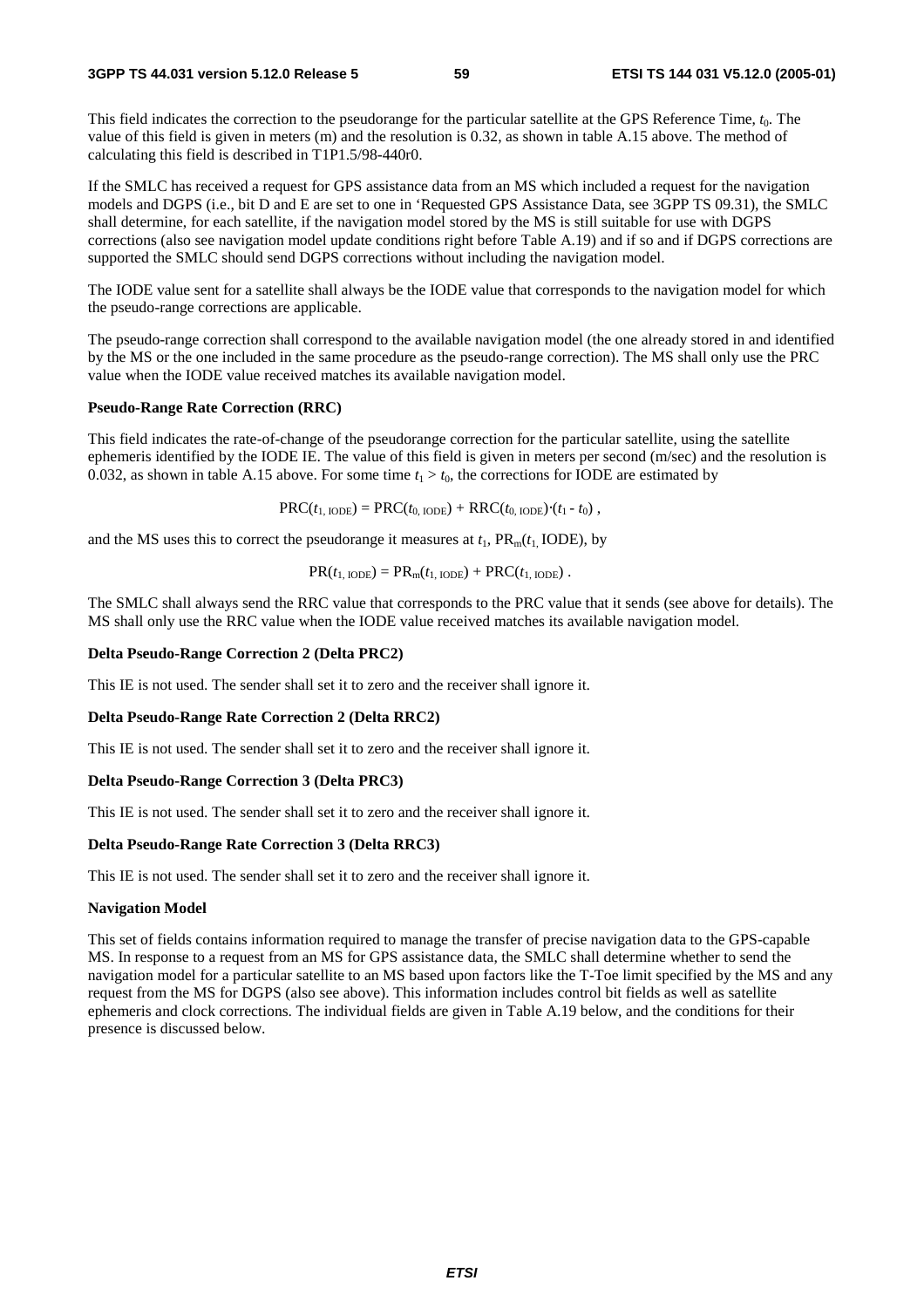| <b>Parameter</b>                      | # Bits          | <b>Scale</b><br><b>Factor</b> | <b>Units</b>                                                        | Incl.                 |
|---------------------------------------|-----------------|-------------------------------|---------------------------------------------------------------------|-----------------------|
|                                       |                 |                               | Navigation Model Flow Control (once per message)                    |                       |
| Num_Sats_Total                        | $4^{(1)}$       | 1                             |                                                                     | M                     |
|                                       |                 |                               | Satellite and Format Identification (once per satellite)            |                       |
| SatID                                 | $6^{(1)}$       | $---$                         |                                                                     | M                     |
| <b>Satellite Status</b>               | $\overline{2}$  | ---                           | Boolean                                                             | M                     |
|                                       |                 |                               | Satellite Navigation Model and Associated Bits (once per satellite) |                       |
| C/A or P on L2                        | 2               | ---                           | <b>Boolean</b>                                                      | С                     |
| <b>URA Index</b>                      | 4               | ---                           | Boolean                                                             | $\overline{\rm c}$    |
| SV Health                             | 6               | ---                           | <b>Boolean</b>                                                      | $\overline{\text{c}}$ |
| <b>IODC</b>                           | $10^{(1)}$      | ---                           | $---$                                                               | $\overline{\text{c}}$ |
| L <sub>2</sub> P Data Flag            | 1               | ---                           | Boolean                                                             | $\overline{\text{c}}$ |
| SF 1 Reserved                         | 87              | ---                           | $\overline{a}$                                                      | $\overline{\text{c}}$ |
| $T_{GD}$                              | $\overline{8}$  | $2^{-31}$                     | sec                                                                 | $\overline{\text{c}}$ |
| $t_{\text{o$                          | $16^{(1)}$      | $\frac{1}{2}$ <sup>4</sup>    | sec                                                                 | $\overline{c}$        |
| af <sub>2</sub>                       | 8               | $\frac{1}{2}$ -55             | sec/sec <sup>2</sup>                                                | $\overline{c}$        |
| af <sub>1</sub>                       | $\overline{16}$ | $\frac{1}{2}$ <sup>-43</sup>  | sec/sec                                                             | $\overline{\text{c}}$ |
| af <sub>0</sub>                       | 22              | $2^{-31}$                     | sec                                                                 | $\overline{\text{c}}$ |
| $\overline{C_{rs}}$                   | 16              | $\frac{2^{5}}{2^{43}}$        | meters                                                              | $\overline{\text{c}}$ |
| $\Delta n$                            | 16              |                               | semi-circles/sec                                                    | $\overline{\rm c}$    |
| $M_0$                                 | 32              | $2^{31}$                      | semi-circles                                                        | $\overline{\text{c}}$ |
| $\overline{C_{uc}}$                   | 16              | $\frac{2^{29}}{2^{33}}$       | meters                                                              | $\overline{\text{c}}$ |
| е                                     | $32^{(1)}$      |                               | $\overline{a}$                                                      | $\overline{\text{c}}$ |
| $\overline{C_{us}}$                   | 16              | $2^{-29}$                     | radians                                                             | $\overline{\text{c}}$ |
| $\overrightarrow{(\mathbf{A})}^{1/2}$ | $32^{(1)}$      | $2^{-19}$                     | $meters$ <sup><math>1/2</math></sup>                                | $\overline{\text{c}}$ |
| $\mathfrak{t}_{\text{oe}}$            | $16^{(1)}$      | 2 <sup>4</sup>                | sec                                                                 | $\overline{\text{c}}$ |
| Fit Interval Flag                     | $\overline{1}$  | $\overline{a}$                | Boolean                                                             | $\overline{\text{c}}$ |
| <b>AODO</b>                           | 5               | 900                           | sec                                                                 | $\overline{\text{c}}$ |
| $C_{ic}$                              | 16              | $2^{-29}$                     | radians                                                             | $\overline{C}$        |
| OMEGA <sub>0</sub>                    | $\overline{32}$ | $2^{31}$                      | semi-circles                                                        | $\overline{\text{c}}$ |
| $C_{is}$                              | 16              | $2^{-29}$                     | radians                                                             | $\overline{\text{c}}$ |
| i0                                    | $\overline{32}$ | $2^{-31}$                     | semi-circles                                                        | $\overline{\text{c}}$ |
| $\overline{C_{\underline{rc}}}$       | 16              | $2^{5}$                       | radians                                                             | $\overline{\text{c}}$ |
| ω                                     | $\overline{32}$ | $2^{31}$                      | semi-circles                                                        | $\overline{\text{c}}$ |
| <b>OMEGAdot</b>                       | 24              | $2^{-43}$                     | semi-circles/sec                                                    | $\overline{\text{c}}$ |
| Idot                                  | 14              | $2^{-43}$                     | semi-circles/sec                                                    | $\overline{\text{c}}$ |

# **Table A.19: Navigation Model (per-satellite fields - (1) = Positive range only)**

#### **Num\_Sats\_Total**

This field specifies the number of satellites that are included in the provided Navigation Model. A range of 1-16 is available. This field is mandatory when the Navigation Model field is included in the message.

#### **SatID**

This field identifies the satellite for which the assistance is applicable. This value is the same as the PRN number provided in the navigation message transmitted by the particular satellite. The range is 0 to 63, with 0-31 indicating GPS satellites 1-32, respectively, and 32-63 indicating satellites in future augmentation systems (e.g., WAAS or EGNOS). This field is mandatory for each included satellite.

#### **Satellite Status**

This field is a two-bit value that indicates the status of the Navigation Model for the particular satellite specified by SatID. This field is mandatory for each included satellite. The MS shall interpret the combinations of the two bits as follows.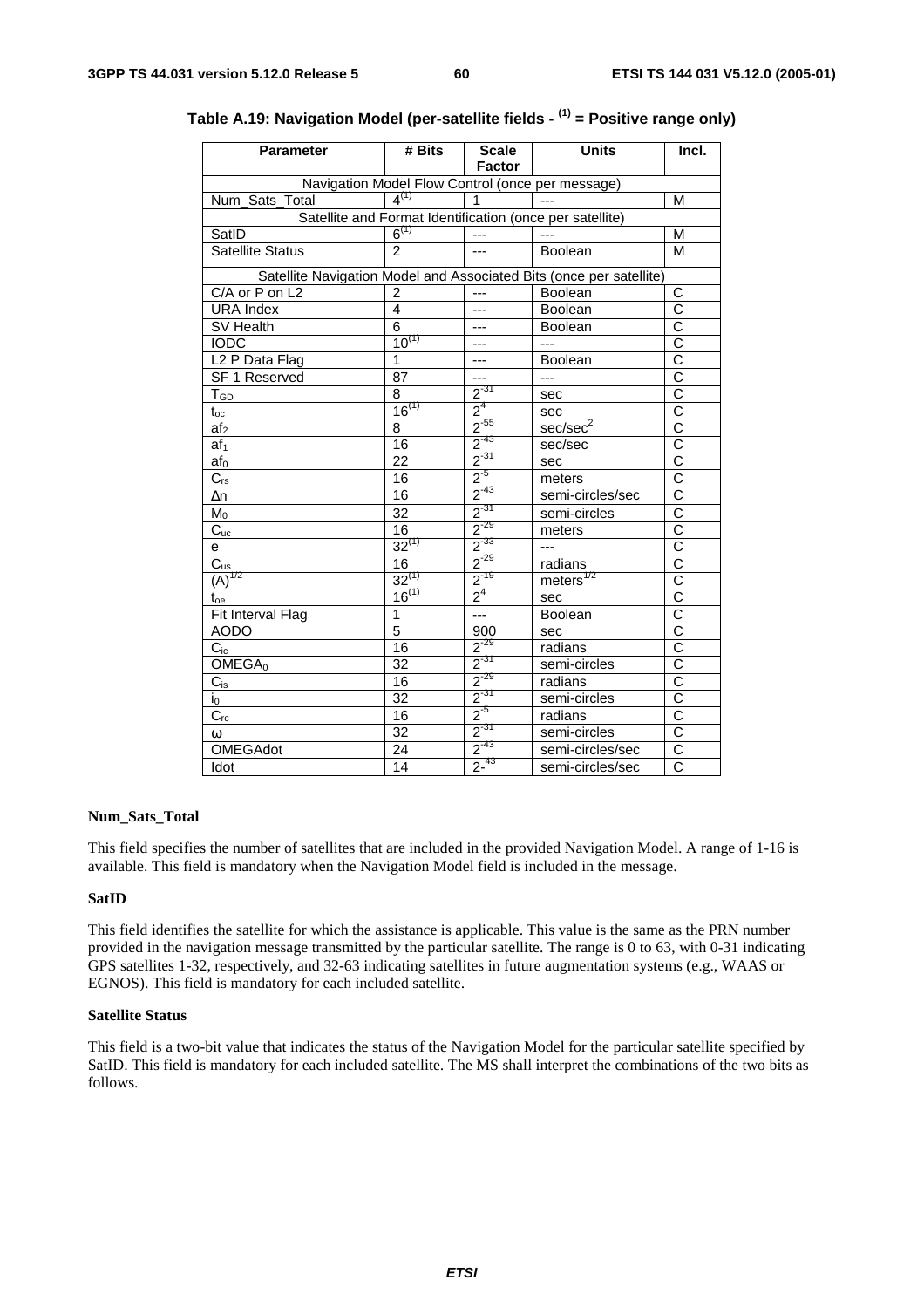| <b>MSB</b> | LSB. | Interpretation                            |
|------------|------|-------------------------------------------|
|            |      | New satellite, new Navigation Model       |
|            |      | Existing satellite, same Navigation Model |
|            |      | Existing satellite, new Navigation Model  |
|            |      | Reserved                                  |

**Table A.20: Satellite Status (per-satellite field)** 

This Satellite Navigation Model and associated bit fields include the parameters that accurately model the orbit and clock state of the particular satellite. For the particular satellite, these fields are conditional based on the value of Satellite Status for that satellite. The fields are absent when Satellite Status is "01", and present for all other values. The format for the ephemeris, clock corrections, and associate bits are specified in ICD-GPS-200.

#### **Ionospheric Model**

The Ionospheric Model contains fields needed to model the propagation delays of the GPS signals through the ionosphere. The information elements in this field are shown in table A.21. Proper use of these fields allows a single-frequency GPS receiver to remove approximately 50 % of the ionospheric delay from the range measurements. The Ionospheric Model is valid for the entire constellation and changes slowly relative to the Navigation Model. All of the fields must be included when Ionospheric Model is present.

| <b>Parameter</b> | # Bits | <b>Scale Factor</b> | <b>Units</b>                   | Incl. |
|------------------|--------|---------------------|--------------------------------|-------|
| $\alpha_0$       |        | $2^{-30}$           | seconds                        |       |
| $\alpha_1$       |        | $2^{27}$            | sec/semi-circle                |       |
| $\alpha_2$       |        | $2^{-24}$           | sec/(semi-circle) <sup>2</sup> |       |
| $\alpha_3$       |        | $2^{24}$            | sec/(semi-circle)              |       |
| $\beta_0$        |        |                     | seconds                        |       |
| $\beta_1$        | 8      | $2^{14}$            | sec/semi-circle                |       |
| $\beta_2$        | 8      | 216                 | $sec/(semi-circle)2$           |       |
| $\beta_3$        |        | $2^{16}$            | sec/(semi-circle) <sup>3</sup> |       |

**Table A.21: Ionospheric Model (occurs once per message, when present)** 

#### **UTC Model**

The UTC Model field contains a set of parameters needed to relate GPS time to Universal Time Coordinate (UTC). All of the fields in the UTC Model are mandatory when the field is present.

| <b>Parameter</b>          | # Bits | <b>Scale Factor</b> | <b>Units</b> | Incl. |
|---------------------------|--------|---------------------|--------------|-------|
| A1                        | 24     | $2^{-50}$           | sec/sec      | C     |
| A0                        | 32     | $2^{-30}$           | seconds      |       |
| $t_{ot}$ <sup>(1)</sup>   | 8      | $2^{12}$            | seconds      | C     |
| $WN_t^{(1)}$              | 8      |                     | weeks        |       |
| $\Delta t_{LS}$           | 8      |                     | seconds      |       |
| $WN_{LSF}$ <sup>(1)</sup> | 8      |                     | weeks        |       |
| DN                        | 8      |                     | days         |       |
| $\Delta t_{\text{LSF}}$   | 8      |                     | seconds      |       |

#### **Table A.22: UTC Model (occurs once per message, when present per-satellite fields - (1) = Positive range only)**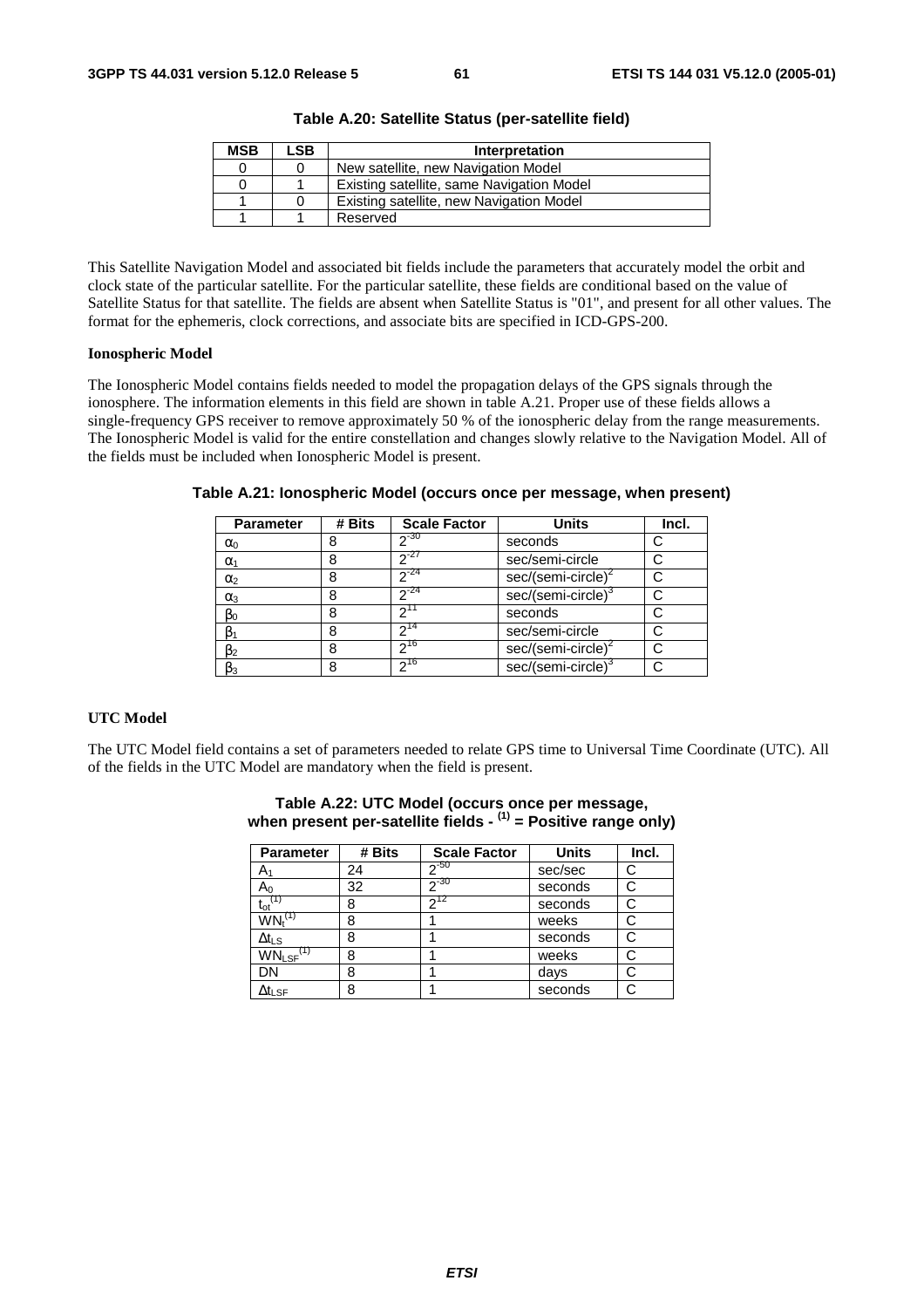#### **Almanac**

These fields specify the coarse, long-term model of the satellite positions and clocks. These fields are given in table A.23. With one exception (δi), these parameters are a subset of the ephemeris and clock correction parameters in the Navigation Model, although with reduced resolution and accuracy. The almanac model is useful for receiver tasks that require coarse accuracy, such as determining satellite visibility. The model is valid for up to one year, typically. Since it is a long-term model, the field should be provided for all satellites in the GPS constellation. All fields in the Almanac are mandatory when the Almanac is present. The fields  $t_{oa}$  and  $WN_a$  specify the GPS time-of-week and week number, respectively, that are the reference points for the Almanac parameters.

The Almanac also is useful as an acquisition aid for network-based GPS methods. Given a recent Almanac (< 3-4 weeks old), the MS only needs Reference Time and Reference Location information to quickly acquire the signals and return measurements to the network.

The Almanac also contains information about the health of that satellite as described in ICD-GPS-200. If this Alamanc has been captured from the satellite signal, the SV Health field represents the predicted satellite health at the time the GPS control segment uploaded the Almanac to the satellite. According to ICD-GPS-200, this health information may differ from the SV Health field in the Navigation Model (table A.19) due to different upload times.

The parameters Num Sats Total and SatID shall be interpreted in the same manner as described under table A19.

| <b>Parameter</b>                            | # Bits    | <b>Scale Factor</b>                           | <b>Units</b>     | Incl. |
|---------------------------------------------|-----------|-----------------------------------------------|------------------|-------|
| The following fields occur once per message |           |                                               |                  |       |
| Num_Sats_Total                              | $6^{(1)}$ |                                               |                  | M     |
| WN <sub>a</sub>                             | $8^{(1)}$ |                                               | weeks            | М     |
|                                             |           | The following fields occur once per satellite |                  |       |
| SatID                                       | $6^{(1)}$ |                                               |                  | M     |
| $e^{(1)}$                                   | 16        | $2^{-21}$                                     | dimensionless    | M     |
| $\mathfrak{t}_{\text{oa}}^{(1)}$            | 8         | $2^{12}$                                      | sec              | M     |
| δi                                          | 16        | $2^{-19}$                                     | semi-circles     | M     |
| <b>OMEGADOT</b>                             | 16        | $2^{-38}$                                     | semi-circles/sec | M     |
| SV Health                                   | 8         |                                               | <b>Boolean</b>   | M     |
| $A^{1/2(1)}$                                | 24        | $2^{-11}$                                     | meters $^{1/2}$  | М     |
| OMEGA <sub>0</sub>                          | 24        | $2^{-23}$                                     | semi-circles     | М     |
| ω                                           | 24        | $2^{-23}$                                     | semi-circles     | M     |
| $M_0$                                       | 24        | $2^{-23}$                                     | semi-circles     | M     |
| af <sub>0</sub>                             | 11        | $2^{-20}$                                     | seconds          | M     |
| af <sub>1</sub>                             | 11        | $2^{-38}$                                     | sec/sec          | M     |

#### **Table A.23: Almanac (per-satellite fields - (1) = Positive range only)**

#### **Acquisition Assistance**

The Acquisition Assistance field of the GPS Assistance Data Information Element contains parameters that enable fast acquisition of the GPS signals in network-based GPS positioning. Essentially, these parameters describe the range and derivatives from respective satellites to the Reference Location at the Reference Time. Table A.24 illustrates the assistance data occurring once per message and table A.25 illustrates the assistance data occurring per number of satellites for which acquisition assistance is being provided. Figure A.2 illustrates the relation between some of the fields.

This field is optional. The field would probably appear when the Method Type field of the Positioning Instructions IE is set to 0 (MS-Assisted) and the Positioning Methods field of the Position Instructions IE is set to 1 (GPS) or 2 (GPS or E-OTD).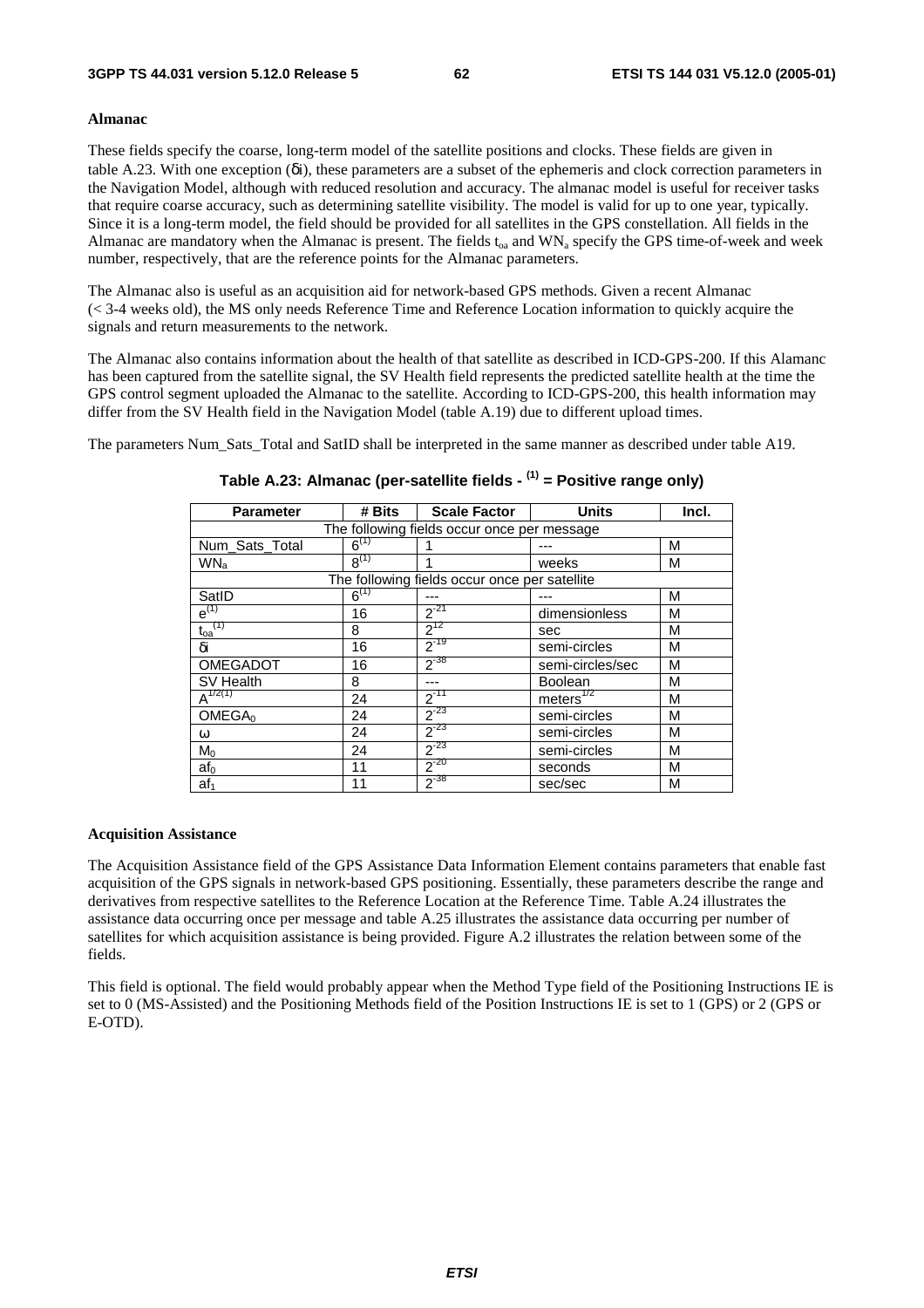| <b>Parameter</b>                                                                         |                     | Range               | <b>Bits</b> | <b>Resolution</b> | Incl. | <b>Notes</b> |
|------------------------------------------------------------------------------------------|---------------------|---------------------|-------------|-------------------|-------|--------------|
| <b>Number of Satellites</b>                                                              |                     | $0 - 15$            |             |                   | M     |              |
| Reference Time                                                                           | <b>GPS TOW</b>      | $0 - 604799.92$ sec | 23          | $0.08$ sec        | M     |              |
|                                                                                          | <b>BCCH Carrier</b> | $0 - 1023$          | 10          |                   |       |              |
|                                                                                          | <b>BSIC</b>         | $0 - 63$            | 6           |                   |       |              |
|                                                                                          | Frame #             | $0 - 2097151$       | 21          |                   |       |              |
|                                                                                          | Timeslots #         | $0 - 7$             |             |                   |       |              |
|                                                                                          | Bit #               | $0 - 156$           |             |                   |       |              |
| NOTE:<br>All of these field shall be present together, or none of them shall be present. |                     |                     |             |                   |       |              |

**Table A.24: GPS Acquisition Assist - Parameters appearing once per message** 

### **Table A.25: GPS Acquisition Assist - Parameters appearing [number of satellites] times per message**

| <b>Parameter</b>                                                                             | Range                      | <b>Bits</b> | <b>Resolution</b> | Incl.          | <b>Notes</b> |
|----------------------------------------------------------------------------------------------|----------------------------|-------------|-------------------|----------------|--------------|
| SVID/PRNID                                                                                   | $1 - 64 (0 - 63)$          | 6           |                   | M              |              |
| Doppler (0 <sup>th</sup> order term)                                                         | -5,120 Hz to 5,117.5 Hz    | 12          | $2.5$ Hz          | M              |              |
| Doppler (1 <sup>st</sup> order term)                                                         | $-1.0 - 0.5$ Hz/sec.       | 6           | 1/42 Hz/sec.      | $\overline{O}$ |              |
| <b>Doppler Uncertainty</b>                                                                   | 12.5 Hz $-$ 200 Hz         | 3           |                   | O <sup>1</sup> |              |
|                                                                                              | $[2-n(200) Hz, n = 0 – 4]$ |             |                   |                |              |
| Code Phase                                                                                   | $0 - 1022$ chips           | 10          | 1 chip            | M              |              |
| Integer Code Phase                                                                           | $0 - 19$                   | 5           | 1 C/A period      | M              |              |
| <b>GPS Bit number</b>                                                                        | $0 - 3$                    | 2           |                   | м              |              |
| Code Phase Search Window                                                                     | $1 - 192$ chips            | 4           |                   | м              |              |
| Azimuth                                                                                      | $0 - 348.75$ deg           | 5           | 11.25 deg         | $O^2$          |              |
| Elevation                                                                                    | $0 - 78.75$ deg            | 3           | 11.25 dea         | $O^2$          |              |
| Both of these fields shall be present together, or none of them shall be present.<br>NOTE 1: |                            |             |                   |                |              |
| NOTE 2: Both of these fields shall be present together, or none of them shall be present.    |                            |             |                   |                |              |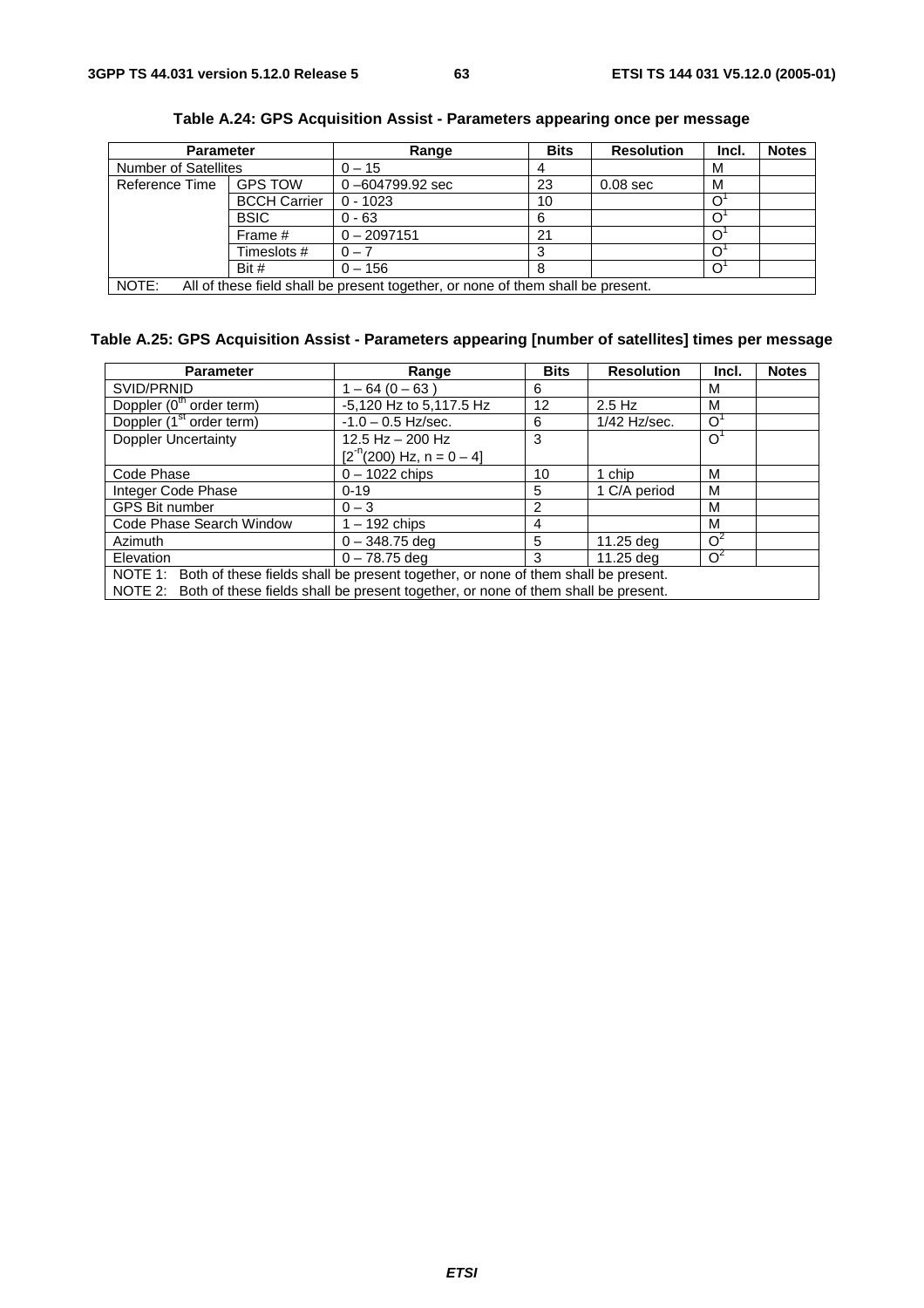

#### **Figure A.2. Exemplary calculations of Acquisition Assistance fields.**

This field indicates whether or not angle information is present in this message. The MS shall interpret a value of "1" to mean that angle (Azimuth and Elevation) information is present, and "0" to mean that it is not provided. This field is mandatory.

#### **Number of Satellites**

This field contains the number of satellites identified in this information element. This field is mandatory.

Range: 0 – 15

#### **Reference Time**

The Reference Time field of the GPS Acquisition Assistance Data IE specifies the relationship between GPS time and air-interface timing of the BTS transmission in the reference cell.

**GPS TOW** subfield specifies the GPS TOW for which the location estimate is valid. When the parameters BCCH Carrier/BSIC/Frame #/Timeslots #/Bit # are present, together with GPSTOW they provide a valid relationship between GPS and GSM time, as seen at the approximate location of the MS, ie the propagation delay from BTS to MS shall be compensated for by the SMLC. Depending on implementation, the relation between GPS and GSM time may have varying accuracy. The uncertainty of the timing relation may be provided in the optional field GPS Reference Time Uncertainty. If the propagation delay from BTS to MS is not accurately known, the SMLC shall use the best available approximation of the propagation delay and take the corresponding delay uncertainty into account in the calculation of the field GPS Reference Time Uncertainty. GPS TOW is mandatory when the GPS Acquisition Assistance Data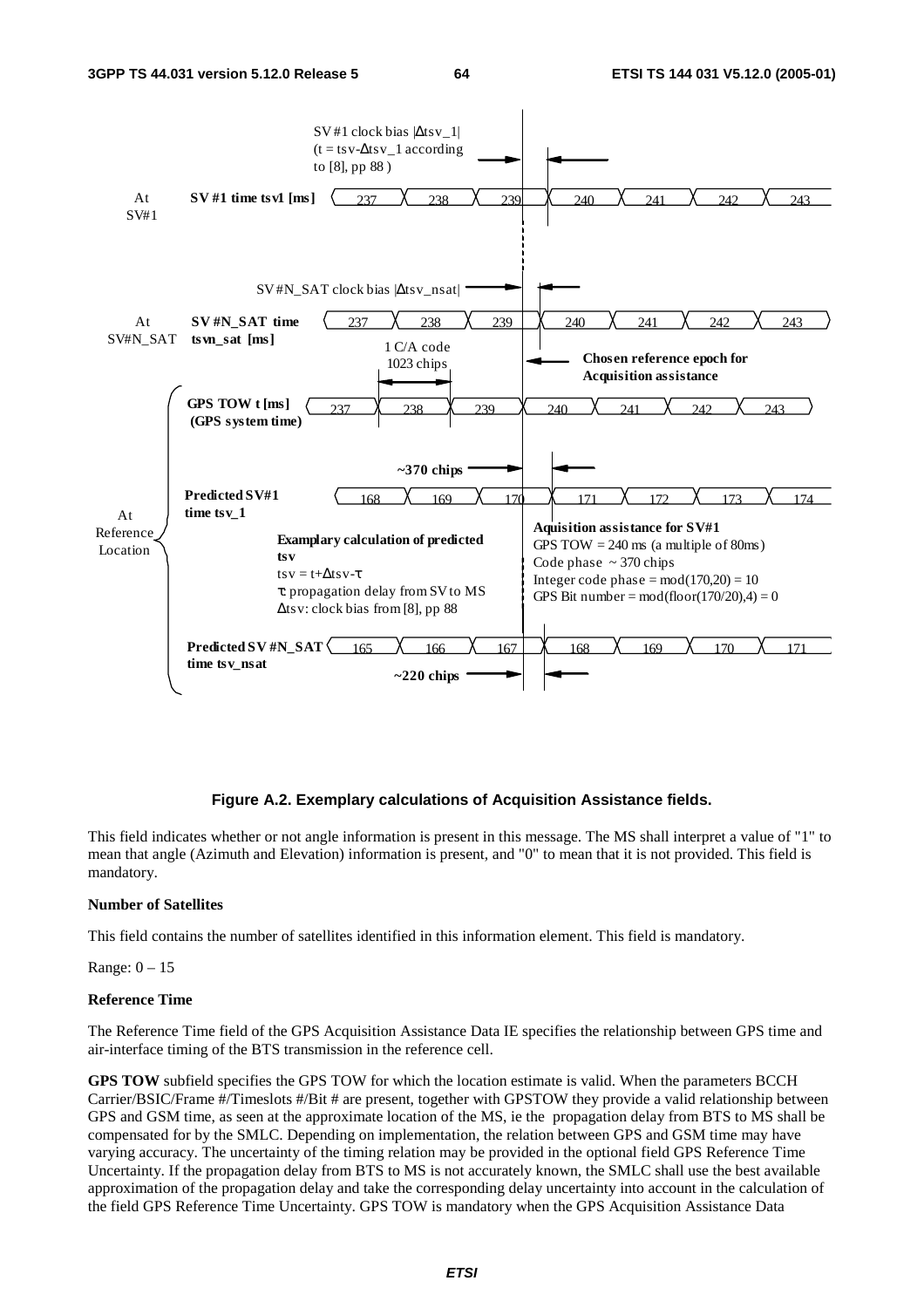Information Element is included. When the GSM time parameters are not present the GPS TOW is an estimate of current GPS time of week at time of reception of the RRLP segment containing the GPS TOW by the MS. The SMLC should achieve an accuracy of +/- 3 seconds for this estimate including allowing for the transmission delay between SMLC and MS of the RRLP segment containing GPS TOW. Note that the MS should further compensate GPS TOW for the time between the reception of the segment containing GPS TOW and the time when the GPS TOW field is used.

Range: 0 – 604799.92 sec

The **BCCH Carrier** # and **BSIC** subfields specify the reference cell for which GSM timing is provided. These subfields are optional when the GPS Acquisition Assistance Data Information Element is included. If included, the SMLC shall set the reference cell to the current serving cell. A target MS has the option of rejecting a GPS position request or GPS assistance data if the reference cell is not the serving cell.

The **Frame #** subfield specifies the GSM frame number of the BTS transmissions for the reference cell that occur at the given GPS TOW. This subfield is optional when the GPS Acquisition Assistance Data Information Element is included.

Range: 0 – 2097151

The **Timeslots #** subfield specifies the GSM timeslot of the BTS transmissions for the reference cell that occur at the given GPS TOW. This subfield is optional when the GPS Acquisition Assistance Data Information Element is included.

Range:  $0 - 7$ 

The **Bit #** subfield specifies the GSM and bit number of the BTS transmissions for the reference cell that occur at the given GPS TOW. This subfield is optional when the GPS Acquisition Assistance Data Information Element is included.

Range: 0 – 156

#### **SVID/PRNID**

This field identifies the particular satellite for which the measurement data is supplied. This value is the same as the PRN number provided in the navigation message transmitted by the particular satellite.

The range is 0 to 63, where  $SVID = PRNID - 1$ 

#### **Doppler (0th order term)**

This field contains the Doppler  $(0<sup>th</sup>$  order term) value. A positive value defines the increase in satellite signal frequency due to velocity towards the MS. A negative value defines the decrease in satellite signal frequency due to velocity away from the MS. This field is mandatory.

Range: 5,120 Hz to 5,117.5 Hz

#### **Doppler (1st order term**)

This field contains the Doppler  $(1<sup>st</sup>$  order term) value. A positive value defines the rate of increase in satellite signal frequency due to acceleration towards the MS. A negative value defines the rate of decrease in satellite signal frequency due to acceleration away from the MS. This field is optional.

Range: -1,0 Hz to 0,5 Hz / s

#### **Doppler Uncertainty**

This field contains the Doppler uncertainty value. It is defined such that the Doppler experienced by a stationary MS is in the range "Doppler − Doppler Uncertainty" to "Doppler + Doppler Uncertainty". This field is optional.

Range: 12,5 Hz to 200 Hz

#### **Code Phase**

This field contains code phase, in units of 1 GPS chip, in the range from 0 to 1022 GPS chips, where increasing binary values of the field signify increasing predicted pseudoranges, as seen by a receiver at the Reference Location at the time GPS TOW. The Reference Location would typically be an apriori estimate of the MS location. This field is mandatory.

Range. 0-1022 chips

#### **Integer Code Phase**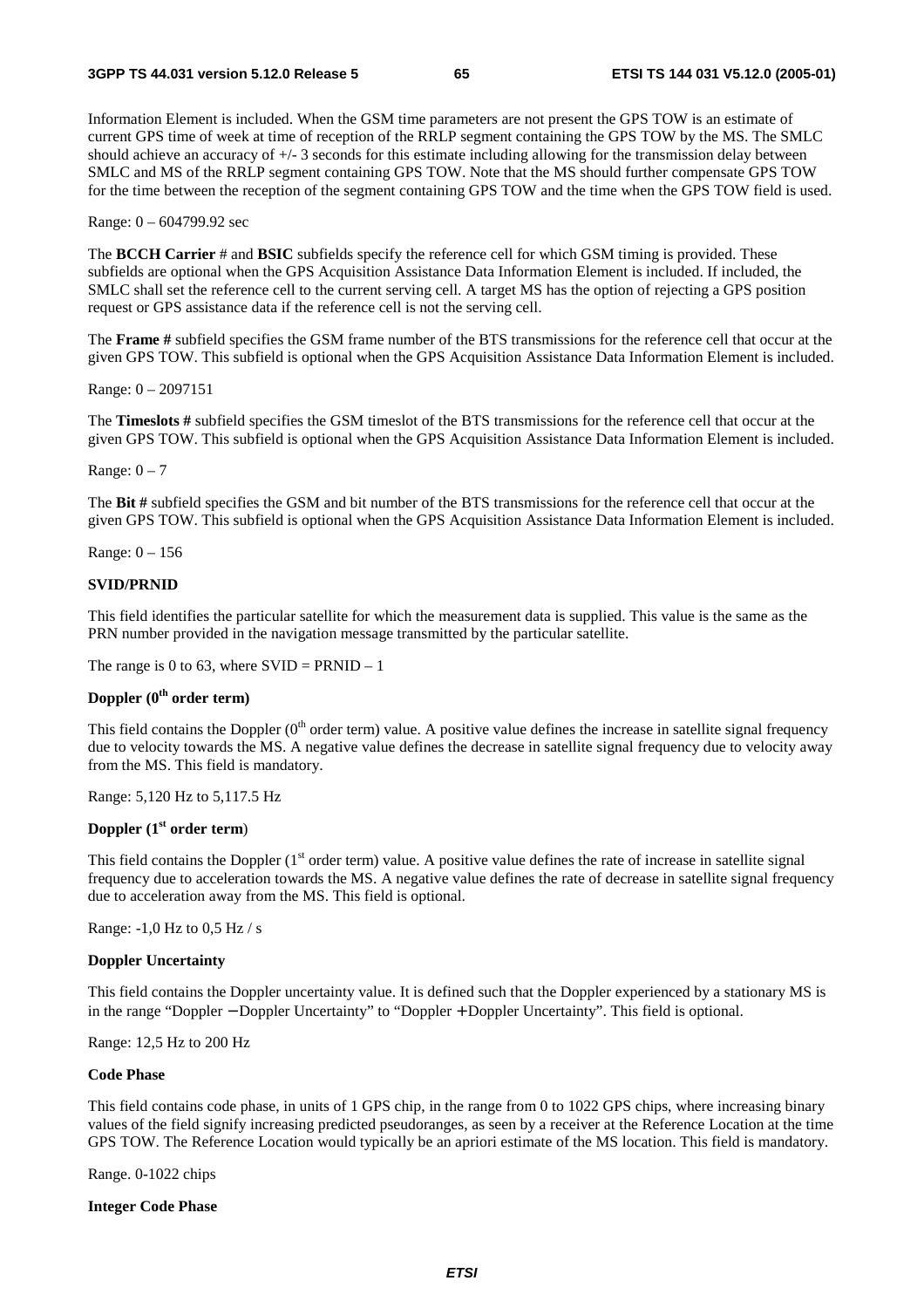This field contains integer code phase, i.e. the number of the code periods that have elapsed since the latest GPS bit boundary, in units of C/A code period, as seen by a receiver at the Reference Location at the time GPS TOW. This field is mandatory.

Range: 0-19

#### **GPS Bit Number**

This field contains GPS bit number (expressed modulo 4) currently being transmitted at the time GPS TOW, as seen by a receiver at the Reference Location. This field is mandatory.

Range: 0-3

#### **Code Phase Search Window**

This field contains the code phase search window. The code phase search window accounts for the uncertainty in the estimated MS location but not any uncertainty in GPS TOW. It is defined such that the expected code phase is in the range "Code Phase - Code Phase Search Window" to "Code Phase + Code Phase Search Window". This field is mandatory.

Range: 0-15 (i.e. 1-192 chips according to following table)

| <b>CODE PHASE WIN</b> | <b>Code Phase Search</b><br><b>Window (GPS chips)</b> |
|-----------------------|-------------------------------------------------------|
| '0000'                | 1023                                                  |
| '0001'                | 1                                                     |
| '0010'                | 2                                                     |
| '0011'                | 3                                                     |
| '0100'                | 4                                                     |
| '0101'                | 6                                                     |
| '0110'                | 8                                                     |
| '0111'                | 12                                                    |
| '1000'                | 16                                                    |
| '1001'                | 24                                                    |
| '1010'                | 32                                                    |
| '1011'                | 48                                                    |
| '1100'                | 64                                                    |
| '1101'                | 96                                                    |
| '1110'                | 128                                                   |
| '1111'                | 192                                                   |

#### **Table A.26: Code Phase Search Window Parameter Format**

#### **Azimuth**

This field contains the azimuth angle. An angle of x degrees means the satellite azimuth a is in the range ( $x \le a$  < x+11.25) degrees. This field is optional.

Range: 0 – 348.75 degrees.

#### **Elevation**

This field contains the elevation angle. An angle of y degrees means the satellite elevation e is in the range ( $y \le e$  $y+11.25$ ) degrees except for  $y = 78.75$  where the range is extended to include 90 degrees. This field is optional.

Range:  $0 - 78.75$  degrees

#### **Real-Time Integrity**

The Real-Time Integrity field of the GPS Assistance Data Information Element contains parameters that describe the real-time status of the GPS constellation. Primarily intended for non-differential applications, the real-time integrity of the satellite constellation is of importance as there is no differential correction data by which the mobile can determine the soundness of each satellite signal. The Real-Time GPS Satellite Integrity data communicates the health of the constellation to the mobile in real-time. The format is shown in tables A.27 to A.29. The SMLC shall always transmit the Real Time Integrity field with the current list of unhealthy satellites, for any A-GPS positioning attempt and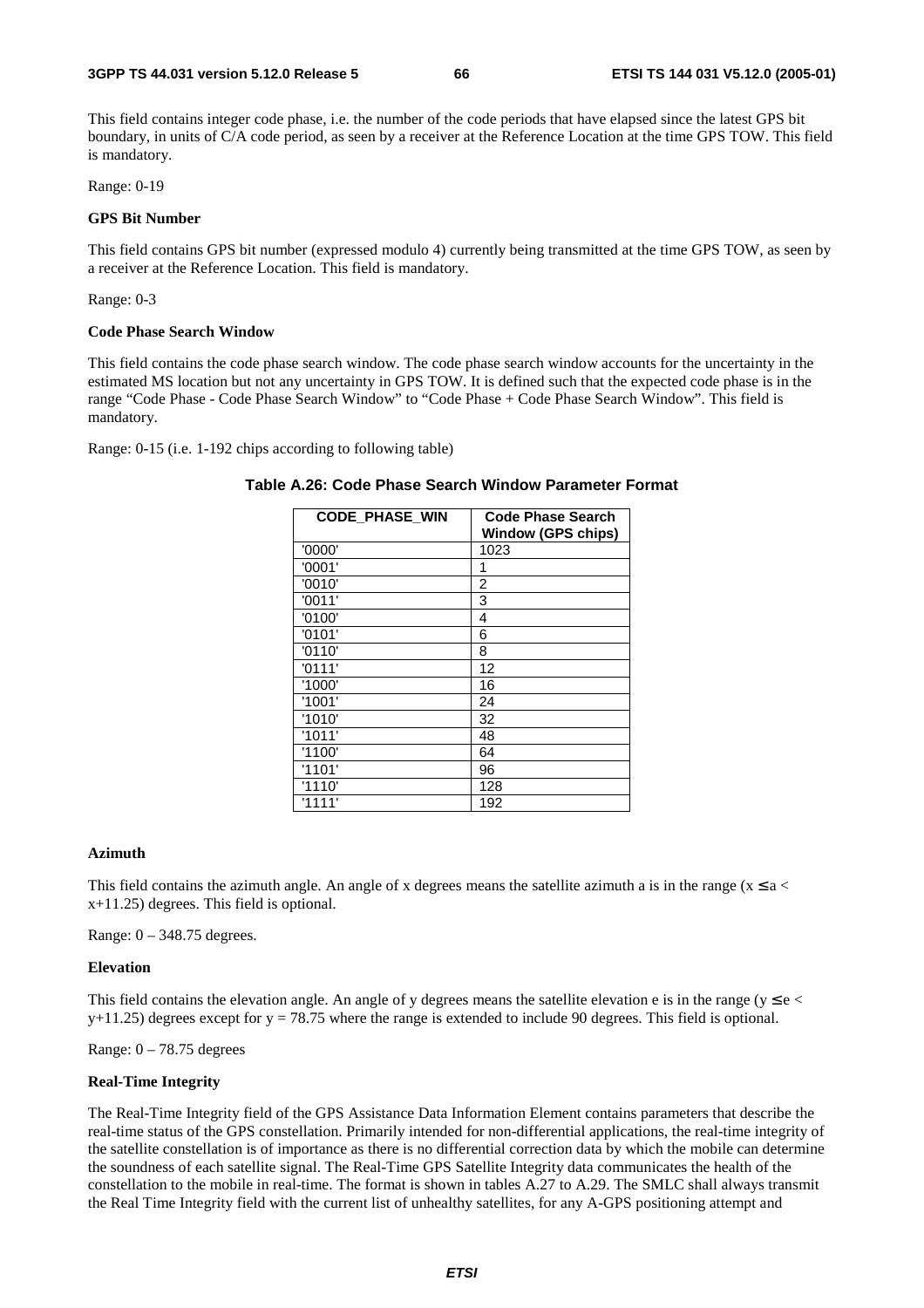whenever A-GPS assistance data is sent. If the number of bad satellites (NBS) is zero, then the Real Time Integrity field shall be omitted. When the Extended Reference IE is included in the RRLP Measure Position Request message or in the RRLP Assistance Data message, then the MS shall interpret the absence of a Real Time Integrity field in the assistance data provided by the SMLC to mean that NBS is zero. If the Extended Reference IE is not present, this interpretation applies when assistance data is provided by the SMLC following a previous request of the MS for Real Time Integrity data.

#### **Table A.27: void**

#### **Table A.28: void**

#### **Table A.29: Real-Time Integrity - Parameters appearing NBS times**

| Parameter   | <b>Bits</b> | <b>Scale Factor</b> | Range | <b>Units</b> | Incl. |
|-------------|-------------|---------------------|-------|--------------|-------|
| SVID<br>Bad |             |                     | 0-63  | $- - -$      |       |

#### **NBS (Number of Bad Satellites)**

The NBS value indicates the number of satellite ID's that follow that the user should not use at this time in a fix. This field is conditional. This NBS value is determined from the Bad\_SVID list.

#### **Bad\_SVID**

This six bit field appears NBS times, and indicates the SVID of satellites that should not be used for fix by the user at this time. This field is conditional. The values ranging from 0 to 63 represent satellite PRNs ranging from 1 to 64, respectively.

### A.4.2.4a GPS Time Assistance Measurement Request Element

This element is optional and controls if the MS should return GPS time assistance measurements or not to the SMLC. The inclusion of this parameter implies use of measure Position Request The description is found in sub-chapter 2.2.4a.

### A.4.2.4b GPS Reference Time Uncertainty Element

This element is conditional and provides the accuracy of the relation GPS and GSM time in the Acquisition Assistance in GPS Assistance Data Element. The interval, range and treatment is as described in sub-clause 2.2.4b.

### A.4.2.5 More Assistance Data To Be Sent Element

This element is set by the SMLC to indicate to the MS if more Assistance Data components or a the final RRLP Measure Position Request component will be sent in the current procedure in order to deliver the entire set of assistance data.

# A.5 Assistance Data Acknowledgement

# A.5.1 General

The MS sends the Assistance Data Acknowledgement component to the SMLC to indicate that it has received the whole Assistance Data component.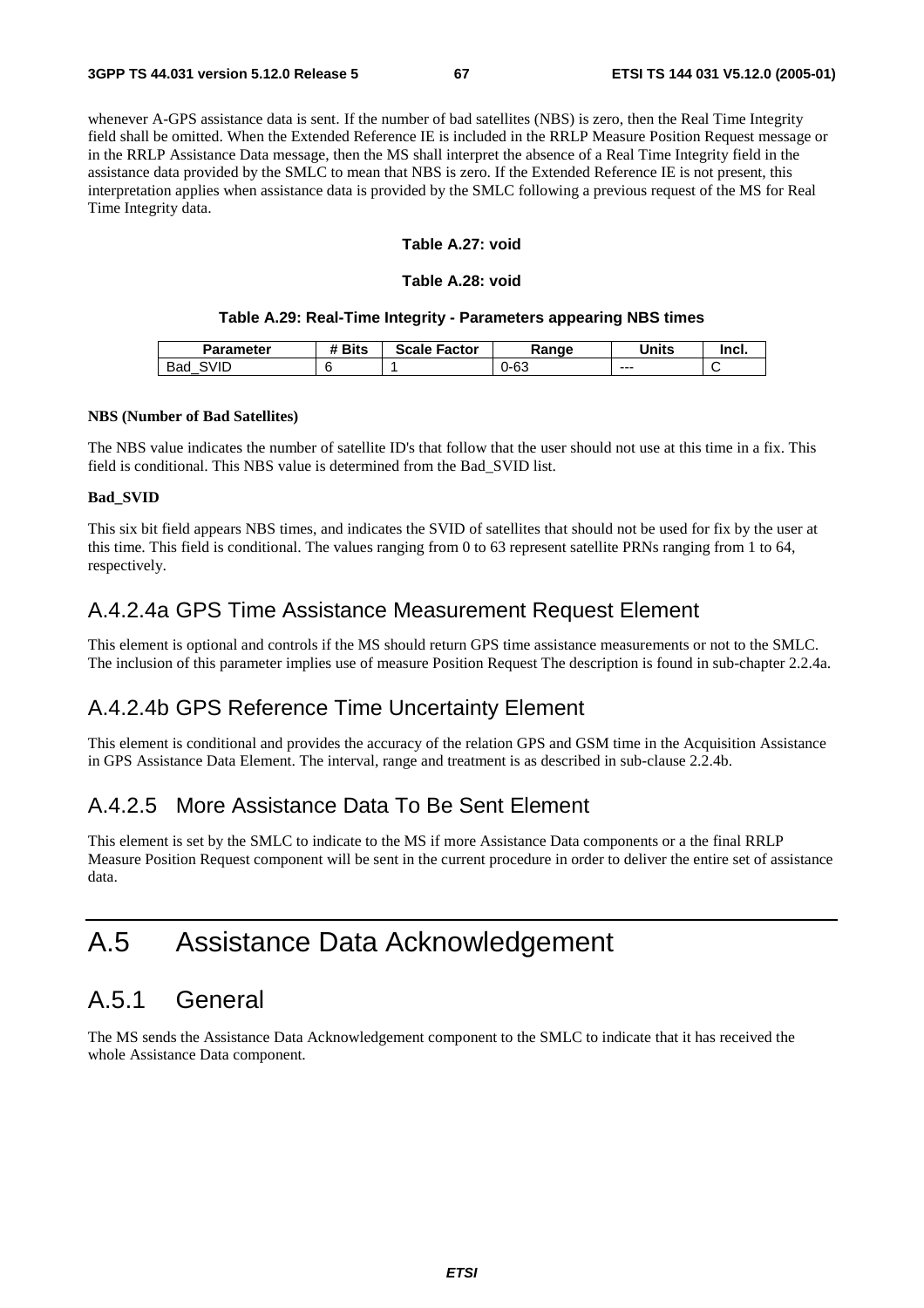# A.6 Protocol Error

# A.6.1 General

This component is used by the receiving entity (SMLC or MS) to indicate to the sending entity, that there is a problem that prevents the receiving entity to receive a complete and understandable component.

This component has the following values:

| $^{\prime}$ () <sup><math>\cdot</math></sup> | Undefined:                                        |
|----------------------------------------------|---------------------------------------------------|
| -115                                         | Missing Component;                                |
| $'2$ :                                       | Incorrect Data:                                   |
| $'3'$ :                                      | Missing Information Element or Component Element; |
| $'4'$ :                                      | Message Too Short:                                |
| $15$ .                                       | Unknown Reference Number.                         |

# A.6.2 Extended Reference IE

This IE shall be included in any Protocol Error message if and only if an Extended Reference IE was received in the corresponding previous Measure Position Request or Assistance Data message.

NOTE: For reasons of backward compatibility, a Release 4 or earlier MS will not include this IE.

The Extended Reference IE contains the following elements.

- SMLC code: an integer in the range 0-63. The value returned by a target MS in a Protocol Error message shall equal the value received from the SMLC in the earlier Measure Position Request or Assistance Data message.
- Transaction ID: an integer in the range 0-262143 distinguishing different RRLP transactions in different MSs currently being served by the same SMLC. The value returned by a target MS in a Protocol Error message shall equal the value received from the SMLC in the earlier Measure Position Request or Assistance Data message.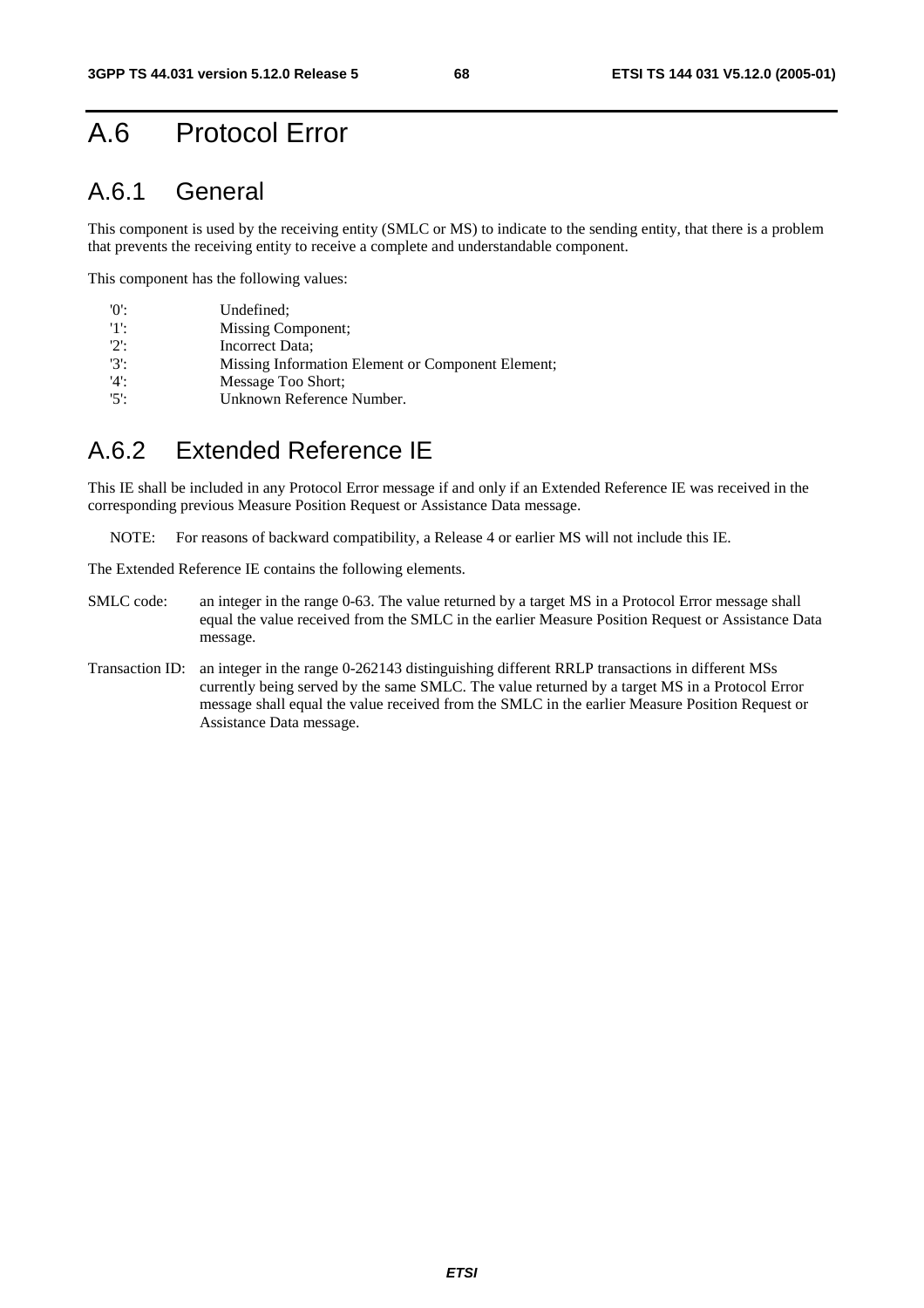# Annex B (informative): Change History

| Meeting /   | <b>Document</b> | CR.              | Rev            | <b>Subject/Comment</b>                                                                  | <b>New</b>          |
|-------------|-----------------|------------------|----------------|-----------------------------------------------------------------------------------------|---------------------|
| <b>Date</b> |                 |                  |                |                                                                                         | Version             |
| GP-06       | GP-011880 008   |                  | 1              | Rel-5 version based on 4.2.0.                                                           | 5.0.0               |
|             |                 |                  |                | Introduction of LCS for GPRS to RRLP (Rel-5)                                            |                     |
| GP-07       | GP-012170 024   |                  |                | <b>Editorial Corrections</b>                                                            | 5.1.0               |
| GP-07       | GP-012309 028   |                  |                | "Expected" Multiframe Offset                                                            | 5.1.0               |
| $GP-07$     | GP-011983 014   |                  | 1              | Corrections to Rough RTD, Multiframe Offset and Expected OTD                            | 5.1.0               |
|             |                 |                  |                | ranges.                                                                                 |                     |
| GP-07       | GP-012031       | 018              |                | Correction to Toc and Toe ephemeris parameters                                          | 5.1.0               |
| $GP-07$     | GP-012029       | 016              |                | Addition of extension field to assistance data component and some<br>ASN.1 corrections. | 5.1.0               |
| GP-07       | GP-012220 026   |                  |                | RRLP - Remove references to NSS based SMLC                                              | 5.1.0               |
| $GP-07$     | GP-012032 019   |                  |                | RRLP - Incomplete interpretation of Assistance Data                                     | 5.1.0               |
| GP-07       | GP-012847       | 030              | $\overline{2}$ | Correction of Reference Frame in Location Information Element                           | $\overline{5.1.0}$  |
| GP-07       | GP-012033 022   |                  |                | RRLP - Correction of Error Handling Procedures                                          | 5.1.0               |
| GP-07       |                 |                  |                | Missing table headings included                                                         | 5.1.0               |
| GP-08       | GP-020071       | 031              | 1              | TOM Protocol Header Definition for LCS for GPRS                                         | 5.2.0               |
| $GP-08$     | GP-020434 033   |                  | 3              | Addition of an extended Reference ID to LCS RRLP Messages                               | 5.2.0               |
| GP-08       | GP-020490 047   |                  | $\overline{4}$ | Correction to OTD Measurement Response                                                  | 5.2.0               |
| $GP-09$     | GP-020547       | $\overline{057}$ |                |                                                                                         | 5.3.0               |
|             |                 |                  |                | Usage of "SystemInfoIndex" by the MS in E-OTD measurement<br>reporting                  |                     |
| GP-09       | GP-020677       | 052              |                | Removing condition to Control Header parameter                                          | 5.3.0               |
| GP-09       | GP-020709 035   |                  | 3              | Clarification and Correction of DGPS Data Fields                                        | 5.3.0               |
| $GP-09$     | GP-021224 032   |                  | 3              | Final Response Indication in RRLP for Uplink Pseudo-segmentation                        | 5.3.0               |
| GP-09       | GP-021266 055   |                  | $\overline{2}$ | Correction of syntax faults in the ASN.1                                                | 5.3.0               |
| $GP-10$     | GP-021351       | 062              |                | ASN.1 Faults in GPS Assistance Data                                                     | $\frac{1}{5.4.0}$   |
| $GP-10$     | GP-021355       | 064              |                | <b>ASN.1 Faults in GPS Measurement Parameters</b>                                       | 5.4.0               |
| $GP-10$     | GP-021708 060   |                  |                | Correction to Extended Reference IE sub-clause                                          | 5.4.0               |
| $GP-10$     | GP-021917       | 066              | 1              | Clean up of downlink segmentation concept                                               | 5.4.0               |
| $GP-10$     | GP-022107       | 055              | 6              | Correction of syntax faults in the ASN.1                                                | 5.4.0               |
| $GP-11$     | GP-022600 068   |                  | 1              | Correction of Pseudo Range Correction range                                             | 5.5.0               |
| GP-11       | GP-022647 069   |                  | 1              | Corrections to GPS Assistance Data Element                                              | 5.5.0               |
| $GP-16$     | GP-032271       | 074              | 3              | Correction of RRLP Pseudo-Segmentation Description                                      | 5.6.0               |
| $GP-18$     | GP-040423 082   |                  | 1              | Definition of code and Doppler search windows for MS assisted A-GPS                     | 5.7.0               |
| GP-19       | GP-040841       | 085              | $\overline{c}$ | Definition of code and Doppler search windows for MS assisted A-GPS 5.8.0               |                     |
| $GP-19$     | GP-040820 093   |                  |                | Correction to encoding of A-GPS Doppler Uncertainty                                     | 5.8.0               |
| GP-20       | GP-041293       | 102              | 3              | Correction of inconsistencies between RRLP and MAP specification                        | 5.9.0               |
| GP-20       | GP-041296 105   |                  |                | Correction of A-GPS Doppler0, Doppler1, Azimuth, Elevation                              | 5.9.0               |
| GP-20       | GP-041672       | 114              |                | Clarification of GPSTOW in Reference Time                                               | $\overline{5.9.0}$  |
| $GP-20$     | GP-042125       | 116              | 1              | Define rules for pseudo-segmentation of A-GPS Assistance Data                           | 5.10.0              |
| GP-22       | GP-042577       | 119              | 3              | Correction of relation between GSM Reference Frame and GPS TOW                          | 5.11.0              |
|             |                 |                  |                | to achieve high-accuracy timing assistance for AGPS (Rel-5)                             |                     |
| GP-22       | GP-042690       | 1122             | 4              | Correction of the Real-Time Integrity field                                             | 5.11.0              |
| GP-22       | GP-042320       | 126              | 1              | Correction of allowed RRLP GPS reference location shapes for                            | $\overline{5.1}1.0$ |
|             |                 |                  |                | compatibility and consistent operation                                                  |                     |
| GP-23       | GP-050304       | 130              |                | Correction of the ASN.1 code                                                            | 5.12.0              |